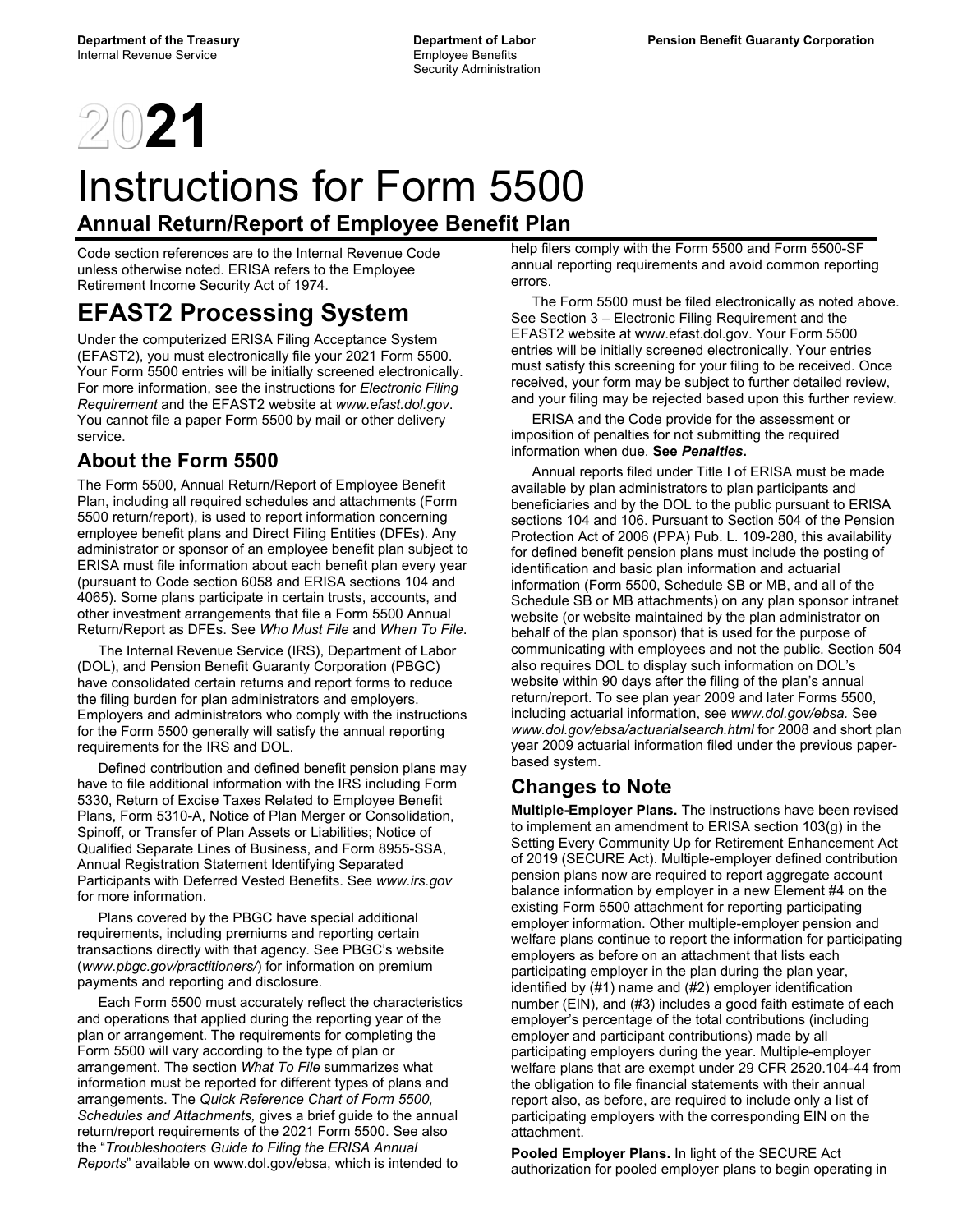2021, the Form 5500 instructions have been amended to make clear that a pooled employer plan is a multiple-employer plan that files a single Form 5500 Annual Return/Report. Pooled employer plans are required to check the multiple-employer plan box in Part A of the Form 5500 and include the attachment for reporting participating employer information for multiple-employer plans to the Form 5500. In addition, pooled employer plans must either on a separate attachment or as part of the participating employer attachment for multipleemployer plans, answer whether the pooled plan provider administering the plan has complied with the Form PR filing requirements. If the answer is "yes," the AckID number for the pooled plan provider's latest Form PR filing must be provided.

**Retroactively adopted plan permitted by SECURE Act section 201.** New Checkbox E is added to Part I for a plan sponsor who adopted the plan in the 2021 plan year and treated the plan as being adopted and effective in the 2020 plan year pursuant to SECURE Act section 201. For defined benefit plans in this category, the 2021 instructions provide information about how to report data regarding 2020 funding requirements (i.e., Schedule SB data).

**Administrative Penalties.** The instructions have been updated to reflect an increase in the maximum civil penalty amount assessable under Employee Retirement Income Security Act section 502(c)(2), as required by the Federal Civil Penalties Inflation Adjustment Act Improvements Act of 2015.

**Schedule MB.** A new line 3(d) has been added to require a multiemployer defined benefit plan to report the amount of withdrawal liability payments that is included in line 3(b) employer contributions. Line 6c, mortality table, has been revised to add new mortality tables released by the Society of Actuaries and to simplify reporting of older mortality tables. Line 7, New Amortization Bases Established, has been revised reflecting changes made by the American Rescue Plan Act of 2021 for Code 8 to be used for net investment losses and other losses related to the virus SARS-CoV-2 or coronavirus disease 2019 (COVID-19) incurred in either or both of the first two plan years ending after February 29, 2020.

**Schedule SB.** Line 6 is broken down into new lines 6a, 6b, and 6c requiring that the target normal cost and expected planrelated expenses be reported separately. Line 6a requires the plan to report the present value of current plan year accruals decreased by any mandatory employee contributions. Line 6b requires the plan to report expected plan-related expenses, and line 6c requires it to report the sum of lines 6a and 6b. Line 31a makes a conforming change to reflect that it is total target normal cost as reported on line 6c. The table in the instructions for line 27 contains an additional code (Code 9) for community newspapers as described in the SECURE Act.

| <b>Table of Contents</b> | Page |
|--------------------------|------|
|                          |      |
|                          |      |
|                          |      |
|                          |      |
|                          |      |
|                          |      |
|                          |      |
|                          |      |
|                          |      |
|                          |      |
|                          |      |
|                          |      |
|                          |      |
|                          |      |

| Pension Benefit Plan Filing Requirements9                |      |
|----------------------------------------------------------|------|
|                                                          |      |
| Welfare Benefit Plan Filing Requirements 9               |      |
| Direct Filing Entity (DFE) Filing Requirements 10        |      |
| Master Trust Investment Account (MTIA) 10                |      |
| Common/Collective Trust (CCT) and Pooled                 |      |
|                                                          |      |
| 103-12 Investment Entity (103-12 IE)  11                 |      |
| Group Insurance Arrangement (GIA)11                      |      |
| Quick Reference Chart of Form 5500, Schedules, and       |      |
| Attachments<br>                                          | . 13 |
| Section 5: Line-by-Line Instructions for the 2021        |      |
|                                                          |      |
| Part I (Form 5500) - Annual Return/Report Identification |      |
|                                                          |      |
| Part II (Form 5500) - Basic Plan Information 17          |      |
|                                                          |      |
|                                                          |      |
| Schedule C - Service Provider Information 26             |      |
| Schedule D - DFE/Participating Plan Information 31       |      |
| Schedule G - Financial Transaction Schedules 33          |      |
| Schedule H - Financial Information 35                    |      |
| Schedule I - Financial Information - Small Plan45        |      |
| Schedule MB - Multiemployer Defined Benefit Plan and     |      |
| Certain Money Purchase Plan Actuarial                    |      |
|                                                          |      |
| Schedule R - Retirement Plan Information60               |      |
| Schedule SB - Single-Employer Defined Benefit Plan       |      |
|                                                          |      |
|                                                          |      |
| Codes for Principal Business Activity 80                 |      |
| ERISA Compliance Quick Checklist  83                     |      |
|                                                          |      |

## **How To Get Assistance**

If you need help completing this form or have related questions, call the EFAST2 Help Desk at 1-866-GO-EFAST

(1-866-463-3278) (toll-free) or access the EFAST2 or IRS websites. The EFAST2 Help Desk is available Monday through Friday from 8:00 am to 8:00 pm, Eastern Time.

You can access the EFAST2 website 24 hours a day, 7 days a week at *www.efast.dol.gov* to:

- File the Form 5500-SF or 5500, and any needed schedules or attachments.
- Check on the status of a filing you submitted.
- View filings posted by EFAST2.
- Register for electronic credentials to sign or submit filings.
- View forms and related instructions.
- Get information regarding EFAST2, including approved software vendors.
- See answers to frequently asked questions about the Form 5500-SF, the Form 5500 and its schedules, and EFAST2.
- Access the main EBSA and DOL websites for news, regulations, and publications.

 You can access the IRS website 24 hours a day, 7 days a week at *www.irs.gov* to:

- View forms, instructions, and publications.
- See answers to frequently asked tax questions.
- Search publications on-line by topic or keyword.
- Send comments or request help by e-mail.
- Sign up to receive local and national tax news by e-mail.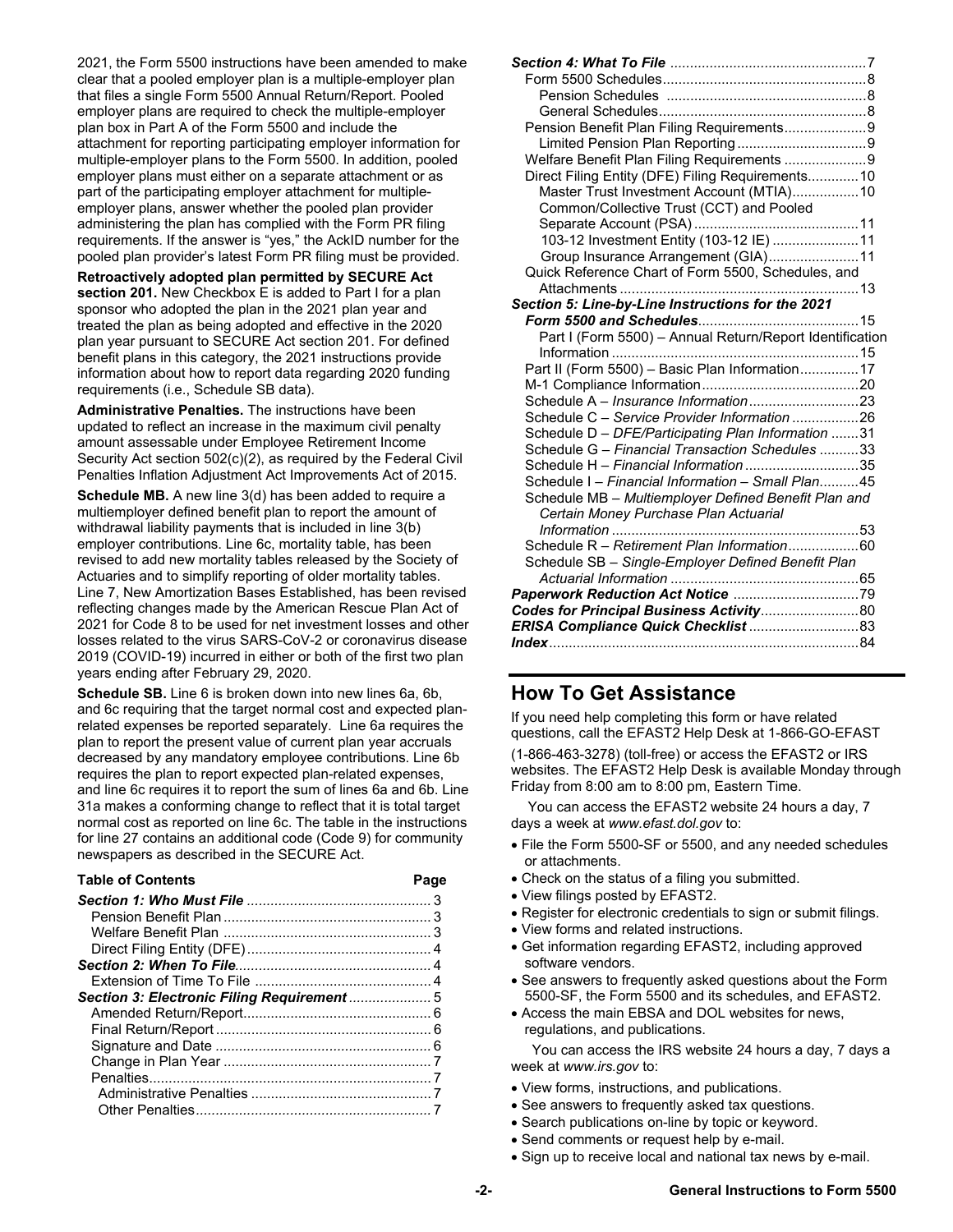You can order other IRS forms and publications at http://www.irs.gov/orderforms. You can order EBSA publications by calling **1-866-444-EBSA** (3272).

## **Section 1: Who Must File**

A return/report must be filed every year for every pension benefit plan, welfare benefit plan, and for every entity that files as a DFE as specified below (pursuant to Code section 6058 and ERISA sections 104 and 4065).

 If you are a small plan (generally under 100 participants at the beginning of the plan year), you may be eligible to file the Form 5500-SF instead of the Form 5500. For more information, see the instructions to the Form 5500-SF.

### **Pension Benefit Plan**

All pension benefit plans covered by ERISA must file an annual return/report except as provided in this section. The return/ report must be filed whether or not the plan is "tax-qualified," benefits no longer accrue, contributions were not made this plan year, or contributions are no longer made. Pension benefit plans required to file include both defined benefit plans and defined contribution plans.

 The following are among the pension benefit plans for which a return/report must be filed.

 1. Profit-sharing plans, stock bonus plans, money purchase plans, 401(k) plans, etc.

 2. Annuity arrangements under Code section 403(b)(1) and custodial accounts established under Code section 403(b)(7) for regulated investment company stock. For more information regarding filing requirements for 403(b) plans subject to Title I of ERISA, see Field Assistance Bulletins 2009-02 and 2010- 01.

 3. Individual retirement accounts (IRAs) established by an employer under Code section 408(c).

 4. Church pension plans electing coverage under Code section 410(d).

 5. Pension benefit plans that cover residents of Puerto Rico, the U.S. Virgin Islands, Guam, Wake Island, or American Samoa. This includes a plan that elects to have the provisions of section 1022(i)(2) of ERISA apply.

 6. Plans that satisfy the Actual Deferral Percentage requirements of Code section 401(k)(3)(A)(ii) by adopting the ''SIMPLE'' provisions of section 401(k)(11).

 See *What To File* for more information about what must be completed for pension plans.

#### **Do Not File a Form 5500 for a Pension Benefit Plan That Is Any of the Following:**

 1. An unfunded excess benefit plan. See ERISA section 4(b)(5).

 2. An annuity or custodial account arrangement under Code sections 403(b)(1) or (7) not established or maintained by an employer as described in DOL Regulation 29 CFR 2510.3-2(f).

 3. A Savings Incentive Match Plan for Employees of Small Employers (SIMPLE) that involves SIMPLE IRAs under Code section 408(p).

 4. A simplified employee pension (SEP) or a salary reduction SEP described in Code section 408(k) that conforms to the alternative method of compliance in 29 CFR 2520.104- 48 or 2520.104-49. A SEP is a pension plan that meets certain minimum qualifications regarding eligibility and employer contributions.

 5. A church pension benefit plan not electing coverage under Code section 410(d).

 6. A pension plan that is maintained outside the United States primarily for the benefit of persons substantially all of

whom are nonresident aliens. However, certain foreign plans are required to file the **Form 5500-EZ** on paper with the IRS or electronically with EFAST2. A foreign plan must file the Form 5500-EZ electronically with EFAST2 instead of filing a paper Form 5500-EZ with the IRS, if the filer is required to file at least 250 returns of any type with the IRS during the calendar year, including information returns (for example, Forms W-2 and Forms 1099), income tax returns, employment tax returns, and excise tax returns. For more information on filing Form 5500- EZ, see the Instructions for Form 5500-EZ, or go to *www.irs.gov.*

 7. An unfunded pension plan for a select group of management or highly compensated employees that meets the requirements of 29 CFR 2520.104-23, including timely filing of a registration statement with the DOL.

 8. An unfunded dues financed pension benefit plan that meets the alternative method of compliance provided by 29 CFR 2520.104-27.

 9. An individual retirement account or annuity not considered a pension plan under 29 CFR 2510.3-2(d).

10. A governmental plan.

 11. A "one-participant plan," as defined below. However, certain one-participant plans are required to file the **Form 5500-EZ**, Annual Return of A One-Participant (Owners/Partners and Their Spouses) Retirement Plan or A Foreign Plan, on paper with the IRS or electronically with EFAST2. A one-participant plan must file the Form 5500-EZ electronically with EFAST2 instead of filing a paper Form 5500- EZ with the IRS, if the filer is required to file at least 250 returns of any type with the IRS during the calendar year, including information returns (for example, Forms W-2 and Forms 1099), income tax returns, employment tax returns, and excise tax returns. For more information on filing Form 5500- EZ, see the Instructions for Form 5500-EZ, or go to www.irs.gov. For this purpose, a "one-participant plan" is:

 a. a pension benefit plan that covers only an individual or an individual and his or her spouse who wholly own a trade or business, whether incorporated or unincorporated; or

 b. a pension benefit plan for a partnership that covers only the partners or the partners and the partners' spouses (treating 2% shareholder of an S corporation, as defined in IRC

#### §1372(b), as a partner).

See the instructions to the Form 5500-EZ for eligibility conditions and filing requirements. For more information, go to *www.irs.gov/ep*.

#### **Welfare Benefit Plan**

All welfare benefit plans covered by ERISA are required to file a Form 5500 except as provided in this section. Welfare benefit plans provide benefits such as medical, dental, life insurance, apprenticeship and training, scholarship funds, severance pay, disability, etc. See *What To File* for more information.

**Reminder:** The administrator of an employee welfare benefit plan that provides benefits wholly or partially through a Multiple-Employer Welfare Arrangement (MEWA) as defined in ERISA section 3(40) must file a Form 5500, unless otherwise exempt. Plans required to file a Form M-1, *Report for Multiple-Employer Welfare Arrangements (MEWAs) and Certain Entities Claiming Exception (ECEs)*, are not eligible for the filing exemption in 29 CFR 2520.104-20 described below. Such plans are required to file the Form 5500 regardless of the plan size or type of funding.

### **Do Not File a Form 5500 for a Welfare Benefit Plan That Is Any of the Following:**

 1. A welfare benefit plan that covered fewer than 100 participants as of the beginning of the plan year and is unfunded, fully insured, or a combination of insured and unfunded, and which is not subject to the Form M-1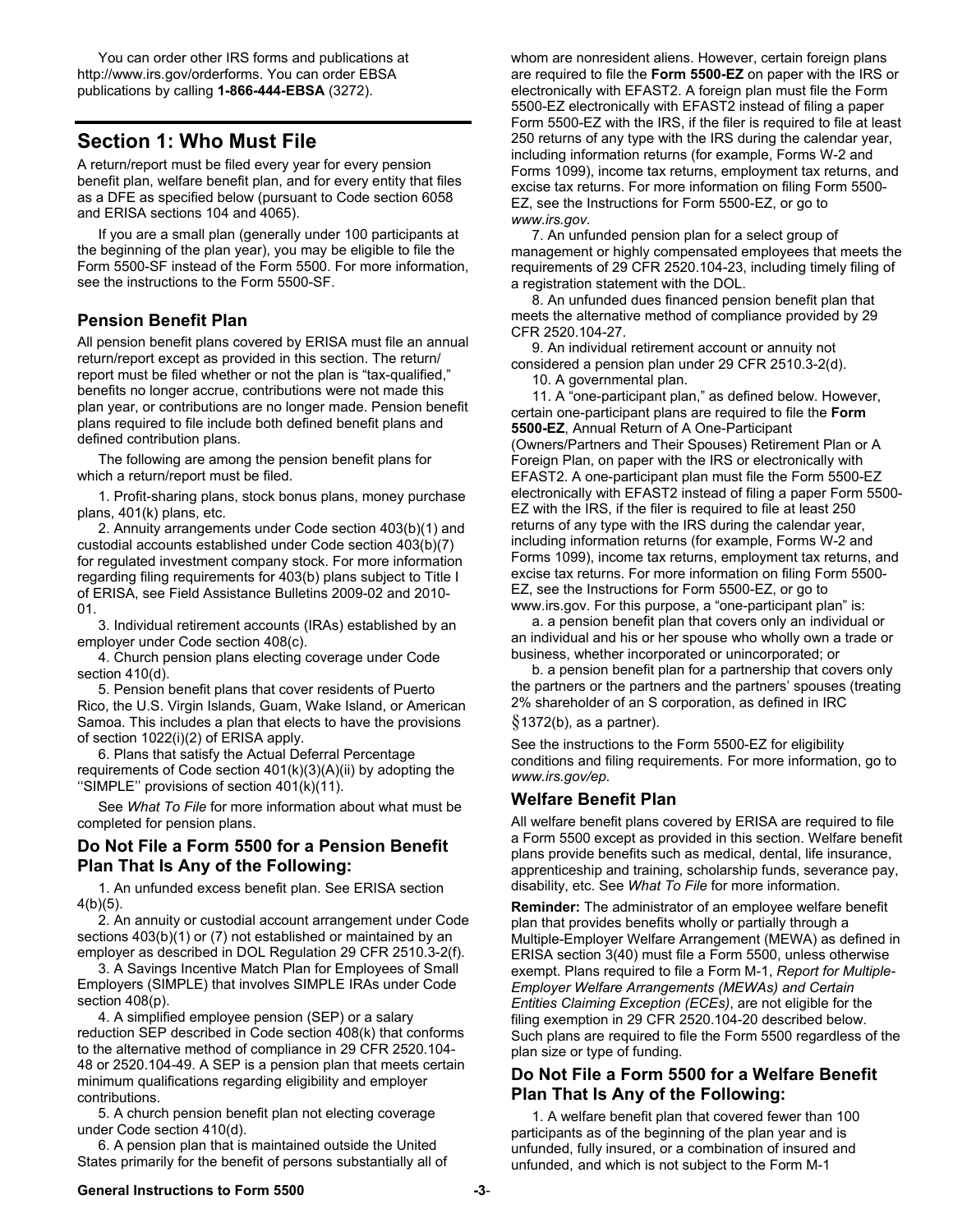requirements under § 2520.101-2, as specified in 29 CFR 2520.104-20.

**Note.** To determine whether the plan covers fewer than 100 participants for purposes of these filing exemptions for insured and unfunded welfare plans, see instructions for lines 5 and 6 on counting participants in a welfare plan. *See also* 29 CFR 2510.3-3(d).

 a. An *unfunded welfare benefit plan* has its benefits paid as needed directly from the general assets of the employer or employee organization that sponsors the plan.

**Note.** Plans that are NOT unfunded include those plans that received employee (or former employee) contributions during the plan year and/or used a trust or separately maintained fund (including a Code section 501(c)(9) trust) to hold plan assets or act as a conduit for the transfer of plan assets during the year. A welfare benefit plan with employee contributions that is associated with a cafeteria plan under Code section 125 may be treated for annual reporting purposes as an unfunded welfare plan if it meets the requirements of DOL Technical Release 92-01, 57 Fed. Reg. 23272 (June 2, 1992) and 58 Fed. Reg. 45359 (Aug. 27, 1993). The mere receipt of COBRA contributions or other after-tax participant contributions (e.g., retiree contributions) by a cafeteria plan would not by itself affect the availability of the relief provided for cafeteria plans that otherwise meet the requirements of DOL Technical Release 92-01. See 61 Fed. Reg. 41220, 41222-23 (Aug. 7, 1996).

 b. A *fully insured welfare benefit plan* has its benefits provided exclusively through insurance contracts or policies, the premiums of which must be paid directly to the insurance carrier by the employer or employee organization from its general assets or partly from its general assets and partly from contributions by its employees or members (which the employer or employee organization forwards within three (3) months of receipt). The insurance contracts or policies discussed above must be issued by an insurance company or similar organization (such as Blue Cross, Blue Shield or a health maintenance organization) that is qualified to do business in any state.

 c. A *combination unfunded/insured welfare benefit plan* has its benefits provided partially as an unfunded plan and partially as a fully insured plan. An example of such a plan is a welfare benefit plan that provides medical benefits as in **a** above and life insurance benefits as in **b** above. See 29 CFR 2520.104- 20.

 2. A welfare benefit plan maintained outside the United States primarily for persons substantially all of whom are nonresident aliens.

3. A governmental plan.

 4. An unfunded or insured welfare benefit plan maintained for a select group of management or highly compensated employees, which meets the requirements of 29 CFR 2520.104-24.

 5. An employee benefit plan maintained only to comply with workers' compensation, unemployment compensation, or disability insurance laws.

 6. A welfare benefit plan that participates in a group insurance arrangement that files a Form 5500 on behalf of the welfare benefit plan as specified in 29 CFR 2520.103-2. See 29 CFR 2520.104-43.

 7. An apprenticeship or training plan meeting all of the conditions specified in 29 CFR 2520.104-22.

 8. An unfunded dues financed welfare benefit plan exempted by 29 CFR 2520.104-26.

9. A church plan under ERISA section 3(33).

 10. A welfare benefit plan maintained solely for *(1)* an individual or an individual and his or her spouse, who wholly own a trade or business, whether incorporated or

unincorporated, or *(2)* partners or the partners and the partners' spouses in a partnership. See 29 CFR 2510.3-3(b).

## **Direct Filing Entity (DFE)**

Some plans participate in certain trusts, accounts, and other investment arrangements that file the Form 5500 Annual Return/Report as a DFE in accordance with the *Direct Filing Entity (DFE) Filing Requirements*. A Form 5500 must be filed for a master trust investment account (MTIA). A Form 5500 is not required but may be filed for a common/collective trust (CCT), pooled separate account (PSA), 103-12 investment entity (103-12 IE), or group insurance arrangement (GIA). Plans that participate in CCTs, PSAs, 103-12 IEs, or GIAs that file as DFEs, however, generally are eligible for certain annual reporting relief. For reporting purposes, a CCT, PSA, 103-12 IE, or GIA is not considered a DFE unless a Form 5500 and all required attachments are filed for it in accordance with the *Direct Filing Entity (DFE) Filing Requirements*.

**Note.** Special requirements also apply to Schedules D and H attached to the Form 5500 filed by plans participating in MTIAs, CCTs, PSAs, and 103-12 IEs. See these schedules and their instructions.

## **Section 2: When To File**

**Plans and GIAs.** File 2021 returns/reports for plan and GIA years that began in 2021. All required forms, schedules, statements, and attachments must be filed by the last day of the 7th calendar month after the end of the plan or GIA year (not to exceed 12 months in length) that began in 2021. If the plan or GIA year differs from the 2021 calendar year, fill in the fiscal year beginning and ending dates in the space provided.

**DFEs other than GIAs.** File 2021 returns/reports no later than 9½ months after the end of the DFE year that ended in 2021. A Form 5500 filed for a DFE must report information for the DFE year (not to exceed 12 months in length). If the DFE year differs from the 2021 calendar year, fill in the fiscal year beginning and ending dates in the space provided.

**Short Years.** For a plan year of less than 12 months (short plan year), file the form and applicable schedules by the last day of the 7th calendar month after the short plan year ends or by the extended due date, if filing under an authorized extension of time. Fill in the short plan year beginning and ending dates in the space provided and check the appropriate box in Part I, line B, of the Form 5500. For purposes of this return/report, the short plan year ends on the date of the change in accounting period or upon the complete distribution of assets of the plan. Also see the instructions for *Final Return/ Report* to determine if "the final return/report" box in line B should be checked.

**Notes.** *(1)* If the filing due date falls on a Saturday, Sunday, or Federal holiday, the return/report may be filed on the next day that is not a Saturday, Sunday, or Federal holiday. *(2)* If the 2021 Form 5500 is not available before the plan or DFE filing is due, use the 2021 Form 5500 and enter the 2021 fiscal year beginning and ending dates on the line provided at the top of the form.

## **Extension of Time To File Using Form 5558**

A plan or GIA may obtain a one-time extension of time to file a Form 5500 Annual Return/Report (up to 2½ months) by filing IRS Form 5558, Application for Extension of Time To File Certain Employee Plan Returns, on or before the normal due date (not including any extensions) of the return/report. **You MUST file Form 5558 with the IRS.** Approved copies of the Form 5558 will not be returned to the filer. A copy of the completed extension request must, however, be retained withe the filer's records.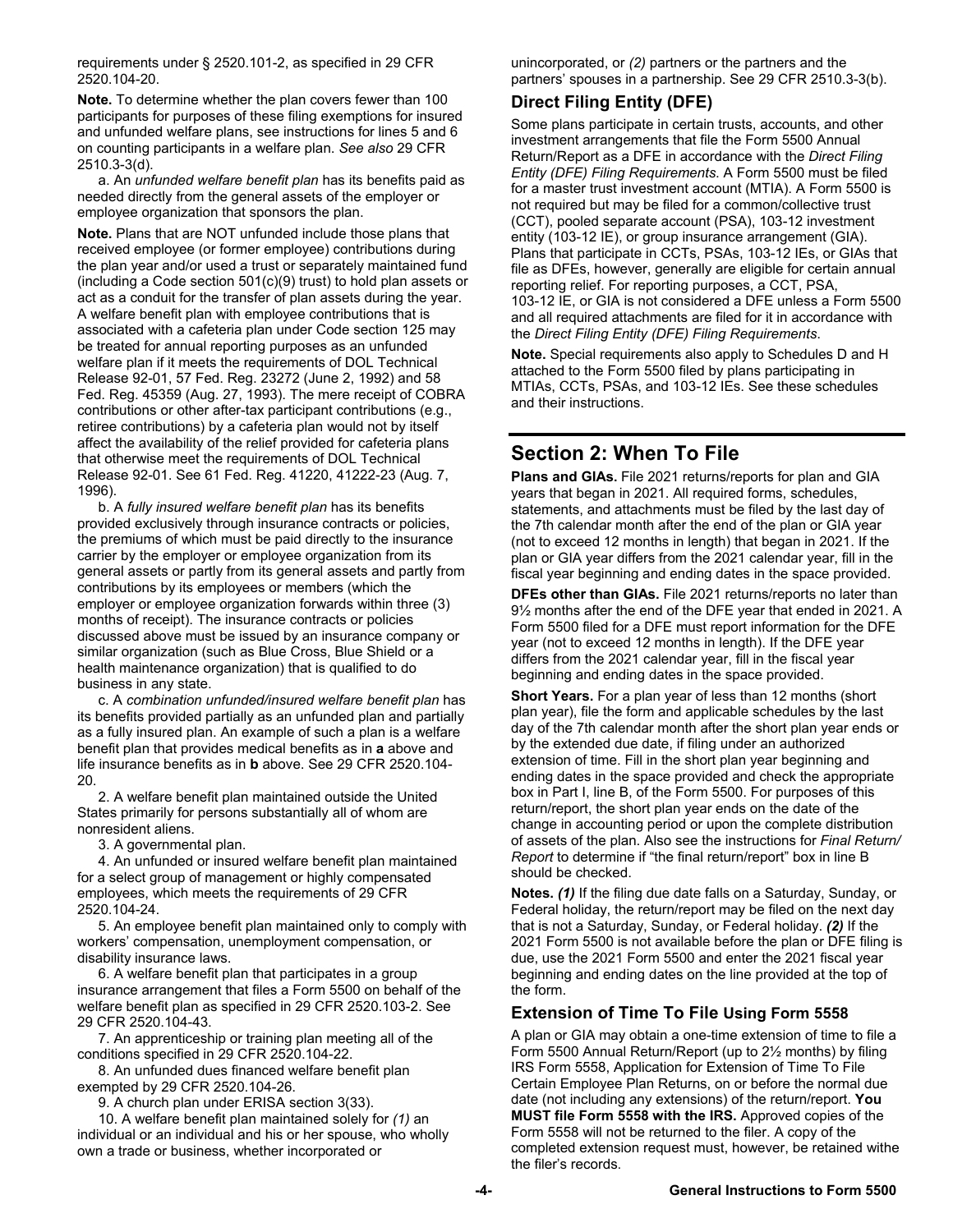File Form 5558 with the Department of the Treasury, Internal Revenue Service Center, Ogden, UT 84201-0045.

#### **Using Extension of Time To File Federal Income Tax Return**

An automatic extension of time to file the Form 5500 Annual Return/Report until the due date of the federal income tax return of the employer will be granted if all of the following conditions are met: **(1)** the plan year and the employer's tax year are the same; **(2)** the employer has been granted an extension of time to file its federal income tax return to a date later than the normal due date for filing the Form 5500; and **(3)** a copy of the application for extension of time to file the federal income tax return is maintained with the filer's records. An extension granted by using this automatic extension procedure CANNOT be extended further by filing a Form 5558, nor can it be extended beyond a total of 9½ months beyond the close of the plan year.

**Note.** A tax-exempt organization is not required to file a federal income tax return. However, if the organization uses a Form 8868 to request an extension for its Form 990 series return, the filer is automatically granted an extension of time to file the Form 5500 until the extended due date of filing Form 990 series if all conditions listed above are met. An extension granted by using this automatic extension procedure cannot be extended beyond a total of 9½ months beyond the close of the plan year.

**Note.** An extension of time to file the Form 5500 does not operate as an extension of time to file a Form 5500 filed for a DFE (other than a GIA), to file PBGC premiums or annual financial and actuarial reports (if required by section 4010 of ERISA) or to file the Form 8955-SSA (Annual Registration Statement Identifying Separated Participants with Deferred Vested Benefits) (required to be filed with the IRS under Code section 6057(a)).

#### **Other Extensions of Time**

The IRS, DOL, and PBGC may announce special extensions of time under certain circumstances, such as extensions for Presidentially-declared disasters or for service in, or in support of, the Armed Forces of the United States in a combat zone. See *www.irs.gov, www.efast.dol.gov,* and

*www.pbgc.gov/practitioners* for announcements regarding such special extensions. If you are relying on one of these announced special extensions, check the appropriate box on Form 5500, Part I, line D, and enter a description of the announced authority for the extension.

### **Delinquent Filer Voluntary Compliance (DFVC) Program**

The DFVC Program facilitates voluntary compliance by plan administrators who are delinquent in filing annual reports under Title I of ERISA by permitting administrators to pay reduced civil penalties for voluntarily complying with their DOL annual reporting obligations. If the Form 5500 is being filed under the DFVC Program, check the appropriate box in Form 5500, Part I, line D, to indicate that the Form 5500 is being filed under the DFVC Program. See *www.efast.dol.gov* for additional information.

 Plan administrators are reminded that they can use the online calculator available at

*www.dol.gov/ebsa/calculator/dfvcpmain.html* to compute the penalties due under the program. Payments under the DFVC Program also may be submitted electronically. For information on how to pay DFVC Program payments online, go to *www.dol.gov/ebsa*.

*Filers who wish to participate in the DFVC Program for plan years prior to 2020 must use the 2021 version of Form 5500 or, if applicable, Form 5500-SF. Use the Form 5500*  *Version Selection Tool available at www.efast.dol.gov for further information.* 

## **Section 3: Electronic Filing Requirement**

Under the computerized ERISA Filing Acceptance System (EFAST2), you must file your 2021 Form 5500 Annual Return/ Report electronically. You may file online using EFAST2's webbased filing system or you may file through an EFAST2 approved vendor. Detailed information on electronic filing is available at *www.efast.dol.gov*. For telephone assistance, call the EFAST2 Help Desk at 1-866-GO-EFAST (1-866-463- 3278). The EFAST2 Help Desk is available Monday through Friday from 8:00 am to 8:00 pm, Eastern Time.

*Annual returns/reports filed under Title I of ERISA must be made available by plan administrators to plan participants and beneficiaries and by the DOL to the public pursuant to ERISA sections 104 and 106. Even though the Form 5500 must be filed electronically, the administrator must keep a copy of the Form 5500, including schedules and attachments, with all required signatures on file as part of the plan's records and must make a paper copy available upon request to participants, beneficiaries, and the DOL as required by section 104 of ERISA and 29 CFR 2520.103-1. Filers may use electronic media for record maintenance and retention, so long as they meet the applicable requirements. (See 29 CFR 2520.107-1).* 

**Note.** Effective for plan years beginning after 2019, a oneparticipant plan or a foreign plan can file Form 5500-EZ electronically using the EFAST2 filing system. Information filed on Form 5500-EZ using EFAST2 is required to be made available to the public. However, information filed with EFAST2 using Form 5500-EZ will not be published on the internet.

 Generally, questions on the Form 5500 relate to the plan year entered at the top of the first page of the form. Therefore, answer all questions on the 2021 Form 5500 with respect to the 2021 plan year unless otherwise explicitly stated in the instructions or on the form itself.

 Your entries must be in the proper format in order for the EFAST2 system to process your filing. For example, if a question requires you to enter a dollar amount, you cannot enter a word. Your software will not let you submit your return/ report unless all entries are in the proper format. To reduce the possibility of correspondence and penalties:

 Complete all lines on the Form 5500 unless otherwise specified. Also complete and electronically attach, as required, applicable schedules and attachments.

 Do not enter "N/A" or "Not Applicable" on the Form 5500 unless specifically permitted. "Yes" or "No" questions on the forms and schedules cannot be left blank, unless specifically permitted. Answer either "Yes" or "No," but not both.

 All schedules and attachments to the Form 5500 must be properly identified, and must include the name of the plan or DFE, EIN, and plan number (PN) as found on the Form 5500, lines, 1a, 2b, and 1b, respectively. At the top of each attachment, indicate the schedule and line, if any (e.g., Schedule H, line 4i) to which the attachment relates.

 Check your return/report for errors before signing or submitting it to EFAST2. Your filing software or, if you are using it, the EFAST2 web-based filing system will allow you to check your return/report for errors. If, after reasonable attempts to correct your filing to eliminate any identified problem or problems, you are unable to address them, or you believe that you are receiving the message in error, call the EFAST2 Help Desk at 1-866-GO-EFAST (1-866-463-3278) or contact the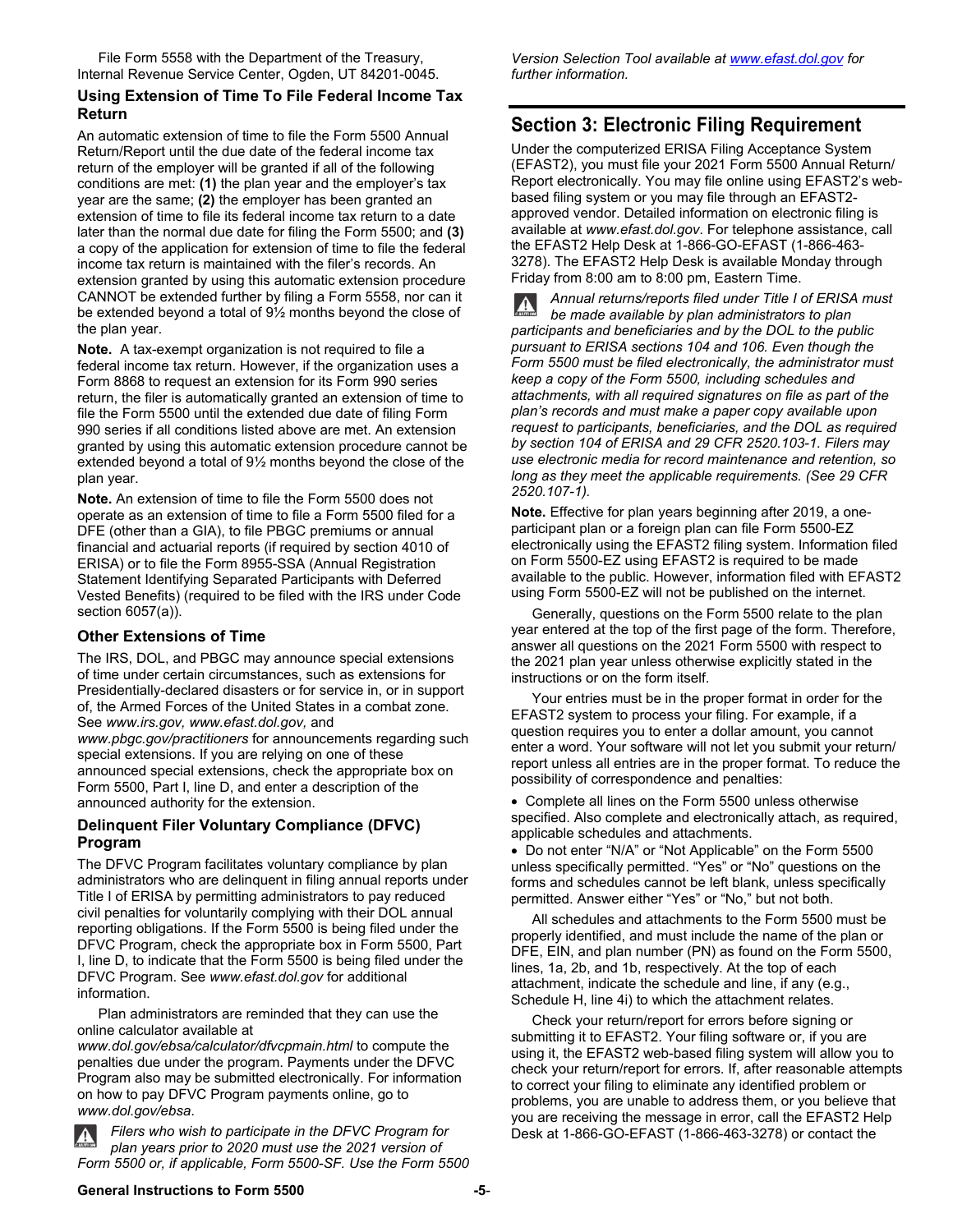service provider you used to help prepare and file your annual return/report.

 Once you complete the return/report and finish the electronic signature process, you can electronically submit it to EFAST2. When you electronically submit your return/report, EFAST2 is designed to immediately notify you if your submission was received and whether the return/report is ready to be processed by EFAST2. If EFAST2 does not notify you that your submission was successfully received and is ready to be processed, you will need to take steps to correct the problem or you may be deemed a non-filer subject to penalties from DOL, IRS, and/or PBGC.

 Once EFAST2 receives your return/report, the EFAST2 system should be able to provide a filing status within 20 minutes. The person submitting the filing should check back into the EFAST2 system to determine the filing status of your return/report. The filing status message will include a list of any filing errors or warnings that EFAST2 may have identified in your filing. If EFAST2 did not identify any filing errors or warnings, EFAST2 will show the filing status of your return/ report as "Filing\_Received." Persons other than the submitter can check whether the filing was received by the system by calling the EFAST2 Help Desk at 1-866-GO-EFAST (1-866- 463-3278) and using the automated telephone system.

 To reduce the possibility of correspondence and penalties from the DOL, IRS, and/or PBGC, you should do the following: (1) Before submitting your return/report to EFAST2, check it for errors, and (2) after you have submitted it to EFAST2, verify that you have received a filing status of "Filing Received" and attempt to correct and resolve any errors or warnings listed in the status report.

**Note.** Even after being received by the EFAST2 system, your return/report filing may be subject to further detailed review by DOL, IRS, and/or PBGC, and your filing may be deemed deficient based upon this further review. See Penalties on Page 7.

*Do not enter social security numbers in response to*   $\mathbf{A}$ *questions asking for an employer identification number (EIN). Because of privacy concerns, the inclusion of a social security number or any portion thereof on the Form 5500 or on a schedule or attachment that is open to public inspection may result in the rejection of the filing. If you discover a filing disclosed on the EFAST2 website that contains a social security number, immediately call the EFAST2 Help Desk at 1- 866-GO-EFAST (1-866-463-3278).*

 Employers without an EIN must apply for one as soon as possible. The EBSA does not issue EINs. To apply for an EIN from the IRS:

 Mail or fax Form SS-4, Application for Employer Identification Number, obtained at *http://www.irs.gov/orderforms*.

 See *https://www.IRS.gov/Businesses* and click on "Employer ID Numbers" for additional information. The EIN is issued immediately once the application information is validated. (The online application process is not yet available for corporations with addresses in foreign countries or Puerto Rico.)

 *Do not attach a copy of the annual registration statement* (IRS Form 8955-SSA) *identifying separated participants with deferred vested benefits, or a previous year's Schedule SSA (Form 5500) to your 2021 Form 5500 Annual Return/Report. The annual registration statement must be filed directly with the IRS and cannot be attached to a Form 5500 submission with EFAST2.*

## **Amended Return/Report**

File an amended return/report to correct errors and/or omissions in a previously filed annual return/report for the 2021 plan year. The amended Form 5500 and any amended

schedules and/or attachments must conform to the requirements in these instructions. See the DOL website at *www.efast.dol.gov* for information on filing amended returns/ reports for prior years.

*Check the line B box for "an amended return/report" if you*   $(TIP)$ *filed a previous 2021 annual return/report that was given a "Filing\_Received," "Filing\_Error," or "Filing\_Stopped" status by EFAST2. Do not check the line B box for "an amended return/report" if your previous submission attempts were not successfully received by EFAST2 because of problems with the transmission of your return/report. For more information, go to the EFAST2 website at* www.efast.dol.gov *or call the EFAST2 Help Desk at 1-866-GO-EFAST (1-866-463-3278).* 

## **Final Return/Report**

If all assets under the plan (including insurance/annuity contracts) have been distributed to the participants and beneficiaries or legally transferred to the control of another plan, and when all liabilities for which benefits may be paid under a welfare benefit plan have been satisfied, check the final return/report box in Part I, line B at the top of the Form 5500. Do not mark the final return/report box if you are reporting participants and/or assets at the end of the plan year. If a trustee is appointed for a terminated defined benefit plan pursuant to ERISA section 4042, the last plan year for which a return/report must be filed is the year in which the trustee is appointed. If you are in this situation you may contact PBGCTrusteedPlan@dol.gov for further information.

### **Examples:**

### **Mergers/Consolidations**

A final return/report should be filed for the plan year (12 months or less) that ends when all plan assets were legally transferred to the control of another plan.

#### **Pension and Welfare Plans That Terminated Without Distributing All Assets**

If the plan was terminated, but all plan assets were not distributed, a return/report must be filed for each year the plan has assets. The return/report must be filed by the plan administrator, if designated, or by the person or persons who actually control the plan's assets/property.

### **Welfare Plans Still Liable To Pay Benefits**

A welfare plan cannot file a final return/report if the plan is still liable to pay benefits for claims that were incurred prior to the termination date, but not yet paid. See 29 CFR 2520.104b-2(g)(2)(ii).

## **Signature and Date**

For purposes of Title I of ERISA, the plan administrator is required to file the Form 5500. If the plan administrator does not sign a filing, the filing status will indicate that there is an error with your filing, and your filing will be subject to further review, correspondence, rejection, and civil penalties.

The plan administrator must electronically sign the Form 5500 or 5500-SF submitted to EFAST2.

*After submitting your filing, you must check the Filing Status. If the filing status is "Processing Stopped" or "Unprocessable", it is possible your submission was not sent with a valid electronic signature as required, and depending on the error, may be considered not to have been filed. By looking closer at the Filing Status, you can see specific error messages applicable to the transmitted filing and determine whether it was sent with a valid electronic signature and what other errors may need to be corrected.* 

**Note**. If the plan administrator is an entity, the electronic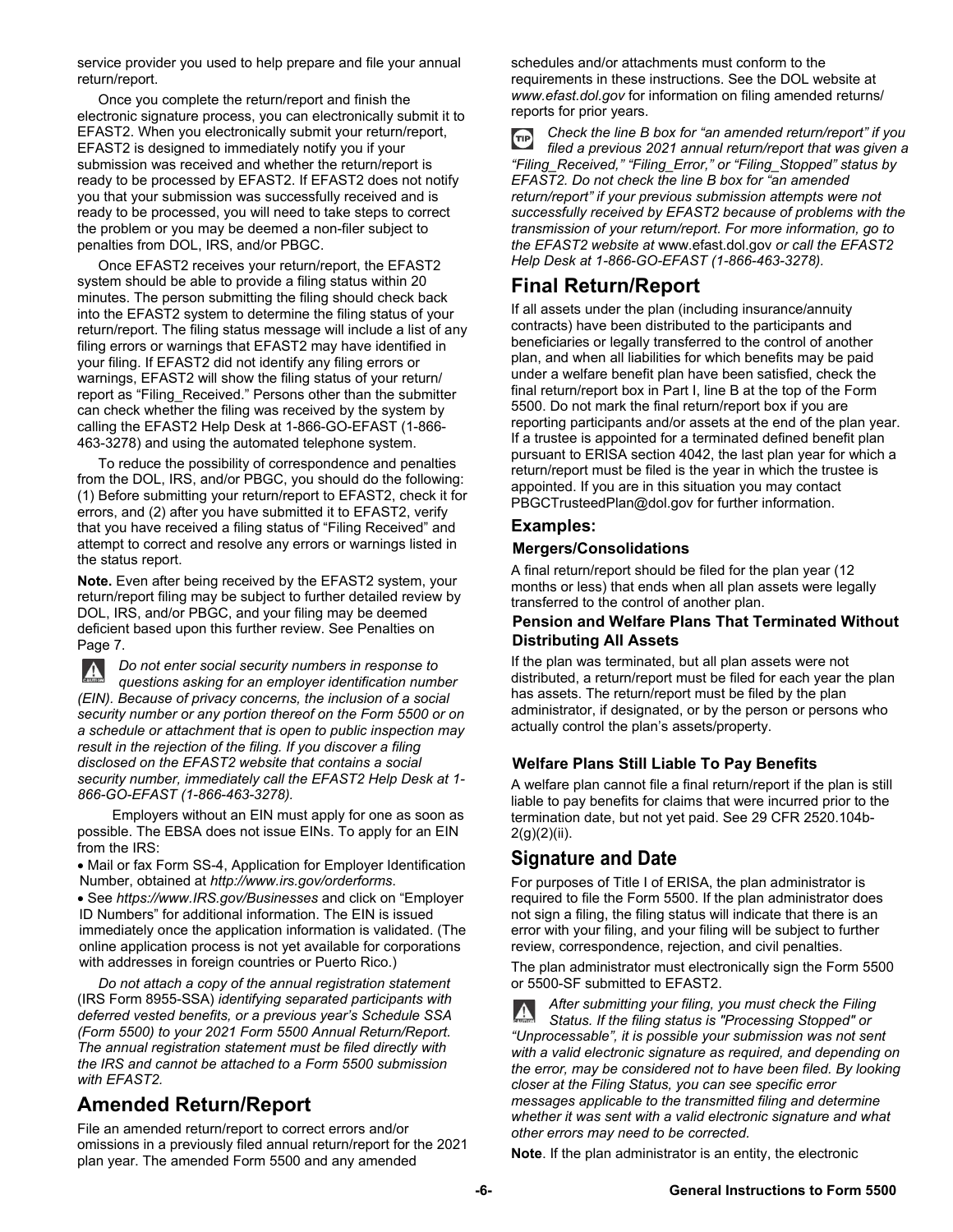signature must be in the name of a person authorized to sign on behalf of the plan administrator.

**Authorized Service Provider Signatures**. A statement for service providers that use this electronic signature option is in the IFILE application. The statement provides that, by signing the electronic filing, the service provider is attesting: (1) that the service provider has been authorized in writing by the plan administrator, plan sponsor/employer, or DFE, as applicable, to electronically submit the return/report; (2) that a copy of the specific written authorization will be kept in the service provider's records; (3) that, in addition to any other required schedules or attachments, the electronic filing includes a true and correct PDF copy of the completed Form 5500 (without schedules or attachments) bearing the manual signature of the plan administrator, employer/plan sponsor, or DFE, as applicable, under penalty of perjury; (4) that the service provider advised the plan administrator, employer/plan sponsor, or DFE, as applicable, that by selecting this electronic signature option, the image of the plan administrator's, employer/plan sponsor's, or DFE's manual signature will be included with the rest of the return/report posted by the Department of Labor on the Internet for public disclosure; and (5) that the service provider will communicate to the plan administrator, employer/plan sponsor, or DFE, as applicable, any inquiries and information received from EFAST2, DOL, IRS or PBGC regarding the return/report.

**Note.** The Code permits either the plan sponsor/employer or the administrator to sign the filing. However, any Form 5500 that is not electronically signed by the plan administrator will be subject to rejection and civil penalties under Title I of ERISA.

For DFE filings, a person authorized to sign on behalf of the DFE must sign for the DFE.

The Form 5500 Annual Return/Report must be filed electronically and signed. To obtain an electronic signature, go to *www.efast.dol.gov* and register in EFAST2 as a signer. You will be provided with a UserID and PIN. Both the UserID and PIN are needed to sign the Form 5500. The plan administrator must keep a copy of the Form 5500, including schedules and attachments with all required signatures on file as part of the plan's records. See 29 CFR 2520.103-1.

Electronic signatures on annual returns/reports filed under EFAST2 are governed by the applicable statutory and regulatory requirements.

## **Change in Plan Year**

Generally, only defined benefit pension plans need to get approval for a change in the plan year. See Code section 412(d)(1). However, under Revenue Procedure 87-27, 1987-1 C.B. 769, these pension plans may be eligible for automatic approval of a change in plan year.

If a change in plan year for a pension or welfare benefit plan creates a short plan year, file the form and applicable schedules by the last day of the 7th calendar month after the short plan year ends or by the extended due date, if filing under an authorized extension of time. Fill in the short plan year beginning and ending dates in the space provided in Part I and check the appropriate box in Part I, line B of the Form 5500. For purposes of this return/report, the short plan year ends on the date of the change in accounting period or upon the complete distribution of assets of the plan. Also, see the instructions for the *Final Return/Report* to determine if "final return/report" in line B should be checked.

## **Penalties**

Plan administrators and plan sponsors must provide complete and accurate information and must otherwise comply fully with the filing requirements. ERISA and the Code provide for the

DOL and the IRS, respectively, to assess or impose penalties for not giving complete and accurate information and for not filing complete and accurate statements and returns/reports. Certain penalties are administrative (i.e., they may be imposed or assessed by one of the governmental agencies delegated to administer the collection of the annual return/report data). Others require a legal conviction.

#### **Administrative Penalties**

Listed below are various penalties under ERISA and the Code that may be assessed or imposed for not meeting the annual return/report filing requirements. Generally, whether the penalty is under ERISA or the Code, or both, depends upon the agency for which the information is required to be filed. One or more of the following administrative penalties may be assessed or imposed in the event of incomplete filings or filings received after the due date unless it is determined that your failure to file properly is for reasonable cause:

1. A penalty of up to \$2,259 a day for each day a plan administrator fails or refuses to file a complete and accurate report. See ERISA section 502(c)(2), 29 CFR 2560.502c-2, and the Federal Civil Penalties Inflation Adjustment Act of 1990, as amended by the Federal Civil Penalties Inflation Adjustment Act Improvements Act of 2015 (2015 Inflation Adjustment Act). Pub. L. No. 114-74; 129 Stat. 599 and the DOL's implementing regulation at 86 FR 2964 (Jan. 14, 2021). The 2015 Inflation Adjustment Act requires agencies to adjust the levels of civil monetary penalties with an initial catch-up adjustment, followed by annual adjustments for inflation. Because the Federal Civil Penalties Inflation Adjustment Improvements Act of 2015 (Pub. L. No. 114-74; 129 Stat. 599), requires the penalty amount to be adjusted annually after the Form 5500 and its schedules, attachments, and instructions are published for filing, be sure to check DOL's website for any possible required inflation adjustments of the maximum penalty amount that may have been published in the Federal Register after the instructions have been posted.

2. A penalty of \$250 a day (up to \$150,000) for not filing returns for certain plans of deferred compensation, trusts and annuities, and bond purchase plans by the due date(s). See Code section 6652(e).

3. A penalty of \$1,000 for each failure to file an actuarial statement (Schedule MB (Form 5500) or Schedule SB (Form 5500)) required by the applicable instructions. See Code section 6692.

#### **Other Penalties**

1. Any individual who willfully violates any provision of Part 1 of Title I of ERISA shall on conviction be fined not more than \$100,000 or imprisoned not more than 10 years, or both. See ERISA section 501.

2. A penalty up to \$10,000, five (5) years imprisonment, or both, may be imposed for making any false statement or representation of fact, knowing it to be false, or for knowingly concealing or not disclosing any fact required by ERISA. See section 1027, Title 18, U.S. Code, as amended by section 111 of ERISA.

## **Section 4: What To File**

The Form 5500 reporting requirements vary depending on whether the Form 5500 is being filed for a "large plan," a "small plan," and/or a DFE, and on the particular type of plan or DFE involved (e.g., welfare plan, pension plan, common/collective trust (CCT), pooled separate account (PSA), master trust investment account (MTIA), 103-12 IE, or group insurance arrangement (GIA)).

The instructions below provide detailed information about each of the Form 5500 schedules and which plans and DFEs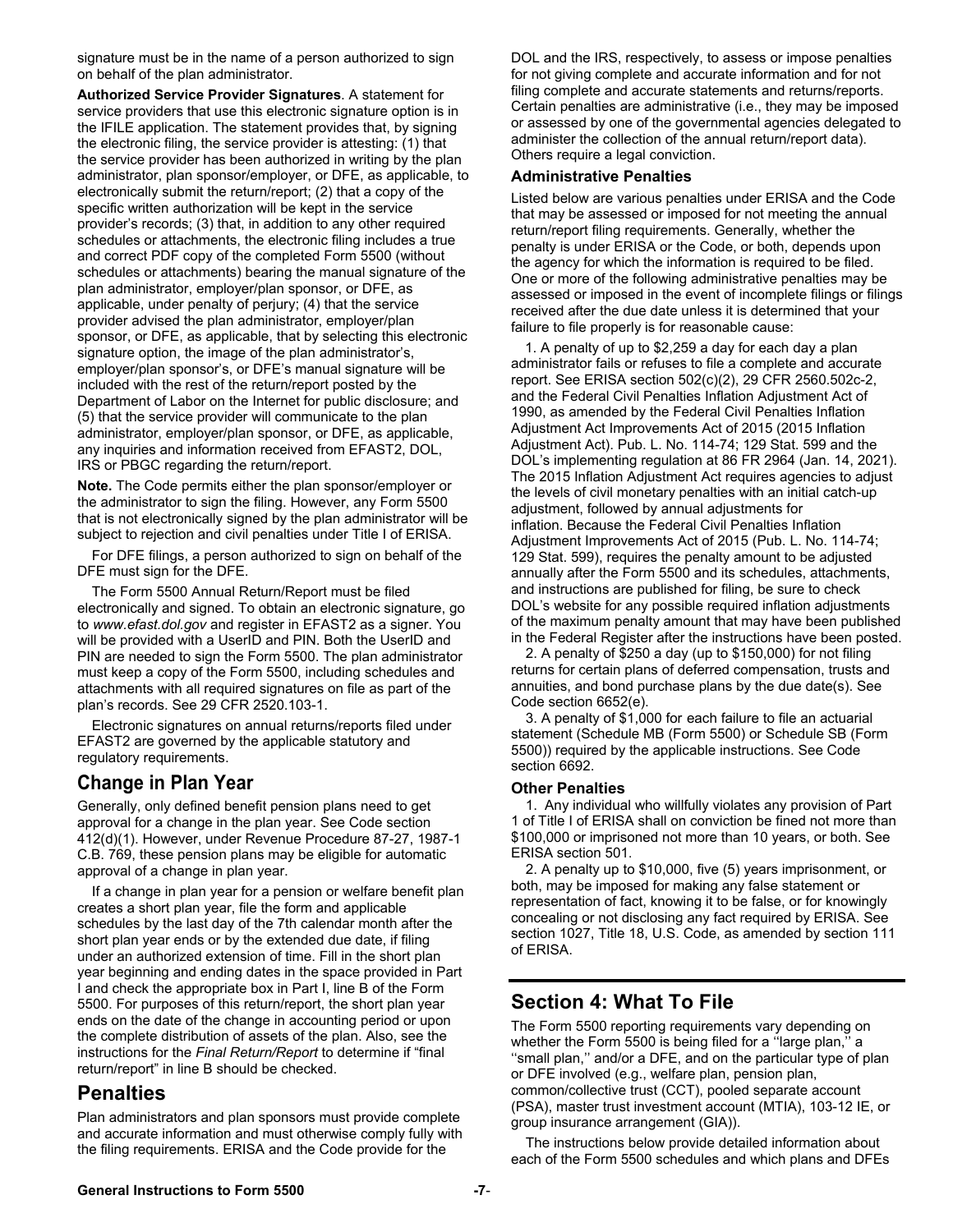are required to file them.

The schedules are grouped in the instructions by type: **(1)** Pension Benefit Schedules and **(2)** General Schedules. Each schedule is listed separately with a description of the subject matter covered by the schedule and the plans and DFEs that are required to file the schedule.

Filing requirements also are listed by type of filer: **(1)** Pension Benefit Plan Filing Requirements; **(2)** Welfare Benefit Plan Filing Requirements; and **(3)** DFE Filing Requirements. For each filer type there is a separate list of the schedules that must be filed with the Form 5500 (including where applicable, separate lists for large plan filers, small plan filers, and different types of DFEs).

The filing requirements also are summarized in a "*Quick Reference Chart of Form 5500, Schedules, and Attachments*."

Generally, a return/report filed for a pension benefit plan or welfare benefit plan that covered fewer than 100 participants as of the beginning of the plan year should be completed following the requirements below for a "small plan," and a return/report filed for a plan that covered 100 or more participants as of the beginning of the plan year should be completed following the requirements below for a "large plan."

Use the number of participants required to be entered in line 5 of the Form 5500 to determine whether a plan is a "small plan" or "large plan."

#### **Exceptions**:

*(1) 80-120 Participant Rule: If the number of participants reported on line 5 is between 80 and 120, and a Form 5500 Annual Return/Report was filed for the prior plan year, you may elect to complete the return/report in the same category (''large plan'' or ''small plan'') as was filed for the prior return/report. Thus, if a Form 5500-SF or a Form 5500 Annual Return/Report was filed for the 2020 plan year as a small plan, including the Schedule I if applicable, and the number entered on line 5 of the 2021 Form 5500 is 120 or less, you may elect to complete the 2021 Form 5500 and schedules in accordance with the instructions for a small plan, including for eligible filers, filing the Form 5500-SF instead of the Form 5500.* 

*(2) Short Plan Year Rule: If the plan had a short plan year of seven (7) months or less for either the prior plan year or the plan year being reported on the 2021 Form 5500, an election can be made to defer filing the accountant's report in accordance with 29 CFR 2520.104-50. If such an election was made for the prior plan year, the 2021 Form 5500 must be completed following the requirements for a large plan, including the attachment of the Schedule H and the accountant's reports, regardless of the number of participants entered in Part II, line 5*.

## **Form 5500 Schedules**

### **Pension Schedules**

**Schedule R** *(Retirement Plan Information)* – is required for a pension benefit plan that is a defined benefit plan or is otherwise subject to Code section 412 or ERISA section 302. Schedule R may also be required for certain other pension benefit plans unless otherwise specified under *limited Pension Plan Reporting*. For additional information, see the Schedule R instructions.

**Schedule MB** *(Multiemployer Defined Benefit Plan and Certain Money Purchase Plan Actuarial Information)* – is required for most multiemployer defined benefit plans and for defined contribution pension plans that currently amortize a waiver of the minimum funding requirements specified in the instructions for the Schedule MB. For additional information, see the instructions for the Schedule MB and the Schedule R.

#### **Schedule SB** *(Single-Employer Defined Benefit Plan Actuarial Information)* – is required for most single-employer defined benefit plans, including multiple-employer defined benefit pension plans. For additional information, see the

## **General Schedules**

instructions for the Schedule SB.

**Schedule H** *(Financial Information)* – is required for pension benefit plans and welfare benefit plans filing as "large plans" and for all DFE filings. Employee benefit plans, 103-12 IEs, and GIAs filing the Schedule H are generally required to engage an independent qualified public accountant (IQPA) and attach a report of the IQPA pursuant to ERISA section 103(a)(3)(A). These plans and DFEs are also generally required to attach to the Form 5500 a **"Schedule of Assets (Held At End of Year),"** and, if applicable, a "**Schedule of Assets (Acquired and Disposed of Within Year),"** a **"Schedule of Reportable Transactions,"** and a **"Schedule of Delinquent Participant Contributions."** For additional information, see the Schedule H instructions.

**Exceptions:** Insured, unfunded, or combination unfunded/insured welfare plans, as described in 29 CFR 2520.104-44(b)(1) and certain pension plans and arrangements, as described in 29 CFR 2520.104-44(b)(2) and in *Limited Pension Plan Reporting*, are exempt from completing the Schedule H.

**Schedule I** *(Financial Information - Small Plan)* – is required for all pension benefit plans and welfare benefit plans filing the Form 5500 Annual Return/Report, rather than the Form 5500-SF, as ''small plans,'' except for certain pension benefit plans and arrangements described in 29 CFR 2520.104-44(b)(2) and *Limited Pension Plan Reporting*. For additional information, see the Schedule I instructions.

**Note**. A welfare plan that would have been eligible for the filing exemption under 29 CFR 2520.104-20, but for the fact that it is required to file a Form M-1, is exempt from completing a Schedule I if it meets the requirements of 29 CFR 2520.104- 44(b)(1).

**Schedule A** *(Insurance Information)* – is required if any benefits under an employee benefit plan are provided by an insurance company, insurance service or other similar organization (such as Blue Cross, Blue Shield, or a health maintenance organization). This includes investment contracts with insurance companies, such as guaranteed investment contracts and pooled separate accounts. For additional information, see the Schedule A instructions.

**Note.** Do not file Schedule A for Administrative Services Only (ASO) contracts. Do not file Schedule A if a Schedule A is filed for the contract as part of the Form 5500 filed directly by a master trust investment account (MTIA) or 103-12 IE.

**Schedule C** *(Service Provider Information)* – is required for a large plan, MTIA, 103-12 IE, or GIA if **(1)** any service provider who rendered services to the plan or DFE during the plan or DFE year received \$5,000 or more in compensation, directly or indirectly from the plan or DFE, or **(2)** an accountant and/or enrolled actuary has been terminated. For additional information, see the Schedule C instructions.

**Schedule D** *(DFE/Participating Plan Information)* – Part I is required for a plan or DFE that invested or participated in any MTIAs, 103-12 IEs, CCTs, and/or PSAs. Part II is required when the Form 5500 is filed for a DFE. For additional information, see the Schedule D instructions.

**Schedule G** *(Financial Transaction Schedules)* – is required for a large plan, MTIA, 103-12 IE, or GIA when Schedule H (Financial Information) lines 4b, 4c, and/or 4d are checked ''Yes.'' Part I of the Schedule G reports loans or fixed income obligations in default or classified as uncollectible. Part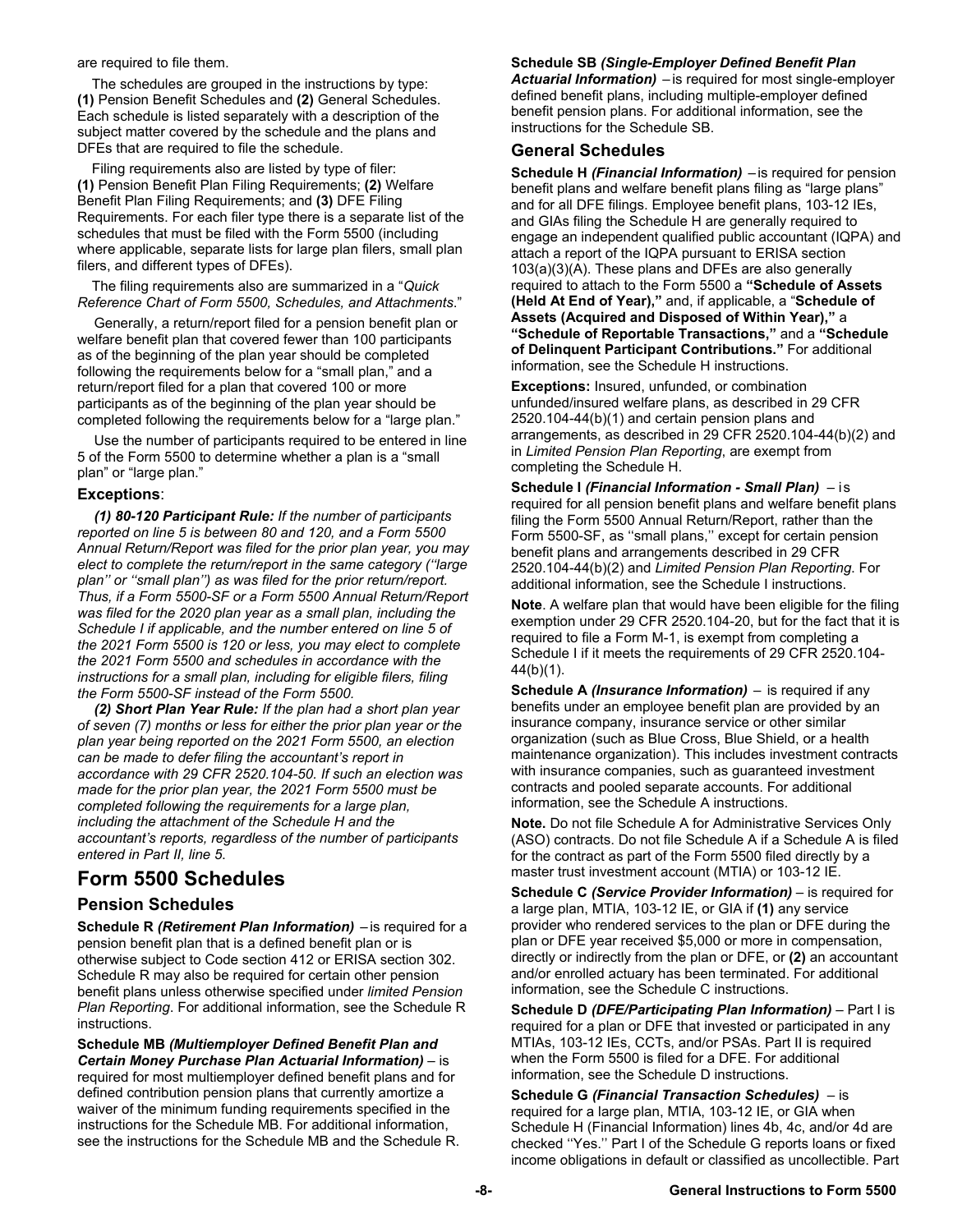II of the Schedule G reports leases in default or classified as uncollectible. Part III of the Schedule G reports nonexempt transactions. For additional information, see the Schedule G instructions.

*An unfunded, fully insured, or combination unfunded/ insured welfare plan with 100 or more participants exempt under 29 CFR 2520.104-44 from completing Schedule H must still complete Schedule G, Part III, to report nonexempt transactions.* 

## **Pension Benefit Plan Filing Requirements**

Pension benefit plan filers must complete the Form 5500 Annual Return/Report, including the signature block and, unless otherwise specified, attach the following schedules and information:

### **Small Pension Plan**

The following schedules (including any additional information required by the instructions to the schedules) must be attached to a Form 5500 filed for a small pension plan that is neither exempt from filing nor is filing the Form 5500-SF:

1. Schedule A (as many as needed), to report insurance, annuity, and investment contracts held by the plan.

2. Schedule D, Part I, to list any CCTs, PSAs, MTIAs, and 103-12 IEs in which the plan participated at any time during the plan year.

3. Schedule I, to report small plan financial information, unless exempt.

4. Schedule MB or SB, to report actuarial information, if applicable.

5. Schedule R, to report retirement plan information, if applicable.

*If Schedule I, line 4k, is checked "No," you must attach*   $\mathbf{A}$ *the report of the independent qualified public accountant (IQPA) or a statement that the plan is eligible and elects to defer attaching the IQPA's opinion pursuant to 29 CFR 2520.104-50 in connection with a short plan year of seven months or less.*

### **Large Pension Plan**

The following schedules (including any additional information required by the instructions to the schedules) must be attached to a Form 5500 filed for a large pension plan:

1. Schedule A (as many as needed), to report insurance, annuity, and investment contracts held by the plan.

2. Schedule C, if applicable, to report information on service providers and, if applicable, any terminated accountants or enrolled actuaries.

3. Schedule D, Part I, to list any CCTs, PSAs, MTIAs, and 103-12 IEs in which the plan invested at any time during the plan year.

4. Schedule G, to report loans or fixed income obligations in default or determined to be uncollectible as of the end of the plan year, leases in default or classified as uncollectible, and nonexempt transactions, i.e., file Schedule G if Schedule H (Form 5500) lines 4b, 4c, and/or 4d are checked ''Yes.''

5. Schedule H, to report large plan financial information, unless exempt.

6. Schedule MB or SB, to report actuarial information, if applicable.

7. Schedule R, to report retirement plan information, if applicable.

## **Eligible Combined Plans**

Section 903 of PPA established rules for a new type of pension plan, an "eligible combined plan," effective for plan years beginning after December 31, 2009. See Code section 414(x) and ERISA section 210(e). An eligible combined plan consists

of a defined benefit plan and a defined contribution plan that includes a qualified cash or deferred arrangement under Code section 401(k), with the assets of the two plans held in a single trust, but clearly identified and allocated between the plans. The eligible combined plan design is available only to employers that employed an average of at least two, but not more than 500 employees, on business days during the calendar year preceding the plan year as of which the eligible combined plan is established and that employs at least two employees on the first day of the plan year that the plan is established. Because an eligible combined plan includes both a defined benefit plan and a defined contribution plan, the Form 5500 filed for the plan must include all the information, schedules, and attachments that would be required for either a defined benefit plan (such as a Schedule SB) or a defined contribution plan.

## **Limited Pension Plan Reporting**

The pension benefit plans or arrangements described below are eligible for limited annual reporting:

1. **IRA Plans:** A pension plan using individual retirement accounts or annuities (as described in Code section 408) as the sole funding vehicle for providing pension benefits need complete only Form 5500, Part I and Part II, lines 1 through 4, and 8 (enter pension feature code 2N).

2. **Fully Insured Pension Plan:** A pension benefit plan providing benefits exclusively through an insurance contract or contracts that are fully guaranteed and that meet all of the conditions of 29 CFR 2520.104-44(b)(2) during the entire plan year must complete all the requirements listed under this *Pension Benefit Plan Filing Requirements* section, except that such a plan is exempt from attaching Schedule H, Schedule I, and an independent qualified public accountant's opinion, and from the requirement to engage an IQPA.

A pension benefit plan that has insurance contracts of the type described in 29 CFR 2520.104-44 as well as other assets must complete all requirements for a pension benefit plan, except that the value of the plan's allocated contracts (see below) should not be reported in Part I of Schedule H or I. All other assets should be reported on Schedule H or Schedule I, and any other required schedules. If Schedule H is filed, attach an accountant's report in accordance with the Schedule H instructions.

**Note.** For purposes of the annual return/report and the alternative method of compliance set forth in 29 CFR 2520.104-44, a contract is considered to be ''allocated'' only if the insurance company or organization that issued the contract unconditionally guarantees, upon receipt of the required premium or consideration, to provide a retirement benefit of a specified amount. This amount must be provided to each participant without adjustment for fluctuations in the market value of the underlying assets of the company or organization, and each participant must have a legal right to such benefits, which is legally enforceable directly against the insurance company or organization. For example, deposit administration, immediate participation guarantee, and guaranteed investment contracts are NOT allocated contracts for Form 5500 Annual Return/Report purposes.

### **Welfare Benefit Plan Filing Requirements**

Welfare benefit plan filers must complete the Form 5500 Annual Return/Report, including the signature block and, unless otherwise specified, attach the following schedules and information:

### **Small Welfare Plan**

The following schedules (including any additional information required by the instructions to the schedules) must be attached to a Form 5500 filed for a small welfare plan that is neither

#### **General Instructions to Form 5500 -9**-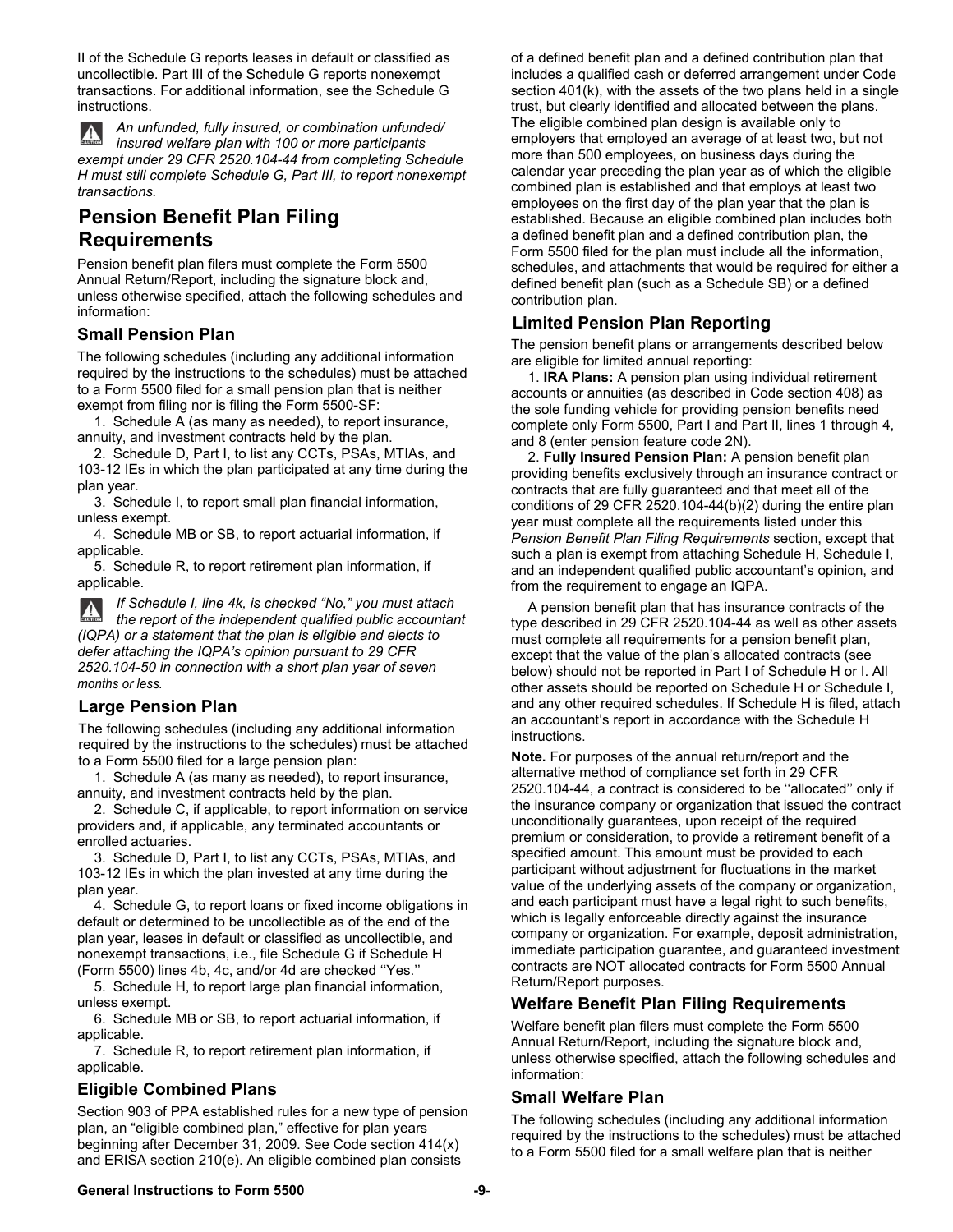exempt from filing nor filing the Form 5500-SF:

1. Schedule A (as many as needed), to report insurance contracts held by the plan.

2. Schedule D, Part I, to list any CCTs, PSAs, MTIAs, and 103-12 IEs in which the plan participated at any time during the plan year.

3. Schedule I, to report small plan financial information.

*A welfare plan that covered fewer than 100 participants*   $(TIP)$ *as of the beginning of the plan year and is required to file a* Form M-1, Report for Multiple-Employer Welfare Arrangements (MEWAs) and Certain Entities Claiming

Exception (ECEs*), is exempt from attaching Schedule I if the plan meets the requirements of 29 CFR 2520.104-44. However, Schedule G, Part III, must be attached to the Form 5500 to report any nonexempt transactions.* 

### **Large Welfare Plan**

The following schedules (including any additional information required by the instructions to the schedules) must be attached to a Form 5500 filed for a large welfare plan:

1. Schedule A (as many as needed), to report insurance and investment contracts held by the plan.

2. Schedule C, if applicable, to report information on service providers and any terminated accountants or actuaries.

3. Schedule D, Part I, to list any CCTs, PSAs, MTIAs, and 103-12 IEs in which the plan invested at any time during the plan year.

4. Schedule G, to report loans or fixed income obligations in default or determined to be uncollectible as of the end of the plan year, leases in default or classified as uncollectible, and nonexempt transactions, i.e., file Schedule G if Schedule H (Form 5500) lines 4b, 4c, and/or 4d are checked ''Yes'' or if a large welfare plan that is not required to file a Schedule H has nonexempt transactions.

5. Schedule H, to report financial information, unless exempt.



*Attach the report of the independent qualified public accountant (IQPA) identified on Schedule H, line 3c, unless line 3d(2) is checked.* 

*Neither Schedule H nor an IQPA's opinion should be*   $\blacktriangle$ *attached to a Form 5500 filed for an unfunded, fully insured or combination unfunded/insured welfare plan that covered 100 or more participants as of the beginning of the plan year that meets the requirements of 29 CFR 2520.104-44. However, Schedule G, Part III, must be attached to the Form 5500 to report any nonexempt transactions. A welfare benefit plan that uses a ''voluntary employees' beneficiary association'' (VEBA) under Code section 501(c)(9) is generally not exempt from the requirement of engaging an IQPA.*

## **Direct Filing Entity (DFE) Filing Requirements**

Some plans participate in certain trusts, accounts, and other investment arrangements that file the Form 5500 Annual Return/Report as a DFE. A Form 5500 must be filed for a master trust investment account (MTIA). A Form 5500 is not required but may be filed for a common/collective trust (CCT), pooled separate account (PSA), 103-12 investment entity (103- 12 IE), or group insurance arrangement (GIA). However, plans that participate in CCTs, PSAs, 103-12 IEs, or GIAs that file as DFEs generally are eligible for certain annual reporting relief. For reporting purposes, a CCT, PSA, 103-12 IE, or GIA is considered a DFE only when a Form 5500 and all required schedules and attachments are filed for it in accordance with the following instructions.

Only one Form 5500 should be filed for each DFE for all plans participating in the DFE; however, the Form 5500 filed for the DFE, including all required schedules and attachments, must report information for the DFE year (not to exceed 12

months in length) that ends with or within the participating plan's year.

Any Form 5500 filed for a DFE is an integral part of the annual report of each participating plan, and the plan administrator may be subject to penalties for failing to file a complete annual report unless both the DFE Form 5500 and the plan's Form 5500 are properly filed. The information required for a Form 5500 filed for a DFE varies according to the type of DFE. The following paragraphs provide specific guidance for the reporting requirements for each type of DFE.

## **Master Trust Investment Account (MTIA)**

The administrator filing a Form 5500 for an employee benefit plan is required to file or have a designee file a Form 5500 for each MTIA in which the plan participated at any time during the plan year. For reporting purposes, a ''master trust'' is a trust for which a regulated financial institution (as defined below) serves as trustee or custodian (regardless of whether such institution exercises discretionary authority or control with respect to the management of assets held in the trust), and in which assets of more than one plan sponsored by a single employer or by a group of employers under common control are held.

"Common control" is determined on the basis of all relevant facts and circumstances (whether or not such employers are incorporated).

A ''regulated financial institution'' means a bank, trust company, or similar financial institution that is regulated, supervised, and subject to periodic examination by a state or federal agency. A securities brokerage firm is not a ''similar financial institution'' as used here. See DOL Advisory Opinion 93-21A (available at *www.dol.gov/ebsa*).

The assets of a master trust are considered for reporting purposes to be held in one or more ''investment accounts.'' A ''master trust investment account'' may consist of a pool of assets or a single asset. Each pool of assets held in a master trust must be treated as a separate MTIA if each plan that has an interest in the pool has the same fractional interest in each asset in the pool as its fractional interest in the pool, and if each such plan may not dispose of its interest in any asset in the pool without disposing of its interest in the pool. A master trust may also contain assets that are not held in such a pool. Each such asset must be treated as a separate MTIA.

**Notes.** *(1)* If an MTIA consists solely of one plan's asset(s) during the reporting period, the plan may report the asset(s) either as an investment account on an MTIA Form 5500, or as a plan asset(s) that is not part of the master trust (and therefore subject to all instructions concerning assets not held in a master trust) on the plan's Form 5500. *(2)* If a master trust holds assets attributable to participant or beneficiary directed transactions under an individual account plan and the assets are interests in registered investment companies, interests in contracts issued by an insurance company licensed to do business in any state, interests in common/collective trusts maintained by a bank, trust company or similar institution, or the assets have a current value that is readily determinable on an established market, those assets may be treated as a single MTIA.

The Form 5500 submitted for the MTIA must comply with the Form 5500 instructions for a *Large Pension Plan*, unless otherwise specified in the forms and instructions. The MTIA must file:

1. Form 5500, except lines C, D, 1c, 2d, and 5 through 9. Be certain to enter ''M'' in Part I, line A, as the DFE code.

2. Schedule A (as many as needed) to report insurance, annuity and investment contracts held by the MTIA.

3. Schedule C, if applicable, to report service provider information. Part III is not required for an MTIA.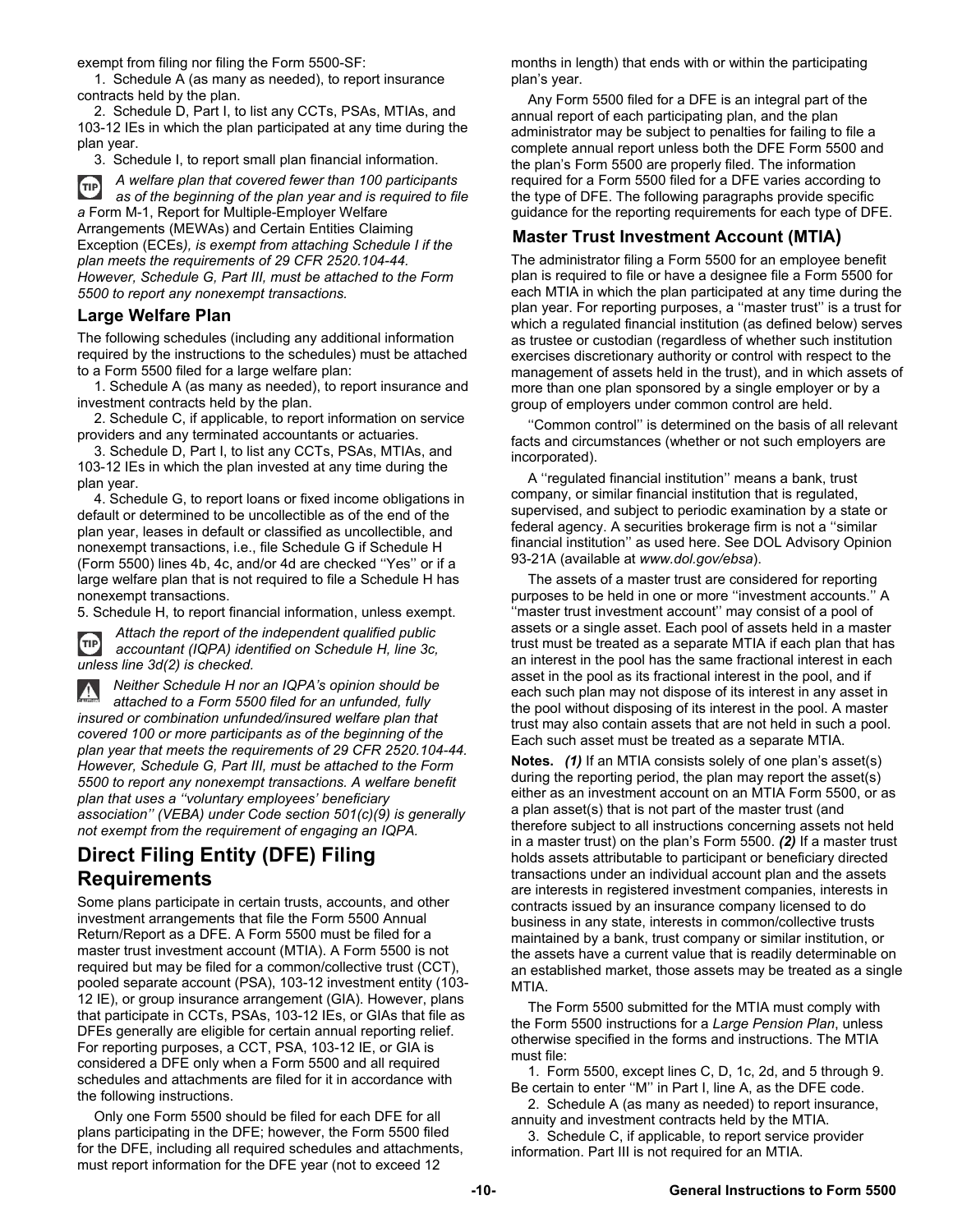4. Schedule D, to list CCTs, PSAs, and 103-12 IEs in which the MTIA invested at any time during the MTIA year and to list all plans that participated in the MTIA during its year.

5. Schedule G, to report loans or fixed income obligations in default or determined to be uncollectible as of the end of the MTIA year, all leases in default or classified as uncollectible, and nonexempt transactions.

6. Schedule H, except lines 1b(1), 1b(2), 1c(8), 1g, 1h, 1i, 2a, 2b(1)(E), 2e, 2f, 2g, 4a, 4e, 4f, 4g, 4h, 4k, 4l, 4m, 4n, and 5, to report financial information. An independent qualified public accountant's (IQPA's) opinion is not required for an MTIA.

7. Additional information required by the instructions to the above schedules, including, for example, the schedules of assets held for investment and the schedule of reportable transactions. For purposes of the schedule of reportable transactions, the 5% figure shall be determined by comparing the current value of the transaction at the transaction date with the current value of the investment account assets at the beginning of the applicable fiscal year of the MTIA. All attachments must be properly labeled.

### **Common/Collective Trust (CCT) and Pooled Separate Account (PSA)**

A Form 5500 is not required to be filed for a CCT or PSA. However, the administrator of a large plan or DFE that participates in a CCT or PSA that files as specified below is entitled to reporting relief that is not available to plans or DFEs participating in a CCT or PSA for which a Form 5500 is not filed.

For reporting purposes, ''common/collective trust'' and ''pooled separate account'' are, respectively: **(1)** a trust maintained by a bank, trust company, or similar institution or **(2)** an account maintained by an insurance carrier, which is regulated, supervised, and subject to periodic examination by a state or federal agency in the case of a CCT, or by a state agency in the case of a PSA, for the collective investment and reinvestment of assets contributed thereto from employee benefit plans maintained by more than one employer or controlled group of corporations as that term is used in Code section 1563. See 29 CFR 2520.103-3, 103-4, 103-5, and 103-9.

**Note.** For reporting purposes, a separate account that is not considered to be holding plan assets pursuant to 29 CFR 2510.3-101(h)(1)(iii) does not constitute a pooled separate account.

The Form 5500 submitted for a CCT or PSA must comply with the Form 5500 instructions for *a Large Pension Plan*, unless otherwise specified in the forms and instructions.

The CCT or PSA must file:

1. Form 5500, except lines C, D, 1c, 2d, and 5 through 9. Enter "C" or "P," as appropriate, in Part I, line A, as the DFE code.

2. Schedule D, to list all CCTs, PSAs, MTIAs, and 103-12 IEs in which the CCT or PSA invested at any time during the CCT or PSA year and to list in Part II all plans that participated in the CCT or PSA during its year.

3. Schedule H, except lines 1b(1), 1b(2), 1c(8), 1d, 1e, 1g, 1h, 1i, 2a, 2b(1)(E), 2e, 2f, and 2g, to report financial information. Part IV and an accountant's (IQPA's) opinion are not required for a CCT or PSA.

*Different requirements apply to the Schedules D and H attached to the Form 5500 filed by plans and DFEs participating in CCTs and PSAs, depending upon whether a DFE Form 5500 has been filed for the CCT or PSA. See the instructions for these schedules.* 

## **103-12 Investment Entity (103-12 IE)**

DOL Regulation 2520.103-12 provides an alternative method of reporting for plans that invest in an entity (other than an MTIA, CCT, or PSA), whose underlying assets include ''plan assets'' within the meaning of 29 CFR 2510.3-101 of two or more plans that are not members of a ''related group'' of employee benefit plans. Such an entity for which a Form 5500 is filed constitutes a ''103-12 IE.'' A Form 5500 is not required to be filed for such entities; however, filing a Form 5500 as a 103-12 IE provides certain reporting relief, including the limitation of the examination and report of the independent qualified public accountant (IQPA) provided by 29 CFR 2520.103-12(d), to participating plans and DFEs. For this reporting purpose, a ''related group'' of employee benefit plans consists of each group of two or more employee benefit plans **(1)** each of which receives 10% or more of its aggregate contributions from the same employer or from a member of the same controlled group of corporations (as determined under Code section 1563(a), without regard to Code section 1563(a)(4) thereof); or **(2)** each of which is either maintained by, or maintained pursuant to a collective-bargaining agreement negotiated by, the same employee organization or affiliated employee organizations. For purposes of this paragraph, an ''affiliate'' of an employee organization means any person controlling, controlled by, or under common control with such organization. See 29 CFR 2520.103-12.

The Form 5500 submitted for a 103-12 IE must comply with the Form 5500 instructions for a *Large Pension Plan*, unless otherwise specified in the forms and instructions. The 103-12 IE must file:

1. Form 5500, except lines C, D, 1c, 2d, and 5 through 9. Enter "E" in part I, line A, as the DFE code.

2. Schedule A (as many as needed), to report insurance, annuity and investment contracts held by the 103-12 IE.

3. Schedule C, if applicable, to report service provider information and any terminated accountants.

4. Schedule D, to list all CCTs, PSAs, and 103-12 IEs in which the 103-12 IE invested at any time during the 103-12 IE's year, and to list all plans that participated in the 103-12 IE during its year.

5. Schedule G, to report loans or fixed income obligations in default or determined to be uncollectible as of the end of the 103-12 IE year, leases in default or classified as uncollectible, and nonexempt transactions.

6. Schedule H, except lines 1b(1), 1b(2), 1c(8), 1d, 1e, 1g, 1h, 1i, 2a, 2b(1)(E), 2e, 2f, 2g, 4a, 4e, 4f, 4g, 4h, 4j, 4k, 4l, 4m, 4n, and 5, to report financial information.

7. Additional information required by the instructions to the above schedules, including, for example, the report of the independent qualified public accountant (IQPA) identified on Schedule H, line 3c, and the schedule(s) of assets held for investment. All attachments must be properly labeled.

### **Group Insurance Arrangement (GIA)**

Each welfare benefit plan that is part of a group insurance arrangement is exempt from the requirement to file a Form 5500 if a consolidated Form 5500 report for all the plans in the arrangement was filed in accordance with 29 CFR 2520.104- 43. For reporting purposes, a ''group insurance arrangement'' provides benefits to the employees of two or more unaffiliated employers (not in connection with a multiemployer plan or a collectively-bargained multiple-employer plan), fully insures one or more welfare plans of each participating employer, uses a trust or other entity as the holder of the insurance contracts, and uses a trust as the conduit for payment of premiums to the insurance company. The GIA must file:

1 . Form 5500, except lines C and 2d. (Enter ''G'' in Part I, line A, as the DFE code).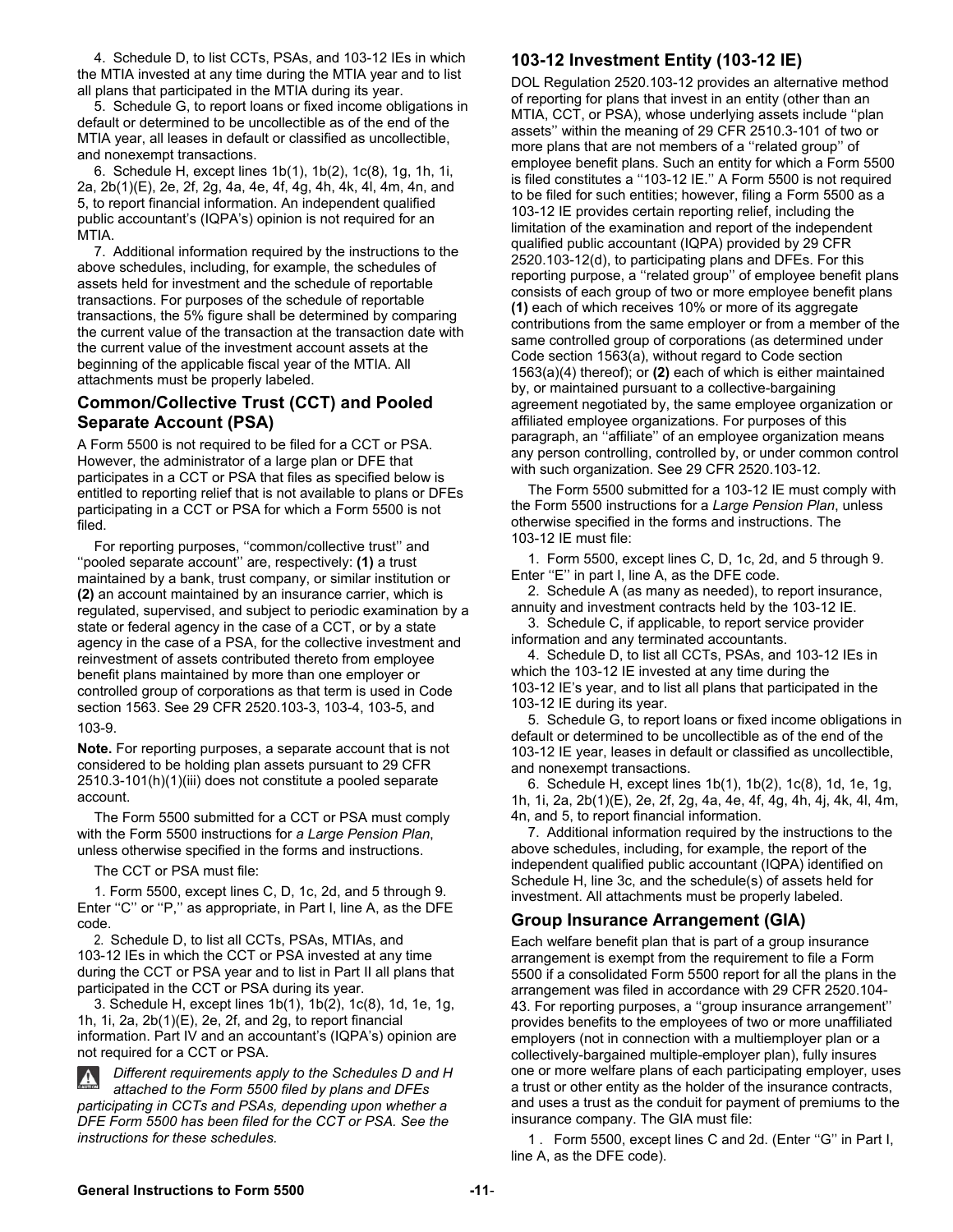2. Schedule A (as many as needed), to report insurance, annuity and investment contracts held by the GIA.

3. Schedule C, if applicable, to report service provider information and any terminated accountants.

4. Schedule D, to list all CCTs, PSAs, and 103-12 IEs in which the GIA invested at any time during the GIA year, and to list all plans that participated in the GIA during its year.

5. Schedule G, to report loans or fixed income obligations in default or determined to be uncollectible as of the end of the GIA year, leases in default or classified as uncollectible, and nonexempt transactions.

6. Schedule H, except lines 4a, 4e, 4f, 4g, 4h, 4k, 4m, 4n, and 5, to report financial information.

7. Additional information required by the instructions to the above schedules, including, for example, the report of the independent qualified public accountant (IQPA) identified on Schedule H, line 3c, the schedules of assets held for investment and the schedule of reportable transactions. All attachments must be properly labeled.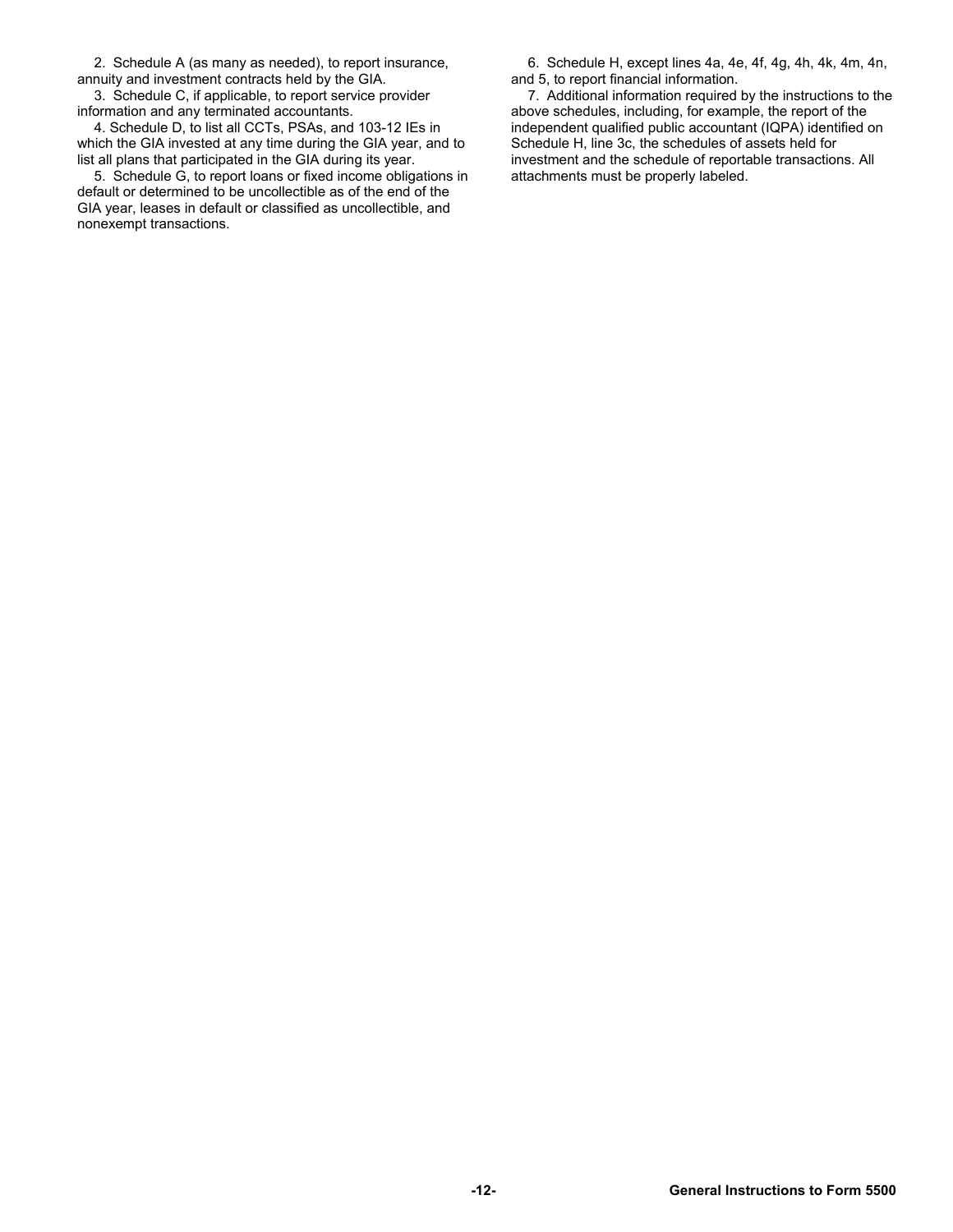| Quick Reference Chart of Form 5500, Schedules, and Attachments (Not<br>Applicable for Form 5500-SF Filers) <sup>1</sup> |                                                                                                                                                                                                                                                                     |                                                                                                                                                                                |                                                                                                                                                                                                                                                                     |                                                                                                    |                                                                                                                                                                                                                                                                                                                    |
|-------------------------------------------------------------------------------------------------------------------------|---------------------------------------------------------------------------------------------------------------------------------------------------------------------------------------------------------------------------------------------------------------------|--------------------------------------------------------------------------------------------------------------------------------------------------------------------------------|---------------------------------------------------------------------------------------------------------------------------------------------------------------------------------------------------------------------------------------------------------------------|----------------------------------------------------------------------------------------------------|--------------------------------------------------------------------------------------------------------------------------------------------------------------------------------------------------------------------------------------------------------------------------------------------------------------------|
|                                                                                                                         | Large                                                                                                                                                                                                                                                               | <b>Small</b>                                                                                                                                                                   | <b>Large Welfare</b>                                                                                                                                                                                                                                                | <b>Small Welfare</b>                                                                               |                                                                                                                                                                                                                                                                                                                    |
|                                                                                                                         | <b>Pension Plan</b>                                                                                                                                                                                                                                                 | Pension Plan <sup>2</sup>                                                                                                                                                      | Plan                                                                                                                                                                                                                                                                | Plan <sup>2</sup>                                                                                  | <b>DFE</b>                                                                                                                                                                                                                                                                                                         |
| Form 5500<br><b>Schedule A</b><br>(Insurance)<br>Information)                                                           | Must complete.<br>Must complete if<br>plan has insurance<br>contracts.                                                                                                                                                                                              | Must complete.<br>Must complete if plan<br>has insurance<br>contracts. $4$                                                                                                     | Must complete. <sup>3</sup><br>Must complete if<br>plan has insurance<br>contracts.                                                                                                                                                                                 | Must complete. <sup>3</sup><br>Must complete if plan<br>has insurance<br>contracts. <sup>4</sup>   | Must complete.<br>Must complete if<br>MTIA, 103-12 IE, or<br>GIA has insurance<br>contracts.                                                                                                                                                                                                                       |
| <b>Schedule C</b><br>(Service Provider<br>Information)                                                                  | Must complete Part I<br>if service provider<br>was paid \$5,000 or<br>more, Part II if a<br>service provider<br>failed to provide<br>information<br>necessary for the<br>completion of Part I,<br>and Part III if an<br>accountant or<br>actuary was<br>terminated. | Not required.                                                                                                                                                                  | Must complete Part I<br>if service provider<br>was paid \$5,000 or<br>more, Part II if a<br>service provider<br>failed to provide<br>information<br>necessary for the<br>completion of Part I,<br>and Part III if an<br>accountant or<br>actuary was<br>terminated. | Not required.                                                                                      | MTIAs, GIAs, and<br>103-12 IEs must<br>complete Part I if<br>service provider paid<br>\$5,000 or more, and<br>Part II if a service<br>provider failed to<br>provide information<br>necessary for the<br>completion of Part I.<br>GIAs and 103-12 IEs<br>must complete Part<br>III if accountant was<br>terminated. |
| <b>Schedule D</b><br>(DFE/Participating<br>Plan Information)                                                            | Must complete Part I<br>if plan participated in<br>a CCT, PSA, MTIA,<br>or 103-12 IE.                                                                                                                                                                               | Must complete Part I<br>if plan participated in<br>a CCT, PSA, MTIA, or<br>103-12 IE. <sup>4</sup>                                                                             | Must complete Part I<br>if plan participated in<br>a CCT, PSA, MTIA,<br>or 103-12 IE.                                                                                                                                                                               | Must complete Part I<br>if plan participated in<br>a CCT, PSA, MTIA,<br>or 103-12 IE. <sup>4</sup> | All DFEs must<br>complete Part II, and<br>DFEs that invest in a<br>CCT, PSA, or<br>103-12 IE must also<br>complete Part I.                                                                                                                                                                                         |
|                                                                                                                         |                                                                                                                                                                                                                                                                     |                                                                                                                                                                                |                                                                                                                                                                                                                                                                     |                                                                                                    |                                                                                                                                                                                                                                                                                                                    |
| <b>Schedule G</b><br>(Financial<br>Schedules)                                                                           | Must complete if<br>Schedule H, lines<br>4b, 4c, or 4d are<br>"Yes."                                                                                                                                                                                                | Not required.                                                                                                                                                                  | Must complete if<br>Schedule H, lines<br>4b, 4c, or 4d are<br>"Yes."3                                                                                                                                                                                               | Not required 3.                                                                                    | Must complete if<br>Schedule H, lines<br>4b, 4c, or 4d for a<br>GIA, MTIA, or<br>103-12 IE are "Yes."                                                                                                                                                                                                              |
| <b>Schedule H</b><br>(Financial<br>Information)                                                                         | Must complete. <sup>5</sup>                                                                                                                                                                                                                                         | Not required.                                                                                                                                                                  | Must complete. <sup>3, 5</sup>                                                                                                                                                                                                                                      | Not required.                                                                                      | All DFEs must<br>complete Parts I, II,<br>and III. MTIAs,<br>103-12 IEs, and<br>GIAs must also<br>complete Part IV. <sup>5</sup>                                                                                                                                                                                   |
| Schedule I<br>(Financial<br>Information)                                                                                | Not required.                                                                                                                                                                                                                                                       | Must complete. <sup>4</sup>                                                                                                                                                    | Not required.                                                                                                                                                                                                                                                       | Must complete. <sup>4</sup>                                                                        | Not required.                                                                                                                                                                                                                                                                                                      |
| <b>Schedule MB</b><br>(Actuarial<br>Information)                                                                        | Must complete if<br>multiemployer<br>defined benefit plan<br>or money purchase<br>plan subject to<br>minimum funding<br>standards. <sup>6</sup>                                                                                                                     | Must complete if<br>multiemployer defined<br>benefit plan or money<br>purchase plan subject<br>to minimum funding<br>standards. <sup>6</sup>                                   | Not required.                                                                                                                                                                                                                                                       | Not required.                                                                                      | Not required.                                                                                                                                                                                                                                                                                                      |
| <b>Schedule R</b><br>(Pension Plan<br>Information)                                                                      | Must complete. <sup>7</sup>                                                                                                                                                                                                                                         | Must complete. <sup>4,7</sup>                                                                                                                                                  | Not required.                                                                                                                                                                                                                                                       | Not required.                                                                                      | Not required.                                                                                                                                                                                                                                                                                                      |
| <b>Schedule SB</b><br>(Actuarial<br>Information)                                                                        | Must complete if<br>single-employer or<br>multiple-employer<br>defined benefit plan,<br>including an eligible<br>combined plan and<br>subject to minimum<br>funding standards.                                                                                      | Must complete if<br>single-employer or<br>multiple-employer<br>defined benefit plan,<br>including an eligible<br>combined plan and<br>subject to minimum<br>funding standards. | Not required.                                                                                                                                                                                                                                                       | Not required.                                                                                      | Not required.                                                                                                                                                                                                                                                                                                      |

#### **General Instructions to Form 5500 -13**-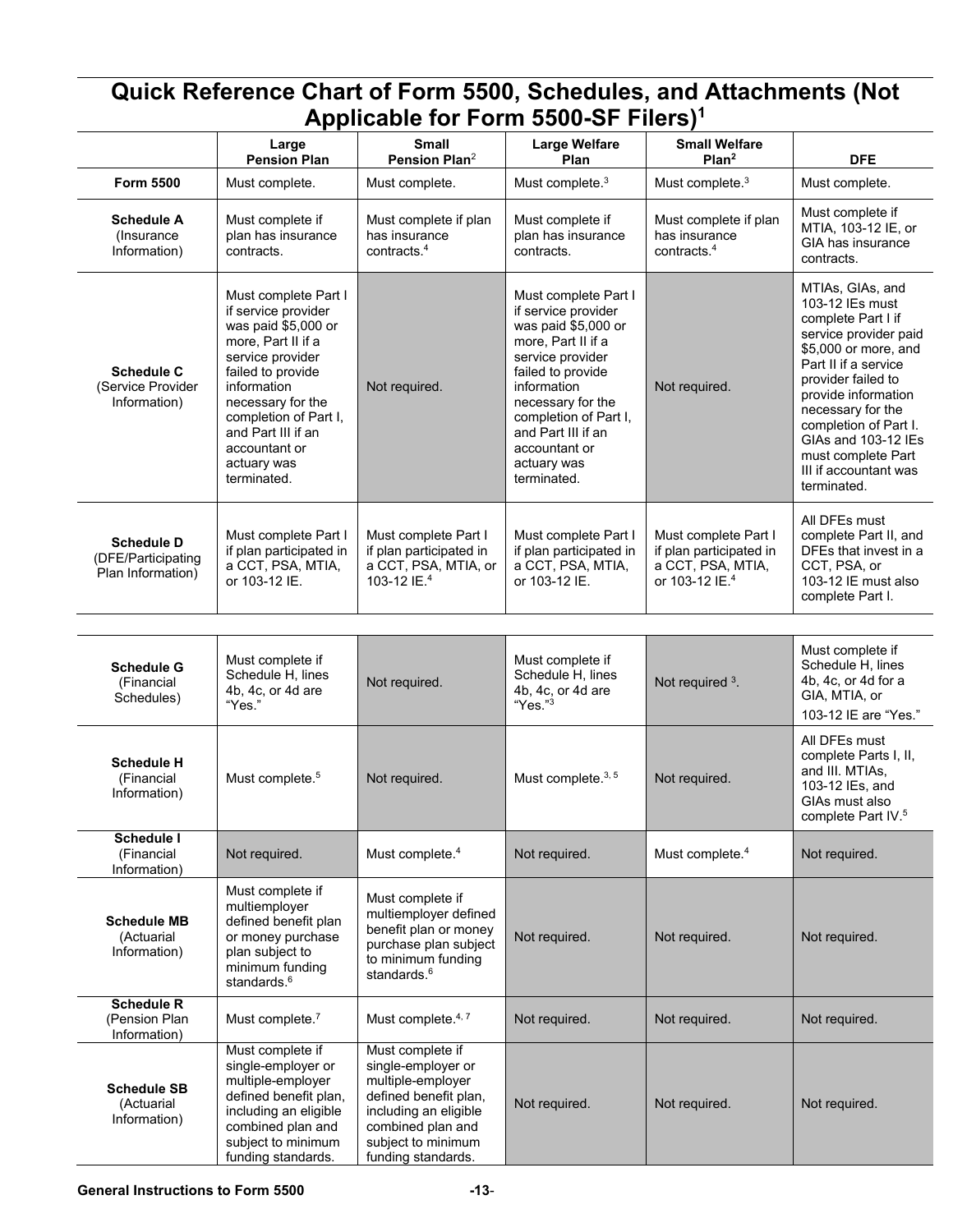|                               | Large<br><b>Pension Plan</b> | Small<br>Pension Plan <sup>2</sup>                              | Large Welfare<br>Plan     | <b>Small Welfare</b><br>Plan <sup>2</sup> | <b>DFE</b>                             |
|-------------------------------|------------------------------|-----------------------------------------------------------------|---------------------------|-------------------------------------------|----------------------------------------|
| <b>Accountant's</b><br>Report | Must attach.                 | Not required unless<br>Schedule I, line 4k, is<br>checked "No." | Must attach. <sup>3</sup> | Not required.                             | Must attach for a<br>GIA or 103-12 IE. |

 $1$  This chart provides only general guidance. Not all rules and requirements are reflected. Refer to specific Form 5500 instructions for complete information on filing requirements (e.g., *Who Must File* and *What To File*). For example, a pension plan is exempt from filing any schedules if the plan uses Code section 408 individual retirement accounts as the sole funding vehicle for providing benefits. See *Limited Pension Plan Reporting*.

 $2$  Pension plans and welfare plans with fewer than 100 participants at the beginning of the plan year that are not exempt from filing an annual return/report may be eligible to file the Form 5500-SF, a simplified report. In addition to the limitation on the number of participants, a Form 5500-SF may only be filed for a plan that is exempt from the requirement that the plan's books and records be audited by an independent qualified public accountant (but not by reason of enhanced bonding), has 100 percent of its assets invested in certain secure investments with a readily determinable fair market value, holds no employer securities, and is not a multiemployer plan. See *Who Must File*.

<sup>3</sup> Unfunded, fully insured, or combination unfunded/fully insured welfare plans covering fewer than 100 participants at the beginning of the plan year that meet the requirements of 29 CFR 2520.104-20 are exempt from filing an annual report. See *Who Must File*. Such a plan with 100 or more participants must file an annual report, but is exempt under 29 CFR 2520.104-44 from the accountant's report requirement and completing Schedule H, but MUST complete Schedule G, Part III, to report any nonexempt transactions. See *What To File*. All Plans required to file Form M-1 (*Report for Multiple-Employer Welfare Arrangements (MEWAs) and Certain Entities Claiming Exception (ECEs))* must file a Form 5500 regardless of plan size or type of funding.

<sup>4</sup> Do not complete if filing the Form 5500-SF instead of the Form 5500.

5 Schedules of assets and reportable (5%) transactions also must be filed with the Form 5500 if Schedule H, line 4i or 4j is "Yes."

<sup>6</sup> Money purchase defined contribution plans that are amortizing a funding waiver are required to complete lines 3, 9, and 10 of the Schedule MB in accordance with the instructions. Also see instructions for line 5 of Schedule R and line 12a of Form 5500-SF.

 $7$  Schedule R should not be completed when the Form 5500 Annual Return/Report is filed for a pension plan that uses, as the sole funding vehicle for providing benefits, individual retirement accounts or annuities (as described in Code section 408). See the Form 5500 instructions for Limited Pension Plan Reporting for more information.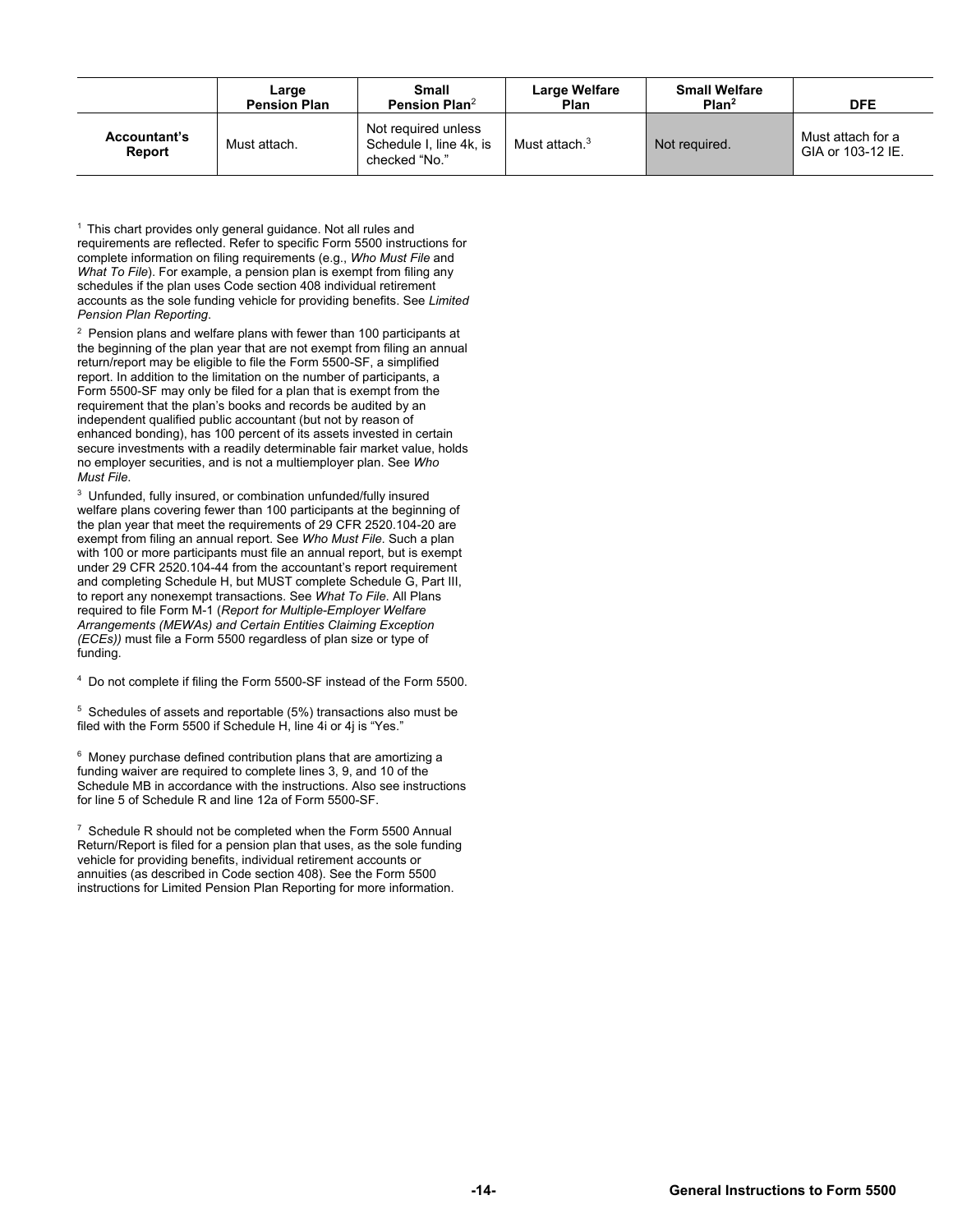## **Section 5: Line-by-Line Instructions for the 2021 Form 5500 and Schedules**

## **Part I – Annual Return/Report Identification Information**

File the 2021 Form 5500 Annual Return/Report for a plan year that began in 2021 or a DFE year that ended in 2021. Enter the beginning and ending dates in Part I. The 2021 Form 5500 Annual Return/Report must be filed electronically.

One Form 5500 is generally filed for each plan or entity described in the instructions to the boxes in line A. **Do not check more than one box.** 

A separate Form 5500, with line A (single-employer plan) checked, must be filed by each employer participating in a plan or program of benefits in which the funds attributable to each employer are available to pay benefits only for that employer's employees, even if the plan is maintained by a controlled group.

A "controlled group" is generally considered one employer for Form 5500 reporting purposes. A "controlled group" is a controlled group of corporations under Code section 414(b), a group of trades or businesses under common control under Code section 414(c), or an affiliated service group under Code section 414(m).

Line A-Box for Multiemployer Plan. Check this box if the Form 5500 is filed for a multiemployer plan. A plan is a multiemployer plan if: **(a)** more than one employer is required to contribute, **(b)** the plan is maintained pursuant to one or more collective bargaining agreements between one or more employee organizations and more than one employer; **(c)** an election under Code section 414(f)(5) and ERISA section 3(37)(E) has not been made; and **(d)** the plan meets any other applicable conditions of 29 CFR 2510.3-37. A plan that has made a proper election under ERISA section 3(37)(G) and Code section 414(f)(6) on or before August 17, 2007, is also a multiemployer plan. Participating employers do not file individually for these plans.

Line A-Box for Single-Employer Plan. Check this box if the Form 5500 is filed for a single-employer plan. A singleemployer plan for this Form 5500 reporting purpose is an employee benefit plan maintained by one employer or one employee organization.

Line A-Box for Multiple-Employer Plan. Check this box if the Form 5500 is being filed for a multiple-employer plan. A multiple-employer plan is a plan that is maintained by more than one employer and is not one of the plans already described. A multiple-employer plan can be collectively bargained and collectively funded, but if covered by PBGC termination insurance, must have properly elected before September 27, 1981, not to be treated as a multiemployer plan under Code section 414(f)(5) or ERISA sections 3(37)(E) and 4001(a)(3), and have not revoked that election or made an election to be treated as a multiemployer plan under Code section 414(f)(6) or ERISA section 3(37)(G). A single Form 5500 Annual Return/Report is filed for the multiple-employer plan; participating employers do not file individually for this type of plan.

A pooled employer plan as defined in ERISA section 3(44) operated by a "pooled plan provider" that meets the definition under ERISA section 3(43) is a multiple-employer plan.

**Note**. Do not check this box if all of the employers maintaining the plan are members of the same controlled group or affiliated service group under Code sections 414(b), (c), or (m).

**Participating Employer Information.** Except as provided below, multiple-employer pension plans and multiple-employer welfare plans required to file a Form 5500 must include an attachment using the format below. The attachment must be properly identified at the top with the label "Multiple-Employer Plan Participating Employer Information," and the name of the plan, EIN, and plan number (PN) as found on the plan's Form 5500. Complete as many entries as needed to report the required information for all participating employers in the plan.

- All multiple employer pension plans must complete elements 1-3 of the "Multiple-Employer Plan Participating Employer Information" attachment. For element 3, enter a good faith estimate of each employer's percentage of the total contributions (including employer and participant contributions) made by all participating employers during the year. The percentage may be rounded to be nearest whole percentage. To the extent the rounding results in the total reported percentage being either slightly above or slightly below 100 percent, the filer can indicate that on the attachment. Any employer who was obligated to make contributions to the plan for the plan year, made contributions to the plan for the plan year, or whose employees were covered under the plan is a "participating employer" for this purpose. If a participating employer made no contributions, enter "-0-" in element 3.
- Multiple-employer pension plans that are defined contribution plans must also complete element 4 of the "Multiple-Employer Plan Participating Employer Information" attachment to report the aggregate account balances for each participating employer determined as the sum of the account balances of the employees of such employer (and the beneficiaries of such employees). For element 4, the aggregate account balance attributable to each employer is the sum of the account balances of the employees of such employer and their beneficiaries at the end of the year. Consistent with the information on the schedules of assets for the plan as a whole, use the end of year valuation to calculate the amount of assets by employer. The amounts can be rounded to the nearest dollar, consistent with other asset reporting on the forms and schedules.
- Multiple-employer welfare plans that are unfunded, fully insured, or a combination of unfunded/insured and exempt under 29 CFR 2520.104-44 from the obligation to file financial statements with their annual report are required to complete elements 1 and 2 only of the "Multiple-Employer Plan Participating Employer Information" attachment.
- Multiple-employer pension plans that are pooled employer plans must also complete the "Pooled Employer Plan Information" attachment. The attachment may be attached as part of the "Multiple-Employer Plan Participating Employer Information" attachment or as a separate attachment entitled "Pooled Employer Plan Information." For element 1b, AckID is the acknowledgement code generated by the system in response to a completed Form PR submitted. The instructions to the Form PR advise the pooled plan provider that it must keep, under ERISA section 107, the electronic receipt for the Form PR filing as part of the records of the pooled employer plans operated by the pooled plan provider.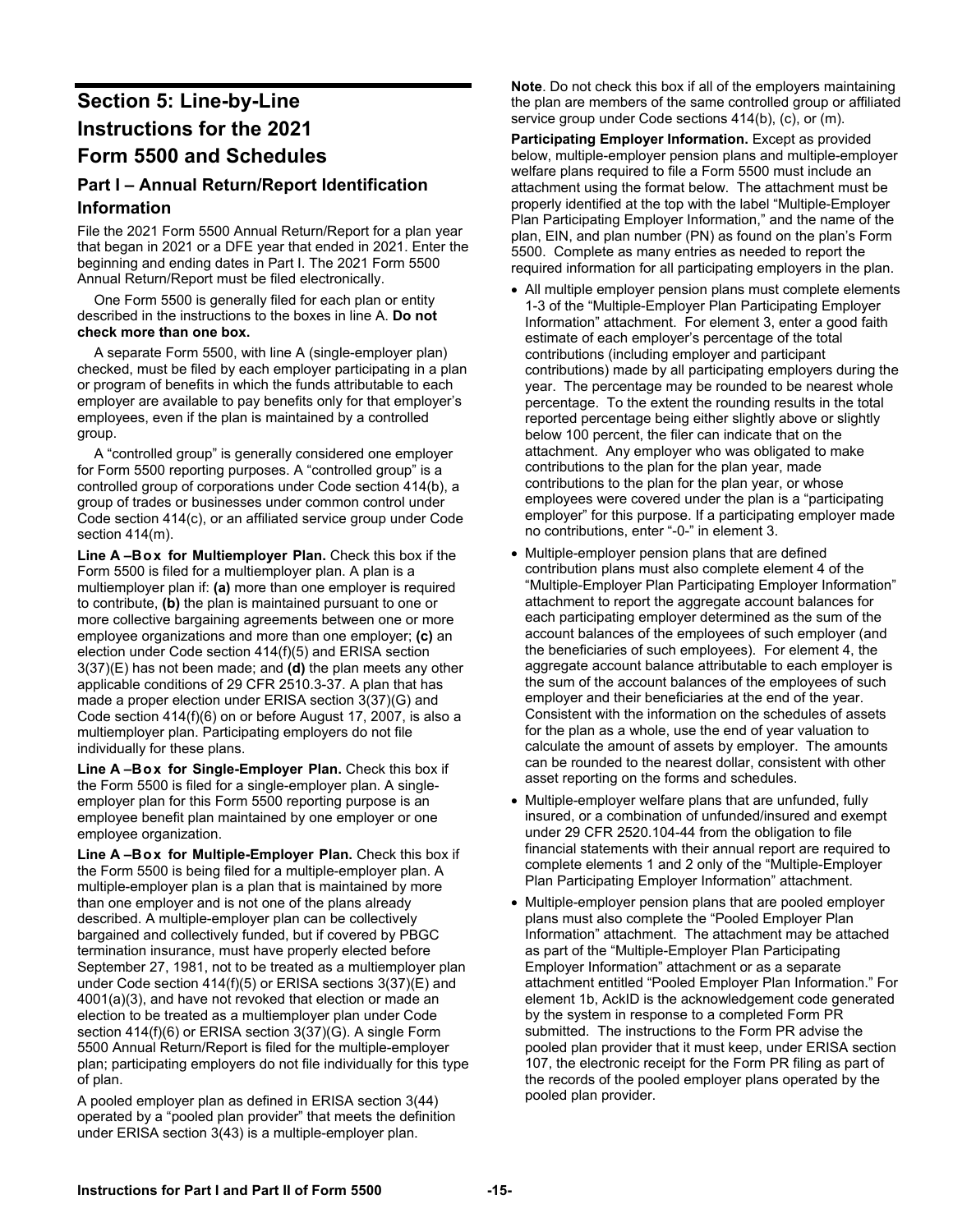| <b>Multiple-Employer Plan Participating Employer</b><br><b>Information</b>                          |                  |                                                                        |                                                                                                           |
|-----------------------------------------------------------------------------------------------------|------------------|------------------------------------------------------------------------|-----------------------------------------------------------------------------------------------------------|
| Form 5500)                                                                                          |                  |                                                                        | (Insert Name of Plan and EIN/PN as shown on the                                                           |
| 1. Name of<br>participating<br>employer                                                             | 2.<br><b>FIN</b> | 3. Percent of<br>Total<br>Contributions<br>for Plan Year               | 4. Aggregate<br><b>Account Balances at</b><br>End of Year<br>Attributable to<br>Participating<br>Employer |
| <b>1.</b> Name of<br>participating<br>employer                                                      | 2.<br><b>EIN</b> | <b>3.</b> Percent of<br>Total<br>Contributions<br>for Plan Year        | 4. Aggregate<br>Account Balances at<br>End of Year<br>Attributable to<br>Participating<br>Employer        |
| 1. Name of<br>participating<br>employer                                                             | 2.<br><b>EIN</b> | 3. Percent of<br>Total<br>Contributions<br>for Plan Year               | 4. Aggregate<br><b>Account Balances at</b><br>End of Year<br>Attributable to<br>Participating<br>Employer |
| 1. Name of<br>participating<br>employer                                                             | 2.<br><b>FIN</b> | 3. Percent of<br>Total<br>Contributions<br>for the Plan<br>Year        | 4. Aggregate<br>Account Balances at<br>End of Year<br>Attributable to<br>Participating<br>Employer        |
| 1. Name of<br>participating<br>employer                                                             | 2.<br><b>FIN</b> | <b>3.</b> Percent of<br>Total<br>Contributions<br>for the Plan<br>Year | 4. Aggregate<br>Account Balances at<br>End of Year<br>Attributable to<br>Participating<br>Employer        |
| Complete as many rows as needed to report the<br>بمطلوعها والمرومين المرسوم وروائعه ومسومكميا الروز |                  |                                                                        |                                                                                                           |

**required information for all participating employers in the plan.** 

**Pooled Employer Plan/Pooled Plan Provider Information (Insert Name of Plan and EIN/PN as shown on the Form 5500)** 

**Only pooled employer plans complete**.

**1a.** Is the pooled plan provider currently in compliance with the requirements for filing the Form PR (Pooled Plan Provider Registration Statement)? (See Form PR Instructions and 29 CFR 2510.3-44.) [] Yes [] No

**1b.** If "**Yes**" is checked in line 1a, enter the AckID for the most recent Form PR that was required to be filed under the Form PR filing requirements. (Failure to enter a valid AckID will subject the Form 5500 filing to rejection as incomplete.)

AckID \_\_\_\_\_\_\_\_\_\_\_\_\_\_\_\_\_\_\_\_\_\_

**Line A –Box for Direct Filing Entity (DFE).** Check this box and enter the correct letter from the following chart in the space provided to indicate the type of entity.

| Type of entity                                   | <b>Enter the letter</b> |
|--------------------------------------------------|-------------------------|
| <b>Master Trust</b><br><b>Investment Account</b> | М                       |
| Common/Collective Trust                          | C                       |
| Pooled Separate<br>Account                       | P                       |
| 103-12 Investment<br>Entity                      | E                       |
| Group Insurance<br>Arrangement                   | G                       |

**Note.** A separate annual report with "M" entered as the DFE code on Form 5500, line A, must be filed for each MTIA. See instructions on page 10.

Line B-Box for First Return/Report. Check this box if an annual return/report has not been previously filed for this plan or DFE. For the purpose of completing this box, the Form 5500-EZ is not considered an annual return/report.

Line B-Box for Amended Return/Report. Check this box if you have already filed for the 2021 plan year and are now filing an amended return/report to correct errors and/or omissions on the previously filed return/report. See instructions on page 6.

TIP *Check the line B box for an "amended return/report" if you filed a previous 2021 annual return/report that was given a "Filing\_Received," "Filing\_Error," or "Filing\_Stopped" status by EFAST2. Do not check the line B box for an "amended return/report" if your previous submission attempts were not successfully received by EFAST2 because of problems with the transmission of your return/report. For more information, go to the EFAST2 website at* www.efast.dol.gov *or call the EFAST2 Help Desk at 1-866-GO-EFAST (1-866-463-3278).* 

Line B-Box for Final Return/Report. Check this box if this Form 5500 is the last annual return/report required to be submitted for this plan. (See *Final Return/Report*.)

**Note.** Do not check box B (Final Return/Report) if "4R" is entered on line 8b for a welfare plan that is not required to file a Form 5500 for the next plan year because the welfare plan has become eligible for an annual reporting exemption. For example, certain unfunded and insured welfare plans may be required to file the 2021 Form 5500 and be exempt from filing a Form 5500 for the plan year 2021 if the number of participants covered as of the beginning of the 2021 plan year drops below 100. See *Who Must File*. Should the number of participants covered by such a plan increase to 100 or more in a future year, the plan must resume filing Form 5500 and enter ''4S'' on line 8b on that year's Form 5500. See 29 CFR 2520.104-20.

Line B-Box for Short Plan Year Return/Report. Check this box if this Form 5500 is being filed for a plan year period of less than 12 months. Provide the dates in Part I, Plan Year Beginning and Ending.

**Line C – Box for Collectively-Bargained Plan.** Check this box when the contributions to the plan and/or the benefits paid by the plan are subject to the collective bargaining process (even if the plan is not established and administered by a joint board of trustees and even if only some of the employees covered by the plan are members of a collective bargaining unit that negotiates contributions and/or benefits). The contributions and/or benefits do not have to be identical for all employees under the plan.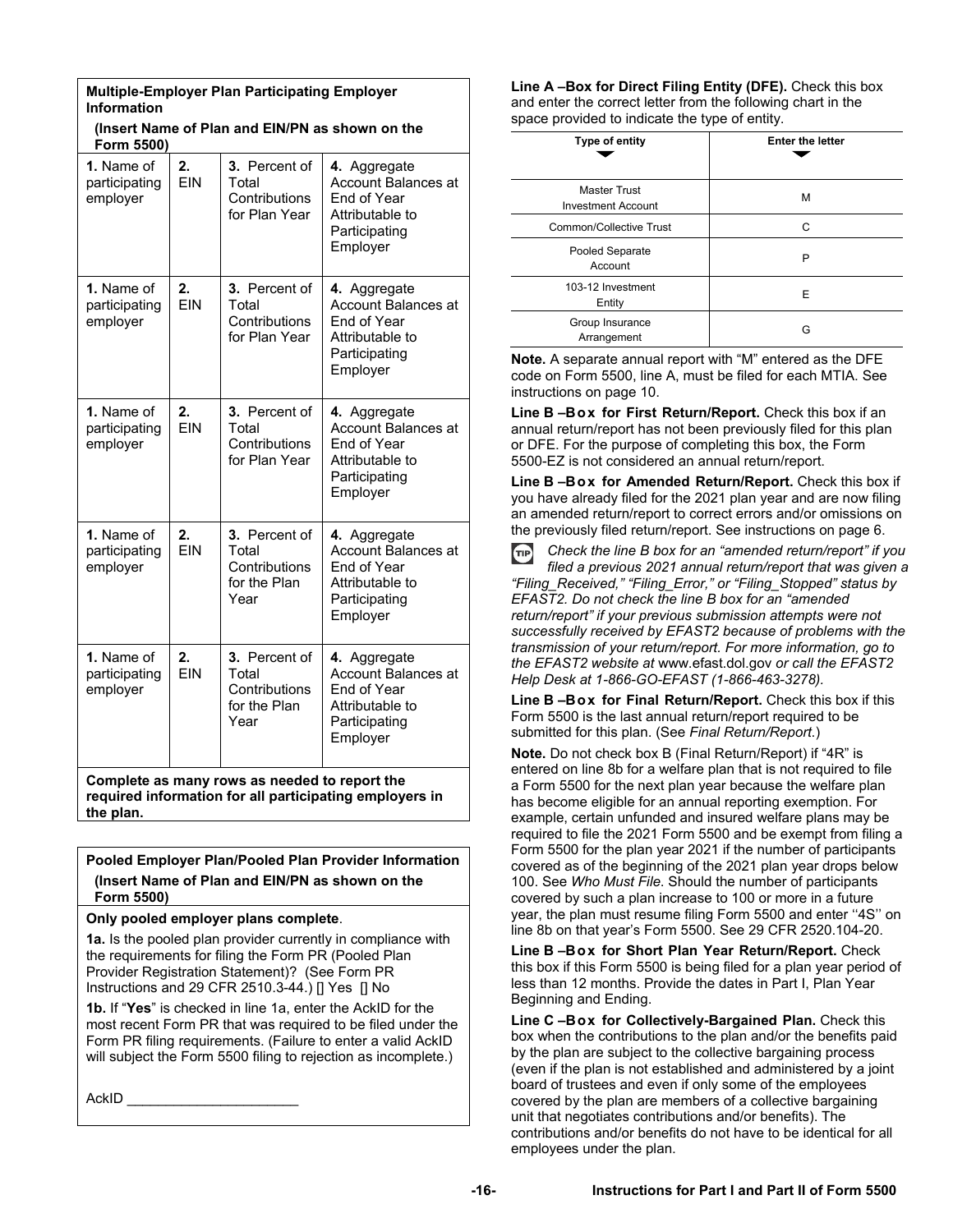**Line D – Box for Extension and DFVC Program.** Check the appropriate box here if:

 You filed for an extension of time to file this form with the IRS using a completed **Form 5558**, Application for Extension of Time To File Certain Employee Plan Returns (maintain a copy of the Form 5558 with the filer's records);

 You are filing using the automatic extension of time to file Form 5500 until the due date of the federal income tax return of the employer (maintain a copy of the employer's extension of time to file the income tax return with the filer's records);

 You are filing using a special extension of time to file the Form 5500 that has been announced by the IRS, DOL, and PBGC. If you checked that you are using a special extension of time, enter a description of the extension of time in the space provided.

 You are filing under DOL's Delinquent Filer Voluntary Compliance (DFVC) Program.

**Line E – Box for a retroactively adopted plan as permitted by SECURE Act section 201.** Check this box if the plan sponsor adopted the plan during the 2021 plan year (i.e., by the due date, including extension, for filing the plan sponsor's tax return for the 2020 taxable year) and elected to treat the plan as having been adopted before the 2021 plan year began (i.e., at the close as of the last day of the sponsor's taxable year) as permitted by section 201 of the Setting Every Community Up for Retirement Enhancement Act of 2019 (SECURE ACT). Plans in this situation are not required to file a 2020 Form 5500. However, if the plan is a defined benefit pension plan, the 2020 Schedule SB (Form 5500) must be included as an attachment to the 2021 Schedule SB (Form 5500) as part of the 2021 Form 5500. Please see **Instructions for Schedule** SB for more information.

### **Part II – Basic Plan Information**

**Line 1a.** Enter the formal name of the plan or DFE or enough information to identify the plan or DFE. Abbreviate if necessary. If an annual return/report has previously been filed on behalf of the plan, regardless of the type of form that was filed (Form 5500, Form 5500-EZ, or Form 5500-SF), use the same name or abbreviation as was used on the prior filings. Once you use an abbreviation, continue to use it for that plan on all future annual return/report filings with the IRS, DOL, and PBGC. Do not use the same name or abbreviation for any other plan, even if the first plan is terminated. If the plan has changed its name from the prior year filing(s), complete line 4 to indicate that the plan was previously identified by a different name.

**Line 1b.** Enter the three-digit plan or entity number (PN) the employer or plan administrator assigned to the plan or DFE. This three-digit number, in conjunction with the employer identification number (EIN) entered on line 2b, is used by the IRS, DOL, and PBGC as a unique 12-digit number to identify the plan or DFE.

 Start at 001 for plans providing pension benefits, plans providing pension and welfare benefits, or DFEs as illustrated in the table below. Start at 501 for plans providing only welfare benefits and GIAs. Do not use 888 or 999.

Once you use a plan or DFE number, continue to use it for that plan or DFE on all future filings with the IRS, DOL, and PBGC. Do not use it for any other plan or DFE, even if the first plan or DFE is terminated.

| For each Form 5500<br>with the same EIN<br>(line 2b), when                                                               | <b>Assign PN</b>                                                            |
|--------------------------------------------------------------------------------------------------------------------------|-----------------------------------------------------------------------------|
| Part II, line 8a is<br>completed, or Part I, line A,<br>for a DFE is checked and<br>an M, C, P, or E is entered          | 001 to the first plan or DFE.<br>Consecutively number others<br>as 002, 003 |
| Part II, line 8b is completed<br>and 8a is not checked, or<br>Part I, line A, for a DFE is<br>checked and a G is entered | 501 to the first plan or GIA.<br>Consecutively number others<br>as 502, 503 |

**Exception.** If Part II, line 8a is completed and 333 (or a higher number in a sequence beginning with 333) was previously assigned to the plan, that number may be entered on line 1b.

**Line 1c.** Enter the date the plan first became effective.

**Line 2a.** Limit your response to the information required in each row as specified below:

1. Enter the name of the plan sponsor or, in the case of a Form 5500 filed for a DFE, the name of the insurance company, financial institution, or other sponsor of the DFE (e.g., in the case of a GIA, the trust or other entity that holds the insurance contract, or in the case of an MTIA, one of the sponsoring employers). If the plan covers only the employees of one employer, enter the employer's name.

The term ''plan sponsor'' means:

• The employer, for an employee benefit plan that a single employer established or maintains;

 The employee organization in the case of a plan of an employee organization; or

 The association, committee, joint board of trustees, or other similar group of representatives of the parties who establish or maintain the plan, if the plan is established or maintained jointly by one or more employers and one or more employee organizations, or by two or more employers.

**Note.** In the case of a multiple-employer plan, file only one annual return/report for the plan. If an association or other entity is not the sponsor, enter the name of a participating employer as sponsor. A plan of a controlled group of corporations should enter the name of one of the sponsoring members. In either case, the same name must be used in all subsequent filings of the Form 5500 for the multiple-employer plan or controlled group (see instructions to line 4 concerning change in sponsorship).

2. Enter any ''in care of'' (C/O) name.

3. Enter the current street address. A post office box number may be entered if the Post Office does not deliver mail to the sponsor's street address.

4. Enter the name of the city.

5. Enter the two-character abbreviation of the U.S. state or possession and zip code.

6. Enter the foreign routing code, if applicable. Leave U.S. state and zip code blank if entering a foreign routing code and country name.

7. Enter the foreign country, if applicable.

8. Enter the D/B/A (the doing business as) or trade name of the sponsor if different from the plan sponsor's name.

9. Enter any second address. Use only a street address here, not a P.O. Box.

**Note**. Use the IRS Form 8822-B, Change of Address – Business, to notify the IRS if the address provided here is a change in your business mailing address or your business location.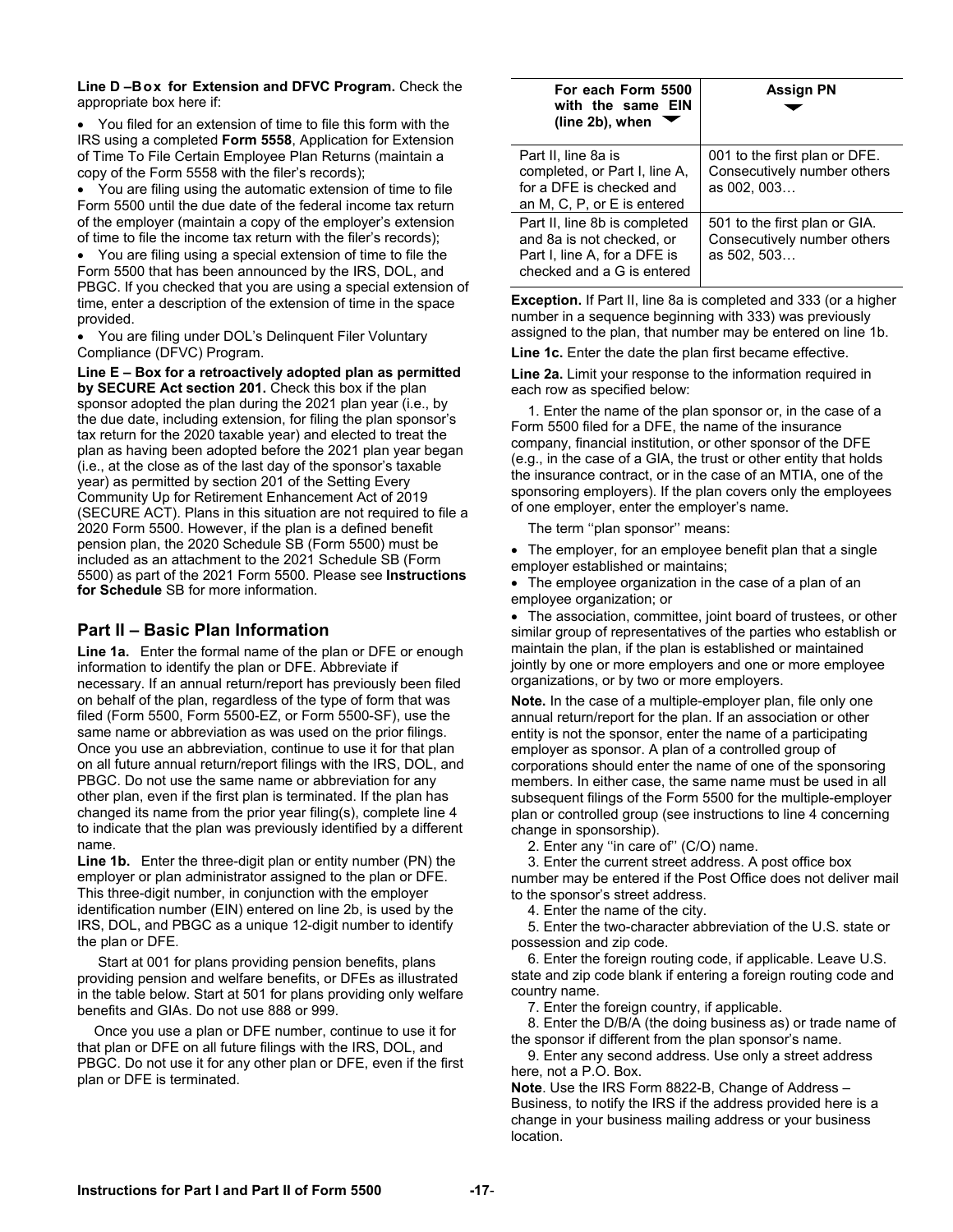**Line 2b**. Enter the nine-digit employer identification number (EIN) assigned to the plan sponsor/employer, for example, 00- 1234567. In the case of a DFE, enter the employer identification number (EIN) assigned to the CCT, PSA, MTIA, 103-12 IE, or GIA.

Do not use a social security number in lieu of an EIN. The Form 5500 is open to public inspection, and the contents are public information and are subject to publication on the Internet. Because of privacy concerns, the inclusion of a social security number or any portion thereof on this line may result in the rejection of the filing.

Employers without an EIN must apply for one as soon as possible. The EBSA does not issue EINs. To apply for an EIN from the IRS:

 Mail or fax Form SS-4, Application for Employer Identification Number, obtained at www.irs.gov/orderforms.

 See *https://www.IRS.gov/Businesses* and click on "Employer ID Numbers" for additional information. The EIN is issued immediately once the application information is validated. (The online application process is not yet available for corporations with addresses in foreign countries or Puerto Rico.)

A multiple-employer plan or plan of a controlled group of corporations should use the EIN of the sponsor identified in line 2a. The EIN must be used in all subsequent filings of the Form 5500 for these plans (see instructions to line 4 concerning change in EIN).

If the plan sponsor is a group of individuals, get a single EIN for the group. When you apply for the EIN, provide the name of the group, such as ''Joint Board of Trustees of the Local 187 Machinists' Retirement Plan.'' (If filing Form SS-4, enter the group name on line 1.)

**Note.** EINs for funds (trusts or custodial accounts) associated with plans (other than DFEs) are generally not required to be furnished on the Form 5500; the IRS will issue EINs for such funds for other reporting purposes. EINs may be obtained as explained above. Plan sponsors should use the trust EIN described above when opening a bank account or conducting other transactions for a trust that require an EIN.

**Line 2d.** Enter the six-digit business code from the list of business codes on pages 78, 79, and 80 that:

- In the case of a single-employer plan, best describes the primary nature of the plan sponsor's business, and
- In the case of a multiemployer plan, best describes the predominant industry in which the active participants are employed (e.g., 484120 - General Freight Trucking, Longdistance, 236110 - Residential Building Construction).

Do not enter code 525100 (Insurance & Employee Benefit Funds) or 813930 (Labor Unions and Similar Labor Organizations) unless the predominant industry in which the active participants are employed is the industry of insurance and employee benefit funds, or labor unions and similar labor organizations.

**Line 3a.** Please limit your response to the information required:

1. Enter the name and address of the plan administrator unless the administrator is the sponsor identified in line 2. If both the plan administrator name and address are the same as the plan sponsor name and address, check the "Same as Plan Sponsor" box and disregard items 2 through 6 below. If the Form 5500 is submitted for a DFE, check the appropriate box in Part I, line A, and enter the appropriate DFE code.

The term "plan administrator" means:

- The person or group of persons specified as the administrator by the instrument under which the plan is operated;
- The plan sponsor/employer if an administrator is not so designated; or
- Any other person prescribed by regulations if an administrator is not designated and a plan sponsor cannot be identified.
- 2. Enter any "in care of" (C/O) name.

3. Enter the current street address. A post office box number may be entered if the Post Office does not deliver mail to the administrator's street address.

4. Enter the name of the city.

5. Enter the two-character abbreviation of the U.S. state or possession and zip code.

6. Enter the foreign routing code and foreign country, if applicable. Leave U.S. state and zip code blank if entering foreign routing code and country information.

**Line 3b.** Enter the plan administrator's nine-digit EIN. A plan administrator must have an EIN for Form 5500 reporting purposes. If the plan administrator does not have an EIN, apply for one as explained in the instructions for line 2b. One EIN should be entered for a group of individuals who are, collectively, the plan administrator.

**Note.** Employees of the plan sponsor who perform administrative functions for the plan are generally not the plan administrator unless specifically designated in the plan document. If an employee of the plan sponsor is designated as the plan administrator, that employee must get an EIN.

**Line 4.** If the plan sponsor's or DFE's name and/or EIN have changed or the plan name has changed since the last return/report was filed for this plan or DFE, enter the plan sponsor's or DFE's name, EIN, the plan name, and the plan number as it appeared on the last return/report filed.

*The failure to indicate on line 4 that a plan sponsor was*   $\mathbf{A}$ *previously identified by a different name or a different employer identification number (EIN) or that the plan name has been changed could result in correspondence from the DOL and/or the IRS.*

**Lines 5 and 6.** All filers **must** complete both lines 5 and 6 unless the Form 5500 is filed for an IRA Plan described in *Limited Pension Plan Reporting* or for a DFE. Note. Welfare plans complete only lines 5, 6a(1), 6a(2), 6b, 6c, and 6d.

The description of ''participant'' in the instructions below is only for purposes of these lines.

An individual becomes a participant covered under an employee welfare benefit plan on the earliest of:

• the date designated by the plan as the date on which the individual begins participation in the plan;

• the date on which the individual becomes eligible under the plan for a benefit subject only to occurrence of the contingency for which the benefit is provided; or

• the date on which the individual makes a contribution to the plan, whether voluntary or mandatory.

 See 29 CFR 2510.3-3(d)(1). This includes former employees who are receiving group health continuation coverage benefits pursuant to Part 6 of ERISA and who are covered by the employee welfare benefit plan. Covered dependents are not counted as participants. A child who is an "alternate recipient" entitled to health benefits under a qualified medical child support order (QMCSO) should not be counted as a participant for lines 5 and 6. An individual is not a participant covered under an employee welfare plan on the earliest date on which the individual (a) is ineligible to receive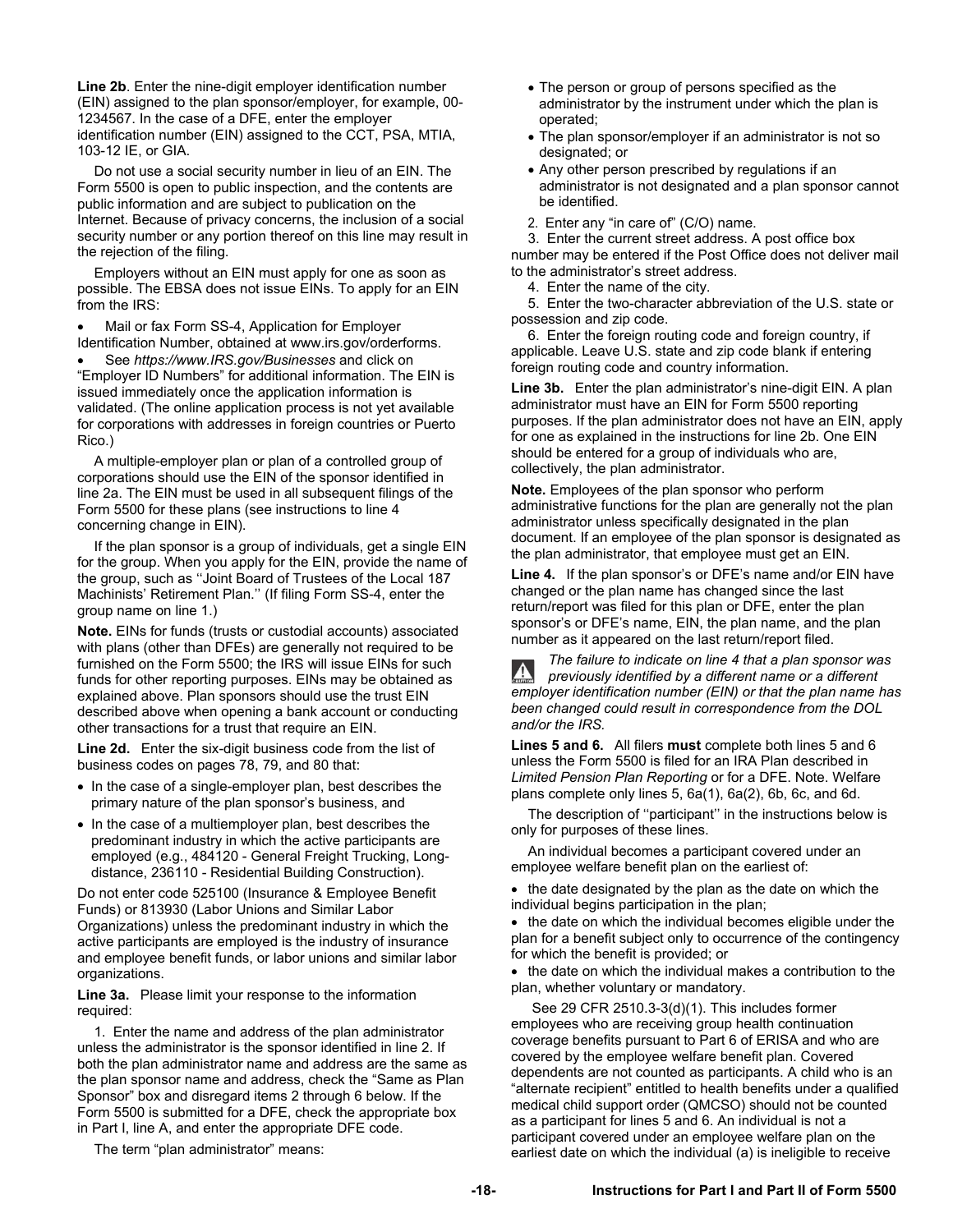any benefit under the plan even if the contingency for which such benefit is provided should occur, and (b) is not designated by the plan as a participant. See 29 CFR 2510.3- 3(d)(2).

*Before counting the number of participants, especially in*   $TIP$ *a welfare benefit plan, it is important to determine whether the plan sponsor has established one or more plans for Form 5500/Form 5500-SF reporting purposes. As a matter of plan design, plan sponsors can offer benefits through various structures and combinations. For example, a plan sponsor could create (i) one plan providing major medical benefits, dental benefits, and vision benefits, (ii) two plans with one providing major medical benefits and the other providing self-insured dental and vision benefits; or (iii) three separate plans. You must review the governing documents and actual operations to determine whether welfare benefits are being provided under a single plan or separate plans.* 

*The fact that you have separate insurance policies for each different welfare benefit does not necessarily mean that you have separate plans. Some plan sponsors use a "wrap" document to incorporate various benefits and insurance policies into one comprehensive plan. In addition, whether a benefit* arrangement *is deemed to be a single plan may be different for purposes other than Form 5500/Form 5500-SF reporting. For example, special rules may apply for purposes of HIPAA, COBRA, and Internal Revenue Code compliance. If you need help determining whether you have a single welfare benefit plan for Form 5500/Form 5500-SF reporting purposes, you should consult a qualified benefits consultant or legal counsel.*

For pension benefit plans, "alternate payees" entitled to benefits under a qualified domestic relations order are not to be counted as participants for this line.

For pension benefit plans, "participant" for this line means any individual who is included in one of the categories below:

1. Active participants (i.e., any individuals who are currently in employment covered by the plan and who are earning or retaining credited service under the plan). This includes any individuals who are eligible to elect to have the employer make payments under a Code section 401(k) qualified cash or deferred arrangement. Active participants also include any nonvested individuals who are earning or retaining credited service under the plan. This does not include (a) nonvested former employees who have incurred the break in service period specified in the plan or (b) former employees who have received a "cash-out" distribution or deemed distribution of their entire nonforfeitable accrued benefit.

2. Retired or separated participants receiving benefits (i.e., individuals who are retired or separated from employment covered by the plan and who are receiving benefits under the plan). This does not include any individual to whom an insurance company has made an irrevocable commitment to pay all the benefits to which the individual is entitled under the plan.

3. Other retired or separated participants entitled to future benefits (i.e., any individuals who are retired or separated from employment covered by the plan and who are entitled to begin receiving benefits under the plan in the future). This does not include any individual to whom an insurance company has made an irrevocable commitment to pay all the benefits to which the individual is entitled under the plan.

4. Deceased individuals who had one or more beneficiaries who are receiving or are entitled to receive benefits under the plan. This does not include any individual to whom an insurance company has made an irrevocable commitment to pay all the benefits to which the beneficiaries of that individual

are entitled under the plan.

**Line 6g.** Enter the number of participants included on line 6f (total participants at the end of the plan year) who have account balances. For example, for a Code section 401(k) plan the number entered on line 6g should be the number of participants counted on line 6f who have made a contribution, or for whom a contribution has been made, to the plan for this plan year or any prior plan year. Defined benefit plans should leave line 6g blank.

**Line 6h.** Include any individual who terminated employment during this plan year, whether or not he or she (a) incurred a break in service, (b) received an irrevocable commitment from an insurance company to pay all the benefits to which he or she is entitled under the plan, and/or (c) received a cash distribution or deemed cash distribution of his or her nonforfeitable accrued benefit. Multiemployer plans and multiple-employer plans that are collectively bargained do not have to complete line 6h.

**Line 7.** Only multiemployer plans should complete line 7. Multiemployer plans must enter the total number of employers obligated to contribute to the plan. For purposes of line 7 of the Form 5500, an employer obligated to contribute is defined as an employer who, during the 2021 plan year, is a party to the collective bargaining agreement(s) pursuant to which the plan is maintained or who may otherwise be subject to withdrawal liability pursuant to ERISA section 4203. Any two or more contributing entities (e.g., places of business with separate collective bargaining agreements) that have the same ninedigit employer identification number (EIN) must be aggregated and counted as one employer for this purpose.

**Line 8 - Benefits Provided Under the Plan.** In the boxes for line 8a and 8b, as appropriate, enter all applicable plan characteristics codes that applied during the reporting year from the List of Plan Characteristics Codes on pages 19 and 20 that describe the characteristics of the plan being reported.

**Note.** In the case of an eligible combined plan under Code section 414(x) and ERISA section 210(e), the codes entered in line 8a must include any codes applicable for either the defined benefit pension features or the defined contribution pension features of the plan.

*For plan sponsors of Puerto Rico plans, enter characteristic code 3C only if:* 

*i. only Puerto Rico residents participate,* 

*ii. the trust is exempt from income tax under the laws of Puerto Rico, and* 

*iii. the plan administrator has not made the election under ERISA section 1022(i)(2), and, therefore, the plan is not intended to qualify under section 401(a) of the Internal Revenue Code (U.S).* 

**Line 9 - Funding and Benefit Arrangements.** Check all boxes that apply to indicate the funding and benefit arrangements used during the plan year. The ''funding arrangement'' is the method for the receipt, holding, investment, and transmittal of plan assets prior to the time the plan actually provides benefits. The ''benefit arrangement'' is the method by which the plan provides benefits to participants. For purposes of line 9:

**''Insurance''** means the plan has an account, contract, or policy with an insurance company, insurance service, or other similar organization (such as Blue Cross, Blue Shield, or a health maintenance organization) during the plan or DFE year. (This includes investments with insurance companies such as guaranteed investment contracts (GICs).) An annuity account arrangement under Code section 403(b)(1) that is required to complete the Form 5500 should mark "insurance" for both the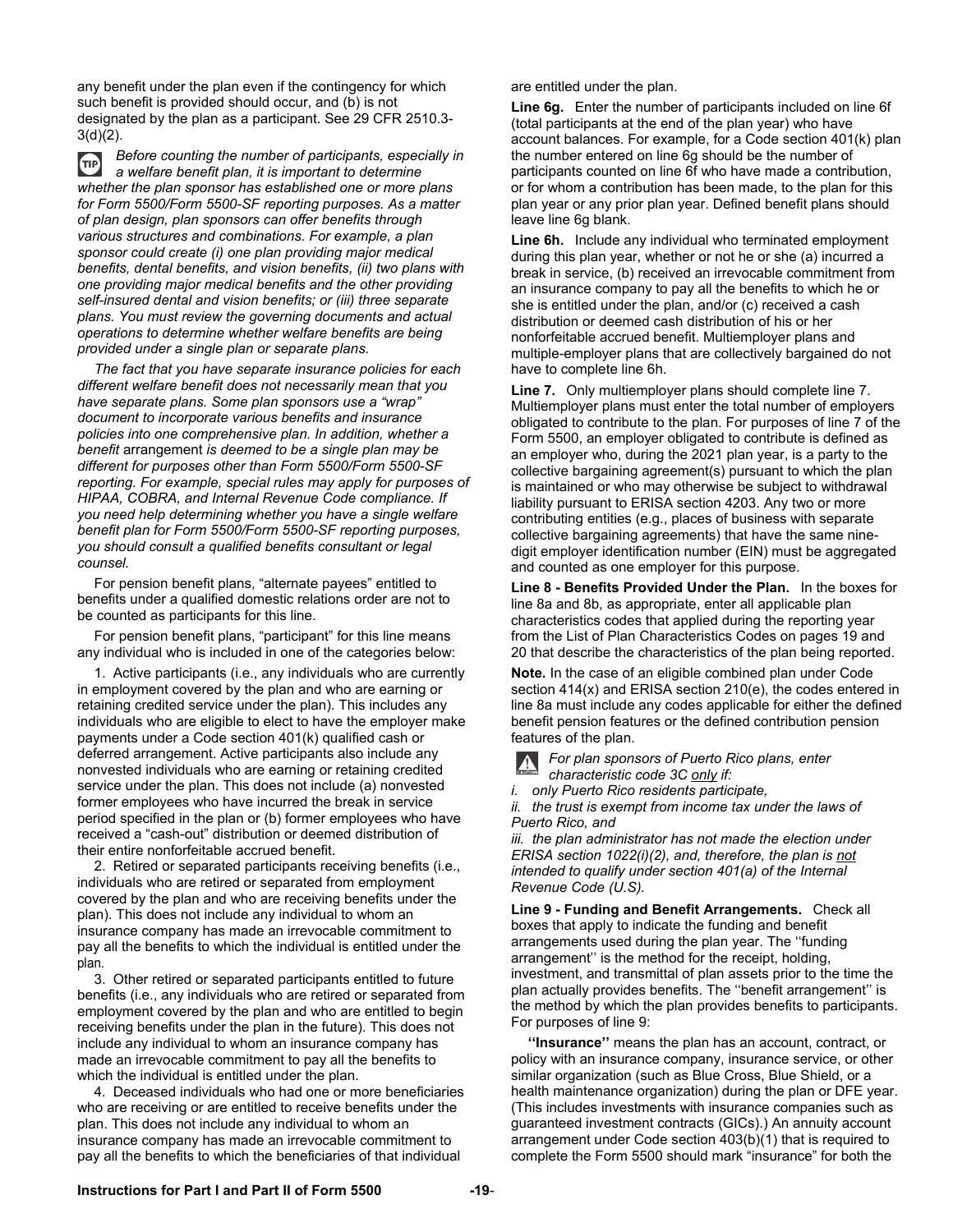plan funding arrangement and plan benefit arrangement. Do not check ''insurance'' if the sole function of the insurance company was to provide administrative services.

**''Code section 412(e)(3) insurance contracts''** are contracts that provide retirement benefits under a plan that are guaranteed by an insurance carrier. In general, such contracts must provide for level premium payments over the individual's period of participation in the plan (to retirement age), premiums must be timely paid as currently required under the contract, no rights under the contract may be subject to a security interest, and no policy loans may be outstanding. If a plan is funded exclusively by the purchase of such contracts, the otherwise applicable minimum funding requirements of section 412 of the Code and section 302 of ERISA do not apply for the year and neither the Schedule MB nor the Schedule SB is required to be filed.

**''Trust''** includes any fund or account that receives, holds, transmits, or invests plan assets other than an account or policy of an insurance company. A custodial account arrangement under Code section 403(b)(7) that is required to complete the Form 5500 should mark "trust" for both the plan funding arrangement and the plan benefit arrangement.

**''General assets of the sponsor''** means either the plan had no assets or some assets were commingled with the general assets of the plan sponsor prior to the time the plan actually provided the benefits promised.

**Example.** If the plan holds all its assets invested in registered investment companies and other non-insurance company investments until it purchases annuities to pay out the benefits promised under the plan, box 9a(3) should be checked as the funding arrangement and box 9b(1) should be checked as the benefit arrangement.

**Note.** An employee benefit plan that checks boxes 9a(1), 9a(2), 9b(1), and/or 9b(2) must attach *Schedule A (Form 5500)*, Insurance Information, to provide information concerning each contract year ending with or within the plan year. See the instructions to the Schedule A and enter the number of Schedules A on line 10b(3), if applicable.

**Line 10.** Check the boxes on line 10 to indicate the schedules being filed and, where applicable, count the schedules and enter the number of attached schedules in the space provided.

## **Form M-1 Compliance Information (to be provided by all welfare plans).**

**Line 11a**. All plans providing welfare benefits must complete Part III, line 11a by answering either "Yes" or "No". Do not leave the answer blank. If the plan is a multiple-employer welfare arrangement or an Entity Claiming Exception (ECE) subject to the Form M-1, *Report for Multiple-Employer Welfare Arrangements (MEWAs) and Certain Entities Claiming Exception (ECEs)* filing requirements, check "Yes" and complete line 11, elements 11b and 11c. If the answer is "No," skip elements 11b and 11c of line 11.

 Generally, a Form M-1 must be filed each year by March 1<sup>st</sup> following the calendar year in which a plan operates subject to the Form M-1 filing requirement. (For example, a plan MEWA that was operating in 2021 must file the 2021 Form M-1 annual report by March 1, 2022.) In addition, Form M-1 filings are necessary in the case of certain registration, origination, or special events. See the instructions for Form M-1 at http://www.askebsa.dol.gov/mewa, and 29 CFR 2520.101-2 for more information regarding the Form M-1 filing requirements for plan MEWAs and ECEs.

**Line 11b.** All plans that answered ''Yes'' in line 11a must complete line 11b by answering either ''Yes'' or ''No.'' Do not leave the answer blank.

**Line 11c.** All plans that answered ''Yes'' in line 11a must enter a Receipt Confirmation Code for the 2021 Form M–1 annual report that was required to be filed with the Department of Labor under the Form M–1 filing requirements. The Receipt Confirmation Code is a unique code generated by the Form M– 1 electronic filing system. You can find this code under the ''completed filings'' area when you log into your Form M–1 electronic filing system at http://www.askebsa.dol.gov/mewa.

 If a plan that is subject to the Form M-1 filing requirements was not required to file a 2021 Form M–1 annual report, enter the Receipt Confirmation Code for the most recent Form M–1 that was required to be filed under the Form M–1 filing requirements on or before the date of filing the 2021 Form 5500. (For example, if a plan was not required to file a 2021 Form M–1 annual report by March 1, 2022 for the 2021 calendar year because it experienced a registration event between October 1 and December 31, 2021, and made a timely Form M–1 registration filing, the plan must enter on line 11c of the 2021 Form 5500 the Receipt Confirmation Code issued for the Form M–1 registration filing.)

 *A welfare benefit plan's failure to answer line 11a, and if applicable, lines 11b and 11c, or enter a valid Receipt Confirmation Code in line 11c, will subject the Form 5500 filing to rejection as incomplete and civil penalties may be assessed pursuant to ERISA Section 502(c)(2) and 29 CFR 2560.502c-2.*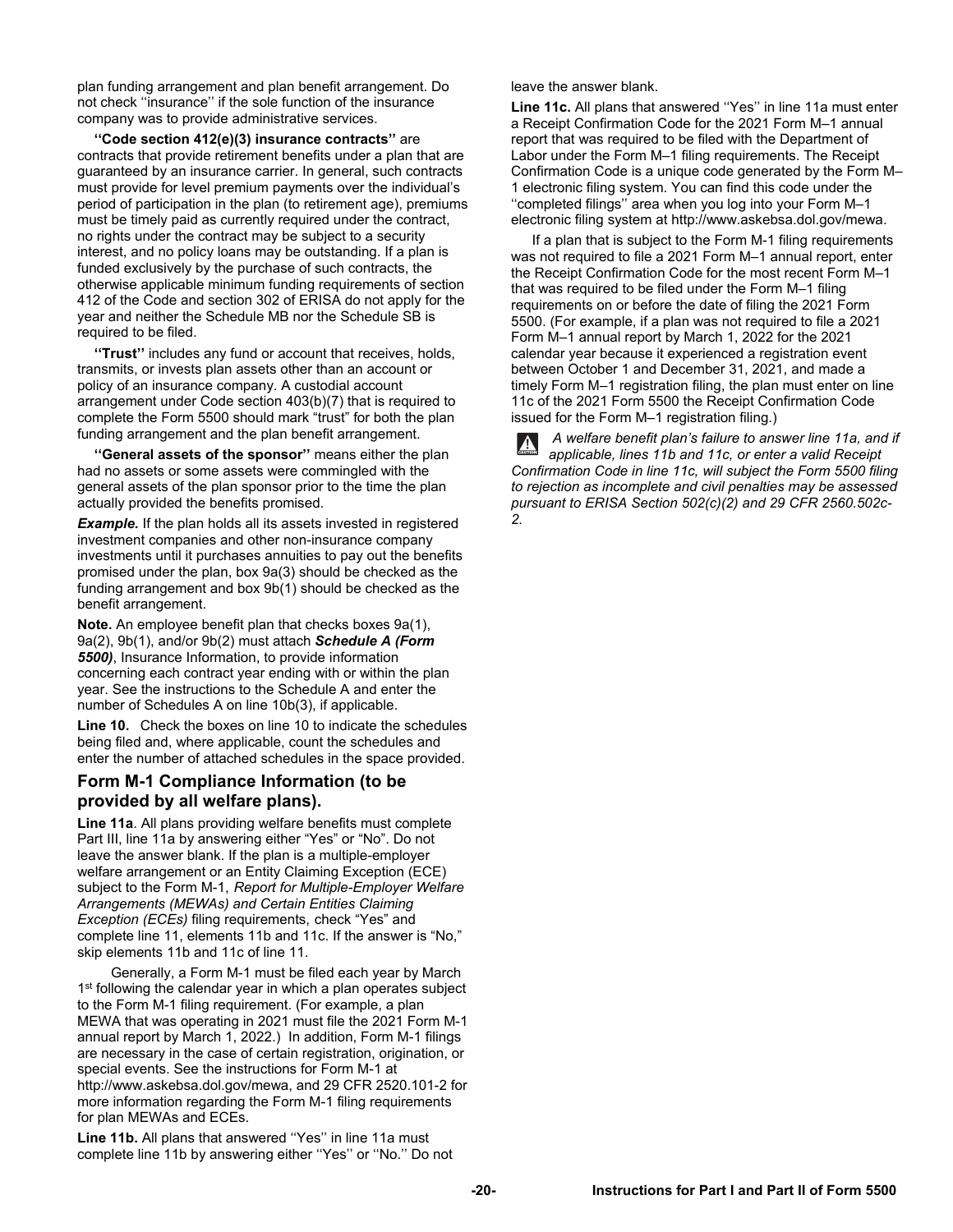| <b>CODE</b> | <b>Defined Benefit Pension Features</b>                                                                                                                                                                                                                                                                                                                                                                                                                                                                                                                                                                                                                                                                                                  |
|-------------|------------------------------------------------------------------------------------------------------------------------------------------------------------------------------------------------------------------------------------------------------------------------------------------------------------------------------------------------------------------------------------------------------------------------------------------------------------------------------------------------------------------------------------------------------------------------------------------------------------------------------------------------------------------------------------------------------------------------------------------|
| 1A          | Benefits are primarily pay related.                                                                                                                                                                                                                                                                                                                                                                                                                                                                                                                                                                                                                                                                                                      |
| 1B          | Benefits are primarily flat dollar (includes dollars per year<br>of service).                                                                                                                                                                                                                                                                                                                                                                                                                                                                                                                                                                                                                                                            |
| 1C          | Cash balance or similar plan - Plan has a "cash balance"<br>formula. For this purpose, a "cash balance" formula is a<br>benefit formula in a defined benefit plan by whatever<br>name (for example, personal account plan, pension<br>equity plan, life cycle plan, cash account plan, etc.) that<br>rather than, or in addition to, expressing the accrued<br>benefit as a life annuity commencing at normal<br>retirement age, defines benefits for each employee in<br>terms more common to a defined contribution plan such<br>as a single sum distribution amount (for example, 10% of<br>final average pay times years of service, or the amount<br>of the employee's hypothetical account balance).                               |
| 1D          | Floor-offset plan – to offset for retirement benefits<br>provided by an employer-sponsored defined contribution<br>plan.                                                                                                                                                                                                                                                                                                                                                                                                                                                                                                                                                                                                                 |
| 1E          | Code section 401(h) arrangement - Plan contains<br>separate accounts under Code section 401(h) to provide<br>employee health benefits.                                                                                                                                                                                                                                                                                                                                                                                                                                                                                                                                                                                                   |
| 1F          | Code section 414(k) arrangement - Benefits are based<br>partly on the balance of the separate account of the<br>participant (also include appropriate defined contribution<br>pension feature codes).                                                                                                                                                                                                                                                                                                                                                                                                                                                                                                                                    |
| 1H          | Plan covered by PBGC that was terminated and closed<br>out for PBGC purposes - Before the end of the plan year<br>(or a prior plan year), (1) the plan terminated in a<br>standard (or distress) termination and completed the<br>distribution of plan assets in satisfaction of all benefit<br>liabilities (or all ERISA Title IV benefits for distress<br>termination); or (2) a trustee was appointed for a<br>terminated plan pursuant to ERISA section 4042.                                                                                                                                                                                                                                                                        |
| 11          | Frozen plan - As of the last day of the plan year, the plan<br>provides that no participant will get any new benefit<br>accrual (whether because of service or compensation).                                                                                                                                                                                                                                                                                                                                                                                                                                                                                                                                                            |
| CODE        | <b>Defined Contribution Pension Features</b>                                                                                                                                                                                                                                                                                                                                                                                                                                                                                                                                                                                                                                                                                             |
| 2Α          | Use this code if employer contributions in the return year<br>were based on one of the following allocation types:<br>Age/service weighted or new comparability or similar<br>plan - Age/service weighted plan: Allocations are based<br>on age, service, or age and service. New comparability<br>or similar plan: Allocations are based on participant<br>classifications and a classification(s) consists entirely or<br>predominantly of highly compensated employees; or the<br>plan provides an additional allocation rate on<br>compensation above a specified threshold, and the<br>threshold or additional rate exceeds the maximum<br>threshold or rate allowed under the permitted disparity<br>rules of Code section 401(I). |
| 2B          | Target benefit plan.                                                                                                                                                                                                                                                                                                                                                                                                                                                                                                                                                                                                                                                                                                                     |
| 2C          | Money purchase (other than target benefit) plan.                                                                                                                                                                                                                                                                                                                                                                                                                                                                                                                                                                                                                                                                                         |
| 2D          | Offset plan – Plan benefits are subject to offset for<br>retirement benefits provided in another plan or<br>arrangement of the employer.                                                                                                                                                                                                                                                                                                                                                                                                                                                                                                                                                                                                 |
| 2Е          | Profit-sharing plan.                                                                                                                                                                                                                                                                                                                                                                                                                                                                                                                                                                                                                                                                                                                     |

| 2F   | ERISA section 404(c) plan - This plan, or any part of it,<br>is intended to meet the conditions of 29 CFR 2550.404c-<br>1.                                                                                                                                                                                                                                                                                                                  |
|------|---------------------------------------------------------------------------------------------------------------------------------------------------------------------------------------------------------------------------------------------------------------------------------------------------------------------------------------------------------------------------------------------------------------------------------------------|
| 2G   | Total participant-directed account plan - Participants<br>have the opportunity to direct the investment of all the<br>assets allocated to their individual accounts, regardless<br>of whether 29 CFR 2550.404c-1 is intended to be met.                                                                                                                                                                                                     |
| 2H   | Partial participant-directed account plan - Participants<br>have the opportunity to direct the investment of a portion<br>of the assets allocated to their individual accounts,<br>regardless of whether 29 CFR 2550.404c-1 is intended<br>to be met.                                                                                                                                                                                       |
| 21   | Stock bonus.                                                                                                                                                                                                                                                                                                                                                                                                                                |
| 2J   | Code section 401(k) feature - A cash or deferred<br>arrangement described in Code section 401(k) that is<br>part of a qualified defined contribution plan that provides<br>for an election by employees to defer part of their<br>compensation or receive these amounts in cash.                                                                                                                                                            |
| 2K   | Code section 401(m) arrangement - Employee<br>contributions are allocated to separate accounts under<br>the plan or employer contributions are based, in whole or<br>in part, on employee deferrals or contributions to the<br>plan. Not applicable if plan is a Code section 401(k) plan<br>with only QNECs and/or QMACs. Also not applicable if<br>plan is a Code section 403(b)(1), 403(b)(7), or 408<br>arrangement/accounts annuities. |
| 2L   | An annuity contract purchased by Code section 501(c)(3)<br>organization or public school as described in Code<br>section 403(b)(1) arrangement."                                                                                                                                                                                                                                                                                            |
| 2M   | Custodial accounts for regulated investment company<br>stock as described in Code section 403(b)(7).                                                                                                                                                                                                                                                                                                                                        |
| 2N   | Code section 408 accounts and annuities - See Limited<br>Pension Plan Reporting instructions for pension plan<br>utilizing Code section 408 individual retirement accounts<br>or annuities as the funding vehicle for providing benefits.                                                                                                                                                                                                   |
| 20   | ESOP other than a leveraged ESOP.                                                                                                                                                                                                                                                                                                                                                                                                           |
| 2P   | Leveraged ESOP - An ESOP that acquires employer<br>securities with borrowed money or other debt-financing<br>techniques.                                                                                                                                                                                                                                                                                                                    |
| 20   | The employer maintaining this ESOP is an S corporation.                                                                                                                                                                                                                                                                                                                                                                                     |
| 2R   | Participant-directed brokerage accounts provided as an<br>investment option under the plan.                                                                                                                                                                                                                                                                                                                                                 |
| 25   | 401(k) plan or 403(b) plan that provides for automatic<br>enrollment in plan that has elective contributions<br>deducted from payroll                                                                                                                                                                                                                                                                                                       |
| 2T   | Total or partial participant-directed account plan - plan<br>uses default investment account for participants who fail<br>to direct assets in their account.                                                                                                                                                                                                                                                                                |
| CODE | <b>Other Pension Benefit Features</b>                                                                                                                                                                                                                                                                                                                                                                                                       |
| 3B   | Use this code if the plan covered self-employed<br>individuals in the return year.                                                                                                                                                                                                                                                                                                                                                          |
| 3C   | Plan not intended to be qualified - A plan not intended to<br>be qualified under Code sections 401, 403, or 408.                                                                                                                                                                                                                                                                                                                            |
| 3D   | Pre-approved pension plan - A pre-approved plan under<br>sections 401, 403(a), and 4975(e)(7) of the Code that is<br>subject to a favorable opinion letter from the IRS.                                                                                                                                                                                                                                                                    |
| 3F   | Plan sponsor(s) received services of leased employees,<br>as defined in Code section 414(n), during the plan year.                                                                                                                                                                                                                                                                                                                          |
|      |                                                                                                                                                                                                                                                                                                                                                                                                                                             |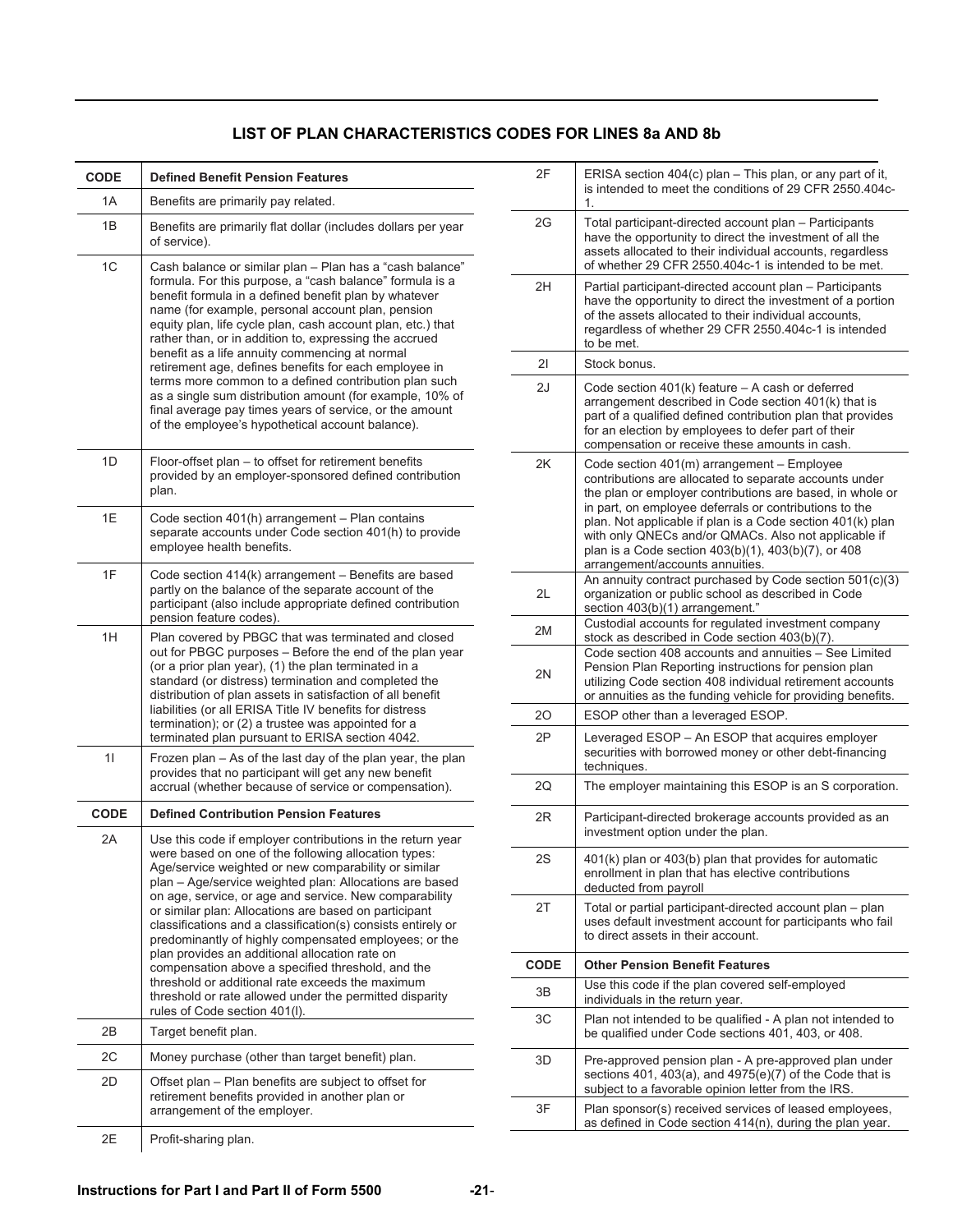## **LIST OF PLAN CHARACTERISTICS CODES FOR LINES 8a AND 8b (Continued)**

| 3H             | Plan sponsor(s) is (are) a member(s) of a controlled<br>group under Code section 414(b) or (c) or of an affiliated<br>service group under section 414(m).             |
|----------------|-----------------------------------------------------------------------------------------------------------------------------------------------------------------------|
| 3I             | Plan requiring that all or part of employer contributions<br>be invested and held, at least for a limited period, in<br>employer securities.                          |
| 3J             | U.S.-based plan that covers residents of Puerto Rico and<br>is qualified under both Code section 401 and section<br>1165 of the Internal Revenue Code of Puerto Rico. |
| <b>CODE</b>    | <b>Welfare Benefit Features</b>                                                                                                                                       |
| 4A             | Health (other than vision or dental).                                                                                                                                 |
| 4 <sub>B</sub> | I ife insurance.                                                                                                                                                      |
| AC             | Supplemental unemployment.                                                                                                                                            |
|                |                                                                                                                                                                       |
| 4D             | Dental                                                                                                                                                                |
| 4F             | Vision.                                                                                                                                                               |
| 4F             | Temporary disability (accident and sickness).                                                                                                                         |
| 4G             | Prepaid legal.                                                                                                                                                        |
| 4H             | Long-term disability.                                                                                                                                                 |
| 41             | Severance pay.                                                                                                                                                        |

| 4K | Scholarship (funded).                                                                                                                                                        |
|----|------------------------------------------------------------------------------------------------------------------------------------------------------------------------------|
| 4L | Death benefits (include travel accident but not life<br>insurance).                                                                                                          |
| 4P | Taft-Hartley Financial Assistance for Employee Housing<br>Expenses.                                                                                                          |
| 40 | Other.                                                                                                                                                                       |
| 4R | Unfunded, fully insured, or combination unfunded/fully<br>insured welfare plan that will not file an annual report for<br>next plan year pursuant to 29 CFR 2520.104-20.     |
| 4S | Unfunded, fully insured, or combination unfunded/fully<br>insured welfare plan that stopped filing annual reports in<br>an earlier plan year pursuant to 29 CFR 2520.104-20. |
| 4T | 10 or more employer plan under Code section<br>$419A(f)(6)$ .                                                                                                                |
| 4U | Collectively-bargained welfare benefit arrangement<br>under Code section 419A(f)(5).                                                                                         |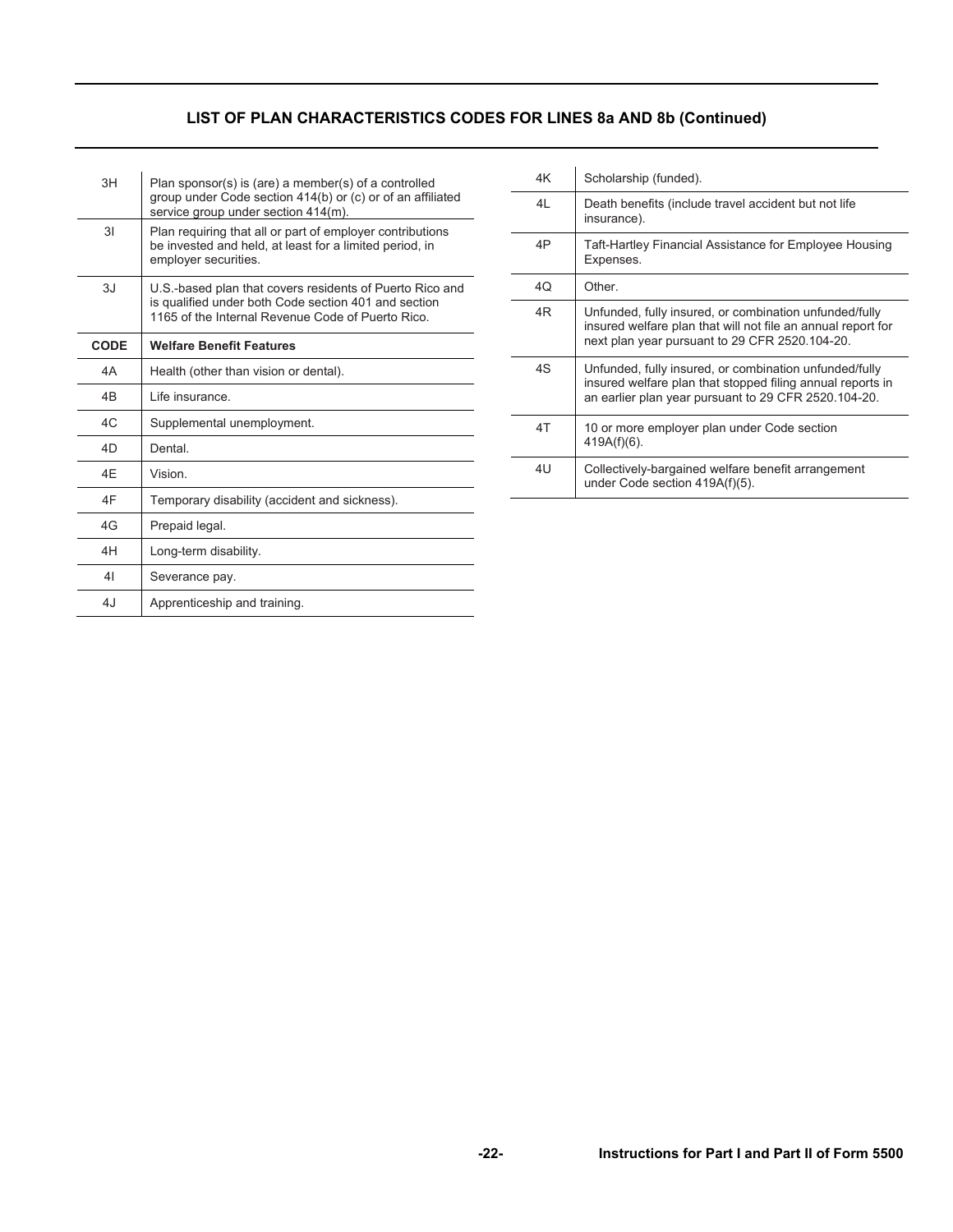## **2021 Instructions for Schedule A (Form 5500)**  *Insurance Information*

### **General Instructions**

#### **Who Must File**

Schedule A (Form 5500) must be attached to the Form 5500 filed for every defined benefit pension plan, defined contribution pension plan, and welfare benefit plan required to file a Form 5500 if any benefits under the plan are provided by an insurance company, insurance service, or other similar organization (such as Blue Cross, Blue Shield, or a health maintenance organization). This includes investment contracts with insurance companies such as guaranteed investment contracts (GICs). In addition, Schedules A must be attached to a Form 5500 filed for GIAs, MTIAs, and 103-12 IEs for each insurance or annuity contract held in the MTIA, or 103-12 IE or by the GIA.

*If Form 5500 line 9a(1), 9a(2), 9b(1), or 9b(2) is*   $r_{\text{HP}}$ *checked, indicating that either the plan funding arrangement or plan benefit arrangement includes an account, policy, or contract with an insurance company (or similar organization), at least one Schedule A would be required to be attached to the Form 5500 filed for a pension or welfare plan to provide information concerning the contract year ending with or within the plan year.* 

 Do not file Schedule A for a contract that is an Administrative Services Only (ASO) contract, a fidelity bond or policy, or a fiduciary liability insurance policy. Also, if a Schedule A for a contract or policy is filed as part of a Form 5500 for an MTIA or 103-12 IE that holds the contract, do not include a Schedule A for the contract or policy on the Form 5500s filed for the plans participating in the MTIA or 103-12 IE.

 Check the Schedule A box on the Form 5500 (Part II, line 10b(3)), and enter the number attached in the space provided if one or more Schedules A are attached to the Form 5500.

### **Specific Instructions**

Information entered on Schedule A should pertain to the insurance contract or policy year ending with or within the plan year (for reporting purposes, a year cannot exceed 12 months).

**Example.** If an insurance contract year begins on July 1 and ends on June 30, and the plan year begins on January 1 and ends on December 31, the information on the Schedule A attached to the 2021 Form 5500 should be for the insurance contract year ending on June 30, 2021.

**Exception.** If the insurance company maintains records on the basis of a plan year rather than a policy or contract year, the information entered on Schedule A may pertain to the plan year instead of the policy or contract year.

 Include only the contracts issued to or held by the plan, GIA, MTIA, or 103-12 IE for which the Form 5500 is being filed.

**Lines A, B, C, and D.** This information must be the same as reported in Part II of the Form 5500 to which this Schedule A is attached.

 Do not use a social security number in lieu of an EIN. The Schedule A and its attachments are open to public inspection, and the contents are public information and are subject to publication on the Internet. Because of privacy concerns, the inclusion of a social security number or any portion thereof on

this Schedule A or any of its attachments may result in the rejection of the filing.

 You can apply for an EIN from the IRS online, by fax, or by mail depending on how soon you need to use the EIN. For more information, see *Section 3: Electronic Filing Requirement* under *General Instructions to Form 5500*. The EBSA does not issue EINs.

#### **Part I – Information Concerning Insurance Contract Coverage, Fees, and Commissions**

**Line 1(c).** Enter the code number assigned by the National Association of Insurance Commissioners (NAIC) to the insurance company. If none has been assigned, enter zeros "0" in the spaces provided.

**Line 1(d).** If individual policies with the same carrier are grouped as a unit for purposes of this report, and the group does not have one identification number, you may use the contract or identification number of one of the individual contracts, provided this number is used consistently to report these contracts as a group and the plan administrator maintains the records necessary to disclose all the individual contract numbers in the group upon request. Use separate Schedules A to report individual contracts that cannot be grouped as a unit.

**Line 1(e).** Since plan coverage may fluctuate during the year, the administrator should estimate the number of persons that were covered by the contract at the end of the policy or contract year. Where contracts covering individual employees are grouped, compute entries as of the end of the plan year.

**Line 1(f) and (g).** Enter the beginning and ending dates of the policy year for the contract identified in 1(d). Leave 1(f) blank if separate contracts covering individual employees are grouped.

**Line 2.** Report on line 2 the total of all insurance fees and commissions directly or indirectly attributable to the contract or policy placed with or retained by the plan.

**Totals.** Enter on line 2 the total of all such commissions and fees paid to agents, brokers, and other persons listed on line 3. Complete a separate line 3 item (elements **(a)** through **(e)**) for each person listed.

 For purposes of lines 2 and 3, commissions and fees include sales and base commissions and all other monetary and non-monetary forms of compensation where the broker's agent's, or other person's eligibility for the payment or the amount of the payment is based, in whole or in part, on the value (e.g., policy amounts, premiums) of contracts or policies (or classes thereof) placed with or retained by an ERISA plan, including, for example, persistency and profitability bonuses. The amount (or pro rata share of the total) of such commissions or fees attributable to the contract or policy placed with or retained by the plan must be reported in line 2 and in line 3, element (b) and/or (c), as appropriate.

 Insurers must provide plan administrators with a proportionate allocation of commissions and fees attributable to each contract. Any reasonable method of allocating commissions and fees to policies or contracts is acceptable, provided the method is disclosed to the plan administrator. A reasonable allocation method could, in the Department of Labor's view, allocate fees and commissions to a Schedule A based on a calendar year calculation even if the plan year or policy year was not a calendar year. For additional information on these Schedule A reporting requirements, see ERISA Advisory Opinion 2005-02A, available on the Internet at *www.dol.gov/ebsa.* 

 Where benefits under a plan are purchased from and guaranteed by an insurance company, insurance service, or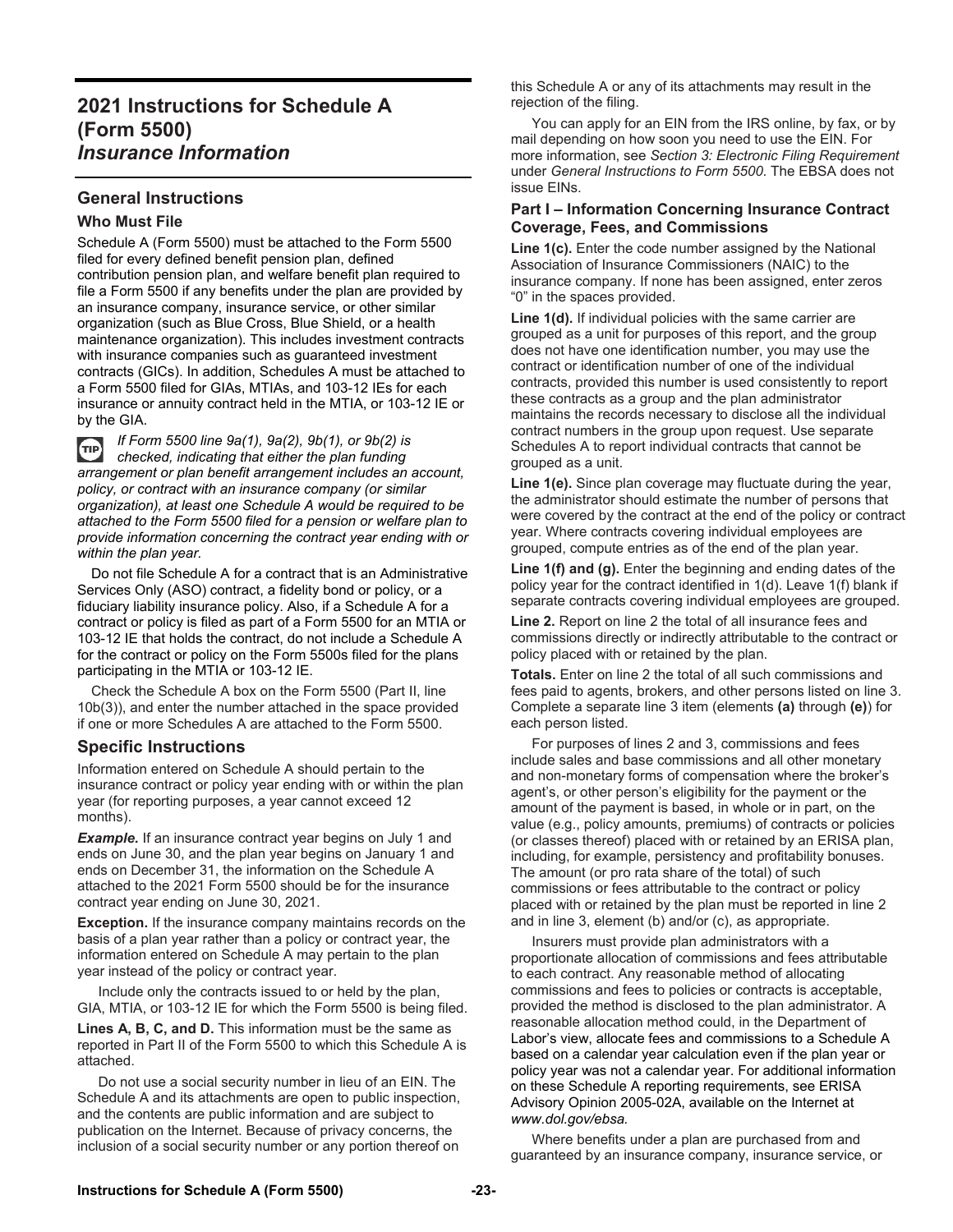other similar organization, and the contract or policy is reported on a Schedule A, payments of reasonable monetary compensation by the insurer out of its general assets to affiliates or third parties for performing administrative activities necessary for the insurer to fulfill its contractual obligation to provide benefits, where there is no direct or indirect charge to the plan for the administrative services other than the insurance premium, then the payments for administrative services by the insurer to the affiliates or third parties do not need to be reported on lines 2 and 3 of Schedule A. This would include compensation for services such as recordkeeping and claims processing services provided by a third party pursuant to a contract with the insurer to provide those services but would not include compensation provided by the insurer incidental to the sale or renewal of a policy, such as finder's fees, insurance brokerage commissions and fees, or similar fees.

 Schedule A reporting also is not required for compensation paid by the insurer to a "general agent" or "manager" for that general agent's or manager's management of an agency or performance of administrative functions for the insurer. For this purpose, (1) a "general agent" or "manager" does not include brokers representing insureds, and (2) payments would not be treated as paid for managing an agency or performance of administrative functions where the recipient's eligibility for the payment or the amount of the payment is dependent or based on the value (e.g., policy amounts, premiums) of contracts or policies (or classes thereof) placed with or retained by ERISA plan(s).

 Schedule A reporting is not required for occasional nonmonetary gifts or meals of insubstantial value that are tax deductible for federal income tax purposes by the person providing the gift or meal and would not be taxable income to the recipient. For this exemption to be available, the gift or gratuity must be both occasional and insubstantial. For this exemption to apply, the gift must be valued at less than \$50, the aggregate value of gifts from one source in a calendar year must be less than \$100, but gifts with a value of less than \$10 do not need to be counted toward the \$100 annual limit. If the \$100 aggregate value limit is exceeded, then the aggregate value of all the gifts will be reportable. For this purpose, nonmonetary gifts of less than \$10 also do not need to be included in calculating the aggregate value of all gifts required to be reported if the \$100 limit is exceeded.

 Gifts from multiple employees of one service provider should be treated as originating from a single source when calculating whether the \$100 threshold applies. On the other hand, in applying the threshold to an occasional gift received from one source by multiple employees of a single service provider, the amount received by each employee should be separately determined in applying the \$50 and \$100 thresholds. For example, if six employees of a broker attend a business conference put on by an insurer designed to educate and explain the insurer's products for employee benefit plans, and the insurer provides, at no cost to the attendees, refreshments valued at \$20 per individual, the gratuities would not be reportable on lines 2 and 3 of the Schedule A even though the total cost of the refreshments for all the employees would be \$120.

 These thresholds are for purposes of Schedule A reporting. Filers are cautioned that the payment or receipt of gifts and gratuities of any amount by plan fiduciaries may violate ERISA and give rise to civil liabilities and criminal penalties.

**Line 3.** Identify agents, brokers, and other persons individually in descending order of the amount paid. Complete as many entries as necessary to report all required information.

Complete elements **(a)** through **(e)** for each person as specified below.

**Element (a).** Enter the name and address of the agents, brokers, or other persons to whom commissions or fees were paid.

**Element (b).** Report all sales and base commissions here. For purposes of this element, sales and/or base commissions are monetary amounts paid by an insurer that are charged directly to the contract or policy and that are paid to a licensed agent or broker for the sale or placement of the contract or policy. All other payments should be reported in element **(c)** as fees.

**Element (c).** Fees to be reported here represent payments by an insurer attributable directly or indirectly to a contract or policy to agents, brokers, and other persons for items other than sales and/or base commissions (e.g., service fees, consulting fees, finders fees, profitability and persistency bonuses, awards, prizes, and non-monetary forms of compensation). Fees paid to persons other than agents and brokers should be reported here, **not** in Parts II and III on Schedule A as acquisition costs, administrative charges, etc.

**Element (d).** Enter the purpose(s) for which fees were paid.

**Element (e).** Enter the most appropriate organization code for the broker, agent, or other person entered in element **(a)**.

#### **Code Type of Organization**

|                | Banking, Savings & Loan Association, Credit Union, |
|----------------|----------------------------------------------------|
|                | or other similar financial institution             |
| $\overline{2}$ | <b>Trust Company</b>                               |
| 3              | Insurance Agent or Broker                          |
|                | Agent or Broker other than insurance               |
| 5              | Third party administrator                          |
| 6              | Investment Company/Mutual Fund                     |
|                | Investment Manager/Adviser                         |
| Ω              | Lahor Llnion                                       |

- **8** Labor Union
- **9** Foreign entity (e.g., an agent or broker, bank, insurance company, etc., not operating within the jurisdictional boundaries of the United States)

**0** Other

 For plans, GIAs, MTIAs, and 103-12 IEs required to file Part I of Schedule C, commissions and fees listed on the Schedule A are not required to be reported again on Schedule C. The amount of the compensation that must be reported on Schedule A must, however, be taken into account in determining whether the agent's, broker's, or other person's direct or indirect compensation in relation to the plan or DFE is \$5,000 or more and, thus, requiring the compensation not listed on the Schedule A to be reported on the Schedule C. See FAQs about the Schedule C available on the EBSA website at *www.dol.gov/ebsa/faqs*.

#### **Part II – Investment and Annuity Contract Information**

**Line 4.** Enter the current value of the plan's interest at year end in the contract reported on line 7, e.g., deposit administration (DA), immediate participation guarantee (IPG), or guaranteed investment contracts (GIC).

**Exception.** Contracts reported on line 7 need not be included on line 4 if *(1)* the Schedule A is filed for a defined benefit pension plan and the contract was entered into before March 20, 1992, or *(2)* the Schedule A is filed for a defined contribution pension plan and the contract is a fully benefitresponsive contract, i.e., it provides a liquidity guarantee by a financially responsible third party of principal and previously accrued interest for liquidations, transfers, loans, or hardship withdrawals initiated by plan participants exercising their rights to withdraw, borrow, or transfer funds under the terms of a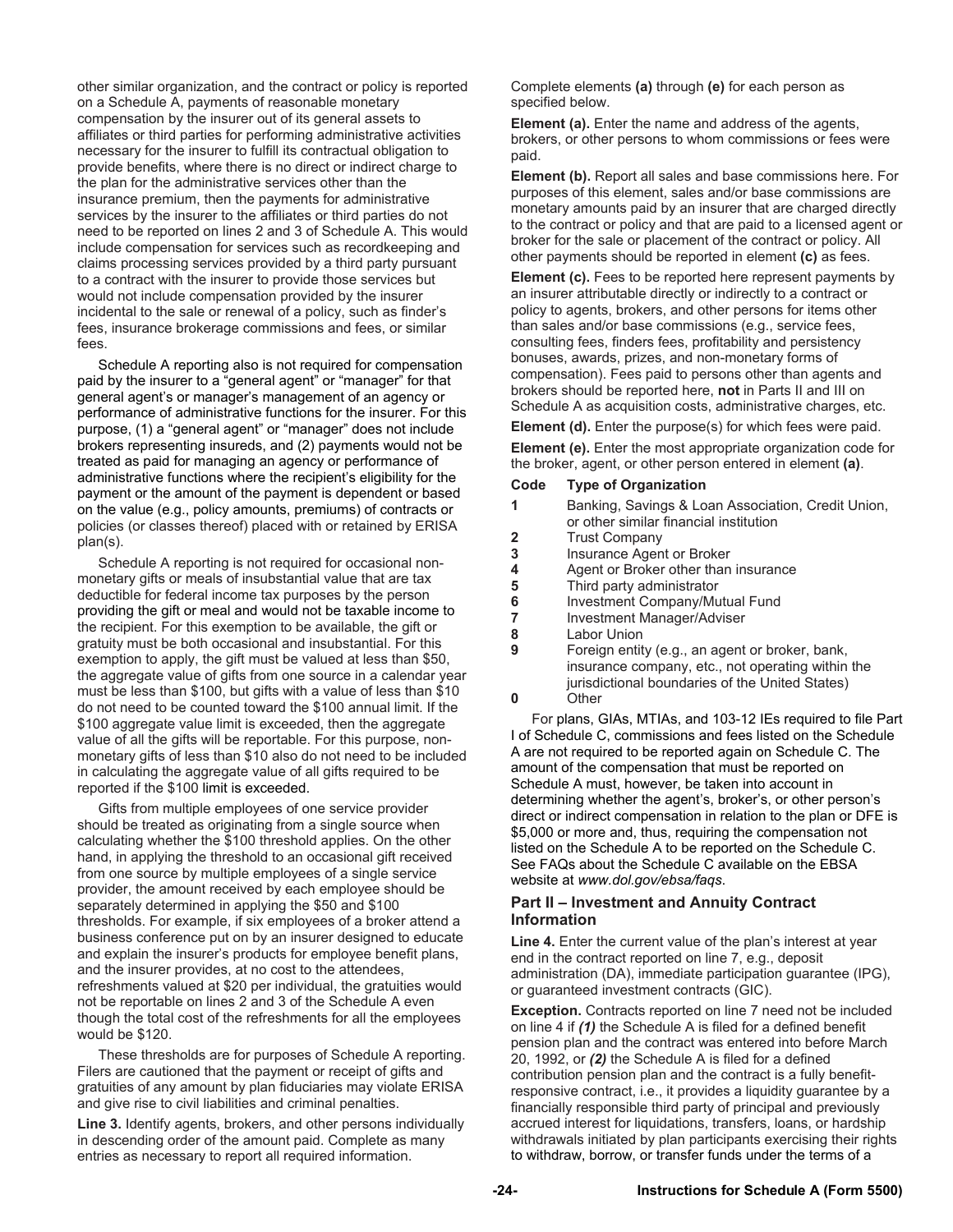defined contribution plan that does not include substantial restrictions to participants' access to plan funds.

**Important Reminder.** Plans may treat multiple individual annuity contracts, including Code section 403(b)(1) annuity contracts, issued by the same insurance company as a single group contract for reporting purposes on Schedule A.

**Line 6a.** The rate information called for here may be furnished by attaching the appropriate schedules of current rates filed with the appropriate state insurance department or by providing a statement regarding the basis of the rates. Enter "see attached" if appropriate.

**Lines 7a through 7f.** Report contracts with unallocated funds. Do not include portions of these contracts maintained in separate accounts. Show deposit fund amounts rather than experience credit records when both are maintained.

#### **Part III – Welfare Benefit Contract Information**

**Line 8i.** Report a stop-loss insurance policy that is an asset of the plan.

**Note.** Employers sponsoring welfare plans may purchase a stop-loss insurance policy with the employer as the insured to help the employer manage its risk associated with its liabilities under the plan. These employer contracts with premiums paid exclusively out of the employer's general assets without any employee contributions generally are not plan assets and are not reportable on Schedule A.

#### **Part IV – Provision of Information**

The insurance company, insurance service, or other similar organization is required under ERISA section 103(a)(2) to provide the plan administrator with the information needed to complete this return/report. If you do not receive this information in a timely manner, contact the insurance company, insurance service, or other similar organization. **Lines 11 and 12.** If information is missing on Schedule A due to a refusal by the insurance company, insurance service, or other similar organization to provide information, check "Yes" on line 11 and enter a description of the information not provided on line 12. If you received all the information necessary to receive the Schedule A, check "No" and leave line 12 blank.

TIP

*As noted above, the insurance company, insurance service, or other similar organization is statutorily required to provide you with all of the information necessary to complete the Schedule A, but need not provide the information on a Schedule A itself.*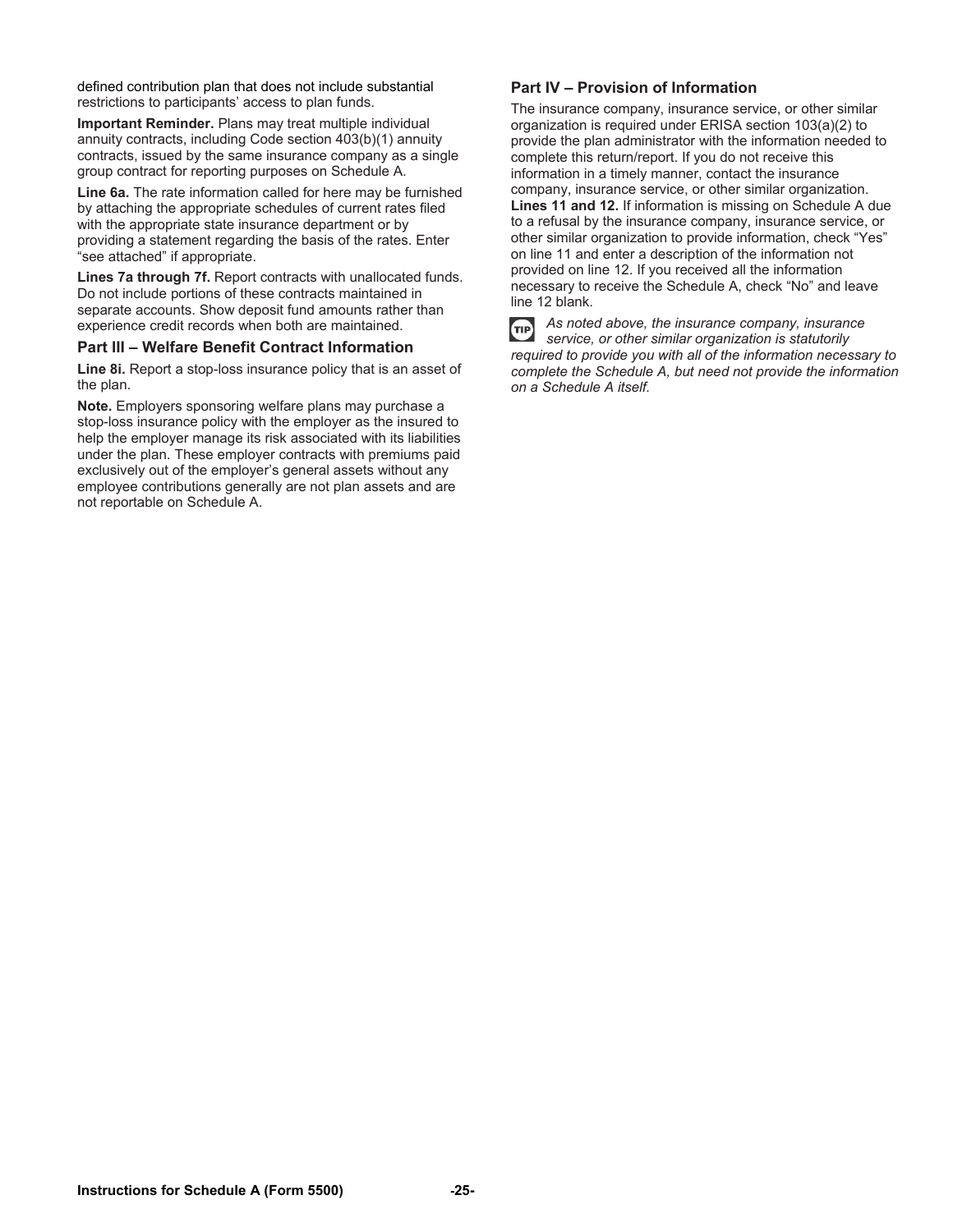## **2021 Instructions for Schedule C (Form 5500)**  *Service Provider Information*

# **General Instructions**

## **Who Must File**

Schedule C (Form 5500) must be attached to a Form 5500 filed for a large pension or welfare benefit plan, an MTIA, a 103-12 IE, or a GIA to report certain information concerning service providers. Remember to check the Schedule C box on the Form 5500 (Part II, line 10b(4)) if a Schedule C is attached to the Form 5500.

 Part I of the Schedule C must be completed to report persons who rendered services to or who had transactions with the plan (or with the DFE in the case of a Schedule C filed by a DFE) during the reporting year if the person received, directly or indirectly, \$5,000 or more in reportable compensation in connection with services rendered or their position with the plan or DFE, except:

 1. Employees of the plan whose only compensation in relation to the plan was less than \$25,000 for the plan year;

 2. Employees of the plan sponsor or other business entity where the plan sponsor or business entity is reported on the Schedule C as a service provider, provided the employee did not separately receive reportable direct or indirect compensation in relation to the plan;

 3. Persons whose only compensation in relation to the plan consists of insurance fees and commissions listed in a Schedule A filed for the plan; and

 4. Payments made directly by the plan sponsor that are not reimbursed by the plan. In the case of a multiemployer or multiple-employer plan, where the "plan sponsor" would be the joint board of trustees for the plan, payments by contributing employers, directly or through an employer association, or by participating employee organizations, should be treated the same as payments by a plan sponsor.

 Only line 1 of Part I of the Schedule C must be completed for persons who received only "eligible indirect compensation" as defined below.

 Part II of the Schedule C must be completed to report service providers who fail or refuse to provide information necessary to complete Part I of this Schedule.

 Part III of the Schedule C must be completed to report a termination in the appointment of an accountant or enrolled actuary during the 2021 plan year.

 For plans, GIAs, MTIAs, and 103-12 IEs required to file Part I of Schedule C, commissions and fees listed on the Schedule A are not required to be reported again on Schedule C. The amount of the compensation that must be reported on Schedule A must, however, be taken into account in determining whether the service provider's direct or indirect compensation in relation to the plan or DFE is \$5,000 or more and, thus, requiring the compensation not listed on the Schedule A to be reported on the Schedule C. See FAQs about the Schedule C available on the EBSA website at *www.dol.gov/ebsa/faqs*.

*Health and welfare plans that meet the conditions of the*  **TIP** *limited exemption at 29 CFR 2520.104-44 or Technical Release 92-01 are not required to complete and file a Schedule C.* 

**Lines A, B, C, and D.** This information must be the same as reported in Part II of the Form 5500 to which this Schedule C is attached.

 Do not use a social security number in line D in lieu of an EIN. The Schedule C and its attachments are open to public inspection, and the contents are public information subject to publication on the Internet. Because of privacy concerns, the inclusion of a social security number or any portion thereof on this Schedule C or any of its attachments may result in the rejection of the filing.

 You can apply for an EIN from the IRS online, by fax, or by mail depending on how soon you need to use the EIN. For more information, see *Section 3: Electronic Filing Requirement*  under *General Instructions to Form 5500*. The EBSA does not issue EINs.

 Do not list the PBGC or the IRS on Schedule C as service providers.

 Either the cash or accrual basis may be used for the recognition of transactions reported on the Schedule C as long as you use one method consistently.

 If service provider compensation is reported on a Schedule C filed as a part of a Form 5500 filed for a MTIA or a 103-12 IE, do not report the same compensation again on the Schedule C filed for the plans that participate in the MTIA or 103-12 IE.

### **Specific Instructions**

#### **Part I – Service Provider Information**

You must enter the information required for each person who rendered services to or had transactions with the plan and who received \$5,000 or more in total direct or indirect compensation in connection with services rendered to the plan or the person's position with the plan during the plan year.

**Example.** A plan had service providers, A, B, C, and D, who received \$12,000, \$6,000, \$4,500, and \$430, respectively, in direct and indirect compensation from the plan. Service providers A and B must be identified separately by name, EIN, etc. As service providers C and D each received less than \$5,000, they do not need to be reported on the Schedule C.

 For Schedule C purposes, reportable compensation includes money and any other thing of value (for example, gifts, awards, trips) received by a person, directly or indirectly, from the plan (including fees charged as a percentage of assets and deducted from investment returns) in connection with services rendered to the plan, or the person's position with the plan. The term "person" for this purpose includes individuals, trades and businesses (whether incorporated or unincorporated). See ERISA section 3(9).

 *Direct Compensation:* Payments made directly by the plan for services rendered to the plan or because of a person's position with the plan are reportable as direct compensation. Direct payments by the plan would include, for example, direct payments by the plan out of a plan account, charges to plan forfeiture accounts and fee recapture accounts, charges to a plan's trust account before allocations are made to individual participant accounts, and direct charges to plan participant individual accounts. Payments made by the plan sponsor, which are not reimbursed by the plan, are not subject to Schedule C reporting requirements even if the sponsor is paying for services rendered to the plan.

 *Indirect Compensation:* Compensation received from sources other than directly from the plan or plan sponsor is reportable on Schedule C as indirect compensation from the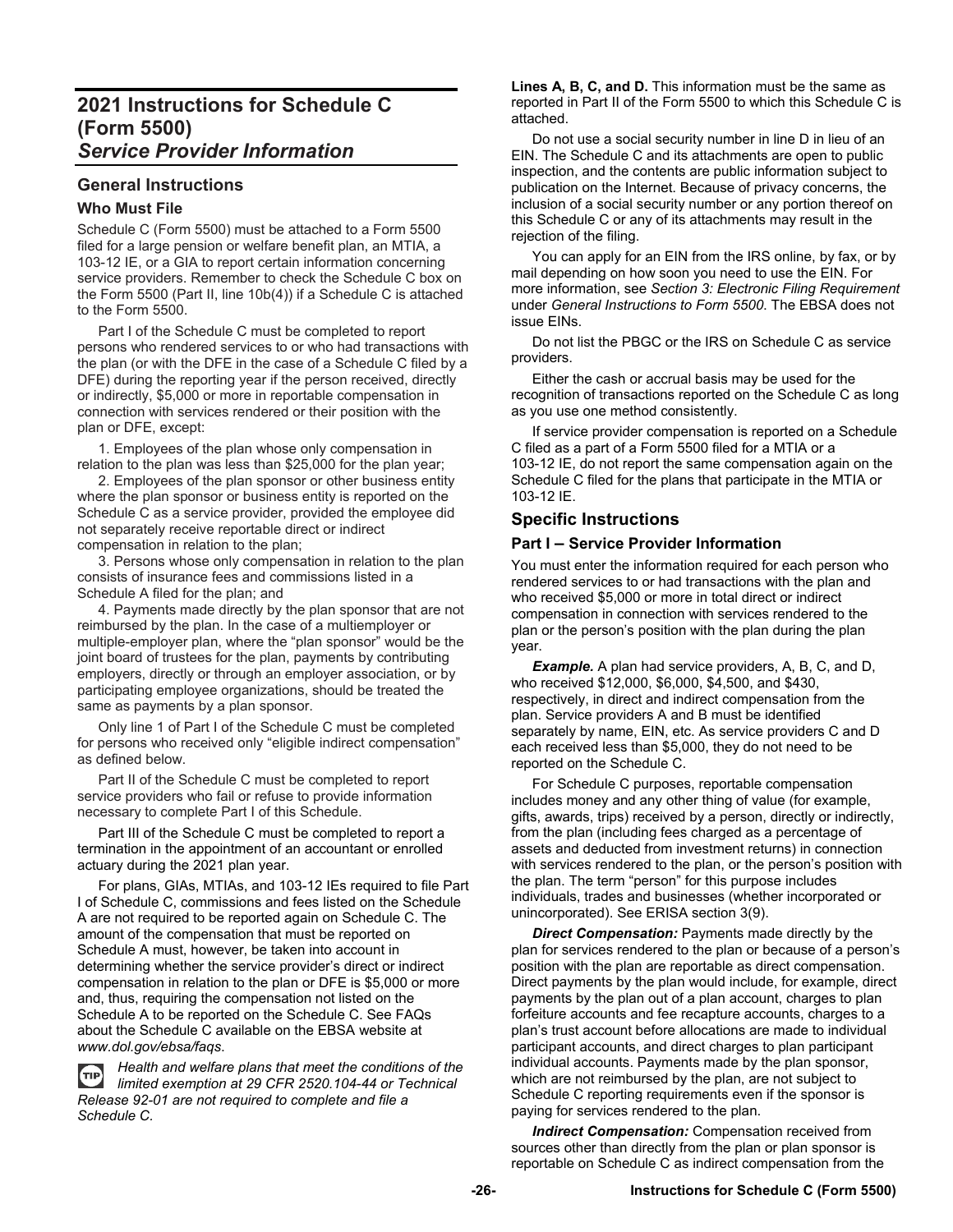plan if the compensation was received in connection with services rendered to the plan during the plan year or the person's position with the plan. For this purpose, compensation is considered to have been received in connection with services rendered to the plan or the person's position with the plan if the person's eligibility for a payment is based, in whole or in part, on services that were rendered to the plan or on a transaction or series of transactions with the plan. Indirect compensation would not include compensation that would have been received had the service not been rendered or the transaction had not taken place and that cannot be reasonably allocated to the services performed or transaction(s) with the plan.

 Persons that provide investment management, recordkeeping, claims processing, participant communication, brokerage, and other services to the plan as part of an investment contract or transaction are considered to be providing services to the plan for purposes of Schedule C reporting and would be required to be identified in Part I if they received \$5,000 or more in reportable compensation for providing those services.

 Examples of reportable indirect compensation include fees and expense reimbursement payments received by a person from mutual funds, bank commingled trusts, insurance company pooled separate accounts, and other separately managed accounts and pooled investment funds in which the plan invests that are charged against the fund or account and reflected in the value of the plan's investment (such as management fees paid by a mutual fund to its investment adviser, sub-transfer agency fees, shareholder servicing fees, account maintenance fees, and 12b-1 distribution fees). The investment of plan assets and payment of premiums for insurance contracts, however, are not in and of themselves payments for services rendered to the plan for purposes of Schedule C reporting and the investment and payment of premiums themselves are not reportable compensation for purposes of Part I of the Schedule C.

 In the case of charges against an investment fund, reportable "indirect compensation" includes, for example, the fund's investment adviser asset-based investment management fee from the fund, brokerage commissions and fees charged in connection with purchases and sales of interests in the fund, fees related to purchases and sales of interests in the fund (including 12b-1 fees), fees for providing services to plan investors or plan participants such as communication and other shareholder services, and fees relating to the administration of the employee benefit plan such as recordkeeping services, Form 5500 return/report filing and other compliance services. Amounts charged against the fund for other ordinary operating expenses, such as attorneys' fees, accountants' fees, printers fees, are not reportable indirect compensation for Schedule C purposes. Also, brokerage costs associated with a broker-dealer effecting securities transactions within the portfolio of a mutual fund or for the portfolio of an investment fund that holds "plan assets" for ERISA purposes should be treated for Schedule C purposes as an operating expense of the investment fund, not reportable indirect compensation paid to a plan service provider or in connection with a transaction with the plan.

 Other examples of reportable indirect compensation are finder's fees, float revenue, brokerage commissions (regardless of whether the broker is granted discretion), research or other products or services, other than execution, received from a broker-dealer or other third party in connection with securities transactions (soft dollars), and other transaction based fees received in connection with transactions or

services involving the plan whether or not they are capitalized as investment costs.

 For more information, see FAQs about the Schedule C, available on the EBSA website at *www.dol.gov/ebsa/faqs*.

**Special rules for non-monetary compensation of insubstantial value, guaranteed benefit insurance policies, bundled service arrangements, and allocating compensation among multiple plans:** 

 *Excludable Non-Monetary Compensation:* You may exclude non-monetary compensation of insubstantial value (such as gifts or meals of insubstantial value) that is tax deductible for federal income tax purposes by the person providing the gift or meal and would not be taxable income to the recipient. The gift or gratuity must be valued at less than \$50, and the aggregate value of gifts from one source in a calendar year must be less than \$100, but gifts with a value of less than \$10 do not need to be counted toward the \$100 limit. If the \$100 aggregate value limit is exceeded, then the value of all the gifts over \$10 will be reportable. Gifts received by one person from multiple employees of one entity must be treated as originating from a single source when calculating whether the \$100 threshold applies. On the other hand, gifts received from one person by multiple employees of one entity can be treated as separate compensation when calculating the \$50 and \$100 thresholds. For more information, see FAQs about the Schedule C, available on the EBSA website at *www.dol.gov/ebsa/faqs*.

*These thresholds are for purposes of Schedule C reporting only. Filers are strongly cautioned that gifts and gratuities of any amount paid to or received by plan fiduciaries may violate ERISA and give rise to civil liabilities and criminal penalties.* 

 *Fully Insured Group Health and Similarly Fully Insured Benefits:* Where benefits under a plan are purchased from and guaranteed by an insurance company, insurance service, or other similar organization, and the contract or policy is reported on a Schedule A, payments of reasonable monetary compensation by the insurer out of its general assets to persons for performing administrative activities necessary for the insurer to fulfill its contractual obligation to provide benefits, where there is no direct or indirect charge to the plan for the administrative services other than the insurance premium, would not be treated as indirect compensation for services provided to the plan for Schedule C reporting purposes. This would include compensation for services such as recordkeeping and claims processing services provided by a third party pursuant to a contract with the insurer to provide those services, but would not include compensation provided by the insurer incidental to the sale or renewal of a policy, such as finder's fees, insurance brokerage commissions and fees, or similar fees. Insurance investment contracts are not eligible for this exception.

 *Bundled Service Arrangements:* For Schedule C reporting purposes, a bundled service arrangement includes any service arrangements where the plan hires one company to provide a range of services either directly from the company, through affiliates or subcontractors, or through a combination, which are priced to the plan as a single package rather than on a service-by-service basis. A bundled service arrangement would also include an investment transaction in which the plan receives a range of services either directly from the investment provider, through affiliates or subcontractors, or through a combination.

 Direct payments by the plan to the bundled service provider should be reported as direct compensation to the bundled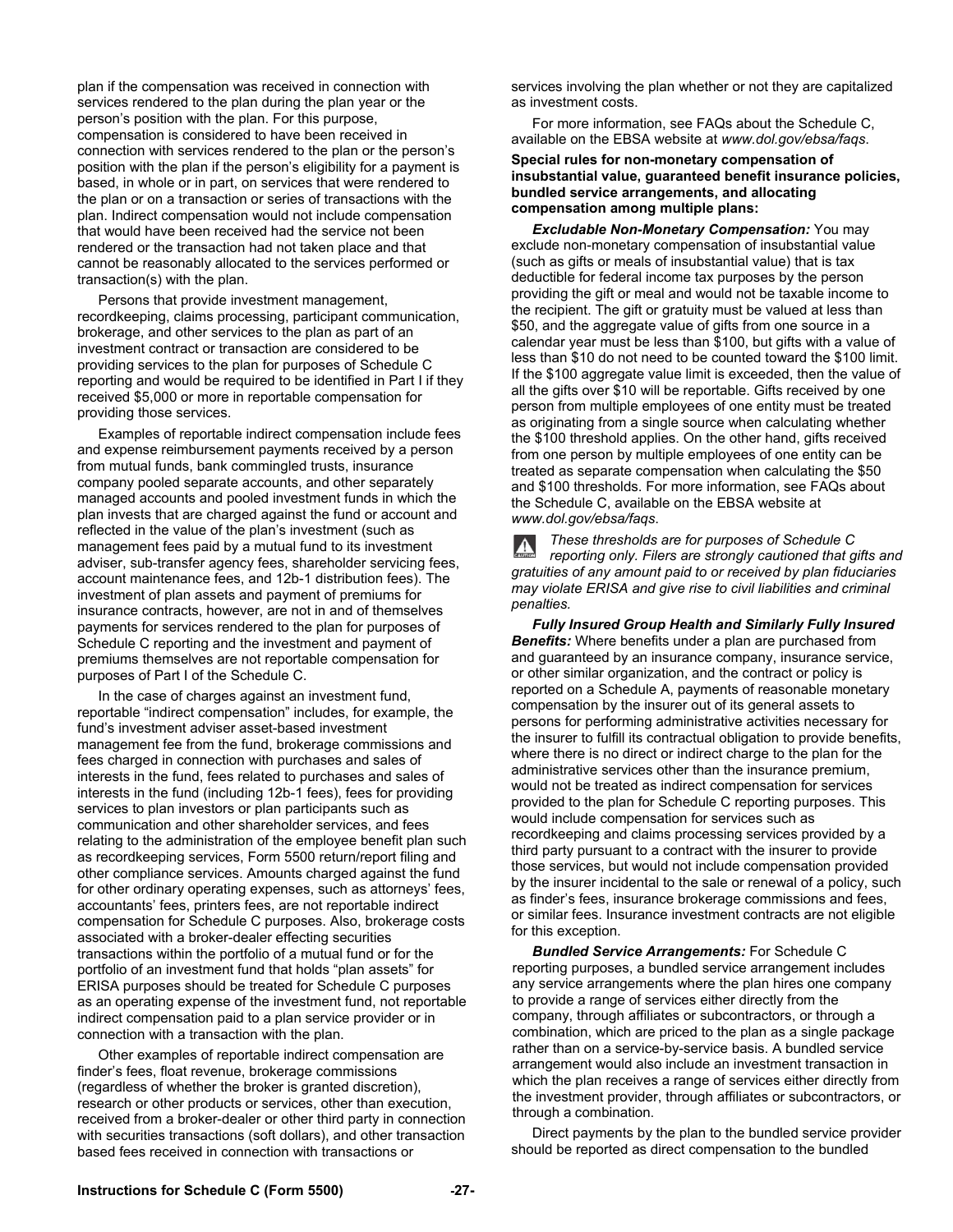service provider. Such direct payments by the plan do not need to be allocated among affiliates or subcontractors and do not need to be reported as indirect compensation received by the affiliates or subcontractors unless the amount paid to the affiliate or subcontractor is set on a per transaction basis, e.g., brokerage fees and commissions.

 Fees charged to the plan's investment and reflected in the net value of the investment, such as management fees paid by mutual funds to their investment advisers, float revenue, commissions (including "soft dollars"), finder's fees, 12b-1 distribution fees, account maintenance fees, and shareholder servicing fees, must, subject to the alternative reporting option for "eligible indirect compensation," described below, be treated as separate reportable compensation by the person receiving the fee for purposes of Schedule C reporting.

 For each person who is a fiduciary to the plan or provides one or more of the following services to the plan – contract administrator, consulting, investment advisory (plan or participants), investment management, securities brokerage, or recordkeeping – commissions and other transaction based fees, finder's fees, float revenue, soft dollar and other nonmonetary compensation, would also be required to be treated as separate compensation for Schedule C purposes even if those fees were paid from mutual fund management fees or other fees charged to the plan's investment and reflected in the net value of the investment.

 Other revenue sharing payments among members of a bundled service arrangement do not need to be allocated among affiliates or subcontractors and treated as indirect compensation received by the affiliates or subcontractors in determining whether the affiliate or subcontractor must be separately identified on line 2 of the Schedule C.

 For more information about bundled arrangements for reporting purposes, see FAQs about the Schedule C, available on the EBSA website at *www.dol.gov/ebsa/faqs.* 

*Allocating Compensation Among Multiple Plans***:** Where reportable compensation is received by a person in connection with several plans or DFEs, any reasonable method of allocating the compensation among the plans or DFEs may be used provided that the allocation method is disclosed to the plan administrator. In calculating the \$5,000 threshold for purposes of determining whether a person must be identified in Part I, include the amount of compensation received by the person that is attributable to the plan or DFE filing the Form 5500, not the aggregate amount received in connection with all the plans or DFEs.

*Affiliates***:** For purposes of Schedule C reporting, an "affiliate" of a person includes any person, directly or indirectly, through one or more intermediaries, controlling, controlled by, or under common control with the person applying principles consistent with the regulations prescribed under section 414(c) of the Code.

**Line 1.** Check "Yes" or "No" on line 1a to indicate whether you are relying on the alternative reporting option for a person or persons who received only "eligible indirect compensation." If you check "Yes" on line 1a, provide as many entries in line 1b as necessary to identify the person or persons who provided you with the necessary disclosures regarding the eligible indirect compensation. If any indirect compensation is either not of the type described below or if the plan did not receive the written disclosures described below, the indirect compensation is not "eligible indirect compensation" for purposes of Part 1.

*(1) Eligible Indirect Compensation:* The types of indirect compensation that can be treated as eligible indirect compensation are indirect compensation that is fees or expense reimbursement payments charged to investment funds and reflected in the value of the investment or return on investment of the participating plan or its participants, finder's fees, "soft dollar" revenue, float revenue, and/or brokerage commissions or other transaction-based fees for transactions or services involving the plan that were not paid directly by the plan or plan sponsor (whether or not they are capitalized as investment costs).

 Investment funds or accounts for this purpose would include mutual funds, bank commingled trusts, including common and collective trusts, insurance company pooled separate accounts, and other separately managed accounts and pooled investment vehicles in which the plan invests. Investment funds or accounts would also include separately managed investment accounts that contain assets of individual plans.

 (*2) Required Written Disclosures:* For the types of indirect compensation described above to be treated as eligible indirect compensation for purposes of completing line 1, you must have received written materials that disclosed and described (a) the existence of the indirect compensation; (b) the services provided for the indirect compensation or the purpose for payment of the indirect compensation; (c) the amount (or estimate) of the compensation or a description of the formula used to calculate or determine the compensation; and (d) the identity of the party or parties paying and receiving the compensation. The written disclosures for a bundled arrangement must separately disclose and describe each element or indirect compensation that would be required to be separately reported if you were not relying on this alternative reporting option.

*If any person received eligible indirect compensation and either direct compensation and/or indirect compensation that does not meet the requirements of this line to be eligible indirect compensation, you cannot rely on the alternative reporting option for that person and must complete line 2 for each such person who received \$5,000 or more in direct and indirect compensation.* 

**Line 2.** Except for those persons and eligible indirect compensation for which you answered "Yes" to line 1 above, complete as many entries as needed to list each person receiving, directly or indirectly, \$5,000 or more in total direct and indirect compensation. Start with the most highly compensated and list in descending order of compensation. Enter in element (a) the person's name and complete elements (a) through (h) as specified below. Use as many entries as necessary to list all persons and information required to be reported.

**Element (a).** Enter the EIN for the person identified in element (a). If the name of an individual is entered in element (a) and the individual does not have an EIN, enter the EIN of the individual's employer. If the person is self-employed and does not have an EIN, you may enter the person's address and telephone number. Do not use a social security number in lieu of an EIN. The Schedule C and its attachments are open to public inspection and are subject to publication on the Internet. Because of privacy concerns, the inclusion of a social security number or any portion thereof on this Schedule C or any of its attachments may result in the rejection of the filing.

 **Element (b).** Select from the list below all codes that describe both the kind of services provided and the type of compensation received. Enter as many codes as apply: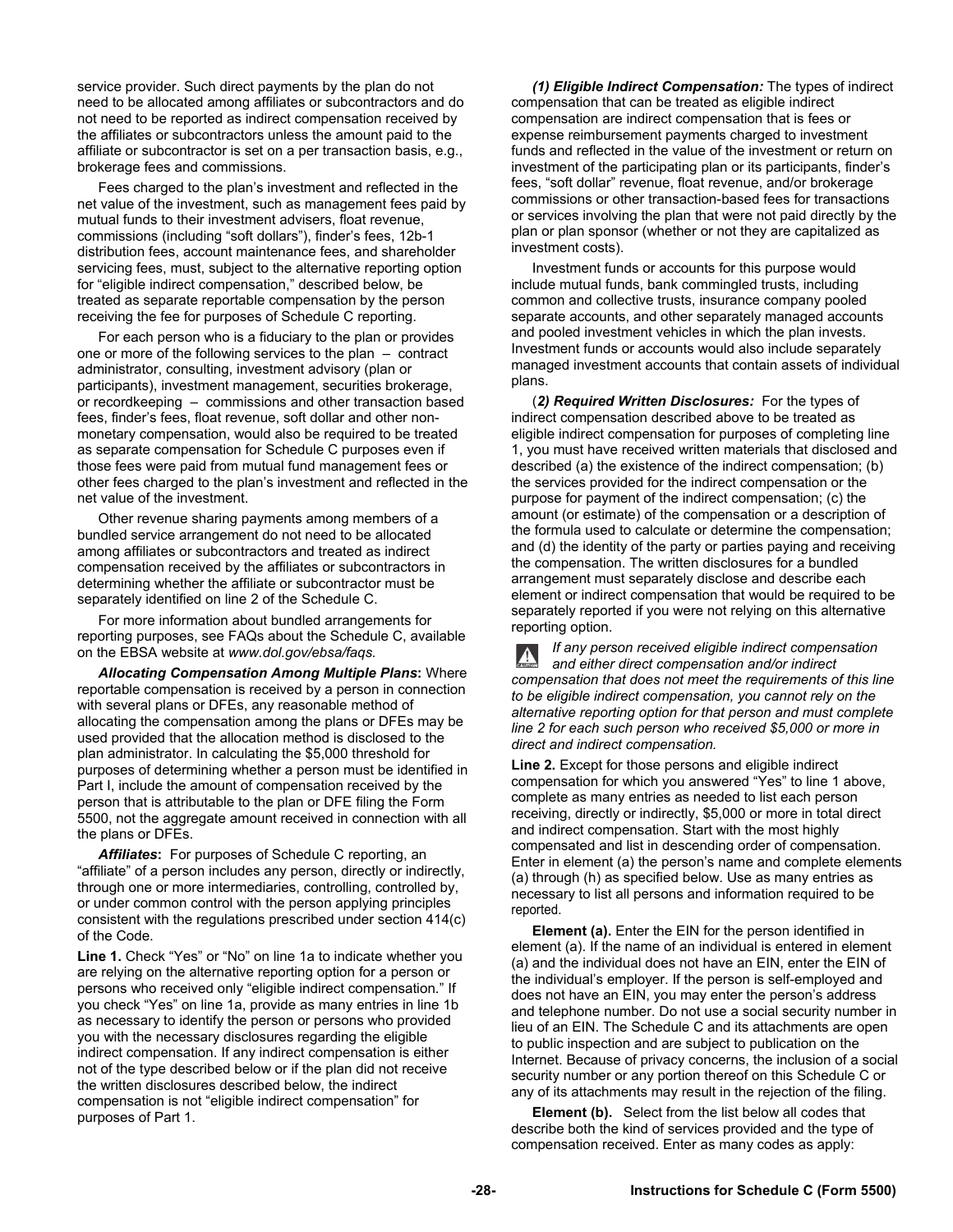#### **Code Service/Compensation**

- **10** Accounting (including auditing)
- **11** Actuarial
- **12** Claims processing
- **13** Contract Administrator
- **14** Plan Administrator
- **15** Recordkeeping and information management (computing, tabulating, data processing, etc.)
- **16** Consulting (general)
- **17** Consulting (pension)
- **18** Custodial (other than securities)
- **19** Custodial (securities)
- **20** Trustee (individual)
- **21** Trustee (bank, trust company, or similar financial institution)
- **22** Insurance agents and brokers
- **23** Insurance services
- **24** Trustee (discretionary)
- **25** Trustee (directed)
- **26** Investment advisory (participants)
- **27** Investment advisory (plan)
- **28** Investment management
- **29** Legal
- **30** Employee (plan)
- **31** Named fiduciary
- **32** Real estate brokerage
- **33** Securities brokerage
- **34** Valuation (appraisals, etc.)
- **35** Employee (plan sponsor)
- **36** Copying and duplicating
- **37** Participant loan processing
- **38** Participant communication
- **40** Foreign entity (e.g., an agent or broker, bank, insurance company, etc. not operating within jurisdictional boundaries of the United States)
- **49** Other services
- **50** Direct payment from the plan
- **51** Investment management fees paid directly by plan
- **52** Investment management fees paid indirectly by plan
- **53** Insurance brokerage commissions and fees
- **54** Sales loads (front end and deferred)
- **55** Other commissions
- **56** Non-monetary compensation
- **57** Redemption fees
- **58** Product termination fees (surrender charges, etc.)
- **59** Shareholder servicing fees
- **60** Sub-transfer agency fees
- **61** Finders' fees/placement fees
- **62** Float revenue
- **63** Distribution (12b-1) fees
- **64** Recordkeeping fees
- **65** Account maintenance fees
- **66** Insurance mortality and expense charge
- **67** Other insurance wrap fees
- **68** "'Soft dollars' commissions"
- **70** Consulting fees
- **71** Securities brokerage commissions and fees
- **72** Other investment fees and expenses
- **73** Other insurance fees and expenses
- **99** Other fees

**Element (c).** Enter any relationship of the person identified in element **(a)** to the plan sponsor, to the participating employer or employee organization, or to any person known to be a party-in-interest, for example, employee of employer, vice-president of employer, union officer, affiliate of plan recordkeeper, etc.

 **Element (d).** Enter the total amount of compensation received directly from the plan for services rendered to the plan during the plan year. If a service provider charges the plan a fee or commission, but agrees to offset the fee or commission with any revenue received from a party other than the plan or plan sponsor, for example, as part of a commission recapture or other offset arrangement, only the amount paid directly by the plan after any revenue sharing offset should be entered in element **(d)**. Enter in element (d), as direct payments by the plan, amounts that a plan sponsor, or contributing employer or participating employee organization in the case of a multiemployer or multiple-employer plan, pays a plan thirdparty service provider that are reimbursed by the plan.

**Note.** Do not leave element **(d)** blank. If no direct compensation was received, enter "0".

 **Element (e).** Check "Yes" if the person identified in element **(a)**, or any related person, received during the plan year indirect compensation in connection with the person's position with the plan or services provided to the plan. (See instructions above on definition of indirect compensation.) If the answer is "No," skip elements **(f)** through **(h)** for the person identified in element **(a).**

 **Element (f).** Check "Yes" if any of the indirect compensation was eligible indirect compensation for which the plan received the necessary disclosures. See instructions for line 1 for definition of eligible indirect compensation. Check "No" if none of the indirect compensation was eligible indirect compensation.

**Element (g).** Enter the total of all indirect compensation that is not eligible indirect compensation for which the plan received the necessary disclosure. Do not leave blank. If none, enter "0".

 **Element (h).** Check "Yes" if the service provider, instead of an amount or an estimated amount, gave the plan a formula or other description of the method used to determine some or all of the indirect compensation received.

**Line 3**. For each person identified in line 2 who is a fiduciary to the plan or provides one or more of the following services to the plan – contract administrator, consulting custodial, investment advisory (plan or participants), investment management, broker, or recordkeeping – enter the requested information for each source from whom the person received indirect compensation if (1) the amount of the compensation was \$1,000 or more, or (2) the plan was given a formula or other description of the method used to determine the indirect compensation rather than an amount or estimated amount of the indirect compensation.

#### **Part II –Service Providers Who Fail or Refuse To Provide Information**

**Line 4.** Provide the requested information for each plan fiduciary or service provider who you believe failed or refused to provide any of the information necessary to complete Part I of this schedule.

**Important Reminder.** Before identifying a fiduciary or service provider as a person who failed or refused to provide information, you should contact the fiduciary or service provider to request the necessary information and tell them that you will list them on the Schedule C as a fiduciary or service provider who failed or refused to provide information if they do not provide the necessary information.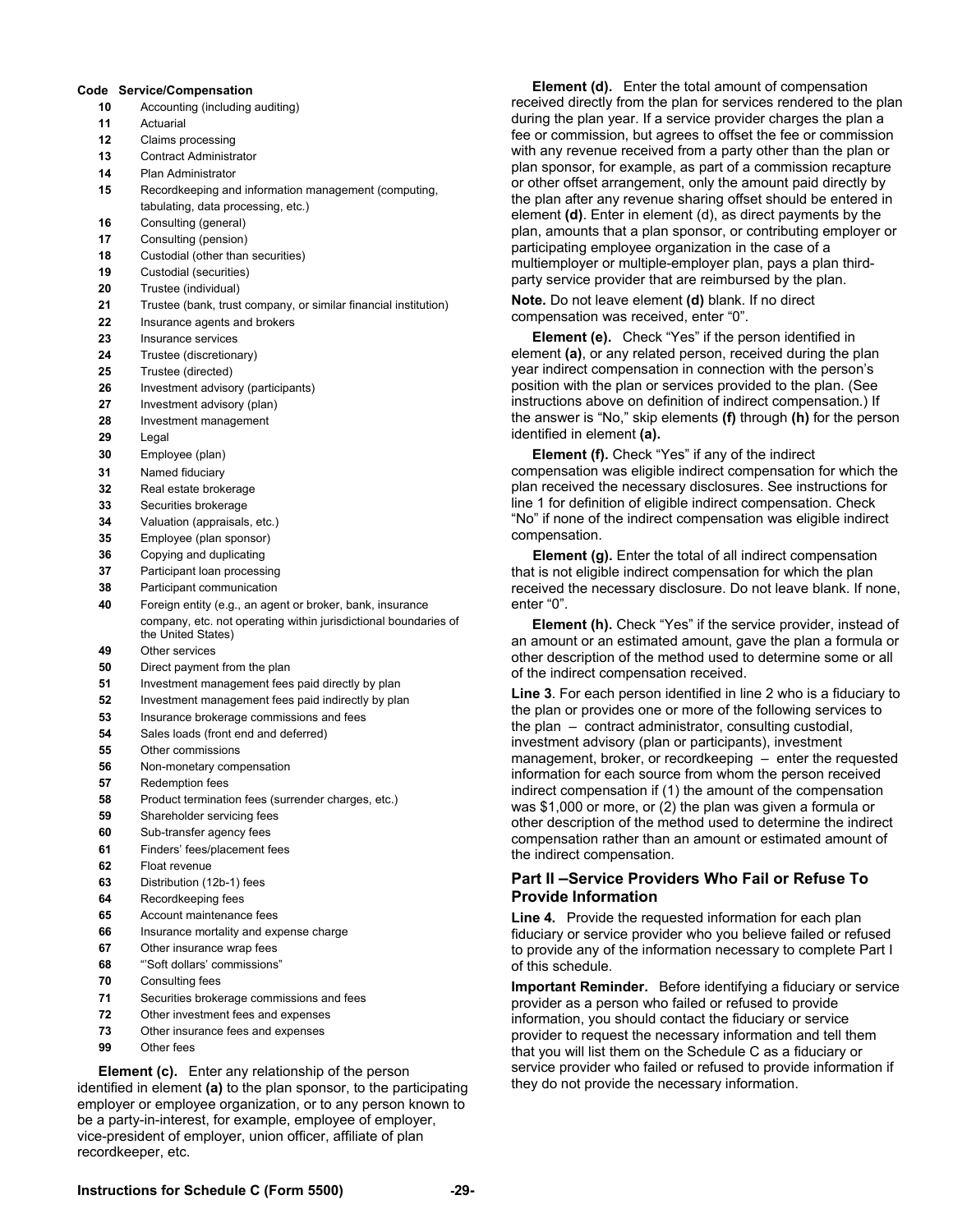#### **Part III – Termination Information on Accountants and Enrolled Actuaries**

Complete Part III if there was a termination in the appointment of an accountant or enrolled actuary during the 2021 plan year. This information must be provided on the Form 5500 for the plan year during which the termination occurred. For example, if an accountant was terminated in the 2021 plan year after completing work on an audit for the 2020 plan year, the termination should be reported on the Schedule C filed with the 2021 plan year Form 5500. If the accountant is a firm (such as a corporation, partnership, etc.), report when the service provider (not an individual within the firm) was terminated. An enrolled actuary is by definition an individual and not a firm, and you must report when the individual is terminated.

Provide an explanation of the reasons for the termination of an accountant or enrolled actuary. Include a description of any material disputes or matters of disagreement concerning the termination, even if resolved prior to the termination. If an individual is listed, and the individual does not have an EIN, the EIN to be entered should be the EIN of the individual's employer.

Do not use a social security number in lieu of an EIN. The Schedule C and its attachments are open to public inspection, and the contents are public information and are subject to publication on the Internet. Because of privacy concerns, the inclusion of a social security number or any portion thereof on this Schedule C or any of its attachments may result in the rejection of the filing.

The plan administrator must also provide the terminated accountant or enrolled actuary with a copy of the explanation for the termination provided in Part III of the Schedule C, along with a completed copy of the notice below.

## **Notice to Terminated Accountant or Enrolled Actuary**

I, as plan administrator, verify that the explanation that is reproduced below or attached to this notice is the explanation concerning your termination reported on the Schedule C (Form 5500) attached to the 2021 Form 5500, Annual Return/Report of Employee Benefit Plan, for the \_\_\_\_\_\_\_\_\_\_\_\_\_\_\_\_\_\_\_\_\_\_\_\_\_\_\_\_\_\_\_\_\_\_\_\_\_\_\_\_\_\_\_\_\_\_\_\_\_\_\_\_\_\_\_\_\_\_(enter name of plan). This Form 5500 (enter sponsor's EIN), and in line 1b by the three-digit PN (enter plan number).

You have the opportunity to comment to the Department of Labor concerning any aspect of this explanation. Comments should include the name, EIN, and PN of the plan and be submitted to: Office of Enforcement, Employee Benefits Security Administration, U.S. Department of Labor, 200 Constitution Avenue, N.W., Washington, DC 20210.

**Signed** Dated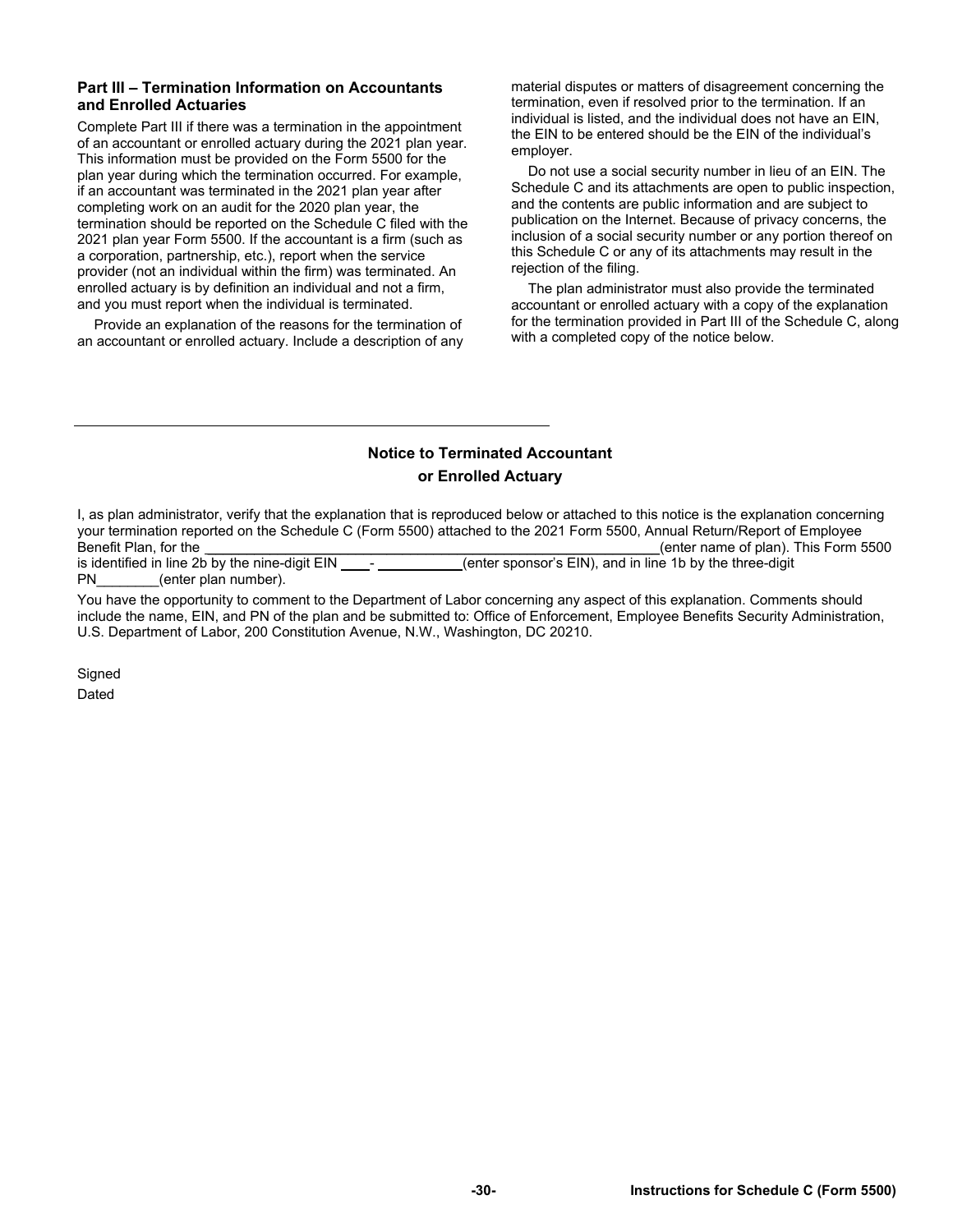## **2021 Instructions for Schedule D (Form 5500)**  *DFE* **/** *Participating Plan Information*

### **General Instructions**

#### **Purpose of Schedule**

When the Form 5500 is filed for a plan or Direct Filing Entity (DFE) that invested or participated in any master trust investment accounts (MTIAs), 103-12 Investment Entities (103-12 IEs), common/collective trusts (CCTs), and/or pooled separate accounts (PSAs), Part I provides information about these entities. When the Form 5500 is filed for a DFE, Part II provides information about plans participating in the DFE.

### **Who Must File**

**Employee Benefit Plans**: Schedule D (Form 5500) must be attached to a Form 5500 filed for an employee benefit plan that participated or invested in one or more CCTs, PSAs, MTIAs, or 103-12 IEs at anytime during the plan year.

**Direct Filing Entities:** Schedule D (Form 5500) must be attached to a Form 5500 filed for a CCT, PSA, MTIA, 103-12 IE, or Group Insurance Arrangement (GIA), as a Direct Filing Entity (i.e., when a "DFE" is checked on Part I, line A, of the Form 5500). For more information, see instructions for *Direct Filing Entity (DFE) Filing Requirements.* 

Check the Schedule D box on the Form 5500 (Part II, line 10b(5)) if a Schedule D is attached to the Form 5500. Complete as many repeating entries as necessary to report the required information.

#### **Specific Instructions**

Lines A, B, C, and D. The information must be the same as reported in Part II of the Form 5500 to which this Schedule D is attached.

Do not use a social security number in line D in lieu of an EIN. The Schedule D and its attachments are open to public inspection, and the contents are public information and are subject to publication on the Internet. Because of privacy concerns, the inclusion of a social security number or any portion thereof on this Schedule D or any of its attachments may result in the rejection of the filing.

You can apply for an EIN from the IRS online, by fax, or by mail depending on how soon you need to use the EIN. For more information, see *Section 3: Electronic Filing Requirement* under *General Instructions to Form 5500*. The EBSA does not issue EINs.

#### **Part I – Information on Interests in MTIAs, CCTs, PSAs, and 103-12 IEs (To Be Completed by Plans and DFEs)**

Complete as many repeating entries as necessary to enter the information specified below for all MTIAs, CCTs, PSAs, and 103-12 IEs in which the plan or DFE filing the Form 5500 participated at any time during the plan or DFE year.

Complete a separate item (elements **(a)** through **(e)**) for each MTIA, CCT, PSA, or 103-12 IE.

**Element (a).** Enter the name of the MTIA, CCT, PSA, or 103-12 IE in which the plan or DFE filing the Form 5500 participated at any time during the plan or DFE year.

**Element (b).** Enter the name of the sponsor of the MTIA, CCT, PSA, or 103-12 IE named in element **(a)**.

**Element (c).** Enter the nine-digit employer identification

number (EIN) and three-digit plan/entity number (PN) for each MTIA, CCT, PSA, or 103-12 IE named in element **(a)**. This **must** be the same DFE EIN/PN as reported on lines 2b and 1b of the Form 5500 filed for the DFE. If a Form 5500 was **not** filed for a CCT or PSA named in element **(a)**, enter the EIN for the CCT or PSA and enter 000 for the PN. Do not use a social security number or any portion thereof in lieu of an EIN. The Schedule D and its attachments are open to public inspection, and the contents are public information and are subject to publication on the Internet. Because of privacy concerns, the inclusion of a social security number or any portion thereof on this Schedule D or any of its attachments may result in the rejection of the filing.

**Element (d).** Enter an M, C, P, or E, as appropriate, (see table below) to identify the type of entity (MTIA, CCT, PSA, or 103-12 IE).

| <b>Type of entity</b> | Enter in (d) |
|-----------------------|--------------|
| <b>MTIA</b>           | M            |
| <b>CCT</b>            | C            |
| <b>PSA</b>            | D            |
| 103-12 IE             | F            |

**Element (e).** Enter the dollar value of the plan's or DFE's interest as of the end of the year. If the plan or DFE for which this Schedule D is filed had no interest in the MTIA, CCT, PSA, or 103-12 IE listed at the end of the year, enter ''0''.

*Example for Part I:* If a plan participates in an MTIA, the MTIA is named in element **(a)**; the MTIA's sponsor is named in element **(b)**; the MTIA's EIN and PN are entered in element **(c)** (such as: 12-3456789-001); an ''M'' is entered in element **(d)**; and the dollar value of the plan's interest in the MTIA as of the end of plan year is entered in element **(e)**.

If the plan also participates in a CCT for which a Form 5500 was **not** filed, the CCT is named in another element **(a)**; the name of the CCT sponsor is entered in element **(b)**; the EIN for the CCT, followed by 000 is entered in element **(c)** (such as: 99-8765432-000); a "C" is entered in element **(d)**; and the dollar value of the plan's interest in the CCT is entered in element **(e)**.

If the plan also participates in a PSA for which a Form 5500 **was** filed, the PSA is named in a third element **(a)**; the name of the PSA sponsor is entered in element **(b)**; the PSA's EIN and PN is entered in element **(c)** (such as: 98-7655555-001); a "P" is entered in element **(d)**; and the dollar value of the plan's interest in the PSA is entered in element **(e)**.

#### **Part II – Information on Participating Plans (To Be Completed Only by DFEs)**

Complete as many repeating entries as necessary to enter the information specified below for all plans invested or participated in the DFE at any time during the DFE year.

Complete a separate item (elements **(a)** through **(c)**) for each plan.

**Element (a).** Enter the name of each plan that invested or participated in the DFE at any time during the DFE year. GIAs need not complete element **(a)**.

**Element (b).** Enter the name of the sponsor of each and every plan investing or participating in the DFE.

**Element (c).** Enter the nine-digit EIN and three-digit PN for each plan named in element **(a)**. This is the EIN and PN

#### **Instructions for Schedule D (Form 5500) -31-**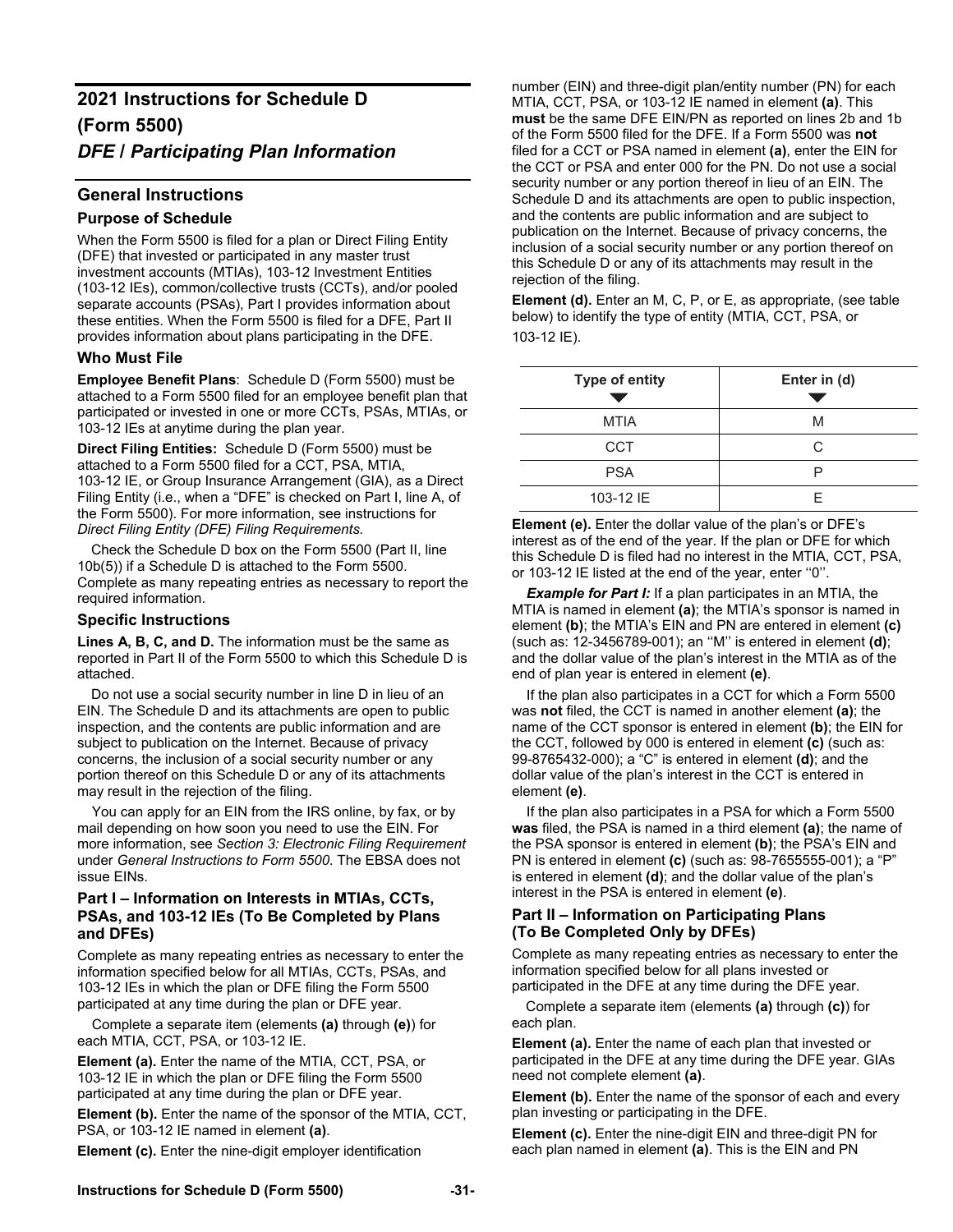entered on lines 2b and 1b of the plan's Form 5500 or Form 5500-SF. GIAs should enter the EIN of the sponsor listed in element **(b)**. Do not use a social security number in lieu of an EIN. The Schedule D and its attachments are open to public inspection, and the contents are public information and are subject to publication on the Internet. Because of privacy concerns, the inclusion of a social security number or any portion thereof on this Schedule D or any of its attachments may result in the rejection of the filing.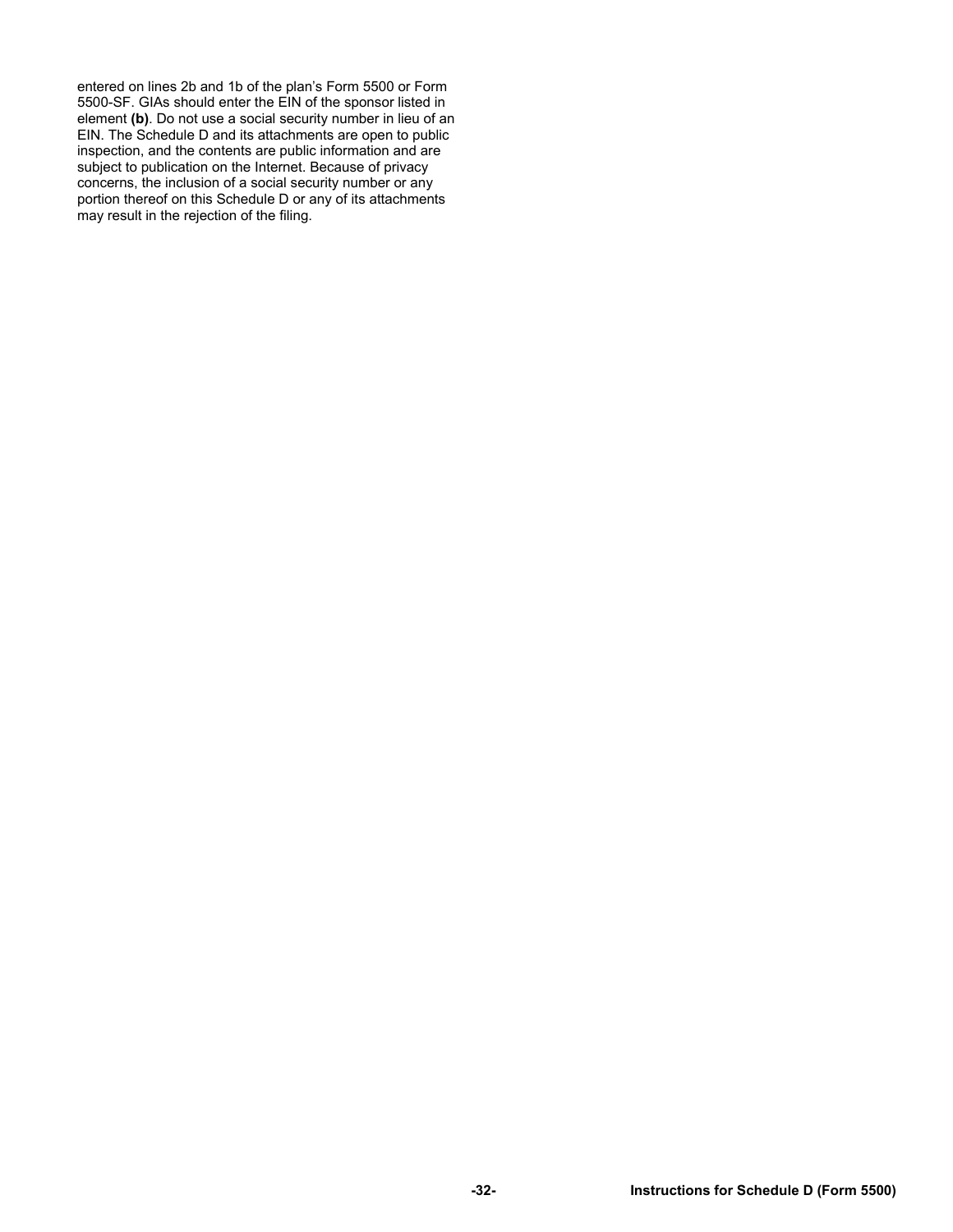## **2021 Instructions for Schedule G (Form 5500)**  *Financial Transaction Schedules*

## **General Instructions**

#### **Who Must File**

Schedule G (Form 5500) must be attached to a Form 5500 filed for a large plan, MTIA, 103-12 IE, or GIA to report loans or fixed income obligations in default or determined to be uncollectible as of the end of the plan year, leases in default or classified as uncollectible, and nonexempt transactions.

 Check the Schedule G box on the Form 5500 (Part II, line 10b(6)) if a Schedule G is attached to the Form 5500. Complete as many entries as necessary to report the required information.

 The Schedule G consists of three parts. Part I of the Schedule G reports any loans or fixed income obligations in default or determined to be uncollectible as of the end of the plan year. Part II of the Schedule G reports any leases in default or classified as uncollectible. Part III of the Schedule G reports nonexempt transactions.

### **Specific Instructions**

Lines A, B, C, and D. This information must be the same as reported in Part II of the Form 5500 to which this Schedule G is attached.

 Do not use a social security number in line D in lieu of an EIN. The Schedule G and its attachments are open to public inspection, and the contents are public information and are subject to publication on the internet. Because of privacy concerns, the inclusion of a social security number or any portion thereof on this Schedule G or any of its attachments may result in the rejection of the filing.

 You can apply for an EIN from the IRS online, by fax, or by mail depending on how soon you need to use the EIN. For more information, *see Section 3: Electronic Filing Requirement*  under *General Instructions to Form 5500.* The EBSA does not issue EINs.

#### **Part I – Loans or Fixed Income Obligations in Default or Classified as Uncollectible**

List all loans or fixed income obligations in default or determined to be uncollectible as of the end of the plan year or the fiscal year of the GIA, MTIA, or 103-12 IE. Include:

• Obligations where the required payments have not been made by the due date;

 Fixed income obligations that have matured, but have not been paid, for which it has been determined that payment will not be made; and

 Loans that were in default even if renegotiated later during the year.

#### **Note.** *Identify in element (a) each obligor known to be a partyin-interest to the plan.*

 Provide, on a separate attachment, an explanation of what steps have been taken or will be taken to collect overdue amounts for each loan listed and label the attachment *"Schedule G, Part I – Overdue Loan Explanation."* 

 The due date, payment amount, and conditions for determining default in the case of a note or loan are usually contained in the documents establishing the note or loan. A loan is in default when the borrower is unable to pay the

obligation upon maturity. Obligations that require periodic repayment can default at any time. Generally loans and fixed income obligations are considered uncollectible when payment has not been made and there is little probability that payment will be made. A fixed income obligation has a fixed maturity date at a specified interest rate.

 Do not report in Part I participant loans under an individual account plan with investment experience segregated for each account, that are made in accordance with 29 CFR 2550.408b-1, and that are secured solely by a portion of the participant's vested accrued benefit. Report all other participant loans in default or classified as uncollectible on Part I, and list each such loan individually.

#### **Part II – Leases in Default or Classified as Uncollectible**

List any leases in default or classified as uncollectible. A lease is an agreement conveying the right to use property, plant, or equipment for a stated period. A lease is in default when the required payment(s) has not been made. An uncollectible lease is one where the required payments have not been made and for which there is little probability that payment will be made. Provide, on a separate attachment, an explanation of what steps have been taken or will be taken to collect overdue amounts for each lease listed and label the attachment *"Schedule G, Part II – Overdue Lease Explanation."* 

### **Part III – Nonexempt Transactions**

All nonexempt party-in-interest transactions must be reported, regardless of whether disclosed in the accountant's report, unless the nonexempt transaction is:

- 1. Statutorily exempt under Part 4 of Title I of ERISA;
- 2. Administratively exempt under ERISA section 408(a);
- 3. Exempt under Code sections 4975(c) or 4975(d);

 4. The holding of participant contributions in the employer's general assets for a welfare plan that meets the conditions of ERISA Technical Release 92-01;

 5. A transaction of a 103-12 IE with parties other than the plan; or

 6. A delinquent participant contribution or a delinquent participant loan repayment reported on Schedule H, line 4a.

 **Nonexempt transactions** with a party-in-interest include any direct or indirect:

**A.** Sale or exchange, or lease, of any property between the plan and a party-in-interest.

**B.** Lending of money or other extension of credit between the plan and a party-in-interest.

**C.** Furnishing of goods, services, or facilities between the plan and a party-in-interest.

**D.** Transfer to, or use by or for the benefit of, a party-ininterest, of any income or assets of the plan.

**E.** Acquisition, on behalf of the plan, of any employer security or employer real property in violation of ERISA section 407(a).

**F.** Dealing with the assets of the plan for a fiduciary's own interest or own account

**G.** Acting in a fiduciary's individual or any other capacity in any transaction involving the plan on behalf of a party (or represent a party) whose interests are adverse to the interests of the plan or the interests of its participants or beneficiaries.

**H.** A receipt of any consideration for his or her own personal account by a party-in-interest who is a fiduciary from any party dealing with the plan in connection with a transaction involving the income or assets of the plan.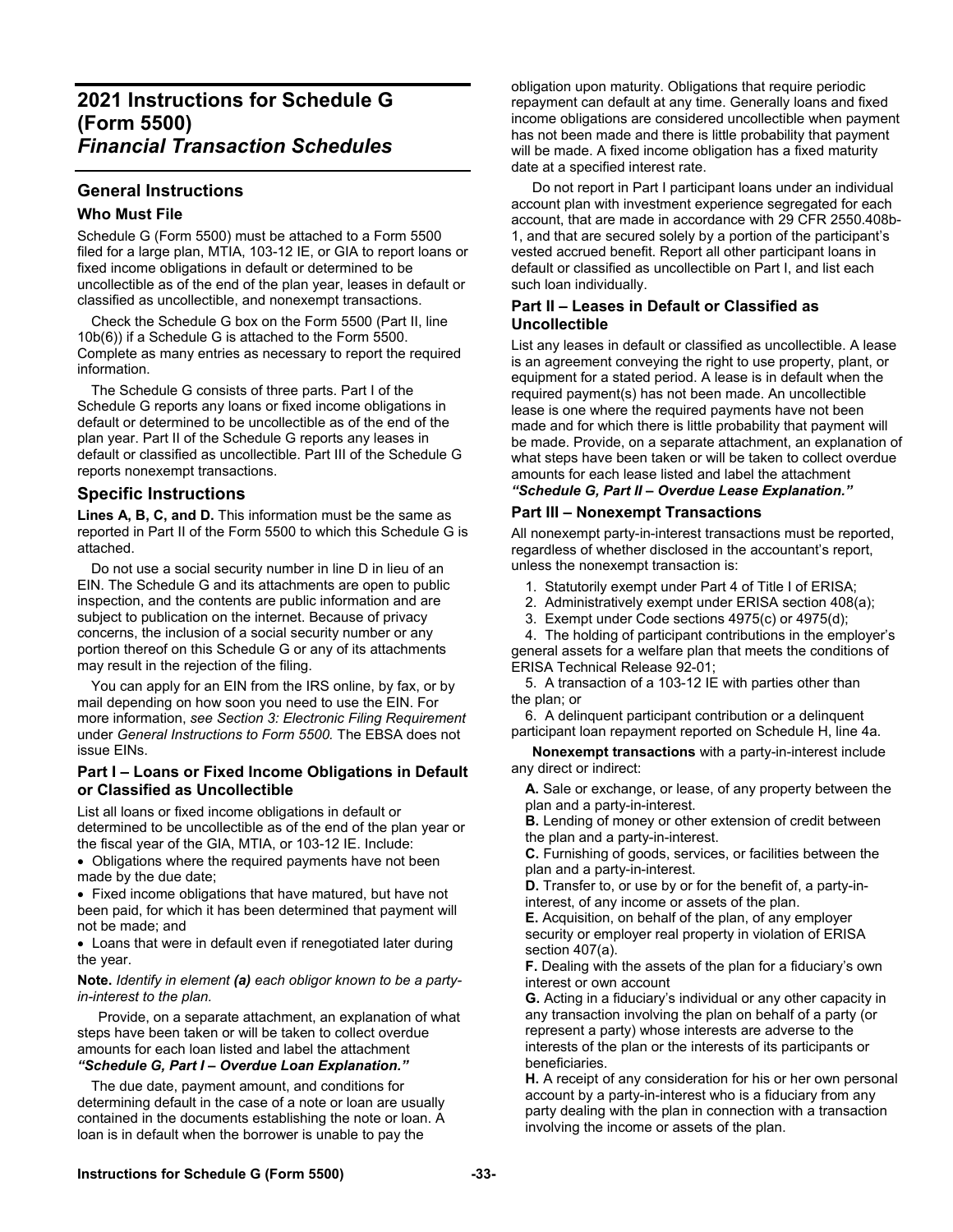For purposes of this form, party-in-interest is deemed to include a disqualified person. See Code section 4975(e)(2). The term ''party-in-interest'' means, as to an employee benefit plan:

**A.** Any fiduciary (including, but not limited to, any administrator, officer, trustee or custodian), counsel, or employee of the plan;

**B.** A person providing services to the plan;

**C.** An employer, any of whose employees are covered by the plan;

**D.** An employee organization, any of whose members are covered by the plan;

**E.** An owner, direct or indirect, of 50% or more of: **(1)** the combined voting power of all classes of stock entitled to vote or the total value of shares of all classes of stock of a corporation, **(2)** the capital interest or the profits interest of a partnership, or **(3)** the beneficial interest of a trust or unincorporated enterprise that is an employer or an employee organization described in C or D;

**F.** A relative of any individual described in A, B, C, or E; **G.** A corporation, partnership, or trust or estate of which (or in which) 50% or more of: **(1)** the combined voting power of all classes of stock entitled to vote or the total value of shares of all classes of stock of such corporation, **(2)** the capital interest or profits interest of such partnership, or **(3)**  the beneficial interest of such trust or estate is owned directly or indirectly, or held by, persons described in A, B, C, D, or E;

**H.** An employee, officer, director (or individual having powers or responsibilities similar to those of officers or directors), or a 10% or more shareholder, directly or indirectly, of a person described in B, C, D, E, or G, or of the employee benefit plan; or

**I.** A 10% or more (directly or indirectly in capital or profits) partner or joint venture of a person described in B, C, D, E, or G.

*An unfunded, fully insured, or combination*   $\blacktriangle$ *unfunded/insured welfare plan with 100 or more*  *participants exempt under 29 CFR 2520.104-44 from completing Schedule H must still complete Schedule G, Part III, to report nonexempt transactions.* 

*A plan that is required to file a Form M-1, Report for Multiple-Employer Welfare Arrangements (MEWAs) and Certain Entities Claiming Exception (ECEs), but that is not required to file the Schedule I because it has fewer than 100 participants and meets the requirements of 29 CFR 2520.104-44, also must complete Schedule G, Part III, to report nonexempt transactions.* 

 If you are unsure whether a transaction is exempt or not, you should consult with either the plan's independent qualified public accountant or legal counsel or both.

 You may indicate that an application for an administrative exemption is pending.

 If the plan is a qualified pension plan and a nonexempt prohibited transaction occurred with respect to a disqualified person, an IRS **Form 5330,** Return of Excise Taxes Related to Employee Benefit Plans, is required to be filed with the IRS to pay the excise tax on the transaction.

TIP *The DOL Voluntary Fiduciary Correction Program (VFCP) describes how to apply, the specific transactions covered (which transactions include delinquent participation contributions to pension and welfare plans), and acceptable methods for correcting violations. In addition, applicants that satisfy both the VFCP requirements and the conditions of Prohibited Transaction Exemption (PTE) 2002-51 are eligible for immediate relief from payment of certain prohibited excise taxes for certain corrected transactions, and are also relieved from the obligation to file the Form 5330 with the IRS. For more information, see 71 Fed. Reg. 20261 (Apr. 19, 2006) and 71 Fed. Reg. 20135 (Apr. 19, 2006). If conditions of PTE 2002- 51 are satisfied, corrected transactions should be treated as exempt under Code section 4975(c) for the purposes of answering Schedule G, Part III. Information about the VFCP is also available on the internet at* www.dol.gov/ebsa.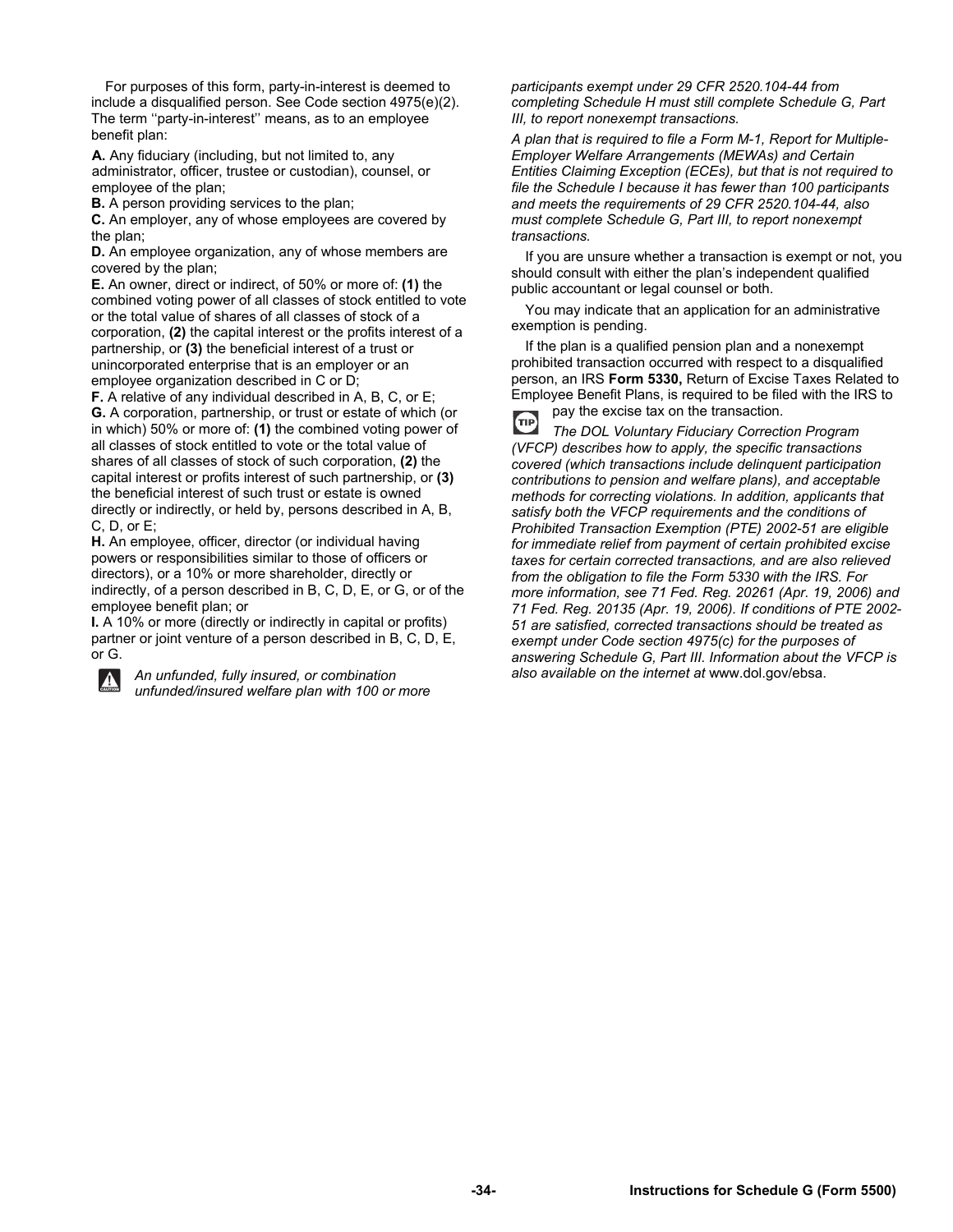# **2021 Instructions for Schedule H (Form 5500)**

## *Financial Information*

### **General Instructions**

### **Who Must File**

Schedule H (Form 5500) must be attached to a Form 5500 filed for a pension benefit plan or a welfare benefit plan that covered 100 or more participants as of the beginning of the plan year and a Form 5500 filed for an MTIA, CCT, PSA, 103-12 IE, or GIA. See the instructions to the Form 5500 in *Section 4: Direct Filing Entity (DFE) Filing Requirements*.

**Exceptions: (1)** Fully insured, unfunded, or a combination of unfunded/insured welfare plans and fully insured pension plans that meet the requirements of 29 CFR 2520.104-44 are exempt from completing the Schedule H. **(2)** If a Schedule I was filed for the plan for the 2020 plan year or a Form 5500-SF and the plan covered fewer than 121 participants as of the beginning of the 2021 plan year, the Schedule I may be completed instead of a Schedule H. See *What To File*. If eligible, such a plan may file the Form 5500-SF instead of the Form 5500 and its schedules, including the Schedule I. See Instructions for Form 5500-SF. **(3)**  Plans that file a Form 5500-SF for the 2021 plan year are not required to file a Schedule H for that year.

 Check the Schedule H box on the Form 5500 (Part II, line 10b(1)) if a Schedule H is attached to the Form 5500. Do not attach both a Schedule H and a Schedule I to the same Form 5500.

### **Specific Instructions**

Lines A, B, C, and D. This information must be the same as reported in Part II of the Form 5500 to which this Schedule H is attached.

 Do not use a social security number in line D in lieu of an EIN. The Schedule H and its attachments are open to public inspection, and the contents are public information and are subject to publication on the Internet. Because of privacy concerns, the inclusion of a social security number or any portion thereof on this Schedule H or any of its attachments may result in the rejection of the filing.

 You can apply for an EIN from the IRS online, by fax, or by mail depending on how soon you need to use the EIN. For more information, see *Section 3: Electronic Filing Requirement* under *General Instructions to Form 5500*. The EBSA does not issue EINs.

#### **Part I – Asset and Liability Statement**

**Note.** The cash, modified cash, or accrual basis may be used for recognition of transactions in Parts I and II, as long as you use one method consistently. Round off all amounts reported on the Schedule H to the nearest dollar. Any other amounts are subject to rejection. Check all subtotals and totals carefully.

 If the assets of two or more plans are maintained in a fund or account that is not a DFE, a registered investment company, or the general account of an insurance company under an unallocated contract (see the instructions for lines 1c(9) through 1c(14)), complete Parts I and II of the Schedule H by entering the plan's allocable part of each line item.

**Exception.** When completing Part II of the Schedule H for a plan or DFE that participates in a CCT or PSA for which a Form 5500 has not been filed, do not allocate the income of the CCT or PSA and expenses that were subtracted from the gross

income of the CCT or PSA in determining their net investment gain (loss). Instead, enter the CCT or PSA net gain (loss) on line 2b(6) or (7) in accordance with the instructions for these lines.

 If assets of one plan are maintained in two or more trust funds, report the combined financial information in Parts I and II.

 *Current value* means fair market value where available. Otherwise, it means the fair value as determined in good faith under the terms of the plan by a trustee or a named fiduciary, assuming an orderly liquidation at time of the determination. See ERISA section 3(26).

**Note.** For the 2021 plan year, plans that provide participantdirected brokerage accounts as an investment alternative (and have entered pension feature code ''2R'' on line 8a of the Form 5500) may report investments in assets made through participant-directed brokerage accounts either:

 1. As individual investments on the applicable asset and liability categories in Part I and the income and expense categories in Part II, or

 2. By including on line 1c(15) the total aggregate value of the assets and on line 2c the total aggregate investment income (loss) before expenses, provided the assets are not loans, partnership or joint-venture interests, real property, employer securities, or investments that could result in a loss in excess of the account balance of the participant or beneficiary who directed the transaction. Expenses charged to the accounts must be reported on the applicable expense line items. Participant-directed brokerage account assets reported in the aggregate on line 1c(15) should be treated as one asset held for investment for purposes of the line 4i schedules, except that investments in tangible personal property must continue to be reported as separate assets on the line 4i schedules.

 In the event that investments made through a participant-directed brokerage account are loans, partnership or joint venture interests, real property, employer securities, or investments that could result in a loss in excess of the account balance of the participant or beneficiary who directed the transaction, such assets must be broken out and treated as separate assets on the applicable asset and liability categories in Part I, income and expense categories in Part II, and on the line 4i schedules. The remaining assets in the participantdirected brokerage account may be reported in the aggregate as set forth in paragraph 2 above.

**Columns (a) and (b).** Enter the current value on each line as of the beginning and end of the plan year.

**Note.** Amounts reported in column (a) must be the same as reported for the end of the plan year for corresponding line items of the return/report for the preceding plan year. Do not include contributions designated for the 2021 plan year in column (a).

**Line 1a.** Total noninterest bearing cash includes, among other things, cash on hand or cash in a noninterest bearing checking account.

**Line 1b(1).** Noncash basis filers must include contributions due the plan by the employer but not yet paid. Do not include other amounts due from the employer such as the reimbursement of an expense or the repayment of a loan.

**Line 1b(2).** Noncash basis filers must include contributions withheld by the employer from participants and amounts due directly from participants that have not yet been received by the plan. Do not include the repayment of participant loans.

**Line 1b(3).** Noncash basis filers must include amounts due to the plan that are not includable in lines 1b(1) or 1b(2). These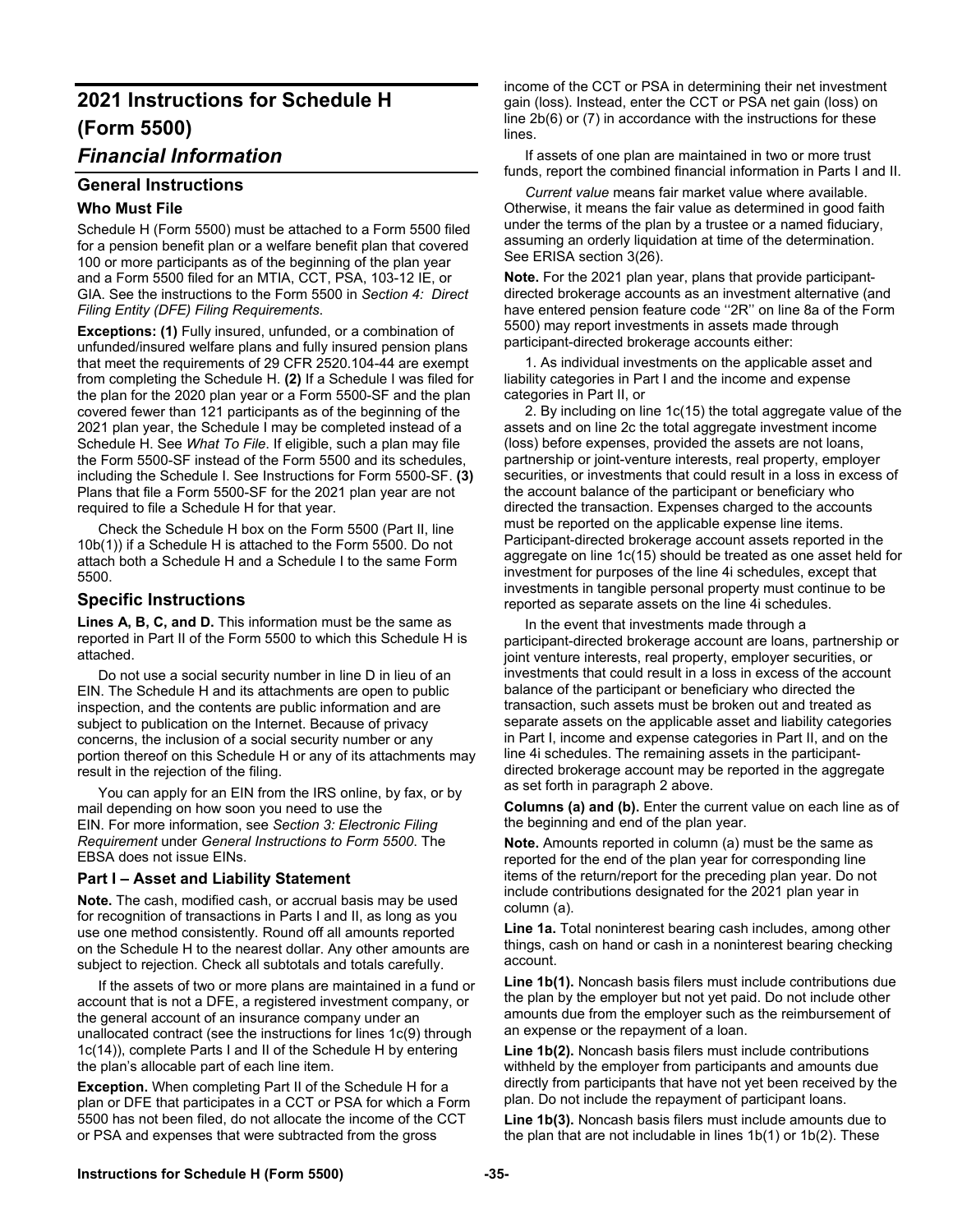amounts may include investment income earned but not yet received by the plan and other amounts due to the plan such as amounts due from the employer or another plan for expense reimbursement or from a participant for the repayment of an overpayment of benefits.

**Line 1c(1).** Include all assets that earn interest in a financial institution account such as interest bearing checking accounts, passbook savings accounts, or in money market accounts.

**Line 1c(2).** Include securities issued or guaranteed by the U.S. Government or its designated agencies such as U.S. Savings Bonds, Treasury Bonds, Treasury Bills, FNMA, and GNMA.

**Line 1c(3).** Include investment securities (other than employer securities defined below in line 1d(1)) issued by a corporate entity at a stated interest rate repayable on a particular future date such as most bonds, debentures, convertible debentures, commercial paper and zero coupon bonds. Do not include debt securities of governmental units that should be reported on line 1c(2) or 1c(15).

 ''Preferred'' means any of the above securities that are publicly traded on a recognized securities exchange and the securities have a rating of ''A'' or above. If the securities are not ''Preferred,'' they are listed as ''Other.''

Line 1c(4)(A). Include stock issued by corporations (other than employer securities defined in line 1d(1) below) which is accompanied by preferential rights such as the right to share in distributions of earnings at a higher rate or which has general priority over the common stock of the same entity. Include the value of warrants convertible into preferred stock.

**Line 1c(4)(B).** Include any stock (other than employer securities defined in line 1d(1)) that represents regular ownership of the corporation and is not accompanied by preferential rights. Include the value of warrants convertible into common stock.

**Line 1c(5).** Include the value of the plan's participation in a partnership or joint venture if the underlying assets of the partnership or joint venture are not considered to be plan assets under 29 CFR 2510.3-101. Do not include the value of a plan's interest in a partnership or joint venture that is a 103-12 Investment Entity (103-12 IE). Include the value of a 103-12 IE in line 1c(12).

**Line 1c(6).** Include the current value of both income and nonincome producing real property owned by the plan. Do not include the value of property that is employer real property or property used in plan operations that must be reported on lines 1d and 1e, respectively.

Line 1c(7). Enter the current value of all loans made by the plan, except participant loans reportable on line 1c(8). Include the sum of the value of loans for construction, securities loans, commercial and/or residential mortgage loans that are not subject to Code section 72(p) (either by making or participating in the loans directly or by purchasing loans originated by a third party), and other miscellaneous loans.

**Line 1c(8).** Enter the current value of all loans to participants including residential mortgage loans that are subject to Code section 72(p). Include the sum of the value of the unpaid principal balances, plus accrued but unpaid interest, if any, for participant loans made under an individual account plan with investment experience segregated for each account, that are made in accordance with 29 CFR 2550.408b-1 and secured solely by a portion of the participant's vested accrued benefit. When applicable, combine this amount with the current value of any other participant loans. Do not include in column (b) a participant loan that has been deemed distributed during the plan year under the provisions of Code section 72(p) and Treasury Regulations section 1.72(p)-1, if both of the following circumstances apply:

 1. Under the plan, the participant loan is treated as a directed investment solely of the participant's individual account; and

 2. As of the end of the plan year, the participant is not continuing repayment under the loan.

 If both of these circumstances apply, report the loan as a deemed distribution on line 2g. However, if either of these circumstances does not apply, the current value of the participant loan (including interest accruing thereon after the deemed distribution) must be included in column (b) without regard to the occurrence of a deemed distribution.

**Note.** After a participant loan that has been deemed distributed is reported on line 2g, it is no longer to be reported as an asset on Schedule H or Schedule I unless, in a later year, the participant resumes repayment under the loan. However, such a loan (including interest accruing thereon after the deemed distribution) that has not been repaid is still considered outstanding for purposes of applying Code section 72(p)(2)(A) to determine the maximum amount of subsequent loans. Also, the deemed distribution is not treated as an actual distribution for other purposes, such as the qualification requirements of Code section 401, including, for example, the determination of top-heavy status under Code section 416 and the vesting requirements of Treasury Regulations section 1.411(a)-7(d)(5). See Q&As 12 and 19 of Treasury Regulations section 1.72(p)-1.

 The entry on line 1c(8), column (b), of Schedule H (participant loans - end of year) or on line 1a, column (b), of Schedule I (plan assets - end of year) must include the current value of any participant loan that was reported as a deemed distribution on line 2g for any earlier year if the participant resumes repayment under the loan during the plan year. In addition, the amount to be entered on line 2g must be reduced by the amount of the participant loan that was reported as a deemed distribution on line 2g for the earlier year.

**Lines 1c(9), (10), (11), and (12).** Enter the total current value of the plan's or DFE's interest in DFEs on the appropriate lines as of the beginning and end of the plan or DFE year. The value of the plan's or DFE's interest in each DFE at the end of the plan or DFE year must be reported on the Schedule D (Form 5500).

*The plan's or DFE's interest in common/collective trusts (CCTs) and pooled separate accounts (PSAs) for which a DFE Form 5500 has not been filed may not be included on lines 1c(9) or 1c(10). The plan's or DFE's interest in the underlying assets of such CCTs and PSAs must be allocated and reported in the appropriate categories on a line-by-line basis on Part I of the Schedule H.* 

**Note.** For reporting purposes, a separate account that is not considered to be holding plan assets pursuant to 29 CFR 2510.3-101(h)(1)(iii) does not constitute a PSA.

**Line 1c(13).** A registered investment company is an investment company registered under the Investment Company Act of 1940. These are mutual funds (legally known as open-end companies), closed-end funds (legally known as closed-end companies), and UITs (legally known as unit investment trusts).

**Line 1c(14).** Use the same method for determining the value of the insurance contracts reported here as you used for line 4 of Schedule A, or, if line 4 is not required, line 7 of Schedule A. **Line 1c(15).** Include all other investments not includable in lines 1c(1) through (14), such as options, index futures, state and municipal securities, collectibles, and other personal property.

**Line 1d(1).** An employer security is any security issued by an employer (including affiliates) of employees covered by the plan. These may include common stocks, preferred stocks, bonds, zero coupon bonds, debentures, convertible debentures, notes and commercial paper.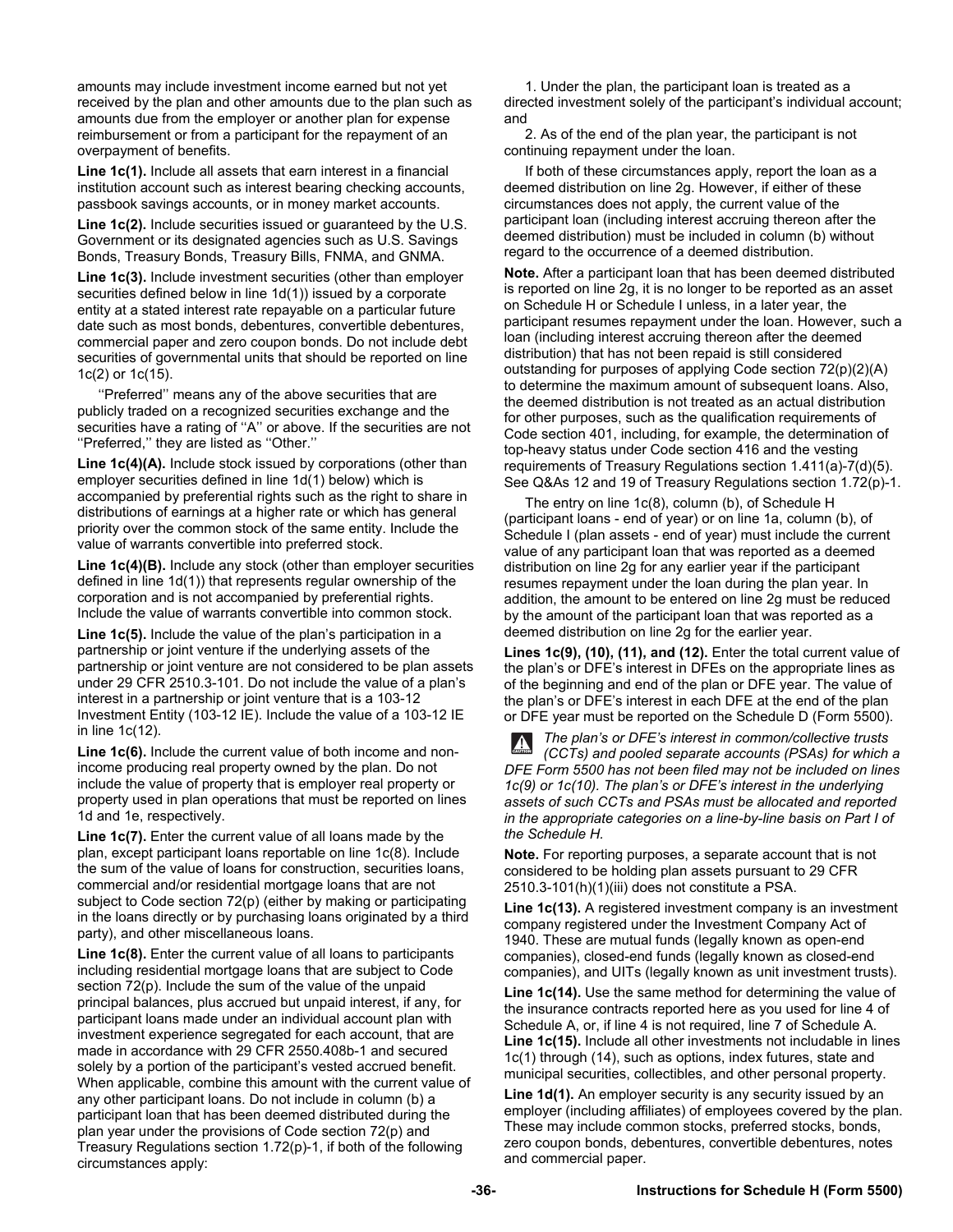**Line 1d(2).** The term ''employer real property'' means real property (and related personal property) that is leased to an employer of employees covered by the plan, or to an affiliate of such employer. For purposes of determining the time at which a plan acquires employer real property for purposes of this line, such property shall be deemed to be acquired by the plan on the date on which the plan acquires the property or on the date on which the lease to the employer (or affiliate) is entered into, whichever is later.

**Line 1e.** Include the current (not book) value of the buildings and other property used in the operation of the plan. Buildings or other property held as plan investments should be reported in 1c(6) and 1d(2).

 *Do not include the value of future pension payments on lines 1g, h, i, j, or k.* 

**Line 1g.** Noncash basis plans must include the total amount of benefit claims that have been processed and approved for payment by the plan. Include welfare plan ''incurred but not reported'' (IBNR) benefit claims on this line.

**Line 1h.** Noncash basis plans must include the total amount of obligations owed by the plan which were incurred in the normal operations of the plan and have been approved for payment by the plan but have not been paid.

Line 1i. "Acquisition indebtedness," for debt-financed property other than real property, means the outstanding amount of the principal debt incurred:

 1. By the organization in acquiring or improving the property;

 2. Before the acquisition or improvement of the property if the debt was incurred only to acquire or improve the property; or

 3. After the acquisition or improvement of the property if the debt was incurred only to acquire or improve the property and was reasonably foreseeable at the time of such acquisition or improvement. For further explanation, see Code section 514(c).

**Line 1j.** Noncash basis plans must include amounts owed for any liabilities that would not be classified as benefit claims payable, operating payables, or acquisition indebtedness.

Line 1I. Enter the net assets as of the beginning and end of the plan year (Subtract line 1k from line 1f.) The entry in column (b) must equal the sum of the entry in column (a) plus lines 2k and 2l(1), minus 2l(2).

## **Part II – Income and Expense Statement**

**Line 2a.** Include the total cash contributions received and/or (for accrual basis plans) due to be received.

**Note.** Plans using the accrual basis of accounting should not include contributions designated for years before the 2021 plan year on line 2a.

**Line 2a(1)(B).** For welfare plans, report all employee contributions, including all elective contributions under a cafeteria plan (Code section 125). For pension benefit plans, participant contributions, for purposes of this item, also include elective contributions under a qualified cash or deferred arrangement (Code section 401(k)).

**Line 2a(2).** Use the current value, at date contributed, of securities or other noncash property.

**Line 2b(1)(A).** Enter interest earned on interest-bearing cash, including earnings from sweep accounts, STIF accounts, money market accounts, certificates of deposit, etc. This is the interest earned on the investments reported on line 1c(1).

**Line 2b(1)(B).** Enter interest earned on U.S. Government Securities. This is the interest earned on the investments reported on line 1c(2).

**Line 2b(1)(C).** Generally, this is the interest earned on securities that are reported on lines 1c(3)(A) and (B) and 1d(1).

**Line 2b(2).** Generally, the dividends are for investments reported on lines  $1c(4)(A)$  and  $(B)$ ,  $1c(13)$ , and  $1d(1)$ . For accrual basis plans, include any dividends declared for stock held on the date of record, but not yet received as of the end of the plan year.

**Line 2b(3).** Generally, rents represent the income earned on the real property that is reported in lines 1c(6) and 1d(2). Enter rents as a ''Net'' figure. Net rents are determined by taking the total rent received and subtracting all expenses directly associated with the property. If the real property is jointly used as income producing property and for the operation of the plan, net that portion of the expenses attributable to the income producing portion of the property against the total rents received.

Line 2b(4). Enter in column (b), the total of net gain (loss) on sale of assets. This equals the sum of the net realized gain (or loss) on each asset held at the beginning of the plan year which was sold or exchanged during the plan year, and on each asset that was both acquired and disposed of within the plan year.

**Note.** As current value reporting is required for the Form 5500, assets are revalued to current value at the end of the plan year. For purposes of this form, the increase or decrease in the value of assets since the beginning of the plan year (if held on the first day of the plan year) or their acquisition date (if purchased during the plan year) is reported in line 2b(5) below, with two exceptions: **(1)** the realized gain (or loss) on each asset that was disposed of during the plan year is reported in line 2b(4) (NOT on line 2b(5)), and **(2)** the net investment gain (or loss) from CCTs, PSAs, MTIAs, 103-12 IEs, and registered investment companies is reported in lines 2b(6) through (10).

 The sum of the realized gain (or loss) of assets sold or exchanged during the plan year is to be calculated as follows:

 1. Enter in line 2b(4)(A), column (a), the sum of the amount received for these former assets;

 2. Enter in line 2b(4)(B), column (a), the sum of the current value of these former assets as of the beginning of the plan year and the purchase price for assets both acquired and disposed of during the plan year; and

 3. Enter in 2b(4) (C), column (b), the result obtained when 2b(4)(B) is subtracted from 2b(4)(A). If entering a negative number, enter a minus sign "–" to the left of the number.

**Note.** Bond write-offs should be reported as realized losses.

**Line 2b(5).** Subtract the current value of assets at the beginning of the year plus the cost of any assets acquired during the plan year from the current value of assets at the end of the year to obtain this figure. If entering a negative number, enter a minus sign "–" to the left of the number. Do not include the value of assets reportable in lines 2b(4) and 2b(6) through 2b(10).

**Lines 2b(6), (7), (8), and (9).** Report all earnings, expenses, gains or losses, and unrealized appreciation or depreciation included in computing the net investment gain (or loss) from all CCTs, PSAs, MTIAs, and 103-12 IEs here. If some plan funds are held in any of these entities and other plan funds are held in other funding media, complete all applicable subitems of line 2 to report plan earnings and expenses relating to the other funding media. The net investment gain (or loss) allocated to the plan for the plan year from the plan's investment in these entities is equal to:

 1. The sum of the current value of the plan's interest in each entity at the end of the plan year,

 2. Minus the current value of the plan's interest in each entity at the beginning of the plan year,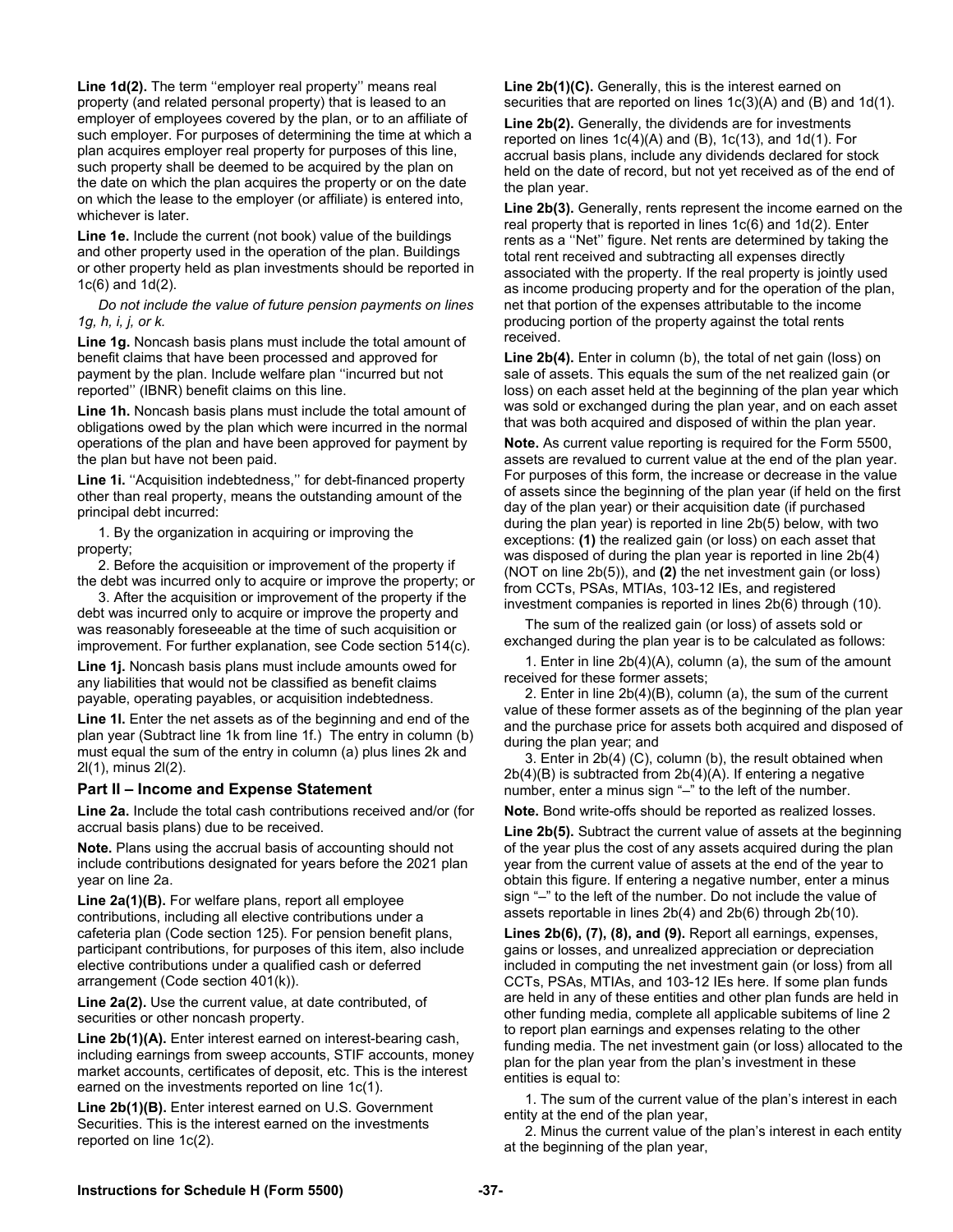3. Plus any amounts transferred out of each entity by the plan during the plan year, and

 4. Minus any amounts transferred into each entity by the plan during the plan year.

 Enter the net gain as a positive number or the net loss as a negative number.

**Note.** Enter the combined net investment gain or loss from all CCTs and PSAs, regardless of whether a DFE Form 5500 was filed for the CCTs and PSAs.

**Line 2b(10).** Enter net investment gain (loss) from registered investment companies here. Compute in the same manner as discussed above for lines 2b(6) through (9), except do not include dividends reported on line 2b(2)(C).

**Line 2c.** Include all other plan income earned that is not included in line 2a or 2b. Do not include transfers from other plans that should be reported in line 2l.

**Line 2e(1).** Include the current value of all cash, securities, or other property at the date of distribution. Include all eligible rollover distributions as defined in Code section 401(a)(31)(D) paid at the participant's election to an eligible retirement plan (including an IRA within the meaning of section  $401(a)(31)(E)$ ).

**Line 2e(2).** Include payments to insurance companies and similar organizations such as Blue Cross, Blue Shield, and health maintenance organizations for the provision of plan benefits (e.g., paid-up annuities, accident insurance, health insurance, vision care, dental coverage, stop-loss insurance whose claims are paid to the plan (or which is otherwise an asset of the plan)), etc.

**Line 2e(3).** Include all payments made to other organizations or individuals providing benefits. Generally, these are individual providers of welfare benefits such as legal services, day care services, training, and apprenticeship services.

**Line 2f.** Include on this line all distributions paid during the plan year of excess deferrals under Code section 402(g)(2)(A)(ii), excess contributions under Code section 401(k)(8), and excess aggregate contributions under Code section 401(m)(6). Include allocable income distributed. Also include on this line any elective deferrals and employee contributions distributed or returned to employees during the plan year, as well as any attributable income that was also distributed.

**Line 2g.** Report on line 2g a participant loan that has been deemed distributed during the plan year under the provisions of Code section 72(p) and Treasury Regulations section 1.72(p)-1 only if both of the following circumstances apply:

 1. Under the plan, the participant loan is treated as a directed investment solely of the participant's individual account; and

 2. As of the end of the plan year, the participant is not continuing repayment under the loan.

 If either of these circumstances does not apply, a deemed distribution of a participant loan should not be reported on line 2g. Instead, the current value of the participant loan (including interest accruing thereon after the deemed distribution) must be included on line 1c(8), column (b) (participant loans – end of year), without regard to the occurrence of a deemed distribution.

**Note.** The amount to be reported on line 2g of Schedule H or Schedule I must be reduced if, during the plan year, a participant resumes repayment under a participant loan reported as a deemed distribution on line 2g for any earlier year. The amount of the required reduction is the amount of the participant loan reported as a deemed distribution on line 2g for the earlier year. If entering a negative number, enter a minus sign " – " to the left of the number. The current value of the participant loan

must then be included in line 1c(8), column (b), of Schedule H (participant loans - end of year) or in line 1a, column (b), of Schedule I (plan assets - end of year).

Although certain participant loans deemed distributed are to be reported on line 2g of the Schedule H or Schedule I, and are not to be reported on the Schedule H or Schedule I as an asset thereafter (unless the participant resumes repayment under the loan in a later year), they are still considered outstanding loans and are not treated as actual distributions for certain purposes. See Q&As 12 and 19 of Treasury Regulations section 1.72(p)-1.

**Line 2h.** Interest expense is a monetary charge for the use of money borrowed by the plan. This amount should include the total of interest paid or to be paid (for accrual basis plans) during the plan year.

**Line 2i.** Report all administrative expenses (by specified category) paid by or charged to the plan, including those that were not subtracted from the gross income of CCTs, PSAs, MTIAs, and 103-12 IEs in determining their net investment gain(s) or loss(es). Expenses incurred in the general operations of the plan are classified as administrative expenses.

**Line 2i(1).** Include the total fees paid (or in the case of accrual basis plans, costs incurred during the plan year but not paid as of the end of the plan year) by the plan for outside accounting, actuarial, legal, and valuation/appraisal services. Include fees for the annual audit of the plan by an independent qualified public accountant (IQPA); for payroll audits; for accounting/bookkeeping services; for actuarial services rendered to the plan; and to a lawyer for rendering legal opinions, litigation, and advice (but not for providing legal services as a benefit to plan participants). Report here fees and expenses for corporate trustees and individual plan trustees, including reimbursement of expenses associated with trustees, such as lost time, seminars, travel, meetings, etc. Include the fee(s) for valuations or appraisals to determine the cost, quality, or value of an item such as real property, personal property (gemstones, coins, etc.), and for valuations of closely held securities for which there is no ready market. Do not include amounts paid to plan employees to perform bookkeeping/ accounting functions that should be included in line 2i(4).

**Line 2i(2).** Enter the total fees paid (or in the case of accrual basis plans, costs incurred during the plan year but not paid as of the end of the plan year) to a contract administrator for performing administrative services for the plan. For purposes of the return/report, a contract administrator is any individual, partnership, or corporation, responsible for managing the clerical operations (e.g., handling membership rosters, claims payments, maintaining books and records) of the plan on a contractual basis. Do not include salaried staff or employees of the plan or banks or insurance carriers.

**Line 2i(3).** Enter the total fees paid (or in the case of accrual basis plans, costs incurred during the plan year but not paid as of the end of the plan year) to an individual, partnership or corporation (or other person) for advice to the plan relating to its investment portfolio. These may include fees paid to manage the plan's investments, fees for specific advice on a particular investment, and fees for the evaluation for the plan's investment performance.

**Line 2i(4).** Other expenses are those that cannot be included in 2i(1) through 2i(3). These may include plan expenditures such as salaries and other compensation and allowances (e.g., payment of premiums to provide health insurance benefits to plan employees), expenses for office supplies and equipment, cars, telephone, postage, rent, expenses associated with the ownership of a building used in the operation of the plan, and all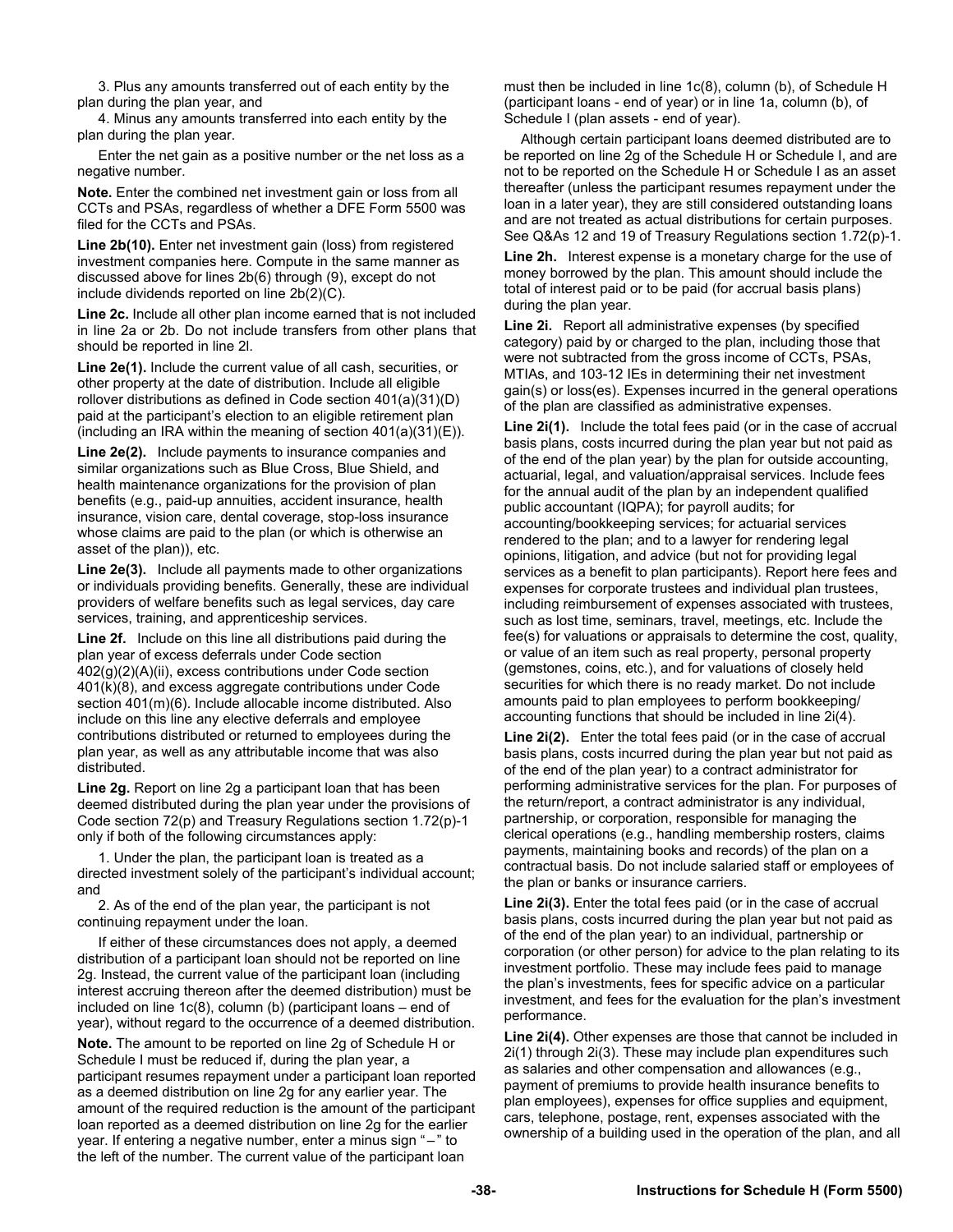miscellaneous expenses. Include premium payments to the PBGC when paid from plan assets.

**Line 2I.** Include in these reconciliation figures the value of all transfers of assets or liabilities into or out of the plan resulting from, among other things, mergers and consolidations. A transfer of assets or liabilities occurs when there is a reduction of assets or liabilities with respect to one plan and the receipt of these assets or the assumption of these liabilities by another plan. A transfer is not a shifting of one plan's assets or liabilities from one investment to another. A transfer is not a distribution of all or part of an individual participant's account balance that is reportable on IRS **Form 1099-R**, Distributions From Pensions, Annuities, Retirement or Profit-Sharing Plans, IRAs, Insurance Contracts, etc., (see the instructions for line 2e). Transfers out at the end of the year should be reported as occurring during the plan year.

**Note.** If this Schedule H is filed for a CCT, PSA, MTIA, or 103-12 IE, report the value of all asset transfers to the CCT, PSA, MTIA, or 103-12 IE, including those resulting from contributions to participating plans on line 2l(1), and report the total value of all assets transferred out of the CCT, PSA, MTIA, or 103-12 IE, including assets withdrawn for disbursement as benefit payments by participating plans, on line 2l(2). Contributions and benefit payments are considered to be made to/by the plan (not to/by a CCT, PSA, MTIA, or 103-12 IE).

#### **Part III – Accountant's Opinion**

**Line 3.** The administrator of an employee benefit plan who files a Schedule H generally must engage an Independent Qualified Public Accountant (IQPA) pursuant to ERISA section 103(a)(3)(A) and 29 CFR 2520.103-1(b). This requirement also applies to a Form 5500 filed for a 103-12 IE and for a GIA (see 29 CFR 2520.103-12 and 29 CFR 2520.103-2). The IQPA's report must be attached to the Form 5500 when a Schedule H is attached unless line 3d(1) or 3d(2) on the Schedule H is checked.

**Notes.** *(1)* The Auditing Standards Board's Statement on Auditing Standards (SAS) 136, *Forming an Opinion and Reporting on Financial Statements of Employee Benefit Plans Subject to ERISA*, addresses the IQPA's responsibility to form an opinion on the financial statements of employee benefit plans subject to ERISA. SAS 136 also addresses the form and content of the auditor's report issued as a result of an audit of an ERISA plan's financial statements. The SAS applies to audits of single employer, multiple employer, and multiemployer plans subject to ERISA. An IQPA Report generally consists of an Accountant's Opinion, the plan or DFE Financial Statements, Notes to the Financial Statements, and Supplemental **Schedules** 

29 CFR 2520.103-1(b) requires that any separate financial statements prepared in order for the IQPA to form the opinion and notes to these financial statements must be attached to the Form 5500. Any separate statements must include the information required to be disclosed in Parts I and II of the Schedule H; however, they may be aggregated into categories in a manner other than that used on the Schedule H. The separate statements must consist of reproductions of Parts I and II or statements incorporating by reference Parts I and II. See ERISA section 103(a)(3)(A), and the DOL regulations 29 CFR 2520.103-1(a)(2) and (b), 2520.103-2, and 2520.104-50.

*(2)* Delinquent participant contributions reported on line 4a should be treated as part of the separate schedules referenced in ERISA section 103(a)(3)(A) and 29 CFR 2520.103-1(b) and 2520.103-2(b) for purposes of preparing the IQPA's opinion described on line 3 even though they are no longer required to be listed on Part III of the Schedule G. If the information

contained on line 4a is not presented in accordance with regulatory requirements, i.e., when the IQPA concludes that the scheduled information required by line 4a does not contain all the required information or contains information that is inaccurate or is inconsistent with the plan's financial statements, the IQPA report must make the appropriate disclosures in accordance with generally accepted auditing standards. Delinquent participant contributions that are exempt because they satisfy the DOL's Voluntary Fiduciary Correction Program (VFCP) requirements and the conditions of prohibited transaction exemption (PTE) 2002-51 do not need to be treated as part of the schedule of nonexempt party-in-interest transactions.

If the required IQPA's report is not attached to the Form 5500, the filing is subject to rejection as incomplete and penalties may be assessed.

**Lines 3a(1) through 3a(4).** These boxes identify the type of opinion offered by the IQPA.

The Plan Administrator should confirm with their IQPA  $\blacktriangle$ whether the opinion was an unmodified, qualified, disclaimer of, or adverse opinion before answering Line 3a.

**Line 3a(1).** Check if an unmodified opinion was issued pursuant to SAS 136. Generally, an unmodified opinion is issued when the IQPA concludes that the plan's financial statements are presented fairly, in all material respects, in accordance with the applicable financial reporting framework (generally accepted accounting principles (GAAP) or another basis such as modified cash or cash basis). This also includes the form of opinion that SAS 136 permits an IQPA to issue when the IQPA has performed an ERISA section 103(a)(3)(C) audit pursuant to 29 CFR 2520.103-8 or 29 CFR 2520.103-12, or both, and had no modifications.

Under 29 CFR 2520.103-8, the examination and report of an IQPA does not need to extend to statements or information regarding assets held by a bank, similar institution, or insurance carrier that is regulated and supervised and subject to periodic examination by a state or federal agency provided that the statements or information are prepared by and certified to by the bank or similar institution or the insurance carrier. The term ''similar institution'' as used here does not extend to securities brokerage firms (see DOL Advisory Opinion 93-21A). Under 29 CFR 2520.103-12, an audit of an employee benefit plan does not need extend to the investments in a pooled investment fund that files a separate audited Form 5500 as a 103-12 IE. For more information on filing requirements for 103-12 IEs, **See Section 4: What to File**. Neither of these regulations exempt the plan administrator from engaging an IQPA nor from attaching the IQPA's report to the Form 5500.

**Line 3a(2).** Check if a qualified opinion was issued. Generally, a qualified opinion is issued by an IQPA when (a) the IQPA, having obtained sufficient appropriate audit evidence, concludes that misstatements, individually or in the aggregate, are material but not pervasive to the financial statements or (b) the IQPA is unable to obtain sufficient appropriate audit evidence on which to base the opinion, but the auditor concludes that the possible effects on the financial statements of undetected misstatements, if any, could be material but not pervasive.

**Line 3a(3).** Check if a disclaimer of opinion was issued. A disclaimer of opinion is issued when the IQPA is unable to obtain sufficient appropriate audit evidence on which to base the opinion, and the IQPA concludes that the possible effects on the financial statements of undetected misstatements, if any, could be both material and pervasive.

**Line 3a(4).** Check if the plan received an adverse accountant's opinion. Generally, an adverse opinion is issued by an IQPA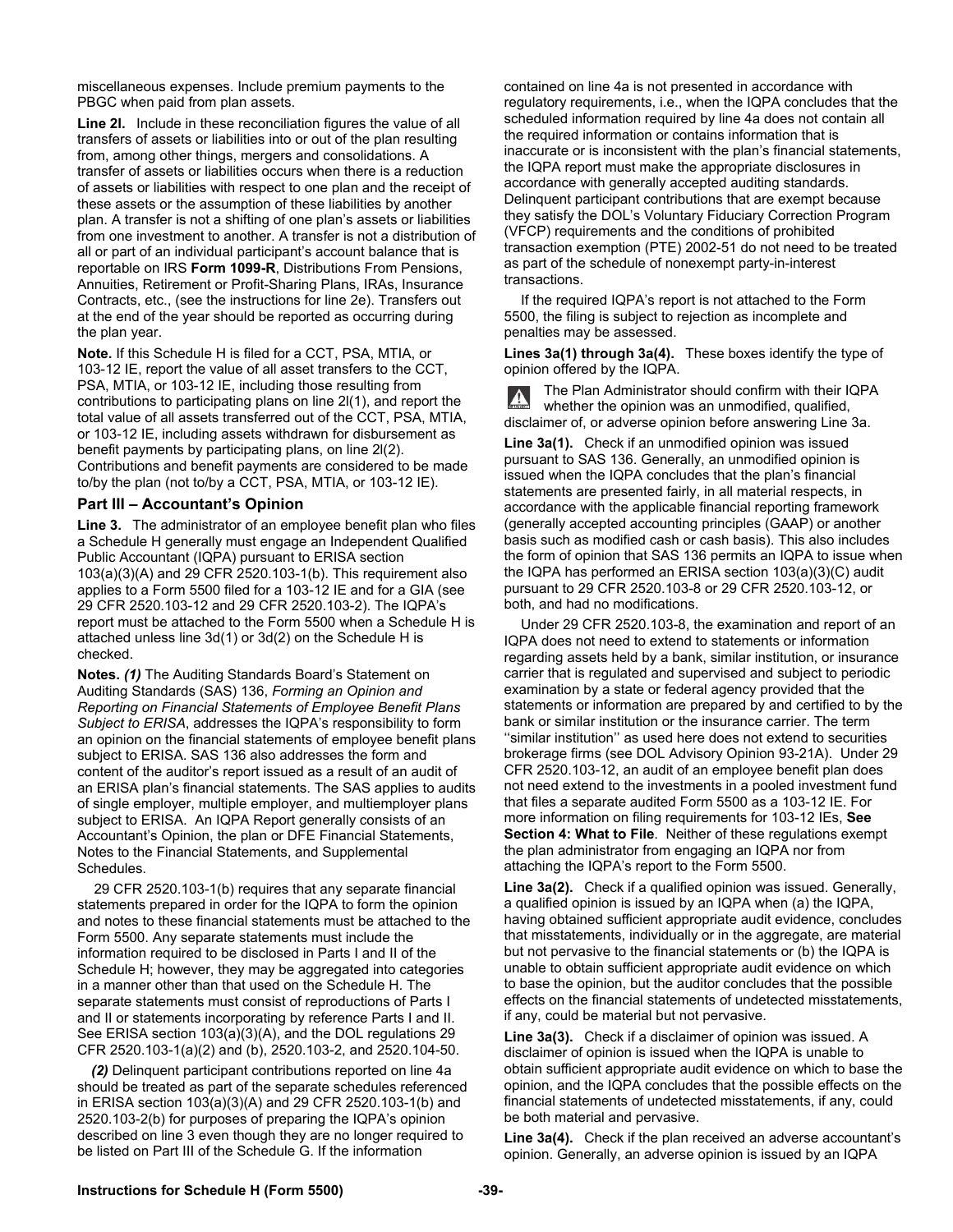when the IQPA having obtained sufficient appropriate audit evidence, concludes that misstatements, individually or in the aggregate, are both material and pervasive to the financial statements.

**Line 3b.** Check "DOL Regulation 2520.103-8" or "DOL Regulation 2520.103-12(d)" (or both boxes, if applicable) if the IQPA performed an ERISA Section 103(a)(3)(C) audit of the plan's financial statements pursuant to DOL regulations 29 CFR 2520.103-8, 29 CFR 2520.103-12(d), or under both. If it was not performed pursuant to 29 CFR 2520.103-8 or 29 CFR 2520 103-12(d), check box (3).

**Note.** These regulations do not exempt the plan administrator from engaging an IQPA or from attaching the IQPA's report to the Form 5500. If you check box 103-8 or 103-12(d) or both, you must also check the appropriate box on line 3a to identify the type of opinion offered by the IQPA.

**Line 3c.** Enter the name and EIN of the accountant (or accounting firm) in the space provided on line 3c. Do not use a social security number or any portion thereof in lieu of an EIN. The Schedule H is open to public inspection, and the contents are public information and are subject to publication on the Internet. Because of privacy concerns, the inclusion of a social security number or any portion thereof on this Schedule H may result in the rejection of the filing.

**Line 3d(1).** Check this box only if the Schedule H is being filed for a CCT, PSA, or MTIA.

**Line 3d(2).** Check this box if the plan has elected to defer attaching the IQPA's opinion for the first of two (2) consecutive plan years, one of which is a short plan year of seven (7) months or fewer. The Form 5500 for the first of the two (2) years must be complete and accurate, with all required attachments, except for the IQPA's report, including an attachment explaining why one of the two (2) plan years is of seven (7) or fewer months duration and stating that the annual report for the immediately following plan year will include a report of an IQPA with respect to the financial statements and accompanying schedules for both of the two (2) plan years. The Form 5500 for the second year must include: **(a)** financial schedules and statements for both plan years; **(b)** a report of an IQPA with respect to the financial schedules and statements for each of the two (2) plan years (regardless of the number of participants covered at the beginning of each plan year); and **(c)** a statement identifying any material differences between the unaudited financial information submitted with the first Form 5500 and the audited financial information submitted with the second Form 5500. See 29 CFR 2520.104-50.

**Note.** Do not check the box on line 3d(2) if the Form 5500 is filed for a 103-12 IE or a GIA. A deferral of the IQPA's opinion is not permitted for a 103-12 IE or a GIA. If an "E" or "G" is entered on Form 5500, Part I, line A(4), an IQPA's opinion must be attached to the Form 5500 and the type of opinion must be reported on Schedule H, line 3a.

## **Part IV – Compliance Questions**

**Lines 4a through 4n.** Plans completing Schedule H must answer all these lines with either ''Yes'' or ''No.'' Do not leave any answer blank, unless otherwise directed. For lines 4a through 4h and line 4l, if the answer is "Yes," an amount must be entered.

Report investments in CCTs, PSAs, MTIAs, and 103-12 IEs, but not the investments made by these entities. Plans with all of their funds held in a master trust should check ''No'' on line 4b, 4c, 4i, and 4j. CCTs and PSAs do not complete Part IV. MTIAs, 103-12 IEs, and GIAs do not complete lines 4a, 4e, 4f, 4g, 4h, 4k, 4m, or 4n. 103-12 IEs also do not complete line 4j and 4l. MTIAs also do not complete line 4l.

**Line 4a.** Amounts paid by a participant or beneficiary to an employer and/or withheld by an employer for contribution to the plan are participant contributions that become plan assets as of the earliest date on which such contributions can reasonably be segregated from the employer's general assets (see 29 CFR 2510.3-102). Plans that check "Yes" must enter the aggregate amount of all late contributions for the year. The total amount of the delinquent contributions should be included on line 4a of the Schedule H or I, as applicable, for the year in which the contributions were delinquent and should be carried over and reported again on line 4a of the Schedule H or I, as applicable, for each subsequent year until the year after the violation has been fully corrected, which correction includes payment of the late contributions and reimbursement of the plan for lost earnings or profits. If no participant contributions were received or withheld by the employer during the plan year, answer "No."

An employer holding these assets after that date commingled with its general assets will have engaged in a prohibited use of plan assets (see ERISA section 406). If such a nonexempt prohibited transaction occurred with respect to a disqualified person (see Code section 4975(e)(2)), file IRS **Form 5330**, Return of Excise Taxes Related to Employee Benefit Plans, with the IRS to pay any applicable excise tax on the transaction.

Participant loan repayments paid to and/or withheld by an employer for purposes of transmittal to the plan that were not transmitted to the plan in a timely fashion must be reported either on line 4a in accordance with the reporting requirements that apply to delinquent participant contributions or on line 4d. See Advisory Opinion 2002-02A, available at *www.dol.gov/ebsa.* 

*Delinquent participant contributions reported on line 4a*   $\bigoplus$ *should be treated as part of the separate schedules referenced in ERISA section 103(a)(3)(A) and 29 CFR 2520.103-1(b) and 2520.103-2(b) for purposes of preparing the IQPA's opinion described on line 3 even though they are no longer required to be listed on Part III of the Schedule G. If the information contained on line 4a is not presented in accordance with regulatory requirements, i.e., when the IQPA concludes that the scheduled information required by line 4a does not contain all the required information or contains information that is inaccurate or is inconsistent with the plan's financial statements, the IQPA report must make the appropriate disclosures in accordance with generally accepted auditing standards. For more information, see EBSA's Frequently Asked Questions About Reporting Delinquent Contributions on the Form 5500, available on the Internet at* www.dol.gov/ebsa. *These Frequently Asked Questions clarify that plans have an obligation to include delinquent participant contributions on their financial statements and supplemental schedules and that the IQPA's report covers such delinquent contributions even though they are not required to be included on Part III of the Schedule G. Although all delinquent participant contributions must be reported on line 4a, delinquent contributions for which the DOL VFCP requirements and the conditions of PTE 2002-51 have been satisfied do not need to be treated as nonexempt party-ininterest transactions.* 

*The VFCP describes how to apply, the specific transactions covered (which transactions include delinquent participant contributions to pension and welfare plans), and acceptable methods for correcting violations. In addition, applicants that satisfy both the VFCP requirements and the conditions of PTE 2002-51 are eligible for immediate relief from payment of certain prohibited transaction excise taxes for certain corrected transactions, and are also relieved from the obligation to file the IRS Form 5330 with the IRS. For more information, see 71 Fed. Reg. 20261 (Apr. 19, 2006) and 71 Fed. Reg. 20135 (Apr. 19,*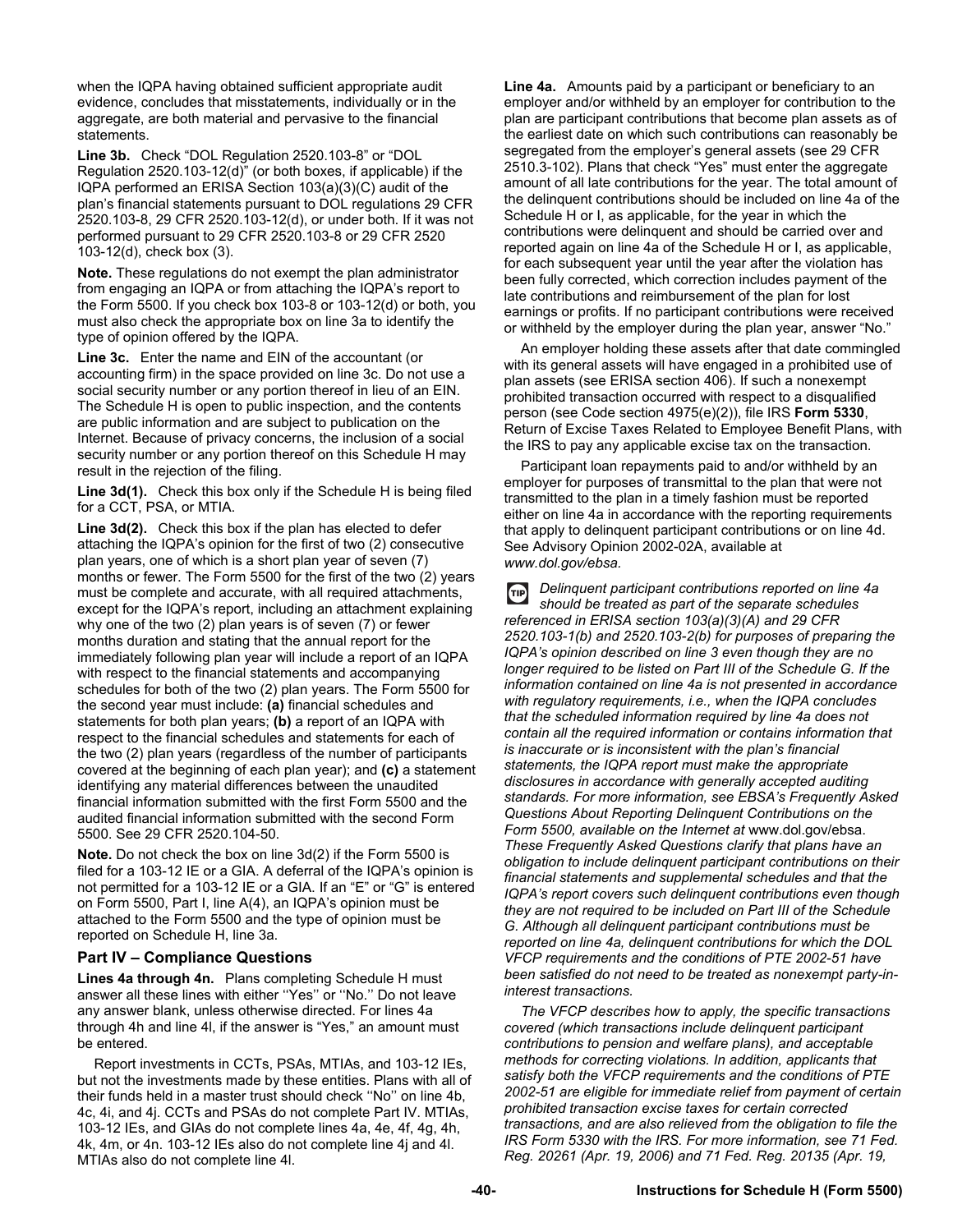#### *2006). Information about the VFCP is also available on the Internet at* www.dol.gov/ebsa.

All delinquent participant contributions must be reported on line 4a even if violations have been corrected.

**Line 4a Schedule.** Attach a Schedule of Delinquent Participant Contributions using the format below if you entered "Yes." If you chose to include participant loan repayments on line 4a, you must apply the same supplemental schedule and IQPA disclosure requirements to the loan repayments as applied to delinquent transmittals of participant contributions.

#### **Schedule H Line 4a –Schedule of Delinquent Participant Contributions**

| Participant<br>Contributions<br>Transferred<br>Late to Plan                 | Total that Constitute Nonexempt<br><b>Prohibited Transactions</b> | <b>Total Fully</b><br>Corrected<br>Under<br><b>VFCP</b> and |                                                   |                 |  |  |  |  |  |
|-----------------------------------------------------------------------------|-------------------------------------------------------------------|-------------------------------------------------------------|---------------------------------------------------|-----------------|--|--|--|--|--|
| Check here if<br>Late<br>Participant<br>Loan<br>Repayments<br>are included: | Contributions Contributions<br>Not<br>Corrected                   | Corrected<br>Outside<br><b>VFCP</b>                         | Contributions<br>Pending<br>Correction in<br>VFCP | PTE 2002-<br>51 |  |  |  |  |  |

**Line 4b.** Plans that check "Yes" must enter the amount and complete Part I of Schedule G. The due date, payment amount and conditions for determining default of a note or loan are usually contained in the documents establishing the note or loan. A loan by the plan is in default when the borrower is unable to pay the obligation upon maturity. Obligations that require periodic repayment can default at any time. Generally, loans and fixed income obligations are considered uncollectible when payment has not been made and there is little probability that payment will be made. A fixed income obligation has a fixed maturity date at a specified interest rate. Do not include participant loans made under an individual account plan with investment experience segregated for each account that were made in accordance with 29 CFR 2550.408b-1 and secured solely by a portion of the participant's vested accrued benefit.

**Line 4c.** Plans that check "Yes" must enter the amount and complete Part II of Schedule G. A lease is an agreement conveying the right to use property, plant, or equipment for a stated period. A lease is in default when the required payment(s) has not been made. An uncollectible lease is one where the required payments have not been made and for which there is little probability that payment will be made.

**Line 4d.** Plans that check "Yes" must enter the amount and complete Part III of Schedule G. Check ''Yes'' if any nonexempt transaction with a party-in-interest occurred regardless of whether the transaction is disclosed in the IQPA's report. Do not check "Yes" or complete Schedule G, Part III, with respect to transactions that are: **(1)** statutorily exempt under Part 4 of Title I of ERISA; **(2)** administratively exempt under ERISA section 408(a); **(3)** exempt under Code sections 4975(c) or 4975(d); **(4)**  the holding of participant contributions in the employer's general assets for a welfare plan that meets the conditions of ERISA Technical Release 92-01; **(5)** a transaction of a 103-12 IE with parties other than the plan; or **(6)** delinquent participant contributions or delinquent participant loan repayments reported on line 4a.

**Note.** See the instructions for Part III of the Schedule G (Form 5500) concerning nonexempt transactions and party-in-interest.

You may indicate that an application for an administrative exemption is pending. If you are unsure as to whether a transaction is exempt or not, you should consult with either the plan's IQPA or legal counsel or both.

*Applicants that satisfy the VFCP requirements and the*   $\bigoplus$ *conditions of PTE 2002-51 (see the instructions for line 4a) are eligible for immediate relief from payment of certain prohibited transaction excise taxes for certain corrected transactions, and are also relieved from the obligation to file the IRS Form 5330 with the IRS. For more information, see 71 Fed. Reg. 20261 (Apr. 19, 2006) and 71 Fed. Reg. 20135 (Apr. 19, 2006). When the conditions of PTE 2002-51 have been satisfied, the corrected transactions should be treated as exempt under Code section 4975(c) for the purposes of answering line 4d.* 

**Line 4e.** Plans that check "Yes" must enter the aggregate amount of fidelity bond coverage for all claims. Check ''Yes'' only if the plan itself (as opposed to the plan sponsor or administrator) is a named insured under a fidelity bond from an approved surety covering plan officials and that protects the plan from losses due to fraud or dishonesty as described in 29 CFR Part 2580. Generally, every plan official of an employee benefit plan who ''handles'' funds or other property of such plan must be bonded. Generally, a person shall be deemed to be ''handling'' funds or other property of a plan, so as to require bonding, whenever his or her duties or activities with respect to given funds are such that there is a risk that such funds could be lost in the event of fraud or dishonesty on the part of such person, acting either alone or in collusion with others. Section 412 of ERISA and 29 CFR Part 2580 describe the bonding requirements, including the definition of "handling" (29 CFR 2580.412-6), the permissible forms of bonds (29 CFR 2580.412- 10), the amount of the bond (29 CFR Part 2580, subpart C), and certain exemptions such as the exemption for unfunded plans, certain banks and insurance companies (ERISA section 412), and the exemption allowing plan officials to purchase bonds from surety companies authorized by the Secretary of the Treasury as acceptable reinsurers on federal bonds (29 CFR 2580.412-23). Information concerning the list of approved sureties and reinsures is available on the Internet at *www.fms.treas.gov/c570.* For more information on the fidelity bonding requirements, see Field Assistance Bulletin 2008-04, available on the Internet at *www.dol.gov/ebsa*.

**Note.** Plans are permitted under certain conditions to purchase fiduciary liability insurance. These fiduciary liability insurance policies are not written specifically to protect the plan from losses due to dishonest acts and cannot be reported as fidelity bonds on line 4e.

**Line 4f.** Check ''Yes,'' if the plan suffered or discovered any loss as a result of any dishonest or fraudulent act(s) even if the loss was reimbursed by the plan's fidelity bond or from any other source. If ''Yes'' is checked enter the full amount of the loss. If the full amount of the loss has not yet been determined, provide an estimate and disclose that the figure is an estimate as determined in good faith by a plan fiduciary. You must keep, in accordance with ERISA section 107, records showing how the estimate was determined.

*Willful failure to report is a criminal offense. See ERISA section 501.* 

**Lines 4g and 4h.** *Current value* means fair market value where available. Otherwise, it means the fair value as determined in good faith under the terms of the plan by a trustee or a named fiduciary, assuming an orderly liquidation at the time of the determination. See ERISA section 3(26).

An accurate assessment of fair market value is essential to a pension plan's ability to comply with the requirements set forth in the Code (e.g., the exclusive benefit rule of Code section 401(a)(2), the limitations on benefits and contributions under Code section 415, and the minimum funding requirements under Code section 412) and must be determined annually.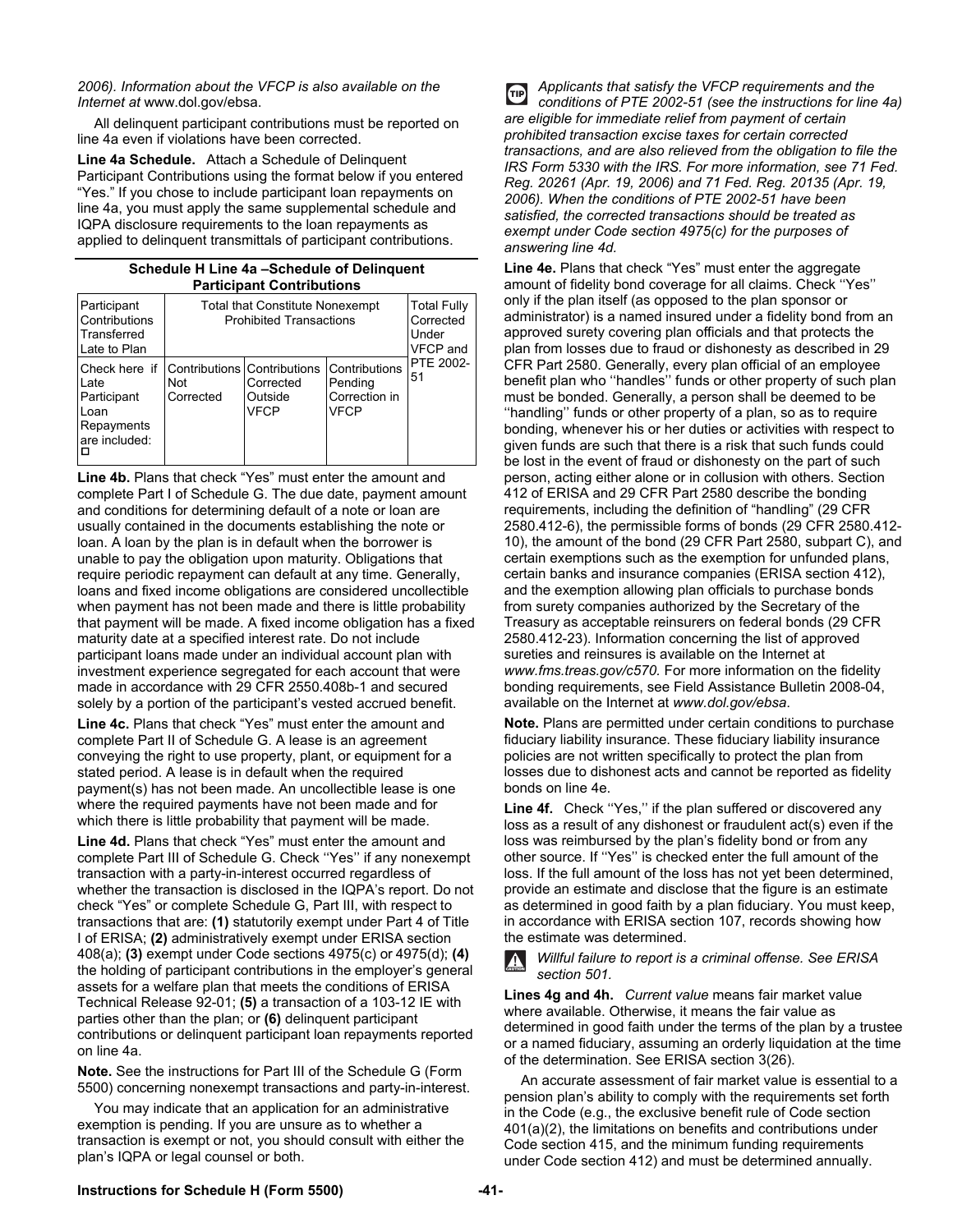Examples of assets that may not have a readily determinable value on an established market (e.g., NYSE, AMEX, over the counter, etc.) include real estate, nonpublicly traded securities, shares in a limited partnership, and collectibles. Do not check "Yes" on line 4g for mutual fund shares or insurance company investment contracts for which the plan receives valuation information at least annually. Also, do not check ''Yes'' on line 4g if the plan is a defined contribution plan and the only assets the plan holds, that do not have a readily determinable value on an established market, are: **(1)** participant loans not in default, or **(2)** assets over which the participant exercises control within the meaning of section 404(c) of ERISA.

Although the current value of plan assets must be determined each year, there is no requirement that the assets (other than certain nonpublicly traded employer securities held in ESOPs) be valued every year by independent third-party appraisers.

Enter in the amount column the fair market value of the assets referred to on line 4g whose value was not readily determinable on an established market and which were not valued by an independent third-party appraiser in the plan year. Generally, as it relates to these questions, an appraisal by an independent third party is an evaluation of the value of an asset prepared by an individual or firm who knows how to judge the value of such assets and does not have an ongoing relationship with the plan or plan fiduciaries except for preparing the appraisals.

**Line 4i.** Check "Yes" if the plan had any assets held for investment purposes, and attach a schedule of assets held for investment purposes at end of year, a schedule of assets held for investment purposes that were both acquired and disposed of within the plan year, or both, as applicable. The schedules must use the format set forth below or a similar format. See 29 CFR 2520.103-11.

Assets held for investment purposes shall include:

 Any investment asset held by the plan on the last day of the plan year; and

 Any investment asset purchased during the plan year and sold before the end of the plan year except:

1. Debt obligations of the U.S. or any U.S. agency.

| 2. Interests issued by a company registered under the |  |
|-------------------------------------------------------|--|
| Investment Company Act of 1940 (e.g., a mutual fund). |  |

3. Bank certificates of deposit with a maturity of one year or less.

4. Commercial paper with a maturity of 9 months or less if it is valued in the highest rating category by at least two nationally recognized statistical rating services and is issued by a company required to file reports with the Securities and Exchange Commission under section 13 of the Securities Exchange Act of 1934.

5. Participations in a bank common or collective trust.

6. Participations in an insurance company pooled separate account.

7. Securities purchased from a broker-dealer registered under the Securities Exchange Act of 1934 and either: **(1)** listed on a national securities exchange and registered under section 6 of the Securities Exchange Act of 1934 or **(2)** quoted on NASDAQ.

Assets held for investment purposes shall not include any investment that was not held by the plan on the last day of the plan year if that investment is reported in the annual report for that plan year in any of the following:

1. The schedule of loans or fixed income obligations in default required by Schedule G, Part I;

2. The schedule of leases in default or classified as uncollectible required by Schedule G, Part II;

3. The schedule of nonexempt transactions required by Schedule G, Part III; or

4. The schedule of reportable transactions required by Schedule H, line 4j.

**Line 4i schedules.** The first schedule required to be attached is a schedule of all assets held for investment purposes at the end of the plan year, aggregated and identified by issue, maturity date, rate of interest, collateral, par or maturity value, cost and current value, and, in the case of a loan, the payment schedule.

 In column (a), place an asterisk (\*) on the line of each identified person known to be a party-in-interest to the plan. In column (c), include any restriction on transferability of corporate securities. (Include lending of securities permitted under Prohibited Transactions Exemption 81-6.)

This schedule must be clearly labeled **"Schedule H, line 4i –Schedule of Assets (Held At End of Year)."**

| (a) | (b) Identity of issue, borrower, lessor, or similar<br>party | (c) Description of investment including maturity date, rate of<br>interest, collateral, par, or maturity value | (d) Cost | (e) Current<br>value |
|-----|--------------------------------------------------------------|----------------------------------------------------------------------------------------------------------------|----------|----------------------|
|     |                                                              |                                                                                                                |          |                      |
|     |                                                              |                                                                                                                |          |                      |
|     |                                                              |                                                                                                                |          |                      |

 The second schedule required to be attached is a schedule of investment assets that were both acquired and disposed of within the plan year. This schedule must be clearly labeled **"Schedule H, line 4i –Schedule of Assets (Acquired and Disposed of Within Year)."** 

| (a) Identity of issue, borrower, lessor, or similar party | (b) Description of investment including maturity date, rate of<br>interest, collateral, par, or maturity value | (c) Cost of acquisitions (d) Proceeds | dispositions |
|-----------------------------------------------------------|----------------------------------------------------------------------------------------------------------------|---------------------------------------|--------------|
|                                                           |                                                                                                                |                                       |              |
|                                                           |                                                                                                                |                                       |              |
|                                                           |                                                                                                                |                                       |              |

**Notes: (1)** *Participant loans under an individual account plan with investment experience segregated for each account, that are made in accordance with 29 CFR 2550.408b-1 and that are secured solely by a portion of the participant's vested accrued benefit, may be aggregated for reporting purposes in line 4i. Under identity of borrower enter "Participant loans," under rate of interest enter the lowest rate and the highest rate charged during the plan year (e.g., 8%–10%), under the cost and proceeds columns enter*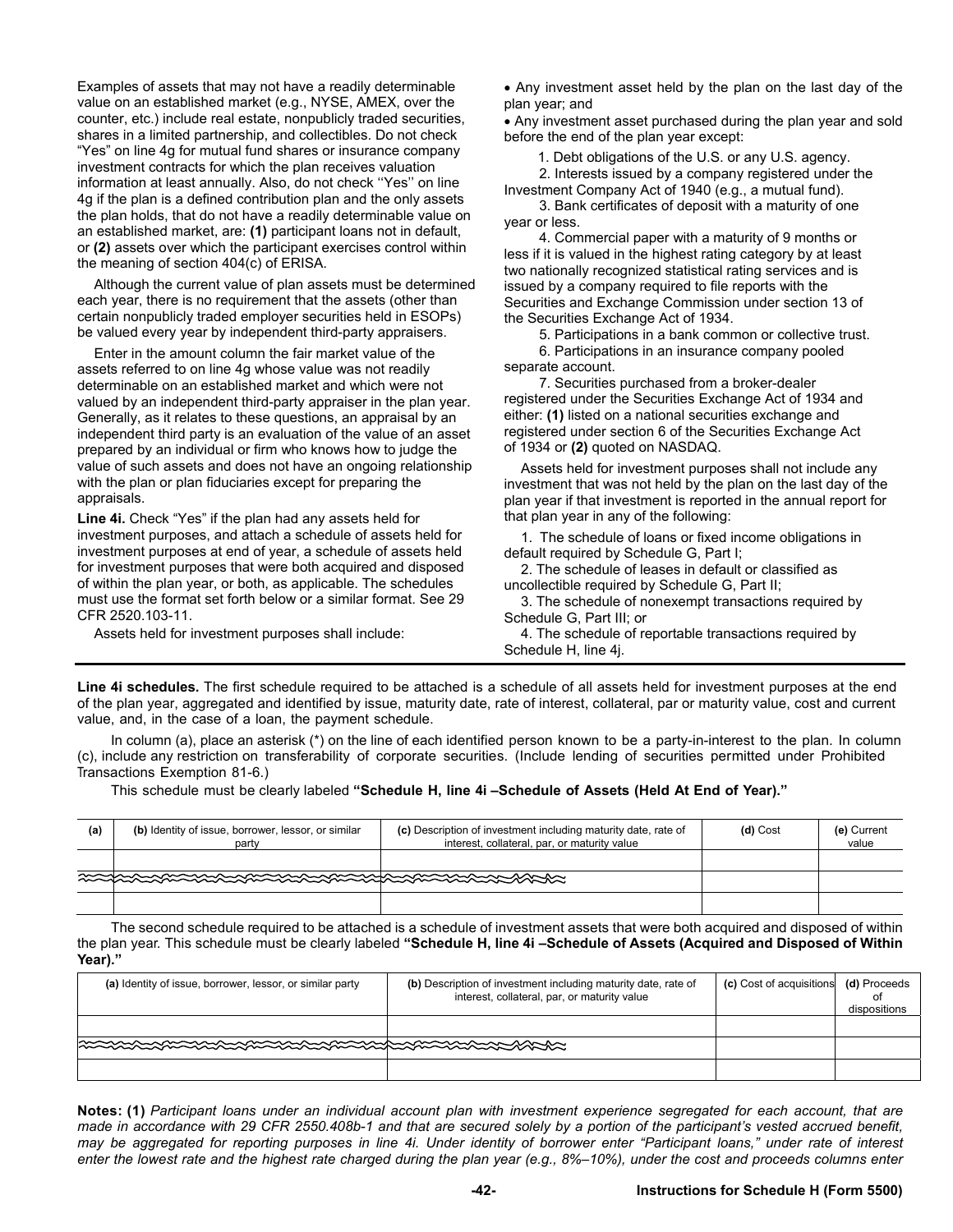*zero, and under current value enter the total amount of these loans. (2) Column (d) cost information for the Schedule of Assets (Held At End of Year) and the column (c) cost of acquisitions information for the Schedule of Assets (Acquired and Disposed of Within Year) may be omitted when reporting investments of an individual account plan that a participant or beneficiary directed with respect to assets allocated to his or her account (including a negative election authorized under the terms of the plan). Likewise, cost information for investments in Code sections 403(b)(1) annuity contracts and 403(b)(7) custodial accounts may also be omitted. (3) Participant-directed brokerage account assets reported in the aggregate on line 1c(15) must be treated as one asset held for investment for purposes of the line 4i schedules, except investments in tangible personal property must continue to be reported as separate assets on the line 4i schedules. Investments in Code section 403(b)(1) annuity contracts and Code section 403(b)(7) custodial accounts should also be treated as one asset held for investment for purposes on the line 4i schedules.* 

**Line 4j.** Check "Yes" and attach to the Form 5500 the following schedule if the plan had any reportable transactions (see 29 CFR 2520.103-6 and the examples provided in the regulation). The schedule must use the format set forth below or a similar format. See 29 CFR 2520.103-11.

A *reportable transaction* includes:

1.A single transaction within the plan year in excess of 5% of the current value of the plan assets;

2.Any series of transactions with or in conjunction with the same person, involving property other than securities, which amount in the aggregate within the plan year (regardless of the category of asset and the gain or loss on any transaction) to more than 5% of the current value of plan assets;

3.Any transaction within the plan year involving securities of the same issue if within the plan year any series of transactions with respect to such securities amount in the aggregate to more than 5% of the current value of the plan assets; and

4.Any transaction within the plan year with respect to securities with, or in conjunction with, a person if any prior or subsequent single transaction within the plan year with such person, with respect to securities, exceeds 5% of the current value of plan assets.

The 5% figure is determined by comparing the current value of the transaction at the transaction date with the current value of the plan assets at the beginning of the plan year. If this is the initial plan year, you may use the current value of the plan assets at the end of the plan year to determine the 5% figure.

If the assets of two or more plans are maintained in one trust, except as provided below, the plan's allocable portion of the

transactions of the trust shall be combined with the other transactions of the plan, if any, to determine which transactions (or series of transactions) are reportable (5%) transactions.

For investments in common/collective trusts (CCTs), pooled separate accounts (PSAs), 103-12 IEs, and registered investment companies, determine the 5% figure by comparing the transaction date value of the acquisition and/or disposition of units of participation or shares in the entity with the current value of the plan assets at the beginning of the plan year. If the Schedule H is attached to a Form 5500 filed for a plan with all plan funds held in a master trust, check ''No'' on line 4j. Plans with assets in a master trust that have other transactions should determine the 5% figure by subtracting the current value of plan assets held in the master trust from the current value of all plan assets at the beginning of the plan year and check ''Yes'' or "No," as appropriate. Do not include individual transactions of (CCTs), (PSAs), master trust investment accounts (MTIAs), 103-12 IEs, and registered investment companies in which this plan or DFE invests.

 In the case of a purchase or sale of a security on the market, do not identify the person from whom purchased or to whom sold.

*Special rule for certain participant-directed transactions. Transactions under an individual account plan that a participant or beneficiary directed with respect to assets allocated to his or her account (including a negative election authorized under the terms of the plan) should not be treated for purposes of line 4j as reportable transactions. The current value of all assets of the plan, including these participant-directed transactions, should be included in determining the 5% figure for all other transaction.* 

**Line 4j schedule.** The schedule required to be attached is a schedule of reportable transactions that must be clearly labeled **"Schedule H, line 4j – Schedule of Reportable Transactions."** 

| (a) Identity of<br>party<br>involved | (b) Description of<br>asset (include<br>interest rate and<br>maturity in case of<br>a loan) | Purchase<br>price | (d) Selling<br>price | (e) Lease<br>rental | (f) Expense<br>incurred with<br>transaction | (g) Cost<br>of asset | (h) Current value<br>of asset on<br>transaction date | (i) Net<br>gain or<br>(loss) |
|--------------------------------------|---------------------------------------------------------------------------------------------|-------------------|----------------------|---------------------|---------------------------------------------|----------------------|------------------------------------------------------|------------------------------|
|                                      |                                                                                             |                   |                      |                     |                                             |                      |                                                      |                              |
|                                      | <b>REEXERENTEEXERENTEEXERENTEEXERENTEEXERENTEEXERENTEEXES</b>                               |                   |                      |                     |                                             |                      |                                                      |                              |
|                                      |                                                                                             |                   |                      |                     |                                             |                      |                                                      |                              |

**Line 4k.** Check "Yes" if all the plan assets (including insurance/annuity contracts) were distributed to the participants and beneficiaries, legally transferred to the control of another plan, or brought under the control of the PBGC.

Check ''No'' for a welfare benefit plan that is still liable to pay benefits for claims incurred before the termination date, but not yet paid. See 29 CFR 2520.104b-2(g)(2)(ii).

**Line 4l.** You must check "Yes" if any benefits due under the plan were not timely paid or not paid in full. This would include minimum required distributions to 5% owners who have attained 72 whether or not retired and/or non-5% owners who have attained 72 and have retired or separated from service,

see Code section 401(a)(9). Include in this amount the total of any outstanding amounts that were not paid when due in previous years that have continued to remain unpaid.

**Note**. In the absence of other guidance, filers do not need to report on this line unpaid required minimum distribution (RMD) amounts for participants who have retired or separated from service, or their beneficiaries, who cannot be located after reasonable efforts or where the plan is in the process of engaging in such reasonable efforts at the end of the plan year reporting period. Plan administrators and employers should review their plan documents for written procedures on locating missing participants. Although the Department of Labor's Field Assistance Bulletin 2014-01 is specifically applicable to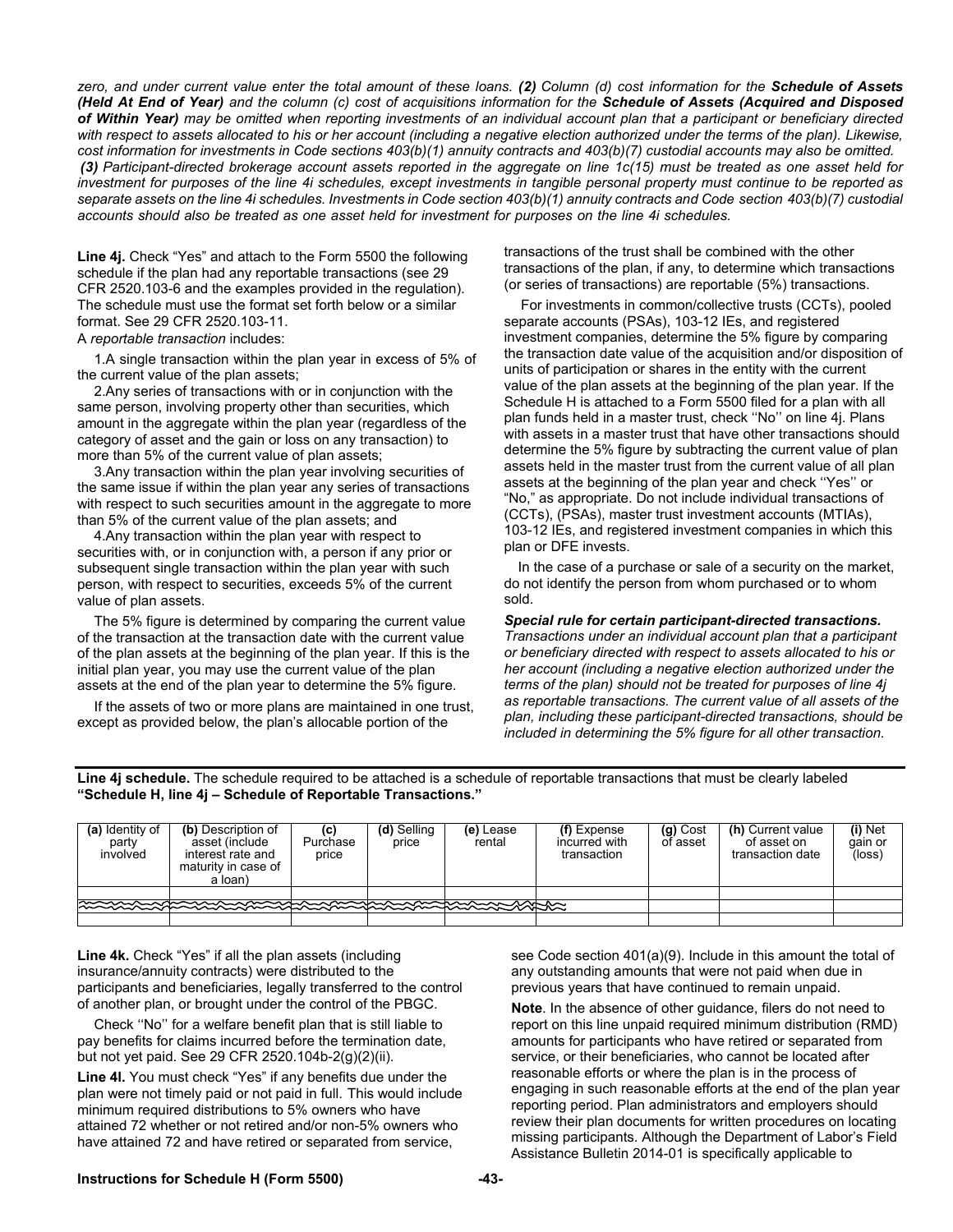terminated defined contribution plans, employers and plan administrators of ongoing plans may want to consider periodically using one or more of the search methods described in the FAB in connection with making reasonable efforts to locate RMD-eligible missing participants.

**Line 4m.** Check "Yes" if there was a "blackout period." A blackout period is a temporary suspension of more than three (3) consecutive business days during which participants or beneficiaries of a 401(k) or other individual account pension plan were unable to, or were limited or restricted in their ability to, direct or diversify assets credited to their accounts, obtain loans from the plan, or obtain distributions from the plan. A "blackout period" generally does not include a temporary suspension of the right of participants and beneficiaries to direct or diversity assets credited to their accounts, obtain loans from the plan, or obtain distributions from the plan if the temporary suspension is: (1) part of the regularly scheduled operations of the plan that has been disclosed to participants and beneficiaries; (2) due to a qualified domestic relations order (QDRO) or because of a pending determination as to whether a domestic relations order is a QDRO; (3) due to an action or a failure to take action by an individual participant or because of an action or claim by someone other than the plan regarding a participant's individual account; or (4) by application of federal securities laws. For more information, see 29 CFR 2520.101-3 (available at *www.dol.gov/ebsa*).

**Line 4n.** If there was a blackout period, did you provide the required notice not less than 30 days nor more than 60 days in advance of restricting the rights of participants and beneficiaries to change their plan investments, obtain loans from the plan, or obtain distributions from the plan? If so, check "Yes." See 29 CFR 2520.101-3 for specific notice requirements and for exceptions from the notice requirement. Also, answer "Yes" if one of the exceptions to the notice requirement under 29 CFR 2520.101-3 applies.

**Line 5a.** Check "Yes" if a resolution to terminate the plan was adopted during this or any prior plan year, unless the termination was revoked and no assets reverted to the employer. If ''Yes'' is checked, enter the amount of plan assets that reverted to the employer during the plan year in connection with the implementation of such termination. Enter "0" if no reversion occurred during the current plan year.

*A Form 5500 must be filed for each year the plan has assets, and, for a welfare benefit plan, if the plan is still liable to pay benefits for claims incurred before the termination date, but not yet paid. See 29 CFR 2520.104b-2(g)(2)(ii).* 

**Line 5b.** Enter information concerning assets and/or liabilities transferred from this plan to another plan(s) (including spinoffs) during the plan year. A transfer of assets or liabilities occurs when there is a reduction of assets or liabilities with respect to one plan and the receipt of these assets or the assumption of

these liabilities by another plan. Enter the name, plan sponsor EIN, and PN for the transferee plan(s) involved on lines 5b(1), (2), and (3).

Do not use a social security number in lieu of an EIN or include an attachment that contains visible social security numbers. The Schedule H is open to public inspection, and the contents are public information and are subject to publication on the Internet. Because of privacy concerns, the inclusion of a social security number or any portion thereof on this Schedule H or the inclusion of a visible social security number or any portion thereof on an attachment may result in the rejection of the filing.

**Note.** A distribution of all or part of an individual participant's account balance that is reportable on Form 1099-R should not be included on line 5b. Do not submit Form 1099-R with the Form 5500.

*IRS Form 5310-A, Notice of Plan Merger or Consolidation, Spinoff, or Transfer of Plan Assets or Liabilities; Notice of*  Qualified *Separate Lines of Business, may be required to be filed at least 30 days before any plan merger or consolidation or any transfer of plan assets or liabilities to another plan. There is a penalty for not filing IRS Form 5310-A on time. In addition, a transfer of benefit liabilities involving a plan covered by PBGC insurance may be reportable to the PBGC. See PBGC Form 10, Post-Event Notice of Reportable Events, and PBGC Form 10-Advance, Advance Notice of Reportable Events.* 

**Line 5c**. Check "Yes" if the plan was covered by PBGC at any time during the plan year to which the Form 5500 relates and enter the My PAA generated confirmation number for the premium filing for that plan year reported (see filing receipt). "Yes" must be checked even if coverage has ceased and/or final premiums have been paid before the Form 5500 is due.

If you are uncertain whether the plan is covered under the PBGC termination insurance program, check the box "Not determined" and contact PBGC either by phone at 1-800-736- 2444, by E-mail at **standard@pbgc.gov**, or in writing to Pension Benefit Guaranty Corporation, Standard Termination Compliance Division, Suite 930, Processing and Technical Assistance Branch, 1200 K Street, NW, Washington, DC 20005-4026. If you amended your premium filing for this plan year, enter the confirmation number for that filing and not for the previous filing(s). Defined contribution plans and welfare plans do not need to complete this item.

**Note**: A church defined benefit pension plan that has made an election under Code section 410(d) should see www.pbgc.gov for the procedures prescribed by PBGC on how to notify PBGC that it wishes to have title IV of ERISA apply to it.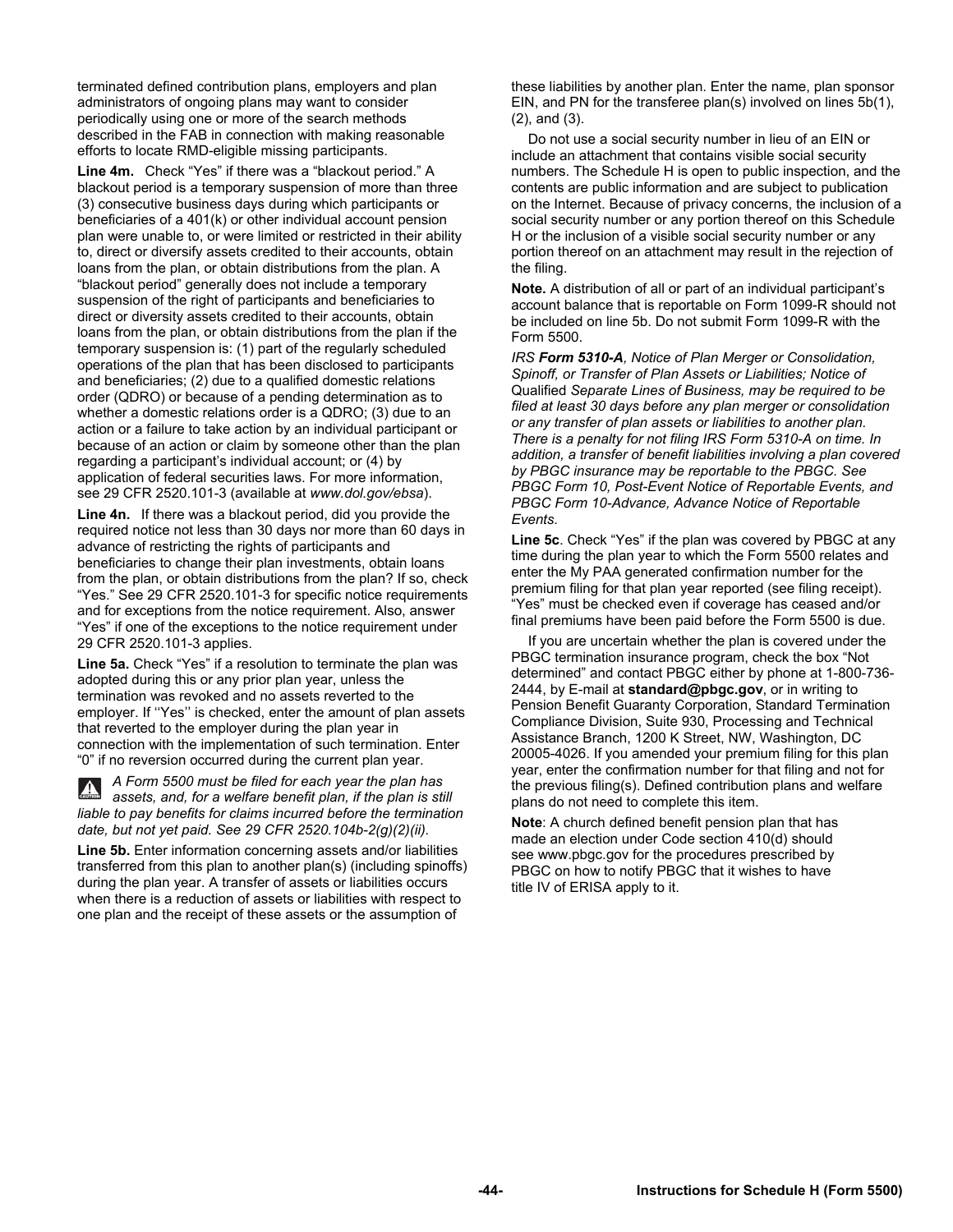# **2021 Instructions for Schedule I (Form 5500)**  *Financial Information – Small Plan*

# **General Instructions**

## **Who Must File**

Schedule I (Form 5500) must be attached to a Form 5500 filed for pension benefit plans and welfare benefit plans that covered fewer than 100 participants as of the beginning of the plan year and that are not eligible to file Form 5500-SF.

**Note.** If a Schedule I or a Form 5500-SF was filed for the plan for the 2020 plan year and the plan covered fewer than 121 participants as of the beginning of the 2021 plan year, the Schedule I may be completed instead of a Schedule H.

**Exception.** Certain insured, unfunded or combination unfunded/insured welfare plans are exempt from filing the Form 5500 and the Schedule I. In addition, certain fully insured pension benefit plans are exempt from completing the Schedule I. See the Form 5500 instructions for *Who Must File*  and *Limited Pension Plan Reporting* for more information.

A plan that is required to file a Form M-1, *Report for Multiple-Employer Welfare Arrangements (MEWAs) and Certain Entities Claiming Exception (ECEs)* is not required to file the Schedule I if it has fewer than 100 participants at the beginning of the plan year and meets the requirements of 29 CFR 2520.104-44.

Check the Schedule I box on the Form 5500 (Part II, line 10b(2)) if a Schedule I is attached to the Form 5500. Do not attach both a Schedule I and a Schedule H to the same Form 5500.

## **Specific Instructions**

**Lines A, B, C, and D.** This information must be the same as reported in Part II of the Form 5500 to which this Schedule I is attached.

Do not use a social security number in line D in lieu of an EIN. The Schedule I and its attachments are open to public inspection, and the contents are public information and are subject to publication on the Internet. Because of privacy concerns, the inclusion of a social security number or any portion thereof on this Schedule I or any of its attachments may result in the rejection of the filing.

You can apply for an EIN from the IRS online, by fax, or by mail depending on how soon you need to use the EIN. For more information, see *Section 3: Electronic Filing Requirement* under *General Instructions to Form 5500*. The EBSA does not issue EINs.

**Note.** The cash, modified cash, or accrual basis may be used for recognition of transactions, as long as you use one method consistently. Round off all amounts reported on the Schedule I to the nearest dollar. Any other amounts are subject to rejection. Check all subtotals and totals carefully.

If the assets of two or more plans are maintained in one fund, such as when an employer has two plans funded through a single trust (except a DFE), complete Parts I and II by entering the plan's allocable part of each line item.

If assets of one plan are maintained in two or more trust funds, report the combined financial information in Part I.

*Current value* means fair market value where available. Otherwise, it means the fair value as determined in good faith under the terms of the plan by a trustee or a named fiduciary,

assuming an orderly liquidation at time of the determination. See ERISA section 3(26).

# **Part I – Small Plan Financial Information**

Amounts reported on lines 1a, 1b, and 1c for the beginning of the plan year must be the same as reported for the end of the plan year for corresponding lines on the return/report for the preceding plan year.

Do not include contributions designated for the 2021 plan year in column (a).

**Line 1a.** A plan with assets held in common/collective trusts (CCTs), pooled separate accounts (PSAs), master trust investment accounts (MTIAs), and/or 103-12 IEs must also attach Schedule D.

Use the same method for determining the value of the plan's interest in an insurance company general account (unallocated contracts) that you used for line 4 of Schedule A, or, if line 4 is not required, line 7 of Schedule A.

**Note.** Do not include in column (b) a participant loan that has been deemed distributed during the plan year under the provisions of Code section 72(p) and Treasury Regulations section 1.72(p)-1, if both of the following circumstances apply:

 1. Under the plan, the participant loan is treated as a directed investment solely of the participant's individual account; and

 2. As of the end of the plan year, the participant is not continuing repayment under the loan.

If the deemed distributed participant loan is included in column **(a)** and both of these circumstances apply, report the loan as a deemed distribution on line 2g. However, if either of these circumstances does not apply, the current value of the participant loan (including interest accruing thereon after the deemed distribution) should be included in column **(b)** without regard to the occurrence of a deemed distribution.

After a participant loan that has been deemed distributed is reported on line 2g, it is no longer to be reported as an asset on Schedule H or Schedule I unless, in a later year, the participant resumes repayment under the loan. However, such a loan (including interest accruing thereon after the deemed distribution) that has not been repaid is still considered outstanding for purposes of applying Code section 72(p)(2)(A) to determine the maximum amount of subsequent loans. Also, the deemed distribution is not treated as an actual distribution for other purposes, such as the qualification requirements of Code section 401, including, for example, the determination of top-heavy status under Code section 416 and the vesting requirements of Treasury Regulations section 1.411(a)-7(d)(5). See Q&As 12 and 19 of Treasury Regulations section 1.72(p)- 1.

The entry on line 1a, column (b), of Schedule I (plan assets - end of year) or on line 1c(8), column (b), of Schedule H (participant loans - end of year) must include the current value of any participant loan reported as a deemed distribution on line 2g for any earlier year if, during the plan year, the participant resumes repayment under the loan. In addition, the amount to be entered on line 2g must be reduced by the amount of the participant loan reported as a deemed distribution on line 2g for the earlier year.

**Line 1b.** Enter the total liabilities at the beginning and end of the plan year. Liabilities to be entered here do not include the value of future pension payments to plan participants. However, the amount to be entered in line 1b for accrual basis filers includes, among other things: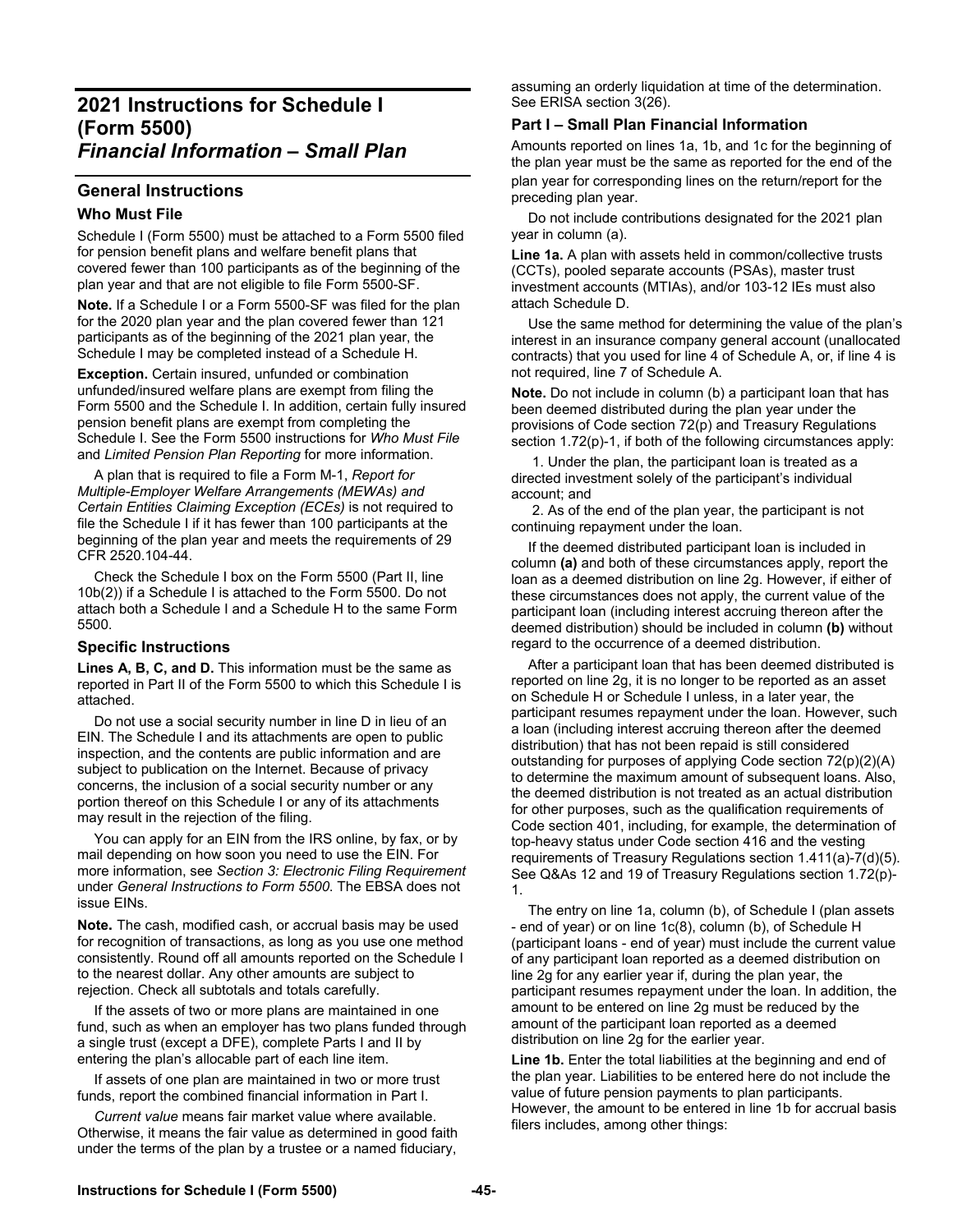1. Benefit claims that have been processed and approved for payment by the plan but have not been paid (including all incurred but not reported welfare benefit claims);

 2. Accounts payable obligations owed by the plan that were incurred in the normal operations of the plan but have not been paid; and

 3. Other liabilities such as acquisition indebtedness and any other amount owed by the plan.

Line 1c. Enter the net assets as of the beginning and end of the plan year. (Subtract line 1b from 1a.) Line 1c, column (b) must equal the sum of line 1c, column (a) plus lines 2k and 2l.

**Line 2a.** Include the total cash contributions received or (for accrual basis plans) due to be received.

**Line 2a(1).** Plans using the accrual basis of accounting must not include contributions designated for years before the 2021 plan year on line 2a(1).

**Line 2a(2).** For welfare plans, report all employee contributions, including all elective contributions under a cafeteria plan (Code section 125). For pension benefit plans, participant contributions, for purposes of this item, also include elective contributions under a qualified cash or deferred arrangement (Code section 401(k)).

**Line 2b.** Use the current value, at date contributed, of securities or other noncash property.

**Line 2c.** Enter all other plan income for the plan year. Do not include transfers from other plans that are reported on line 2l. Other income received and/or receivable would include:

1. Interest on investments (including money market accounts, sweep accounts, STIF accounts, etc.).

2. Dividends. (Accrual basis plans should include dividends declared for all stock held by the plan even if the dividends have not been received as of the end of the plan year.)

3. Rents from income-producing property owned by the plan.

4. Royalties.

5. Net gain or loss from the sale of assets.

6. Other income, such as unrealized appreciation

(depreciation) in plan assets.

To compute this amount subtract the current value of all assets at the beginning of the year plus the cost of any assets acquired during the plan year from the current value of all assets at the end of the year minus assets disposed of during the plan year.

**Line 2d.** Enter the total of all cash contributions (lines 2a(1) through (3)), noncash contributions (line 2b), and other plan income (line 2c) during the plan year. If entering a negative number, enter a minus sign "-" to the left of the number.

**Line 2e.** Include: **(1)** payments made (and for accrual basis filers) payments due to or on behalf of participants or beneficiaries in cash, securities, or other property (including rollovers of an individual's accrued benefit or account balance). Include all eligible rollover distributions as defined in Code section 401(a)(31)(D) paid at the participant's election to an eligible retirement plan (including an IRA within the meaning of Code section 401(a)(31)(E)); **(2)** payments to insurance companies and similar organizations such as Blue Cross, Blue Shield, and health maintenance organizations for the provision of plan benefits (e.g., paid-up annuities, accident insurance, health insurance, vision care, dental coverage, etc.); and **(3)**  payments made to other organizations or individuals providing benefits. Generally, these payments discussed in (3) are made to individual providers of welfare benefits such as legal services, day care services, and training and apprenticeship services. If securities or other property are distributed to plan

participants or beneficiaries, include the current value on the date of distribution.

**Line 2f.** Include on this line all distributions paid during the plan year of excess deferrals under Code section 402(g)(2)(A)(ii), excess contributions under Code section 401(k)(8), and excess aggregate contributions under Code section 401(m)(6). Include allocable income distributed. Also include on this line any elective deferrals and employee contributions distributed or returned to employees during the plan year, as well as any attributable income that was also distributed.

**Line 2g.** Report on line 2g a participant loan included in line 1a, column (a) (participant loans - beginning of year) and that has been deemed distributed during the plan year under the provisions of Code section 72(p) and Treasury Regulations section 1.72(p)-1 only if both of the following circumstances apply:

1. Under the plan, the participant loan is treated as a directed investment solely of the participant's individual account; and

2. As of the end of the plan year, the participant is not continuing repayment under the loan.

If either of these circumstances does not apply, a deemed distribution of a participant loan should not be reported on line 2g. Instead, the current value of the participant loan (including interest accruing thereon after the deemed distribution) should be included on line 1a, column (b) (plan assets – end of year), without regard to the occurrence of a deemed distribution.

**Note.** The amount to be reported on line 2g of Schedule H or Schedule I must be reduced if, during the plan year, a participant resumes repayment under a participant loan reported as a deemed distribution on line 2g for any earlier year. The amount of the required reduction is the amount of the participant loan reported as a deemed distribution on line 2g for the earlier year. If entering a negative number, enter a minus sign "-" to the left of the number. The current value of the participant loan must then be included in line 1c(8), column (b), of Schedule H (participant loans – end of year) or in line 1a, column (b), of Schedule I (plan assets – end of year).

Although certain participant loans deemed distributed are to be reported on line 2g of the Schedule H or Schedule I, and are not to be reported on the Schedule H or Schedule I as an asset thereafter (unless the participant resumes repayment under the loan in a later year), they are still considered outstanding loans and are not treated as actual distributions for certain purposes. See Q&As 12 and 19 of Treasury Regulations section 1.72(p)-1.

**Line 2h.** The amount to be reported for expenses involving administrative service providers (salaries, fees, and commissions) includes the total fees paid (or in the case of accrual basis plans, costs incurred during the plan year but not paid as of the end of the plan year) by the plan for, among others:

1. Salaries to employees of the plan;

2. Fees and expenses for accounting, actuarial, legal, investment management, investment advice, and securities brokerage services;

3. Contract administrator fees;

4. Fees and expenses for individual plan trustees, including reimbursement for travel, seminars, and meeting expenses; and

5. Fees and expenses paid for valuations and appraisals of real estate and closely held securities.

**Line 2i.** Other expenses (paid and/or payable) include other administrative and miscellaneous expenses paid by or charged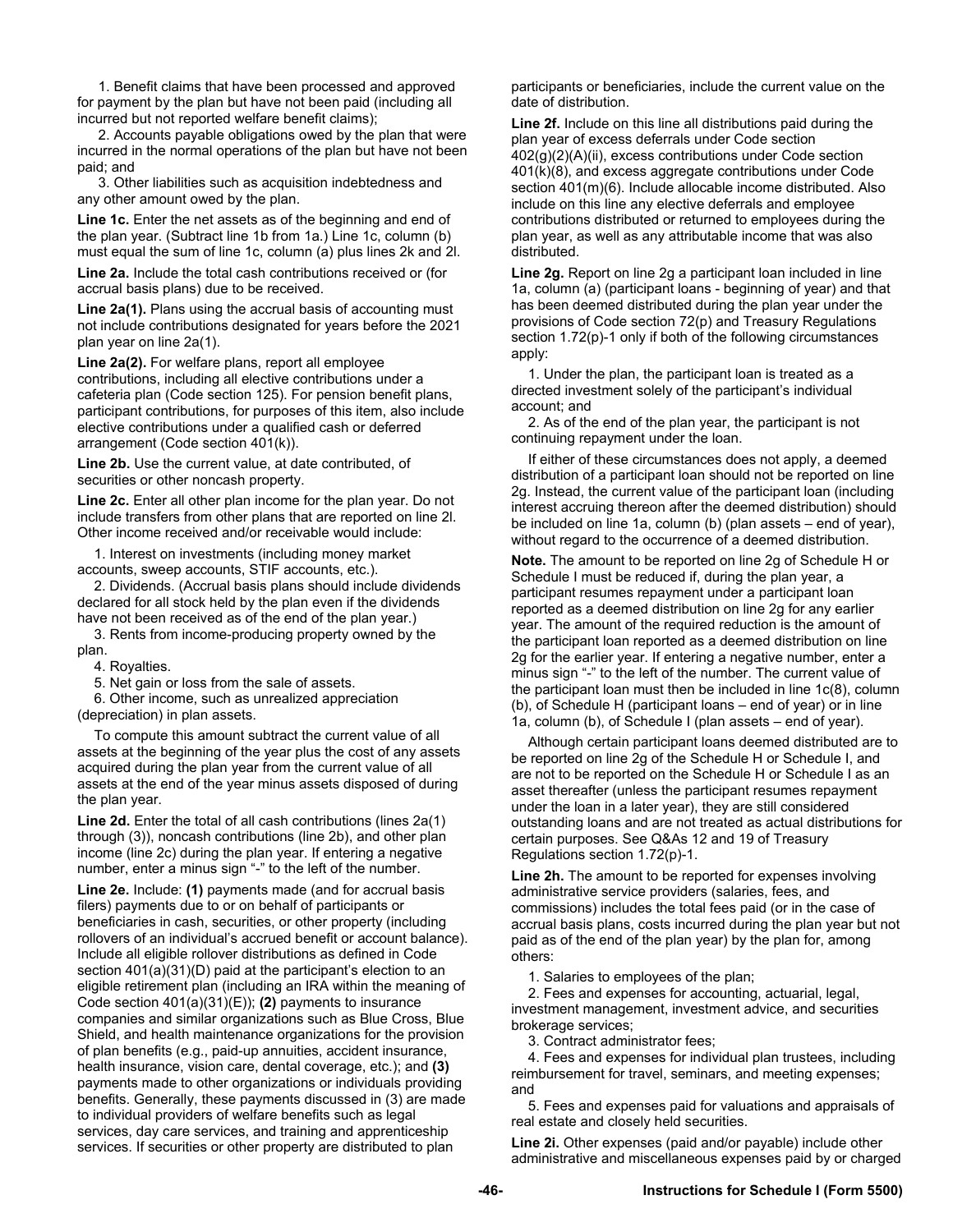to the plan, including among others, office supplies and equipment, telephone, postage, rent and expenses associated with the ownership of a building used in operation of the plan.

**Line 2j.** Enter the total of all benefits paid or due as reported on lines 2e, 2f, and 2g and all other plan expenses (lines 2h and 2i) during the year.

**Line 2l.** Enter the net value of all assets transferred to and from the plan during the plan year including those resulting from mergers and spinoffs. A transfer of assets or liabilities occurs when there is a reduction of assets or liabilities with respect to one plan and the receipt of these assets or the assumption of these liabilities by another plan. Transfers out at the end of the year should be reported as occurring during the plan year.

**Note.** A distribution of all or part of an individual participant's account balance that is reportable on Form 1099-R, Distributions From Pensions, Annuities, Retirement or Profit-Sharing Plans, IRAs, Insurance Contracts, etc., should not be included on line 2l but must be included in benefit payments reported on line 2e. Do not submit IRS Form 1099-R with Form 5500.

**Lines 3a through 3g.** You must check either "Yes" or "No" on each line to report whether the plan held any assets in the listed categories at any time during the plan year. If "Yes" is checked on any line, enter in the amount column for that line the current value of the assets held at the end of the plan year or "0" if no assets remain in the category at the end of the plan year. You should allocate the value of the plan's interest in a commingled trust containing the assets of more than one plan on a line-by-line basis, except do not include on lines 3a through 3g the value of the plan's interest in any CCT, PSA, MTIA, or 103-12 IE (see instructions definitions of CCT, PSA, MTIA, and 103-12 IE).

**Line 3a.** Enter the value of the plan's participation in a partnership or joint venture, unless the partnership or joint venture is a 103-12 IE.

Line 3b. The term "employer real property" means real property (and related personal property) that is leased to an employer of employees covered by the plan, or to an affiliate of such employer. For purposes of determining the time at which a plan acquires employer real property for purposes of this line, such property shall be deemed to be acquired by the plan on the date on which the plan acquires the property or on the date on which the lease to the employer (or affiliate) is entered into, whichever is later.

**Line 3d.** An employer security is any security issued by an employer (including affiliates) of employees covered by the plan. These may include common stocks, preferred stocks, bonds, zero coupon bonds, debentures, convertible debentures, notes and commercial paper.

**Line 3e.** Enter the current value of all loans to participants including residential mortgage loans that are subject to Code section 72(p). Include the sum of the value of the unpaid principal balances, plus accrued but unpaid interest, if any, for participant loans made under an individual account plan with investment experience segregated for each account, that are made in accordance with 29 CFR 2550.408b-1 and secured solely by a portion of the participant's vested accrued benefit. When applicable, combine this amount with the current value of any other participant loans. Do not include any amount of a participant loan deemed distributed during the plan year under the provisions of Code section 72(p) and Treasury Regulations section 1.72(p)-1, if both of the following circumstances apply:

1. Under the plan, the participant loan is treated as a directed investment solely of the participant's individual account; and

2. As of the end of the plan year, the participant is not continuing repayment under the loan.

If both of these circumstances apply, report the loan as a deemed distribution on line 2g. However, if either of these circumstances does not apply, the current value of the participant loan (including interest accruing thereon after the deemed distribution) should be included on line 3e without regard to the occurrence of a deemed distribution.

**Note.** After participant loans have been deemed distributed and reported on line 2g of the Schedule I or H, they are no longer required to be reported as assets on the Schedule I or H. However, such loans (including interest accruing thereon after the deemed distribution) that have not been repaid are still considered outstanding for purposes of applying Code section 72(p)(2)(A) to determine the maximum amount of subsequent loans. Also, the deemed distribution is not treated as an actual distribution for other purposes, such as the qualification requirements of Code section 401, including, for example, the determination of top-heavy status under Code section 416 and the vesting requirements of Treasury Regulations section 1.411(a)-7(d)(5). See Q&As 12 and 19 of Treasury Regulations section 1.72(p)-1.

**Line 3f.** Enter the current value of all loans made by the plan, except participant loans reportable on line 3e. Include the sum of the value of loans for construction, securities loans, commercial and/or residential mortgage loans that are not subject to Code section 72(p) (either by making or participating in the loans directly or by purchasing loans originated by a third party), and other miscellaneous loans.

**Line 3g.** Include all property that has concrete existence and is capable of being processed, such as goods, wares, merchandise, furniture, machines, equipment, animals, automobiles, etc. This includes collectibles, such as works of art, rugs, antiques, metals, gems, stamps, coins, alcoholic beverages, musical instruments, and historical objects (documents, clothes, etc.). Do not include the value of a plan's interest in property reported on lines 3a through 3f, or intangible property, such as patents, copyrights, goodwill, franchises, notes, mortgages, stocks, claims, interests, or other property that embodies intellectual or legal rights.

## **Part II – Compliance Questions**

Answer all lines with either ''Yes'' or ''No.'' Do not leave any answer blank, unless otherwise directed. For lines 4a through 4i and line 4l, if the answer is "Yes," an amount must be entered. If you check ''No'' on line 4k you must attach the report of an independent qualified public accountant (IQPA) or a statement that the plan is eligible and elects to defer attaching the IQPA's opinion pursuant to 29 CFR 2520.104-50 in connection with a short plan year of seven months or less. Plans with all of their fund held in a master trust should check "No" on Schedule I, lines 4b, c, and i.

**Line 4a.** Amounts paid by a participant or beneficiary to an employer and/or withheld by an employer for contribution to the plan are participant contributions that become plan assets as of the earliest date on which such contributions can reasonably be segregated from the employer's general assets. See 29 CFR 2510.3-102. In the case of a plan with fewer than 100 participants at the beginning of the plan year, any amount deposited with such plan not later than the  $7<sup>th</sup>$  business day following the day on which such amount is received by the employer (in the case of amounts that a participant or beneficiary pays to an employer), or the  $7<sup>th</sup>$  business day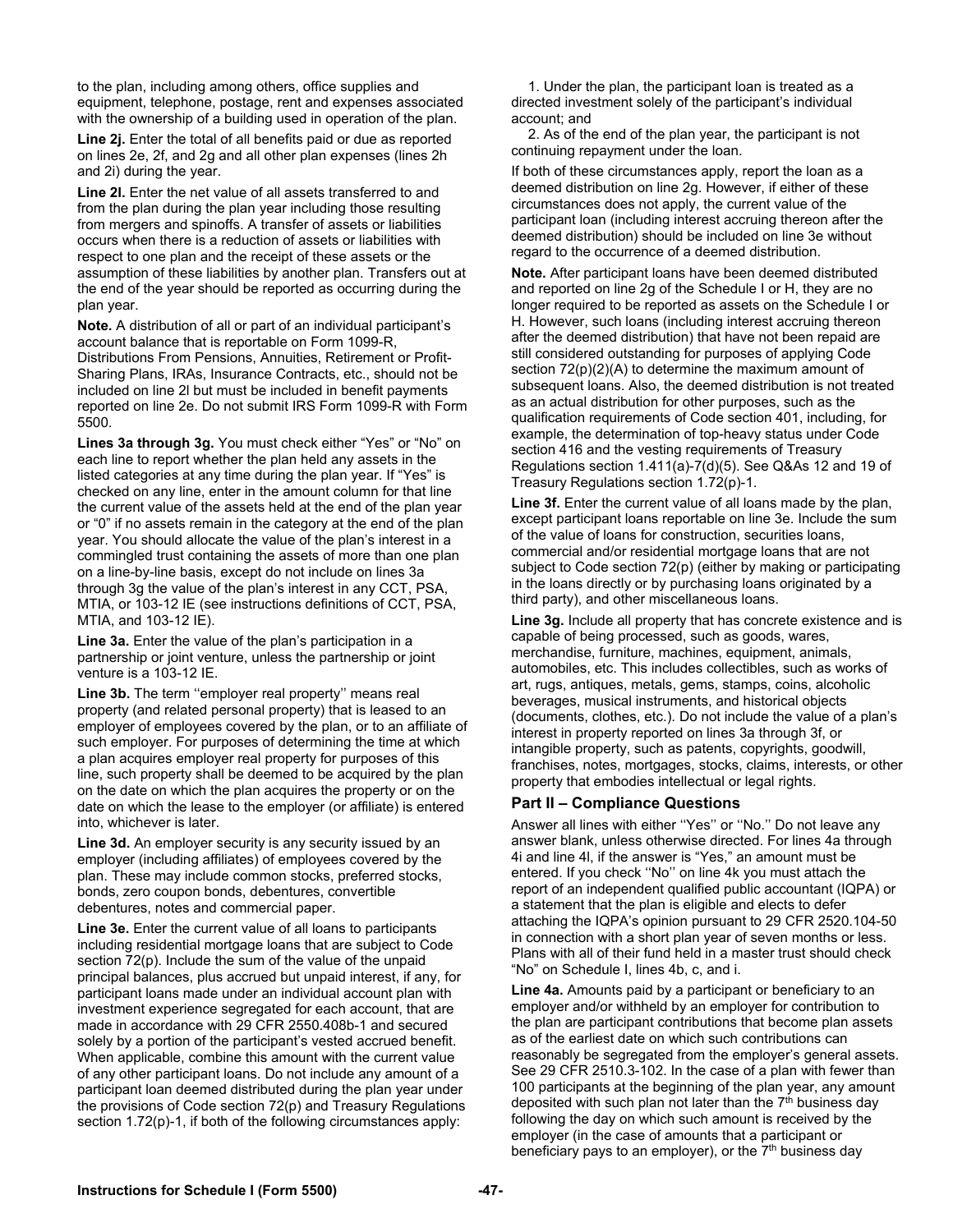following the day on which such amount would otherwise have been payable to the participant in cash (in the case of amount withheld by an employer from a participant's wages), shall be deemed to be contributed or repaid to such plan on the earliest date on which such contributions or participant loan repayments can reasonably be segregated from the employer's general assets. See 29 CFR 2510.3102(a)(2).

Plans that check "Yes" must enter the aggregate amount of all late contributions for the year. The total amount of the delinquent contributions must be included on line 4a of the Schedule H or I, as applicable, for the year in which the contributions were delinquent and must be carried over and reported again on line 4a of the Schedule H or I, as applicable, for each subsequent year until the year after the violation has been fully corrected, which correction includes payment of the late contributions and reimbursement of the plan for lost earnings or profits. If no participant contributions were received or withheld by the employer during the plan year, answer ''No.''

An employer holding participant contributions commingled with its general assets after the earliest date on which such contributions can reasonably be segregated from the employer's general assets will have engaged in prohibited use of plan assets (see ERISA section 406). If such a nonexempt prohibited transaction occurred with respect to a disqualified person (see Code section 4975(e)(2)), file IRS **Form 5330**, Return of Excise Taxes Related to Employee Benefit Plans, with the IRS to pay any applicable excise tax on the transaction.

 Participant loan repayments paid to and/or withheld by an employer for purposes of transmittal to the plan that were not transmitted to the plan in a timely fashion must be reported either on line 4a in accordance with the reporting requirements that apply to delinquent participant contributions or on line 4d. See Advisory Opinion 2002-02A, available at *www.dol.gov/ebsa.* 

*For those Schedule I filers required to submit an IQPA*   $(TIP)$ *report, delinquent participant contributions reported on line 4a must be treated as part of the separate schedules referenced in ERISA section 103(a)(3)(A) and 29 CFR 2520.103-1(b) and 2520.103-2(b) for purposes of preparing the IQPA's opinion even though they are not required to be listed on Part III of the Schedule G. If the information contained on line 4a is not presented in accordance with regulatory requirements, i.e., when the IQPA concludes that the scheduled information required by line 4a does not contain all the required information or contains information that is inaccurate or is inconsistent with the plan's financial statements, the IQPA report must make the appropriate disclosures in accordance with generally accepted auditing standards. For more information, see EBSA's Frequently Asked Questions about Reporting Delinquent Contributions on the Form 5500, available on the Internet at* www.dol.gov/ebsa*. These Frequently Asked Questions clarify that plans have an obligation to include delinquent participant contributions on their financial statements and supplemental schedules and that the IQPA's report covers such delinquent contributions even though they are no longer required to be included on Part III of the Schedule G. Although all delinquent participant contributions must be reported on line 4a, delinquent contributions for which the DOL Voluntary Fiduciary Correction Program (VFCP) requirements and the conditions of the Prohibited Transaction Exemption (PTE) 2002-51 have been satisfied do not need to be treated as nonexempt party-ininterest transactions.* 

*The VFCP describes how to apply, the specific transactions covered (which transactions include delinquent participant* 

*contributions to pension and welfare plans), and acceptable methods for correcting violations. In addition, applicants that satisfy both the VFCP requirements and the conditions of Prohibited Transaction Exemption (PTE) 2002-51 are eligible for immediate relief from payment of certain prohibited transaction excise taxes for certain corrected transactions, and are also relieved from the obligation to file the IRS Form 5330 with the IRS. For more information, see 71 Fed. Reg. 20261 (Apr. 19, 2006) and 71 Fed. Reg. 20135 (Apr. 19, 2006). All delinquent participant contributions must be reported on line 4a even if violations have been corrected. Information about the VFCP is also available on the Internet at* www.dol.gov/ebsa*.* 

**Line 4a Schedule.** Attach a Schedule of Delinquent Participant Contributions using the format below if you entered "Yes" on line 4a and you are checking "No" on line 4k because you are not claiming the audit waiver for the plan. If you choose to include participant loan repayments on line 4a, you must apply the same supplemental schedule and IQPA disclosure requirements to the loan repayments as apply to delinquent transmittals of participant contributions.

#### **Schedule I Line 4a – Schedule of Delinquent Participant Contributions**

| Participant<br>Contributions<br>Transferred<br>Late to Plan                                             | <b>Total that Constitute Nonexempt</b><br><b>Prohibited Transactions</b> | Total<br>Fully<br>Corrected<br>Under |                                                                 |                                   |
|---------------------------------------------------------------------------------------------------------|--------------------------------------------------------------------------|--------------------------------------|-----------------------------------------------------------------|-----------------------------------|
| Check here if Contributions Contributions<br>Late<br>Participant<br>Loan<br>Repayments<br>are included: | Not<br>Corrected                                                         | Corrected<br>Outside<br><b>VFCP</b>  | <b>Contributions</b><br>Pending<br>Correction in<br><b>VFCP</b> | <b>VFCP</b><br>and PTE<br>2002-51 |

**Line 4b.** Plans that check "Yes" must enter the amount. The due date, payment amount and conditions for determining default of a note or loan are usually contained in the documents establishing the note or loan. A loan by the plan is in default when the borrower is unable to pay the obligation upon maturity. Obligations that require periodic repayment can default at any time. Generally, loans and fixed income obligations are considered uncollectible when payment has not been made and there is little probability that payment will be made. A fixed income obligation has a fixed maturity date at a specified interest rate. Do not include participant loans made under an individual account plan with investment experience segregated for each account that were made in accordance with 29 CFR 2550.408b-1 and secured solely by a portion of the participant's vested accrued benefit.

**Line 4c.** Plans that check "Yes" must enter the amount. A lease is an agreement conveying the right to use property, plant or equipment for a stated period. A lease is in default when the required payment(s) has not been made. An uncollectible lease is one where the required payments have not been made and for which there is little probability that payment will be made.

**Line 4d.** Plans that check "Yes" must enter the amount. Check "Yes" if any nonexempt transaction with a party-in-interest occurred regardless of whether the transaction is disclosed in the IQPA's report. Do not check "Yes" with respect to transactions that are: **(1)** statutorily exempt under Part 4 of Title I of ERISA; **(2)** administratively exempt under ERISA section 408(a); **(3)** exempt under Code sections 4975(c) or 4975(d); **(4)** the holding of participant contributions in the employer's general assets for a welfare plan that meets the conditions of ERISA Technical Release 92-01; **(5)** a transaction of a 103-12 IE with parties other than the plan; or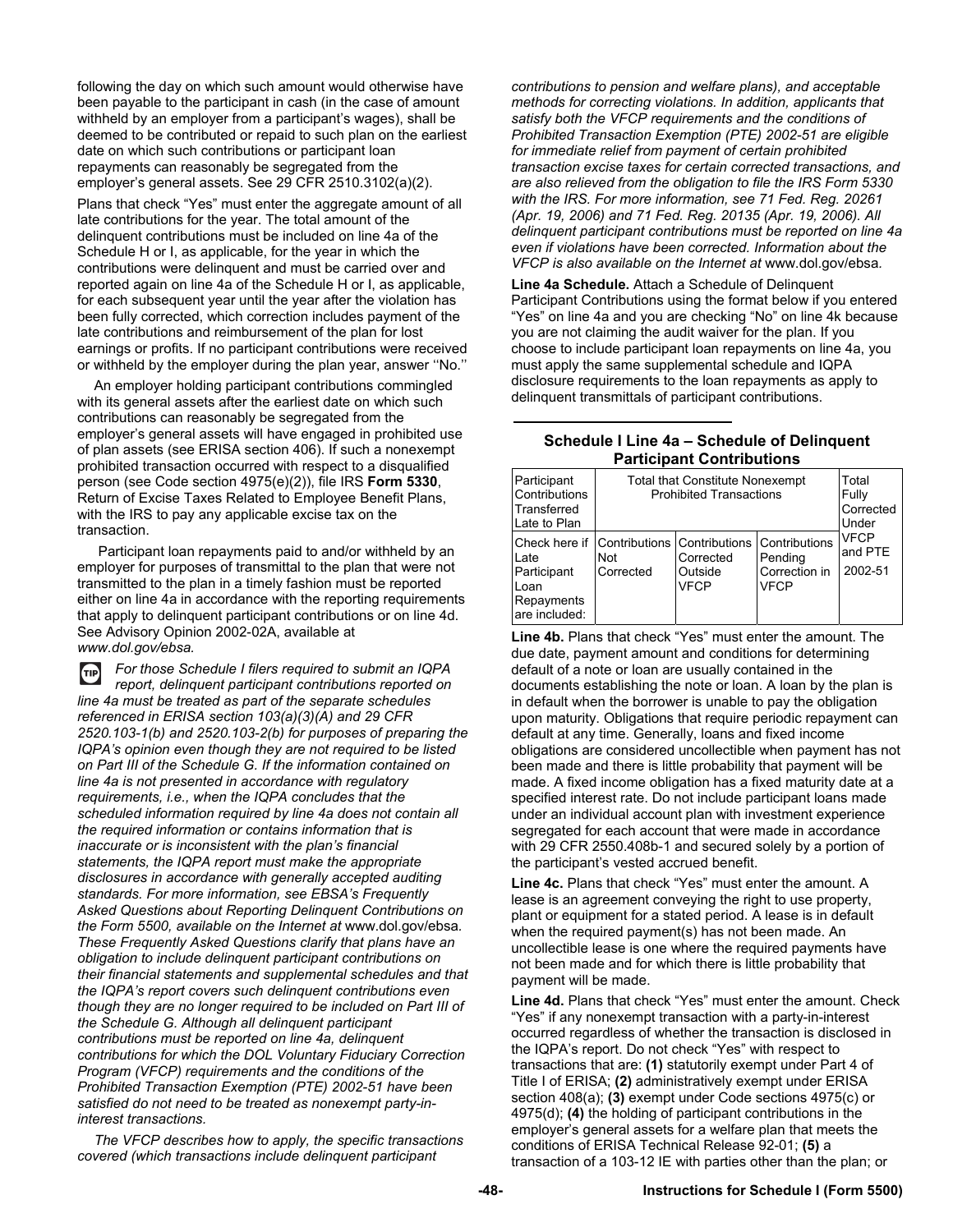**(6)** delinquent participant contributions or delinquent participant loan repayments reported on line 4a. You may indicate that an application for an administrative exemption is pending. If you are unsure whether a transaction is exempt or not, you should consult with either a qualified public accountant, legal counsel or both. If the plan is a qualified pension plan and a nonexempt prohibited transaction occurred with respect to a disqualified person, an IRS Form 5330 should be filed with the IRS to pay the excise tax on the transaction.

*Applicants that satisfy the VFCP requirements and the*   $(TIP)$ *conditions of PTE 2002-51 (see the instructions for line 4a) are eligible for immediate relief from payment of certain prohibited transaction excise taxes for certain corrected transactions, and are also relieved from the obligation to file the Form 5330 with the IRS. For more information, see 71 Fed. Reg. 20261 (Apr. 19, 2006) and 71 Fed. Reg. 20135 (Apr. 19, 2006). When the conditions of PTE 2002-51 have been satisfied, the corrected transactions should be treated as exempt under Code section 4975(c) for the purposes of answering line 4d.* 

*Party-in-Interest.* For purposes of this form, party-ininterest is deemed to include a disqualified person. See Code section 4975(e)(2). The term "party-in-interest" means, as to an employee benefit plan:

**A.** Any fiduciary (including, but not limited to, any administrator, officer, trustee, or custodian), counsel, or employee of the plan;

**B.** A person providing services to the plan;

**C.** An employer, any of whose employees are covered by the plan;

**D.** An employee organization, any of whose members are covered by the plan;

**E.** An owner, direct or indirect, of 50% or more of: **(1)** the combined voting power of all classes of stock entitled to vote or the total value of shares of all classes of stock of a corporation, **(2)** the capital interest or the profits interest of a partnership, or **(3)** the beneficial interest of a trust or unincorporated enterprise that is an employer or an employee organization described in C or D;

**F.** A relative of any individual described in A, B, C, or E; **G.** A corporation, partnership, or trust or estate of which (or in which) 50% or more of: **(1)** the combined voting power of all classes of stock entitled to vote or the total value of shares of all classes of stock of such corporation, **(2)** the capital interest or profits interest of such partnership, or **(3)** the beneficial interest of such trust or estate is owned directly or indirectly, or held by, persons described in A, B, C, D, or E;

**H.** An employee, officer, director (or an individual having powers or responsibilities similar to those of officers or directors), or a 10% or more shareholder, directly or indirectly, of a person described in B, C, D, E, or G, or of the employee benefit plan;

**I.** A 10% or more (directly or indirectly in capital or profits) partner or joint venturer of a person described in B, C, D, E, or G.

*Nonexempt transactions* with a party-in-interest include any direct or indirect:

**A.** Sale or exchange, or lease, of any property between the plan and a party-in-interest.

**B.** Lending of money or other extension of credit between the plan and a party-in-interest.

**C.** Furnishing of goods, services, or facilities between the plan and a party-in-interest.

**D.** Transfer to, or use by or for the benefit of, a party-ininterest, of any income or assets of the plan.

**E.** Acquisition, on behalf of the plan, of any employer security or employer real property in violation of ERISA section 407(a).

**F.** Dealing with the assets of the plan for a fiduciary's own interest or own account.

**G.** Acting in a fiduciary's individual or any other capacity in any transaction involving the plan on behalf of a party (or represent a party) whose interests are adverse to the interests of the plan or the interests of its participants or beneficiaries.

**H.** Receipt of any consideration for his or her own personal account by a party-in-interest who is a fiduciary from any party dealing with the plan in connection with a transaction involving the income or assets of the plan.

**Line 4e.** Plans that check "Yes" must enter the aggregate amount of fidelity bond coverage for all claims. Check ''Yes'' only if the plan itself (as opposed to the plan sponsor or administrator) is a named insured under a fidelity bond from an approved surety covering plan officials and that protects the plan from losses due to fraud or dishonesty as described in 29 CFR Part 2580. Generally, every plan official of an employee benefit plan who ''handles'' funds or other property of such plan must be bonded. Generally, a person shall be deemed to be ''handling'' funds or other property of a plan, so as to require bonding, whenever his or her duties or activities with respect to given funds are such that there is a risk that such funds could be lost in the event of fraud or dishonesty on the part of such person, acting either alone or in collusion with others. Section 412 of ERISA and 29 CFR Part 2580 describe the bonding requirements, including the definition of ''handling'' (29 CFR 2580.412-6), the permissible forms of bonds (29 CFR 2580.412-10), the amount of the bond (29 CFR Part 2580, subpart C), and certain exemptions such as the exemption for unfunded plans, certain banks and insurance companies (ERISA section 412), and the exemption allowing plan officials to purchase bonds from surety companies authorized by the Secretary of the Treasury as acceptable reinsurers on federal bonds (29 CFR 2580.412-23). Information concerning the list of approved sureties and reinsurers is available on the Internet at *www.fms.treas.gov/c570*. For more information on the fidelity bonding requirements, see Field Assistance Bulletin 2008-04, available on the Internet at *www.dol.gov/ebsa*. **Note.** Plans are permitted under certain conditions to purchase fiduciary liability insurance. These fiduciary liability insurance policies are not written specifically to protect the plan from losses due to dishonest acts and cannot be reported as fidelity bonds on line 4e.

**Line 4f.** Check ''Yes,'' if the plan had suffered or discovered any loss as a result of any dishonest or fraudulent act(s) even if the loss was reimbursed by the plan's fidelity bond or from any other source. If ''Yes'' is checked enter the full amount of the loss. If the full amount of the loss has not yet been determined, provide an estimate as determined in good faith by a plan fiduciary. You must keep, in accordance with ERISA section 107, records showing how the estimate was determined.

*Willful failure to report is a criminal offense. See ERISA section 501.*

**Lines 4g and 4h.** *Current value* means fair market value where available. Otherwise, it means the fair value as determined in good faith under the terms of the plan by a trustee or a named fiduciary, assuming an orderly liquidation at time of the determination. See ERISA section 3(26).

An accurate assessment of fair market value is essential to a pension plan's ability to comply with the requirements set forth in the Code (e.g., the exclusive benefit rule of Code section 401(a)(2), the limitations on benefits and contributions

## **Instructions for Schedule I (Form 5500) -49-**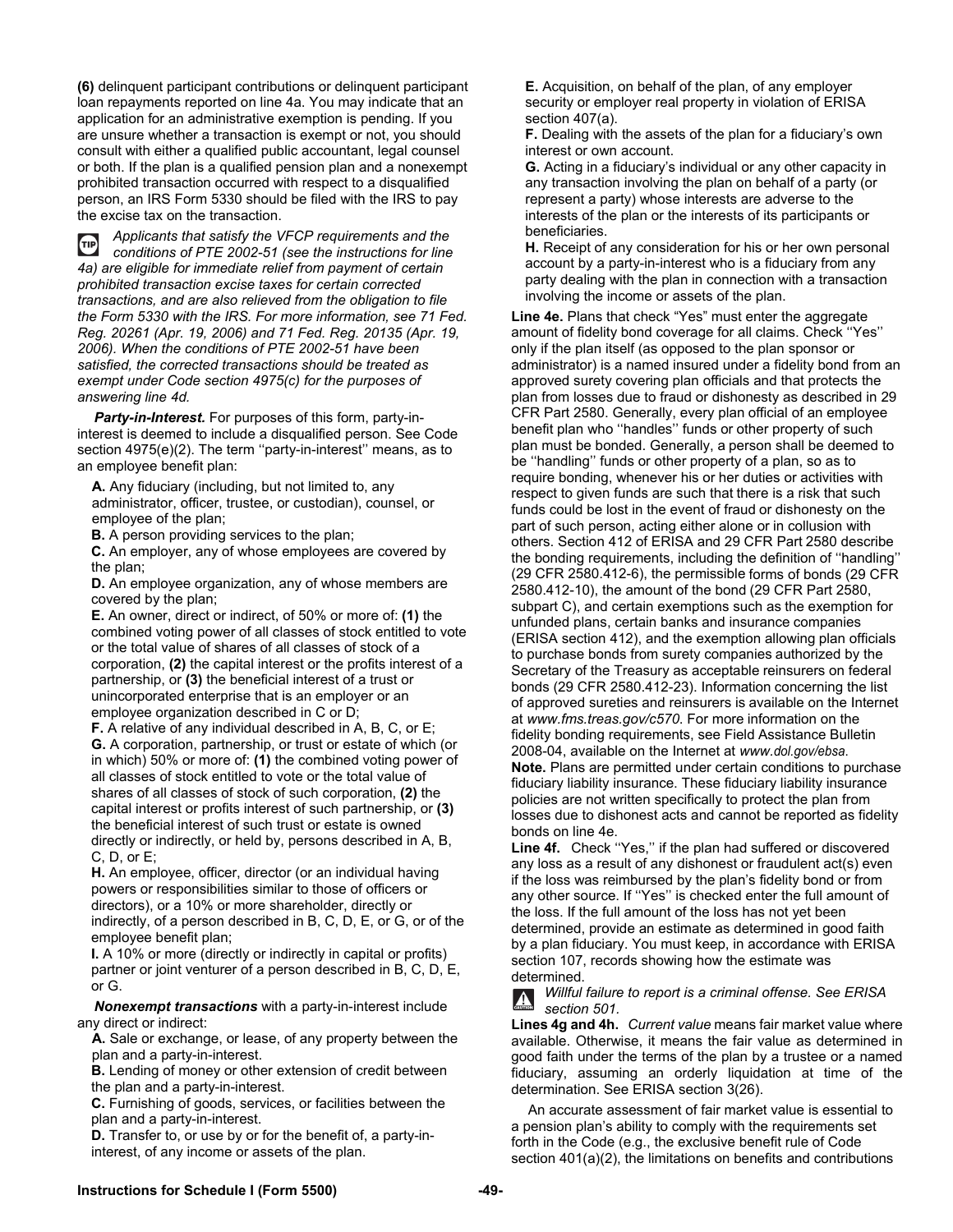under Code section 415, and the minimum funding requirements under Code section 412) and must be determined annually.

Examples of assets that may not have a readily determinable value on an established market (e.g., NYSE, AMEX, over the counter, etc.) include real estate, nonpublicly traded securities, shares in a limited partnership, and collectibles. Do not check "Yes" on line 4g for mutual fund shares or insurance company investment contracts for which the plan receives valuation information at least annually. Also do not check ''Yes'' on line 4g if the plan is a defined contribution plan and the only assets the plan holds, that do not have a readily determinable value on an established market, are: **(1)** participant loans not in default, or **(2)** assets over which the participant exercises control within the meaning of section 404(c) of ERISA.

Although the current value of plan assets must be determined each year, there is no requirement that the assets (other than certain nonpublicly traded employer securities held in ESOPs) be valued every year by independent third-party appraisers.

Enter in the amount column the fair market value of the assets referred to on line 4g whose value was not readily determinable on an established market and which were not valued by an independent third-party appraiser in the plan year. Generally, as it relates to these questions, an appraisal by an independent third party is an evaluation of the value of an asset prepared by an individual or firm who knows how to judge the value of such assets and does not have an ongoing relationship with the plan or plan fiduciaries except for preparing the appraisals.

**Line 4i.** Include as a single security all securities of the same issue. An example of a single issue is a certificate of deposit issued by the XYZ Bank on July 1, 2019, which matures on June 30, 2021, and yields x%. For the purposes of line 4i, do not check ''Yes'' for securities issued by the U.S. Government or its agencies. Also, do not check "Yes" for securities held as a result of participant-directed transactions.

**Line 4j.** Check "Yes" if all the plan assets (including insurance/annuity contracts) were distributed to the participants and beneficiaries, legally transferred to the control of another plan, or brought under the control of the PBGC.

 Check ''No'' for a welfare benefit plan that is still liable to pay benefits for claims that were incurred before the termination date, but not yet paid. See 29 CFR 2520.104b-2(g)(2)(ii).

**Line 4k.** Check ''Yes'' if you are claiming a waiver of the annual examination and report of an independent qualified public accountant (IQPA) under 29 CFR 2520.104-46. You are eligible to claim the waiver if the Schedule I is being filed for:

1. A small welfare plan, or

2. A small pension plan for a plan year that began on or after April 18, 2001, that complies with the conditions of 29 CFR 2520.104-46 summarized below.

Check ''No'' and attach the report of the IQPA meeting the requirements of 29 CFR 2520.103-1(b) if you are not claiming the waiver. Also check ''No,'' and attach the required IQPA reports or the required explanatory statement if you are relying on 29 CFR 2520.104-50 in connection with a short plan year of seven months or less. At the top of any attached 2520.104-50 statement, enter **"2520.104-50 Statement, Schedule I, Line 4k."**

For more information on the requirements for deferring an IQPA report pursuant to 29 CFR 2520.104-50 in connection with a short plan year of seven months or less and the contents of the required explanatory statement, see the

instructions for Schedule H, line 3d(2) or call the EFAST2 Help Desk at 1-866-GO-EFAST (1-866-463-3278) (toll-free).

**Note.** For plans that check "No," the IQPA report must make the appropriate disclosures in accordance with generally accepted auditing standards if the information reported on line 4a is not presented in accordance with regulatory requirements.

The following summarizes the conditions of 29 CFR 2520.104-46 that must be met for a small pension plan with a plan year beginning on or after April 18, 2001, to be eligible for the waiver. For more information regarding these requirements, see the EBSA's Frequently Asked Questions on the Small Pension Plan Audit Waiver Regulation and 29 CFR 2520.104-46, which are available at *www.dol.gov/ebsa*, or call the EFAST2 Help Desk at 1-866-GO-EFAST (1-866-463-3278) (toll-free)

**Condition 1:** At least 95 percent of plan assets are "qualifying plan assets" as of the end of the preceding plan year, or any person who handles assets of the plan that do not constitute qualifying plan assets is bonded in accordance with the requirements of ERISA section 412 (see the instructions for line 4e), except that the amount of the bond shall not be less than the value of such non-qualifying assets.

The determination of the "percent of plan assets" as of the end of the preceding plan year and the amount of any required bond must be made at the beginning of the plan's reporting year for which the waiver is being claimed. For purposes of this line, you will have satisfied the requirement to make these determinations at the beginning of the plan reporting year for which the waiver is being claimed if they are made as soon after the date when such year begins as the necessary information from the preceding reporting year can practically be ascertained. See 29 CFR 2580.412-11, 14 and 19 for additional guidance on these determinations, and 29 CFR 2580.412-15 for procedures to be used for estimating these amounts if there is no preceding plan year.

The term ''qualifying plan assets,'' for purposes of this line, means:

1. Any assets held by any of the following regulated financial institutions:

a. A bank or similar financial institution as defined in 29 CFR 2550.408b-4(c);

b. An insurance company qualified to do business under the laws of a state;

c. An organization registered as a broker-dealer under the Securities Exchange Act of 1934; or

d. Any other organization authorized to act as a trustee for individual retirement accounts under Code section 408.

2. Shares issued by an investment company registered under the Investment Company Act of 1940 (e.g., mutual funds);

3. Investment and annuity contracts issued by any insurance company qualified to do business under the laws of a state;

4. In the case of an individual account plan, any assets in the individual account of a participant or beneficiary over which the participant or beneficiary has the opportunity to exercise control and with respect to which the participant or beneficiary is furnished, at least annually, a statement from a regulated financial institution referred to above describing the assets held or issued by the institution and the amount of such assets;

5. Qualifying employer securities, as defined in ERISA section 407(d)(5); and

6. Participant loans meeting the requirements of ERISA section 408(b)(1).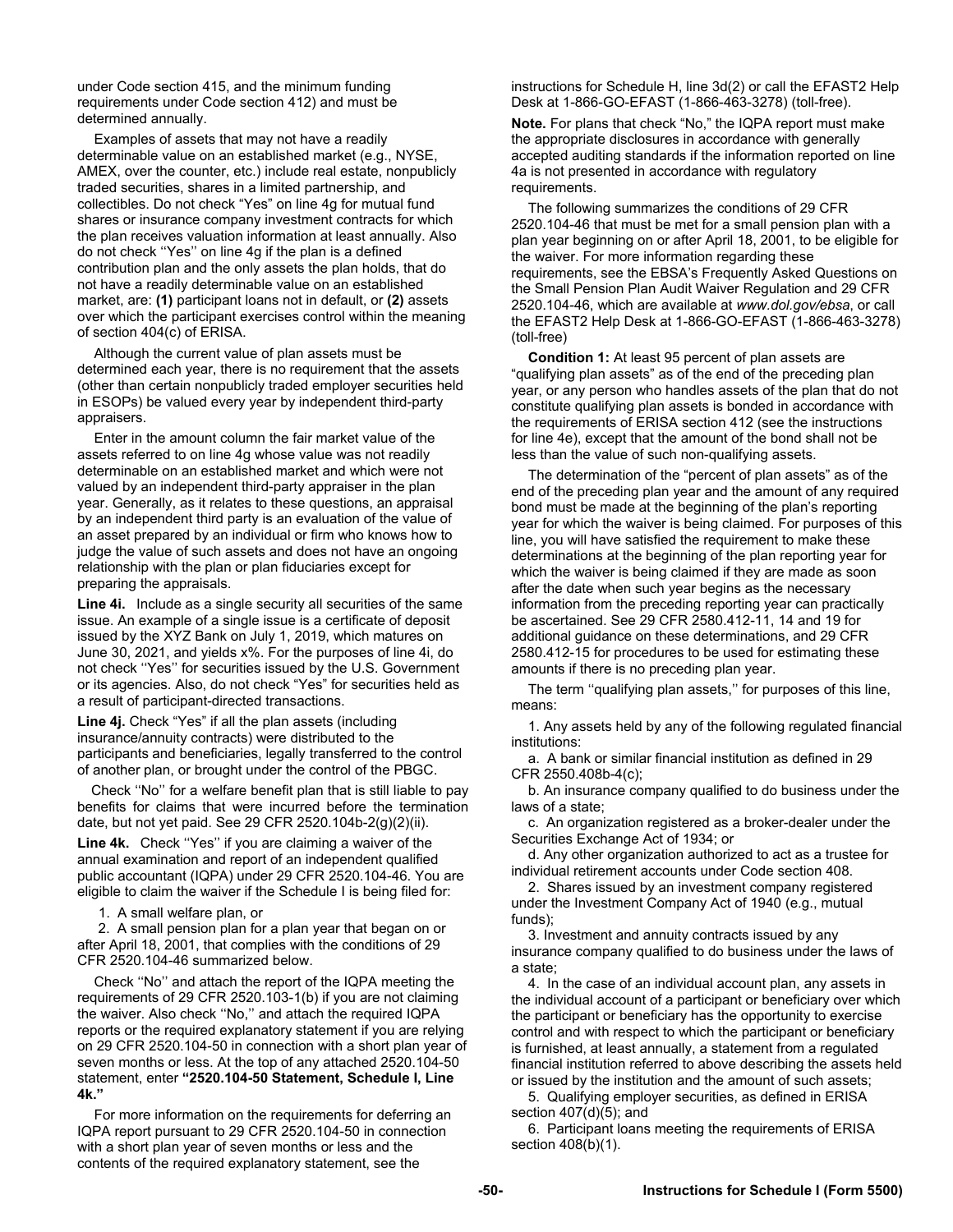**Condition 2:** The administrator must disclose the following information in the summary annual report (SAR) furnished to participants and beneficiaries, in accordance with 29 CFR 2520.104b-10. For defined benefit pension plans that are required pursuant to section 101(f) of ERISA to furnish an Annual Funding Notice (AFN), the administrator must instead either provide the information to participants and beneficiaries with the AFN or as a stand-alone notification at the time a SAR would have been due and in accordance with the rules for furnishing an SAR, although such plans do not have to furnish a SAR.

1. The name of each regulated financial institution holding or issuing qualifying plan assets and the amount of such assets reported by the institution as of the end of the plan year (this SAR disclosure requirement does not apply to qualifying employer securities, participant loans and individual account assets described in paragraphs 4,5 and 6 above);

2. The name of the surety company issuing the fidelity bond, if the plan has more than 5% of its assets in non-qualifying plan assets;

3. A notice that participants and beneficiaries may, upon request and without charge, examine or receive from the plan evidence of the required bond and copies of statements from the regulated financial institutions describing the qualifying plan assets; and

4. A notice that participants and beneficiaries should contact the EBSA Regional Office if they are unable to examine or obtain copies of the regulated financial institution statements or evidence of the required bond, if applicable.

A Model Notice that plans can use to satisfy the enhanced SAR (or Annual Funding Notice) disclosure requirements to be eligible for the audit waiver is available as an Appendix to 29 CFR 2520.104-46.

**Condition 3:** In addition, in response to a request from any participant or beneficiary, the administrator, without charge to the participant or beneficiary, must make available for examination, or upon request furnish copies of, each regulated financial institution statement and evidence of any required bond.

*Examples.* Plan A, which has a plan year that began on or after April 18, 2001, had total assets of \$600,000 as of the end of the 2000 plan year that included: investments in various bank, insurance company and mutual fund products of \$520,000; investments in qualifying employer securities of \$40,000; participant loans (meeting the requirements of ERISA section 408(b)(1)), totaling \$20,000; and a \$20,000 investment in a real estate limited partnership. Because the only asset of the plan that did not constitute a ''qualifying plan asset'' is the \$20,000 real estate limited partnership investment and that investment represents less than 5% of the plan's total assets, no fidelity bond is required as a condition for the plan to be eligible for the waiver for the 2001 plan year.

Plan B is identical to Plan A except that of Plan B's total assets of \$600,000 as of the end of the 2000 plan year, \$558,000 constitutes ''qualifying plan assets'' and \$42,000 constitutes non-qualifying plan assets. Because 7% – more than 5% – of Plan B's assets do not constitute ''qualifying plan assets,'' Plan B, as a condition to be eligible for the waiver for the 2001 plan year, must ensure that it has a fidelity bond in an amount equal to at least \$42,000 covering persons handling its non-qualifying plan assets. Inasmuch as compliance with ERISA section 412 generally requires the amount of the bond be not less than 10% of the amount of all the plan's funds or other property handled, the bond acquired for ERISA section 412 purposes may be adequate to cover the non-qualifying plan assets without an increase (i.e., if the amount of the bond

determined to be needed for the relevant persons for ERISA section 412 purposes is at least \$42,000). As demonstrated by the foregoing example, where a plan has more than 5% of its assets in non-qualifying plan assets, the required bond is for the total amount of the non-qualifying plan assets, not just the amount in excess of 5%.

If you need further information regarding these requirements, see 29 CFR 2520.104-46 which is available at *www.dol.gov/ebsa* or call the EFAST2 Help Desk at 1-866-GO-EFAST (1-866-463-3278) (toll-free)

**Line 4l.** You must check "Yes" if any benefits due under the plan were not timely paid or not paid in full. This would include required minimum distributions to 5% owners who have attained 72 whether or not retired and/or non-5% owners who have attained 72 and have retired or separated from service, see Code section 401(a)(9). Include in this amount the total of any outstanding amounts that were not paid when due in previous years that have continued to remain unpaid.

**Note**. In the absence of other guidance, filers do not need to report on this line unpaid required minimum distribution (RMD) amounts for participants who have retired or separated from service, or their beneficiaries, who cannot be located after reasonable efforts or where the plan is in the process of engaging in such reasonable efforts at the end of the plan year reporting period. Plan administrators and employers should review their plan documents for written procedures on locating missing participants. Although the Department of Labor's Field Assistance Bulletin 2014-01 is specifically applicable to terminated defined contribution plans, employers and plan administrators of ongoing plans may want to consider periodically using one or more of the search methods described in the FAB in connection with making reasonable efforts to locate RMD-eligible missing participants.

**Line 4m.** Check "Yes" if there was a "blackout period." A blackout period is a temporary suspension of more than three (3) consecutive business days during which participants or beneficiaries of a 401(k) or other individual account pension plan were unable to, or were limited or restricted in their ability to, direct or diversify assets credited to their accounts, obtain loans from the plan, or obtain distributions from the plan. A "blackout period" generally does not include a temporary suspension of the right of participants and beneficiaries to direct or diversify assets credited to their accounts, obtain loans from the plan, or obtain distributions from the plan if the temporary suspension is: (1) part of the regularly scheduled operations of the plan that has been disclosed to participants and beneficiaries; (2) due to a qualified domestic relations order (QDRO) or because of a pending determination as to whether a domestic relations order is a QDRO; (3) due to an action or a failure to take action by an individual participant or because of an action or claim by someone other than the plan regarding a participant's individual account; (4) by application of federal securities laws. For more information, see 29 CFR 2520.101-3 (available at *www.dol.gov/ebsa*).

**Line 4n.** If there was a blackout period, did you provide the required notice not less than 30 days nor more than 60 days in advance of restricting the rights of participants and beneficiaries to change their plan investments, obtain loans from the plan, or obtain distributions from the plan? If so, check "Yes." See 29 CFR 2520.101-3 for specific notice requirements and for exceptions from the notice requirement. Also, answer "Yes" if one of the exceptions to the notice requirement under 29 CFR 2520.101-3 applies.

**Line 5a.** Check "Yes" if a resolution to terminate the plan was adopted during this or any prior plan year, unless the termination was revoked and no assets reverted to the

#### **Instructions for Schedule I (Form 5500) -51-**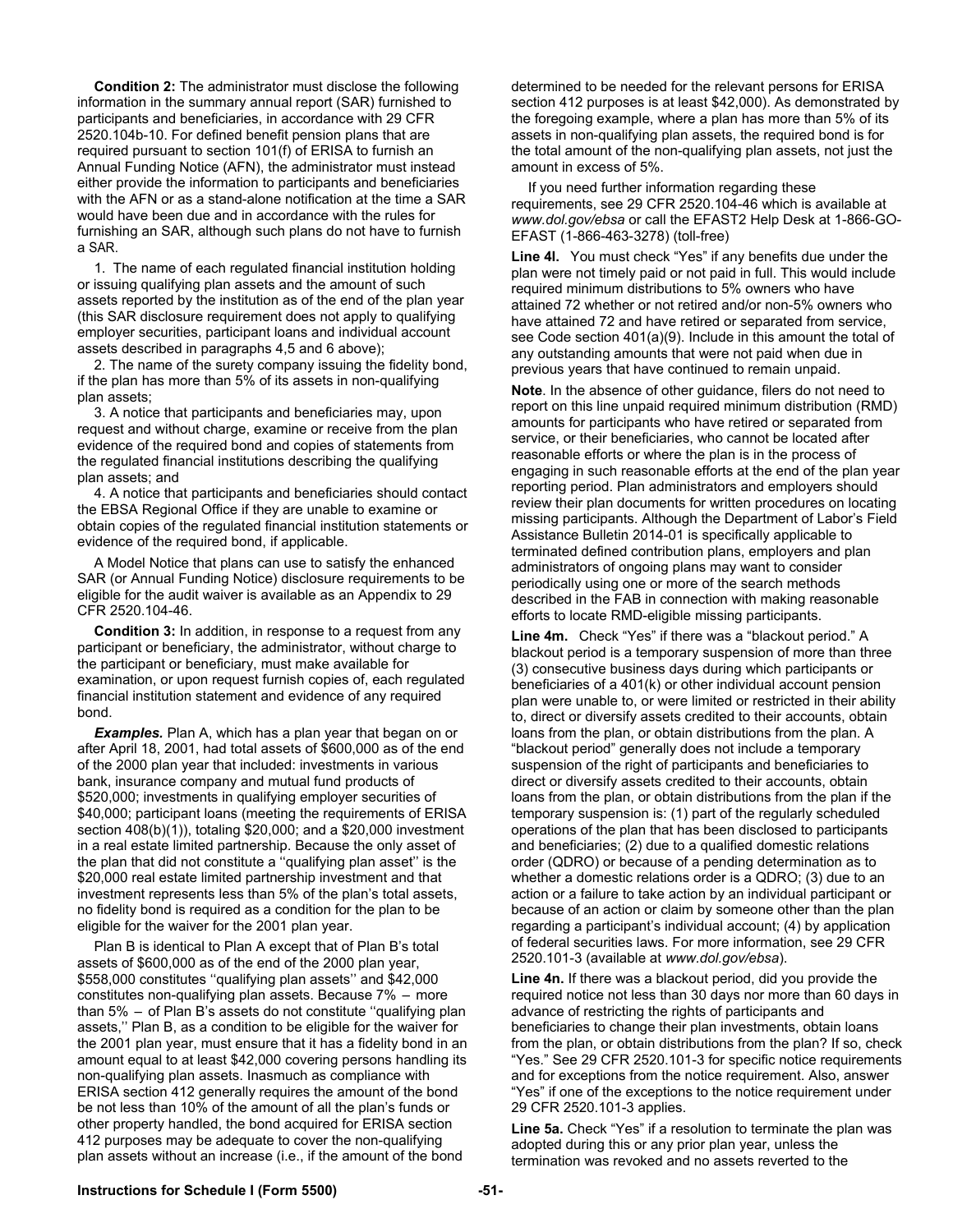employer. If ''Yes'' is checked, enter the amount of plan assets that reverted to the employer during the plan year in connection with the implementation of such termination. Enter ''0'' if no reversion occurred during the current plan year.

*A Form 5500 must be filed for each year the plan has*   $\mathbf{A}$ *assets, and, for a welfare benefit plan, if the plan is still liable to pay benefits for claims that were incurred before the termination date, but not yet paid. See 29 CFR 2520.104b-2(g)(2)(ii).* 

**Line 5b.** Enter information concerning assets and/or liabilities transferred from this plan to another plan(s) (including spinoffs) during the plan year. A transfer of assets or liabilities occurs when there is a reduction of assets or liabilities with respect to one plan and the receipt of these assets or the assumption of these liabilities by another plan. Enter the name, plan sponsor EIN, and PN for the transferee plan(s) involved on lines 5(b)1, (2), and (3).

Do not use a social security number in lieu of an EIN or include an attachment that contains visible social security numbers. The Schedule I and its attachments are open to public inspection, and the contents are public information and are subject to publication on the Internet. Because of privacy concerns, the inclusion of a social security number or any portion thereof on this Schedule I or the inclusion of a visible social security number or any portion thereof on an attachment may result in the rejection of the filing.

**Note.** A distribution of all or part of an individual participant's account balance that is reportable on IRS *Form 1099-R* should not be included on line 5b. Do not submit IRS Form 1099-R with the Form 5500.

IRS Form 5310-A, Notice of Plan Merger or Consolidation, Spinoff, or Transfer of Plan Assets or Liabilities; Notice of

Qualified Separate Lines of Business, may be required to be filed at least 30 days before any plan merger or consolidation or any transfer of plan assets or liabilities to another plan. There is a penalty of \$25 a day (up to a maximum of \$15,000) for not filing IRS Form 5310-A on time." In addition, a transfer of benefit liabilities involving a plan covered by PBGC insurance may be reportable to the PBGC. See PBGC Form 10, Post-Event Notice of Reportable Events, and PBGC Form 10-Advance, Advance Notice of Reportable Events.

**Line 5c**. Check "Yes" if the plan was covered by PBGC at any time during the plan year to which the Form 5500 relates and enter the My PAA generated confirmation number for the premium filing for that plan year reported (see filing receipt). "Yes" must be checked even if coverage has ceased and/or final premiums have been paid before the Form 5500 is due.

If you are uncertain whether the plan is covered under the PBGC termination insurance program, check the box "Not determined" and contact PBGC either by phone at 1-800-736- 2444, by E-mail at **standard@pbgc.gov**, or in writing to Pension Benefit Guaranty Corporation, Standard Termination Compliance Division, Suite 930, Processing and Technical Assistance Branch, 1200 K Street, NW, Washington, DC 20005-4026. If you checked the box "Yes," enter the My PAA generated confirmation number for the premium filing for this plan year (see filing receipt). If you amended your premium filing for this plan year, enter the confirmation number for that filing and not for the previous filing(s). Defined contribution plans and welfare plans do not need to complete this item.

**Note:** A church defined benefit pension plan that has made an election under Code section 410(d) should see www.pbgc.gov for the procedures prescribed by PBGC on how to notify PBGC that it wishes to have title IV of ERISA apply to it.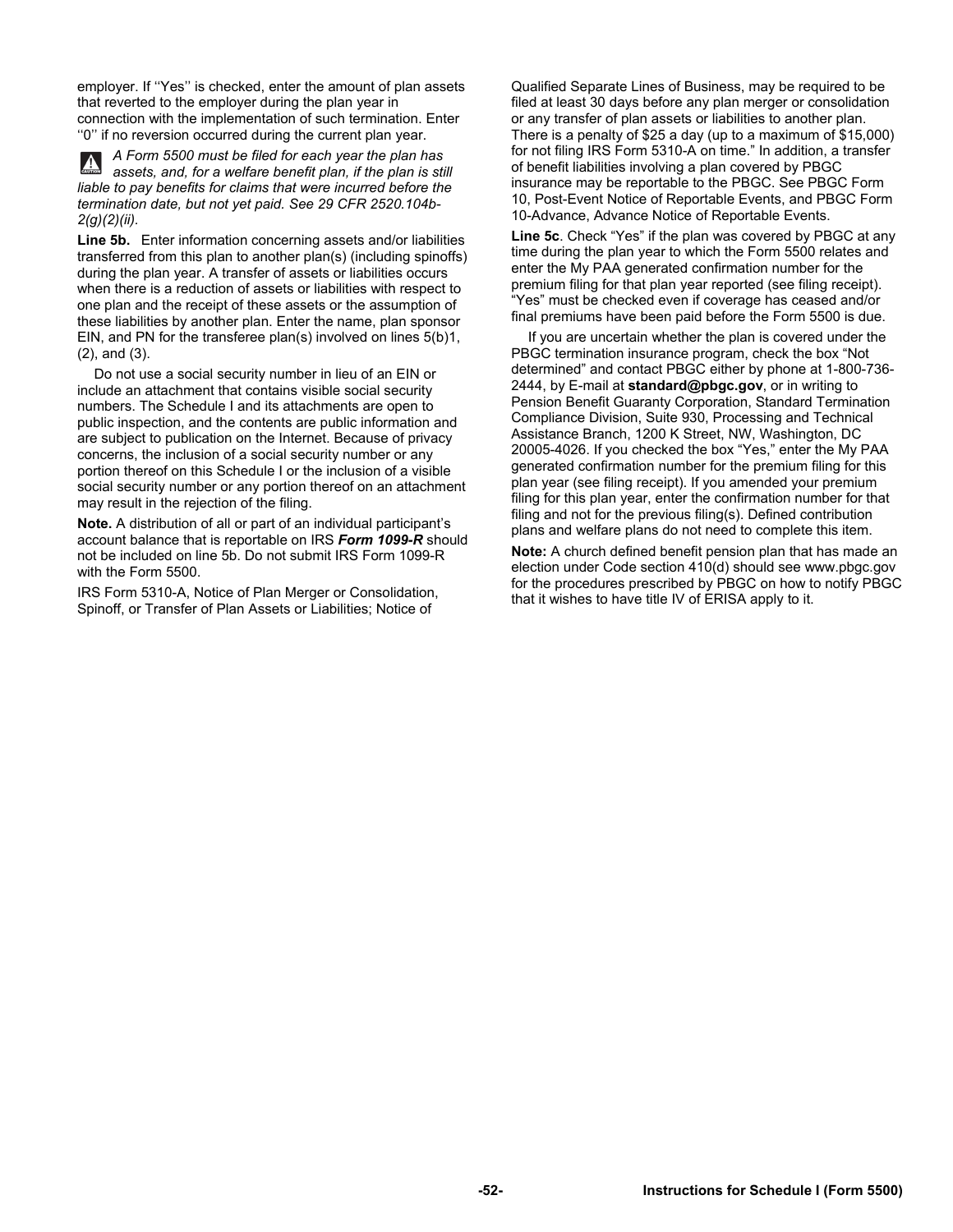# **2021 Instructions for Schedule MB** *(Form 5500) Multiemployer Defined Benefit Plan and Certain Money Purchase Plan Actuarial Information*

# **General Instructions Who Must File**

As the first step, the plan administrator of any multiemployer defined benefit plan that is subject to the minimum funding standards (see Code sections 412 and 431 and Part 3 of Title I of ERISA) **must** obtain a completed Schedule MB (Form 5500) that is prepared and signed by the plan's enrolled actuary as discussed below in the *Statement by Enrolled Actuary* section. The plan administrator must retain with the plan records the Schedule MB that is prepared and signed by the plan's actuary.

 Next, the plan administrator of a multiemployer defined benefit plan must ensure that the information from the actuary's Schedule MB is entered electronically into the annual return/report being submitted. When entering the information, whether using EFAST2-approved software or EFAST2's webbased filing system, all the fields required for the type of plan must be completed (see instructions for fields that need to be completed).

 Further, the plan administrator of a multiemployer defined benefit plan must attach to the Form 5500 an electronic reproduction of the Schedule MB prepared and signed by the plan's enrolled actuary. This electronic reproduction must be labeled *"MB Actuary Signature"* and must be included as a Portable Document Format (PDF) attachment or any alternative electronic attachment allowable under EFAST2.

 If a money purchase defined contribution plan (including a target benefit plan) has received a waiver of the minimum funding standard, and the waiver is currently being amortized, lines 3, 9, and 10 of Schedule MB must be completed but it need not be signed by an enrolled actuary. In such a case, the Form 5500 or the Form 5500-SF that is submitted under EFAST2 must include the Schedule MB with lines 3, 9, and 10 completed, but is not required to include a PDF attachment of a signed Schedule MB.

**Note.** Schedule MB does not have to be filed with the Form 5500-EZ regardless of whether it is filed on paper with the IRS or electronically with EFAST2, but, if required, it must be retained (in accordance with the instructions for the Form 5500-EZ under the *What to File* section). Also, the funding standard account for the plan must continue to be maintained, even if the Schedule MB is not filed.

 Check the Schedule MB box on the Form 5500 (Part II, line 10a(2)) if a Schedule MB is attached to the Form 5500.

 Lines A through E **must** be completed for ALL plans. If the Schedule MB is attached to a Form 5500 or Form 5500-SF, lines A, B, C, and D should include the same information as reported in Part II of the Form 5500 or Form 5500-SF. You may abbreviate the plan name.

 Do not use a social security number in line D in lieu of an EIN. The Schedule MB and its attachments are open to public inspection if filed with a Form 5500 or Form 5500-SF, and the contents are public information and are subject to publication on the Internet. Because of privacy concerns, the inclusion of a social security number or any portion thereof on this Schedule MB or any of its attachments may result in the rejection of the filing.

 You can apply for an EIN from the IRS online, by fax, or by mail depending on how soon you need to use the EIN. For more information, see *Section 3: Electronic Filing Requirement*  under the *General Instructions to Form 5500* and *How to File – Electronic Filing Requirement* under the *General Instructions to Form 5500-SF.* The EBSA does not issue EINs.

**Note.** *(1)* For split-funded plans, the costs and contributions reported on Schedule MB must include those relating to both trust funds and insurance carriers. *(2)* For plans with funding standard account amortization charges and credits, see the instructions for lines 9c and 9h. *(3)* For terminating multiemployer plans, Code section 412(e)(4) and ERISA section 301(c) provide that minimum funding standards apply until the last day of the plan year in which the plan terminates within the meaning of section 4041A(a)(2) of ERISA. Accordingly, the Schedule MB is not required to be filed for any later plan year.

# **Statement by Enrolled Actuary**

An enrolled actuary must sign Schedule MB unless, as described above, the plan is a money purchase defined contribution plan that has received a waiver of the minimum funding standard. The signature of the enrolled actuary may be qualified to state that it is subject to attached qualifications. See Treasury Regulations section 301.6059-1(d) for permitted qualifications. Except as otherwise provided in these instructions, a stamped or machine produced signature is not acceptable. If the actuary has not fully reflected any final or temporary regulation, revenue ruling, or notice promulgated under the statute in completing the Schedule MB, check the box on the last line of page 1. If this box is checked, indicate on an attachment whether an accumulated funding deficiency or a contribution that is not wholly deductible would result if the actuary had fully reflected such regulation, revenue ruling, or notice, and label this attachment *"Schedule MB – Statement by Enrolled Actuary."* In addition, the actuary may offer any other comments related to the information contained in Schedule MB.

The actuary must provide the completed and signed Schedule MB to the plan administrator to be retained with the plan records and included (in accordance with these instructions) with the Form 5500 that is submitted under EFAST2. The plan's actuary is permitted to sign the Schedule MB on page one using the actuary's signature or by inserting the actuary's typed name in the signature line followed by the actuary's handwritten initials. The actuary's most recent enrollment number must be entered on the Schedule MB that is prepared and signed by the plan's actuary.

## **Attachments**

All attachments to the Schedule MB must be properly identified, and must include the name of the plan, the plan sponsor's EIN, and the plan number. Put "Schedule MB" and the line number to which the attachment relates at the top of each attachment. Do not include attachments that contain a visible social security number. The Schedule MB and its attachments are open to public inspection, and the contents are public information and are subject to publication on the Internet. Because of privacy concerns, the inclusion of a visible social security number or any portion thereof on an attachment may result in the rejection of the filing.

# **Specific Instructions**

**Line 1.** All entries must be reported as of the valuation date.

**Line 1a. Actuarial Valuation Date.** The valuation for a plan year may be as of any date in the plan year, including the first or last day of the plan year. Valuations must be performed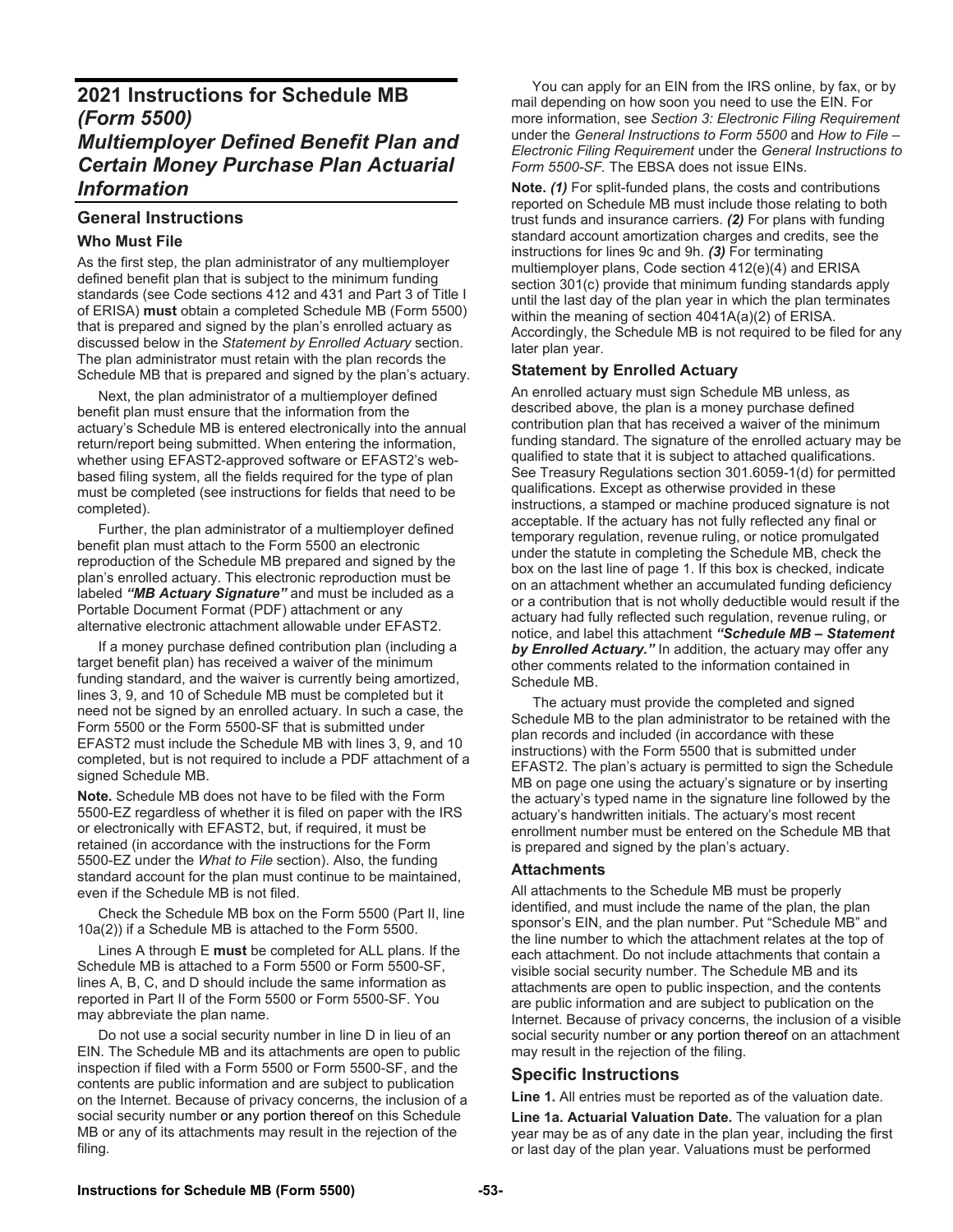within the period specified by Code section 431(c)(7) and ERISA section 304(c)(7).

**Line 1b(1). Current Value of Assets.** Enter the current value of assets as of the valuation date. The current value is the same as the fair market value. Do not adjust for items such as the existing credit balance or the outstanding balances of certain amortization bases. Contributions designated for 2021 should not be included in this amount. Note that this entry may be different from the entry in line 2a. Such a difference may result, for example, if the valuation date is not the first day of the plan year, or if insurance contracts are excluded from assets reported on line 1b(1) but not on line 2a.

 Rollover amounts or other assets held in individual accounts that are not available to provide defined benefits under the plan should not be included on line 1b(1), regardless of whether they are reported on the 2021 Schedule H (Form 5500) (line 1I, column (a)) or Schedule I (Form 5500) (line 1c, column (a)). Additionally, asset and liability amounts must be determined in a consistent manner. Therefore, if the value of any insurance contracts have been excluded from the amount reported on line 1b(1), liabilities satisfied by such contracts should also be excluded from the liability values reported on lines 1c(1), 1c(2), and 1d(2) of the Schedule MB.

**Line 1b(2). Actuarial Value of Assets.** Enter the value of assets determined in accordance with Code section 431(c)(2) and ERISA section 304(c)(2). Do not adjust for items such as the existing credit balance or the outstanding balances of certain amortization bases, and do not include contributions designated for 2021 in this amount.

**Line 1c(1). Accrued Liability for Immediate Gain Methods.** Complete this line only if you use an immediate gain method (see Revenue Ruling 81-213, 1981-2 C.B. 101, for a definition of immediate gain method).

**Lines 1c(2)(a), (b), and (c). Information for Plans Using Spread Gain Methods.** Complete these lines only if you use a spread gain method (see Revenue Ruling 81-213 for a definition of spread gain method).

**Line 1c(2)(a). Unfunded Liability for Methods with Bases.**  Complete this line only if you use the frozen initial liability or attained age normal cost method.

**Lines 1c(2)(b) and (c). Entry Age Normal Accrued Liability and Normal Cost.** For spread gain methods, these calculations are used for purposes of the full funding limitation (see Revenue Ruling 81-13, 1981-1 C.B. 229).

**Line 1d(1). Amount Excluded from Current Liability.** Leave line 1(d)(1) blank.

**Line 1d(2)(a). Current Liability.** All multiemployer plans, regardless of the number of participants, must provide the information indicated in accordance with these instructions. The interest rate used to compute the current liability must be in accordance with guidelines issued by the IRS and, pursuant to the Pension Protection Act of 2006 (PPA), must not be more than 5 percent above and must not be more than 10 percent below the weighted average of the rates of interest, as set forth by the Treasury Department, on 30-year Treasury securities during the 4-year period ending on the last day before the beginning of the 2021 plan year.

 The current liability must be computed using the mortality tables referenced in section 1.431(c)(6)-1 of the Treasury Regulations.

 Each other actuarial assumption used in calculating the current liability must be the same assumption used for calculating other costs for the funding standard account. See Notice 90-11, 1990-1 C.B. 319. The actuary must take into

account rates of early retirement and the plan's early retirement and turnover provisions as they relate to benefits, where these would significantly affect the results. Regardless of the valuation date, current liability is computed taking into account only credited service through the end of the prior plan year. No salary scale projections should be used in these computations. Do not include the expected increase in current liability due to benefits accruing during the plan year reported on line 1d(2)(b) in these computations.

**Line 1d(2)(b). Expected Increase in Current Liability.** Enter the amount by which the current liability is expected to increase due to benefits accruing during the plan year on account of credited service and/or salary changes for the current year. One year's salary scale may be reflected.

**Line 1d(2)(c). Expected Release From Current Liability for the Plan Year.** Enter the expected release from current liability on account of disbursements (including single-sum distributions) from the plan expected to be paid after the valuation date but prior to the end of the plan year (see also Q&A-7 of Revenue Ruling 96-21, 1996-1 C.B. 64).

**Line 1d(3). Expected Plan Disbursements.** Enter the amount of plan disbursements expected to be paid for the plan year.

**Line 2.** All entries must be reported as of the beginning of the 2021 plan year. Lines 2a and 2b should include all assets and liabilities under the plan except for assets and liabilities attributable to: **(1)** rollover amounts or other amounts in individual accounts that are not available to provide defined benefits, or **(2)** benefits for which an insurer has made an irrevocable commitment as defined in 29 CFR 4001.2.

**Line 2a. Current Value of Assets.** Enter the current value of net assets as of the first day of the plan year. Except for plans with excluded assets as described above, this entry should be the same as reported on the 2021 Schedule H (Form 5500) (line 1l, column (a)) or Schedule I (Form 5500) (line 1c, column (a)). Note that contributions designated for the 2021 plan year are not included on those lines.

**Line 2b. Current Liability (beginning of plan year).** Enter the current liability as of the first day of the plan year. Do not include the expected increase in current liability due to benefits accruing during the plan year. See the instructions for line 1d(2)(a) for actuarial assumptions used in determining current liability.

 **Column (1)** – Enter the number of participants and beneficiaries as of the beginning of the plan year in each category (e.g., terminated vested participants). Enter "0" if no participants fall into the category. If the current liability figures are derived from a valuation that follows the first day of the plan year, the participant and beneficiary count entries should be derived from the counts used in that valuation in a manner consistent with the derivation of the current liability reported in column (2).

 **Column (2)** – Enter the current liability attributable to all benefits, with subtotals for vested and nonvested benefits in the case of active participants. Enter "0" if there is no current liability attributable to a particular category of participants.

**Line 2c.** This calculation is required under ERISA section 103(d)(11). Do not complete if line 2a divided by line 2b(4), column (2), is 70% or greater.

**Line 3. Contributions Made to Plan.** Show all employer and employee contributions for the plan year. Include employer contributions made not later than 2½ months (or the later date allowed under Code section 431(c)(8) and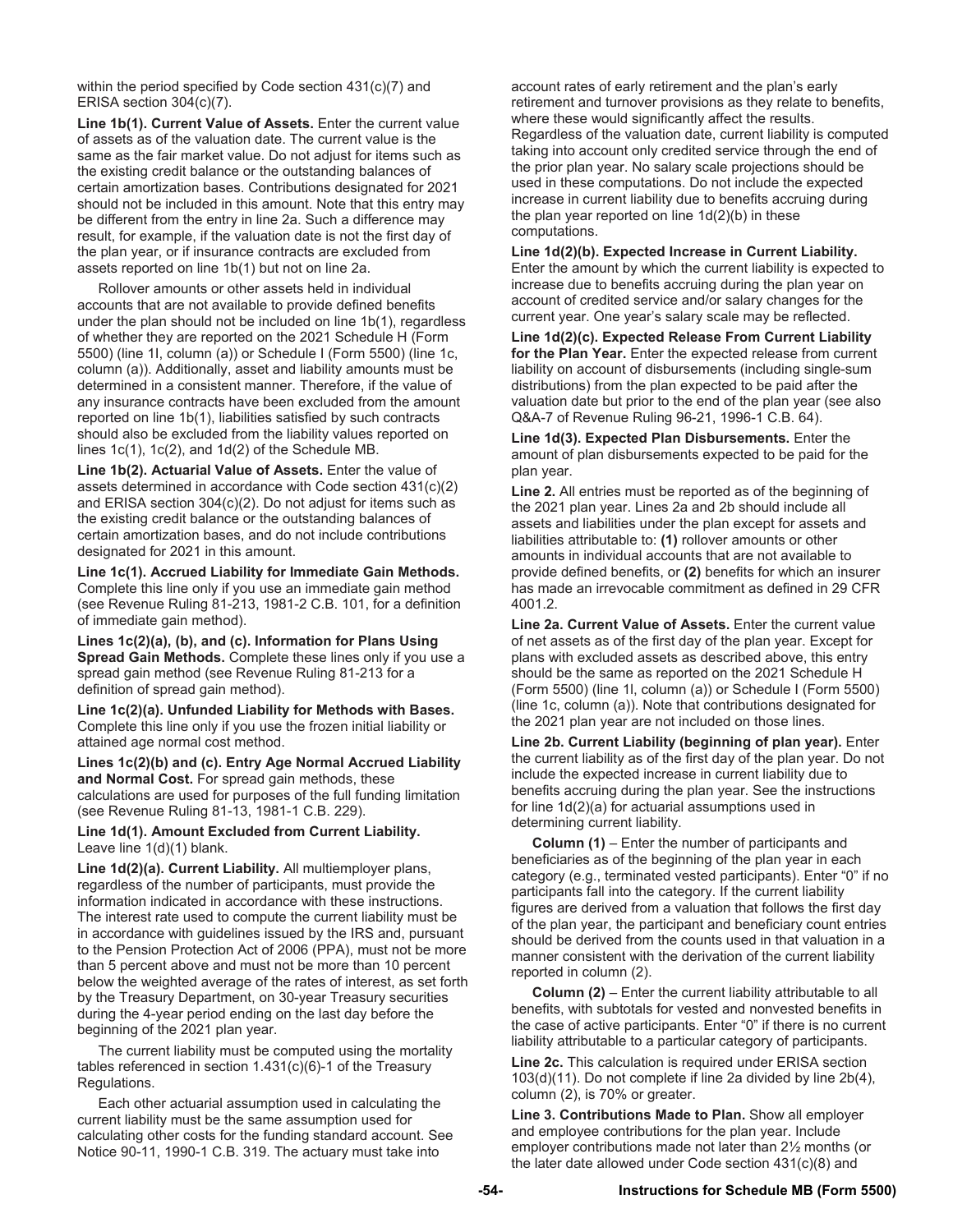ERISA section 304(c)(8)) after the end of the plan year. Show only contributions actually made to the plan by the date this Schedule MB is signed.

 Add the amounts in both columns (b) and (c) and enter both results on the total line. All contributions must be credited toward a particular plan year.

 If any of the contributions reported in line 3 include amounts owed for withdrawal liability, report in line 3(d) the total withdrawal liability amounts included in line 3(b). If a non-zero number is reported on line 3(d), attach a list of withdrawal liability payments and the dates such amounts were contributed. Label this attachment *"Schedule MB, Line 3 – Withdrawal Liability Amounts."* 

**Line 4. Information on Plan Status.** All multiemployer plans regardless of the number of participants must provide the information indicated in accordance with these instructions.

**Line 4a**. All plans enter the funded percentage for monitoring the plan's status. This is line 1b(2) divided by line 1c(3).

**Line 4b.** Enter the code for the status of the multiemployer plan for the plan year, as certified by the plan actuary, (or as elected by the plan sponsor in accordance with Code section  $432(b)(4)(A)$  and ERISA section  $305(b)(4)(A)$  using one of the following codes:

#### **Code Plan Status**

- **E** Endangered Status
- **S** Seriously Endangered Status<br>**C** Critical Status
- **C** Critical Status
- **D** Critical and Declining Status<br>**N** Not in Endangered or Critica
- **Not in Endangered or Critical Status**

 If the plan is certified to be in endangered status, seriously endangered status, critical status, or critical and declining status, attach a copy of the actuarial certification of such status to this Schedule MB. Also attach an illustration showing the details (including year-by-year cash flow projections demonstrating the solvency of the plan over the relevant period if the plan is certified as being in critical and declining status) providing support for the actuarial certification of status and label the illustration *"Schedule MB, line 4b – Illustration Supporting Actuarial Certification of Status."* For example, if a plan is certified as being in critical status based on Code section 432(b)(2)(B), show the funded percentage (if applicable) and the projection of the funding standard account for the year in which the accumulated funding deficiency occurs. All supporting documentation should include descriptions of the assumptions used.

**Line 4c.** If, in the plan year in which the Schedule MB is filed, a certification was required to be made under Code section 432(b)(3)(A)(ii) and ERISA section 305(b)(3)(A)(ii) with respect to scheduled progress during the plan year for which the Schedule MB is filed, check "Yes" or "No" to reflect the certification. Attach documentation comparing the current status of the plan to the scheduled progress under the applicable funding improvement or rehabilitation plan to this Schedule MB. Label the documentation *"Schedule MB, line 4c – Documentation Regarding Progress Under Funding Improvement or Rehabilitation Plan."*

**Lines 4d and 4e.** If Code C (Critical Status) or Code D (Critical and Declining Status) was entered on line 4b, an entry on line 4d is required. For purposes of lines 4d and 4e, in determining whether benefits have been reduced, only adjustable benefits that would otherwise be protected under Code section 411(d)(6) and ERISA section 204(g) are taken into account if the plan is certified as being in critical status. Plans that are

certified as being in critical and declining status should determine whether benefits have been reduced, including all benefits that were adjusted (only adjustable benefits that would otherwise be protected under Code section 411(d)(6) and ERISA section 204(g) are taken into account), any benefits that have been suspended under Code section 432(e)(9), and any benefit reductions due to a partition under ERISA section 4233. For a plan that has benefits suspended under Code section 432(e)(9) and/or partitioned under ERISA section 4233, attach a full description of the transaction and label the attachment "*Schedule MB, Lines 4d and 4e – Description of Benefit Reductions Due to Suspension or Partition*". In addition, only benefit reductions that are first reflected in line 1c(3) for the current year's Schedule MB should be reported, and this amount should not include any amounts previously reported on any prior year's Schedule MB.

**Line 4f**. If Code C (Critical Status) or Code D (Critical and Declining Status) was entered on line 4b you must complete line 4f as follows:

- If, under the terms of the most recently adopted rehabilitation plan, the plan is projected to emerge from critical status within 30 years, enter the plan year in which the plan is projected to emerge from critical status.
- If, under the terms of the most recently adopted rehabilitation plan, the plan is projected to become insolvent within 30 years, check the box provided, enter the plan year in which the insolvency is expected. In addition, attach an illustration showing year-by-year cash flow projections for the period ending with the year the plan is projected to become insolvent (or the 20th year after the valuation year if earlier) and a summary of the assumptions underlying the projections. Label this attachment "**Schedule MB, line 4f – Cash Flow Projections**".
- If, under the terms of the most recently adopted rehabilitation plan, the plan is neither projected to emerge from critical status nor become insolvent within 30 years, check the box provided, enter the year of projected emergence or insolvency in the space for plan year (or "9999" if such year has not been determined). In addition, attach an illustration showing year-by-year cash flow projections ending with the 20th year after the valuation year and a summary of the assumptions underlying the projections. Label this attachment "**Schedule MB, line 4f – Cash Flow Projections**".

**Line 5. Actuarial Cost Method.** Enter the primary method used. If the plan uses one actuarial cost method in one year as the basis of establishing an accrued liability for use under the frozen initial liability method in subsequent years, answer as if the frozen initial liability method was used in all years. The projected unit credit method is included in the "Accrued benefit (unit credit)" category of line 5c. If a method other than a method listed on lines 5a through 5g is used, check the box for line 5i and specify the method. For example, if a modified individual level premium method for which actuarial gains and losses are spread as a part of future normal cost is used, check the box for 5i and describe the cost method.

 Check the appropriate box for the underlying actuarial cost method used as the basis for this plan year's funding standard account computation. If box 5h is checked, enter the period of use of the shortfall method in line 5j. For this purpose, enter the calendar year (YY) which includes the first day of the plan year in which the shortfall method was first used.

 Changes in funding methods include changes in actuarial cost method, changes in asset valuation method, and changes

#### **Instructions for Schedule MB (Form 5500) -55-**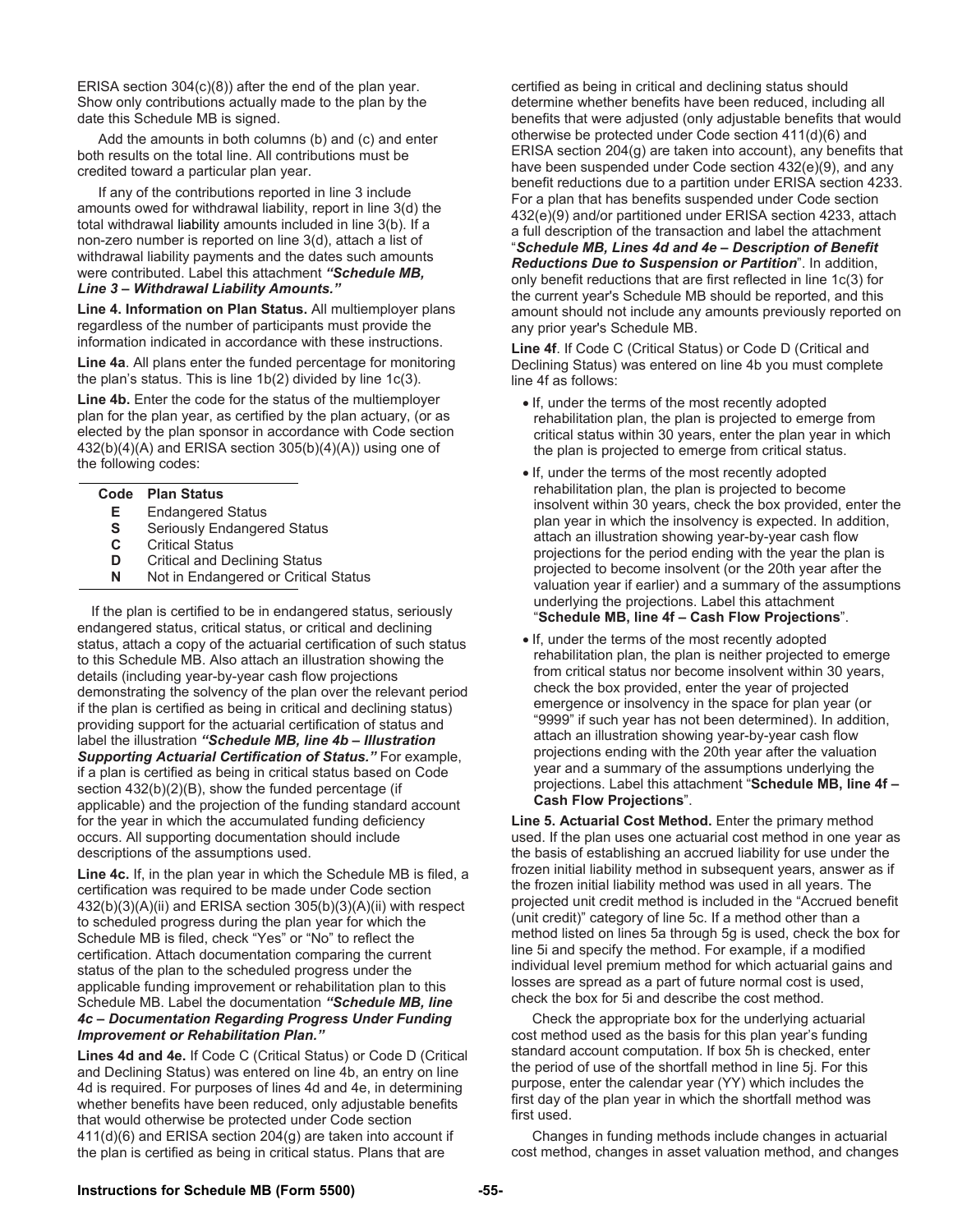in the valuation date of plan costs and liabilities or of plan assets. Changes in the funding method of a plan include not only changes to the overall funding method used by the plan, but also changes to each specific method of computation used in applying the overall method. Generally, these changes require IRS approval. If the change was made pursuant to Revenue Procedure 2000-40, 2000-2 C.B. 357, or pursuant to other automatic approval, check "Yes" for line 5l. If approval was granted for this plan by either an individual ruling letter or a class ruling letter, enter the date of the applicable ruling letter in line 5m. Note that the plan sponsor's agreement to certain changes in funding methods should be reported on line 8 of Schedule R (Form 5500).

**Shortfall Method:** Only certain plans may elect the shortfall funding method (see Treasury Regulations section 1.412(c)(1)-2). Advance approval from the IRS for the election of the shortfall method of funding is NOT required if it is first adopted for the first plan year to which Code section 412 applies. In addition, pursuant to PPA section 201(b), a plan does NOT need advance approval from the IRS to adopt or cease using the shortfall method if the plan (1) has not adopted or ceased using the shortfall method during the 5-year period ending on the day before the date the plan is to use the method, and (2) is not operating under an amortization period extension and did not operate under such an extension during such 5-year period. In such a case, check "Yes" for line 5l. If a plan utilizes this automatic approval to apply the shortfall method, the benefit increase limitations of Code section 412(c)(7) apply.

 If a plan is not eligible for automatic approval as set forth in the preceding paragraph, advance approval from the IRS is required if the shortfall funding method is adopted at a later time, if a specific computation method is changed, or if the shortfall method is discontinued. In such a case there is no automatic limitation on benefit increases.

**Line 6. Actuarial Assumptions.** If gender-based assumptions are used in developing plan costs, enter those rates where appropriate in line 6. Note that requests for gender-based cost information do not suggest that genderbased benefits are legal. If unisex tables are used, enter the values in both "Male" and "Female" lines. Check "N/A" for line 6b if the question is not applicable.

 Attach a statement of actuarial assumptions (if not fully described by line 6) and actuarial methods used to calculate the figures shown in lines 1 and 9 (if not fully described by line 5), and label the statement *"Schedule MB, line 6 – Statement of Actuarial Assumptions/Methods."* The statement must describe all actuarial assumptions used to determine the liabilities. For example, the statement for nontraditional plans (e.g., cash balance plans) must include the assumptions used to convert balances to annuities.

 Also attach a summary of the principal eligibility and benefit provisions on which the valuation was based, including the status of the plan (e.g., eligibility frozen, service/pay frozen, benefits frozen), optional forms of benefits, special plan provisions, including those that apply only to a subgroup of employees (e.g., those with imputed service), supplemental benefits, an identification of benefits not included in the valuation (e.g., shutdown benefits), a description of any significant events that occurred during the year, a summary of any changes in principal eligibility or benefit provisions since the last valuation, a description (or reasonably representative sample) of plan early retirement factors, and any change in actuarial assumptions or cost methods and justifications for any such change (see section

103(d) of ERISA). Label the summary *"Schedule MB, line 6 – Summary of Plan Provisions."*

 Also, include any other information needed to disclose the actuarial position of the plan fully and fairly, including the weighted average retirement age.

**Line 6a. Current Liability Interest Rate.** Enter the interest rate used to determine current liability. The interest rate used must be in accordance with the guidelines issued by the IRS and, pursuant to PPA, must not be more than 5 percent above and must not be more than 10 percent below the weighted average of the rates of interest, as set forth by the Treasury Department, on 30-year Treasury securities during the 4-year period ending on the last day before the beginning of the 2021 plan year. Enter the rate to the nearest .01 percent.

**Line 6b.** Check "Yes," if the rates in the contract were used (e.g., purchase rates at retirement).

**Line 6c. Mortality Table.** The mortality table published in section 1.431(c)(6)-1 of the Treasury Regulations must be used in the calculation of current liability for non-disabled lives. Enter the mortality table code for non-disabled lives used for valuation purposes as follows:

| <b>Mortality Table</b>                                  | Code |
|---------------------------------------------------------|------|
| Mortality Tables with Base Year in 1970s or Earlier 1   |      |
|                                                         |      |
|                                                         |      |
| Mortality table applicable to current plan year under   |      |
| section $1.431(c)(6)-1$ of the Income Tax Regulations 4 |      |
|                                                         |      |
|                                                         |      |
|                                                         |      |
|                                                         |      |
|                                                         |      |
|                                                         |      |
|                                                         |      |

 Where an indicated table consists of separate tables for males and females, add F to the female table (e.g., 1F). When a projection is used with a table, follow the code with "P" and the year of projection (omit the year if the projection is unrelated to a single calendar year). The identity of the projection scale should be omitted from line 6c, but a description of projection techniques, including the projection scales used, should be included in the *Schedule MB, line 6 – Statement of Actuarial Assumptions/Methods*. When an age setback or set forward is used, indicate with  $-$  " or "+" and the number of years. For example, if for females the 1983 G.A.M. Table (solely per Revenue Ruling 95-28) with projection to 2021 is used with a 5-year setback, enter "2P21-5." If the table is not one of those listed, enter "A" with no further notation. If the valuation assumes a maturity value to provide the post-retirement income without separately identifying the mortality, interest and expense elements, enter on line 6c, under "Post-retirement," the value of \$1.00 of monthly pension beginning at the plan's weighted average retirement age, assuming the normal form of annuity for an unmarried person. In such a case, leave lines 6d and 6e blank.

**Line 6d. Valuation Liability Interest Rate.** Enter the assumption as to the interest rate used to determine all the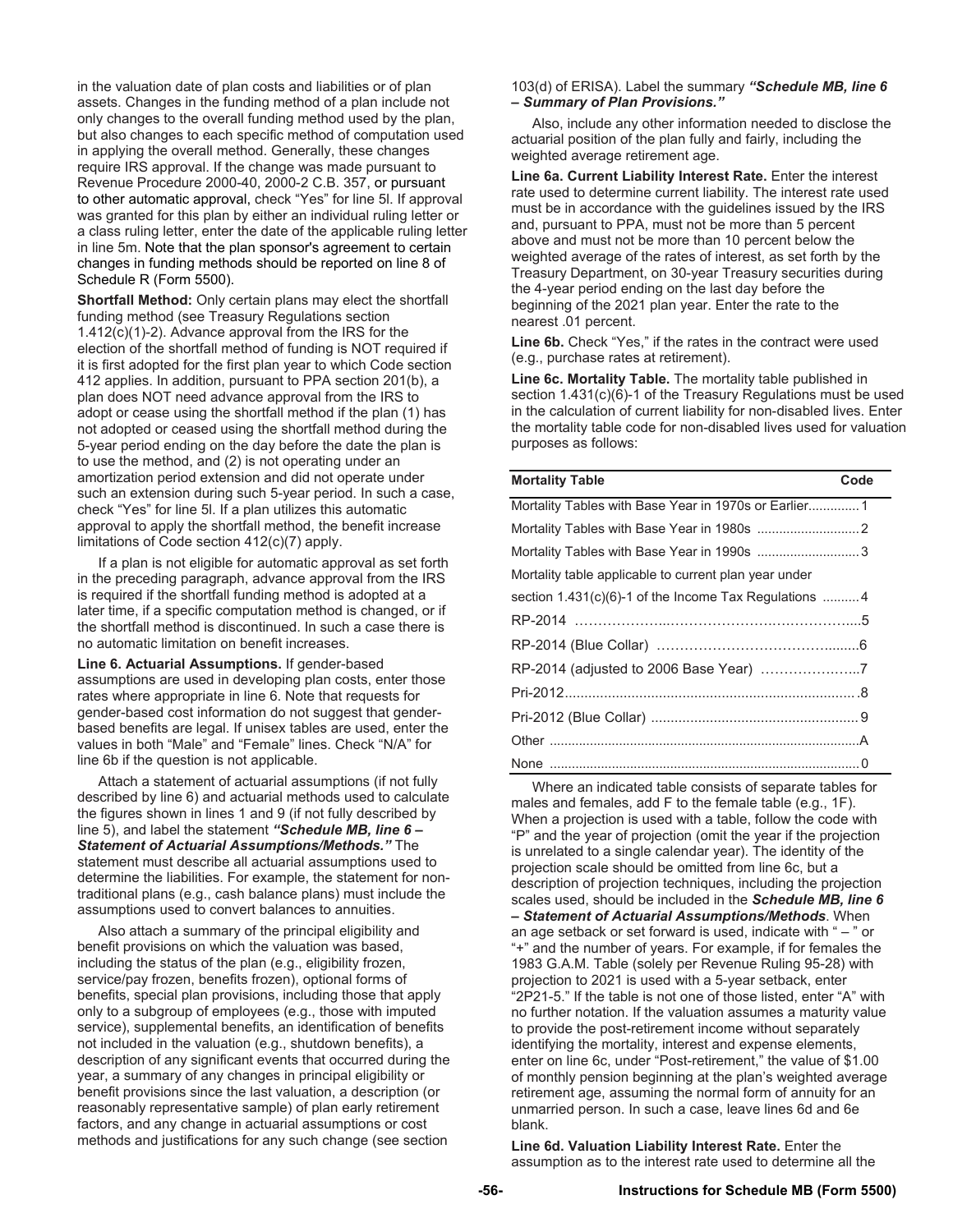calculated values except for current liability. If the assumed rate varies with the year, enter the weighted average of the assumed rate for 20 years following the valuation date. Enter rates to the nearest .01 percent.

**Line 6e. Expense Loading.** If there is no expense loading, check the "N/A" boxes under "Pre-retirement" and "Postretirement". For instance, there would be no expense loading attributable to investments if the rate of investment return on assets is adjusted to take investment expenses into account. If there is a single expense loading not separately identified as pre-retirement or post-retirement, enter it under "Preretirement" and check the "N/A" box under "Post-Retirement." Where expenses are assumed other than as a percentage of plan costs or liabilities, enter the assumed pre-retirement expense as a percentage of the plan's normal cost, and enter the post-retirement expense as a percentage of plan liabilities. If the normal cost of the plan is zero, enter the assumed pre-retirement expense as a percentage of the sum of lines 9c(1), 9c(2), and 9c(3), minus line 9h. Enter rates to the nearest .1 percent.

**Line 6f. Salary Scale.** If a uniform level annual rate of salary increase is used, enter that annual rate. Otherwise, enter the level annual rate of salary increase that is equivalent to the rate(s) of salary increase used. Enter the annual rate as a percentage to the nearest .01 percent, used for a participant from age 25 to assumed retirement age. If the plan's benefit formula is not related to compensation, check the "N/A" box.

**Line 6g. Estimated Investment Return – Actuarial Value.**  Enter the estimated rate of return on the actuarial value of plan assets for the 1-year period ending on the valuation date. For this purpose, the rate of return is determined by using the formula  $2I/(A + B - I)$ , where I is the dollar amount of the investment return under the asset valuation method used for the plan, A is the actuarial value of the assets one year ago, and B is the actuarial value of the assets on the current valuation date. Enter rates to the nearest .1 percent. If entering a negative number, enter a minus sign  $(4 - 7)$  to the left of the number.

**Note.** Use the above formula even if the actuary feels that the result of using the formula does not represent the true estimated rate of return on the actuarial value of plan assets for the 1-year period ending on the valuation date. The actuary may attach a statement showing both the actuary's estimate of the rate of return and the actuary's calculations of that rate, and label the statement *"Schedule MB, line 6g – Estimated Rate of Investment Return (Actuarial Value)."*

**Line 6h. Estimated Investment Return – Current (Market) Value.** Enter the estimated rate of return on the current value of plan assets for the 1-year period ending on the valuation date. (The current value is the same as the fair market value see line 1b(1) instructions.) For this purpose, the rate of return is determined by using the formula  $2I/(A + B - I)$ , where I is the dollar amount of the investment return, A is the current value of the assets one year ago, and B is the current value of the assets on the current valuation date. Enter rates to the nearest .1 percent. If entering a negative number, enter a minus sign  $(" -")$  to the left of the number.

 **Note.** Use the above formula even if the actuary feels that the result of using the formula does not represent the true estimated rate of return on the current value of plan assets for the 1-year period ending on the valuation date. The actuary may attach a statement showing both the actuary's estimate of the rate of return and the actuary's calculations of that rate, and label the statement *"Schedule MB, line 6h – Estimated Rate of Investment Return (Current Value)."*

**Line 7. New Amortization Bases Established.** List all new amortization bases established in the current plan year (before the combining of bases, if bases were combined). Use the following table to indicate the type of base established, and enter the appropriate code under "Type of base." List amortization bases and charges and/or credits as of the valuation date. Bases that are considered fully amortized because there is a credit for the plan year on line 9j(3) should be listed. If entering a negative number, enter a minus sign ("– ") to the left of the number.

#### **Code Type of Amortization Base**

- **1** Experience gain or loss
- **2** Shortfall gain or loss
- **3** Change in unfunded liability due to plan amendment
- **4** Change in unfunded liability due to change in actuarial assumptions
- **5** Change in unfunded liability due to change in actuarial cost method
- **6** Waiver of the minimum funding standard
- **7** Initial unfunded liability (for new plan)
- **8** Net investment losses and other losses related to the virus SARS-CoV-2 or coronavirus disease 2019 (COVID) incurred in either or both of the first two plan years ending after February 29, 2020

For purposes of Code 8, other losses related to COVID-19 include (but are not limited to) losses related to reductions in contributions, reductions in employment, and deviations from anticipated retirement rates, as determined by the plan sponsor.

**Line 8a and 8d. Funding Waivers or Extensions.** If a funding waiver or extension request is approved after the Schedule MB is filed, an amended Schedule MB must be filed with Form 5500 to report the waiver or extension approval (also see instructions for line 9k(1)).

**Line 8b(1). Schedule of Projection of Expected Benefit Payments**. Check "Yes" only if this is a multiemployer plan covered by Title IV of ERISA that has 500 or more total participants as of the valuation date.

 If line 8b(1) is "Yes," in an attachment, provide a projection of benefits expected to be paid for the entire plan (not to include expected expenses) in each of the next ten years starting with the current plan year of this filing assuming (1) no additional accruals, (2) experience (e.g., termination, mortality, and retirement) are in line with valuation assumptions, and (3) no new entrants are covered by the plan. Use the format shown below and label the schedule "*Schedule MB, line 8b(1) – Schedule of Projection of Expected Benefit Payments*".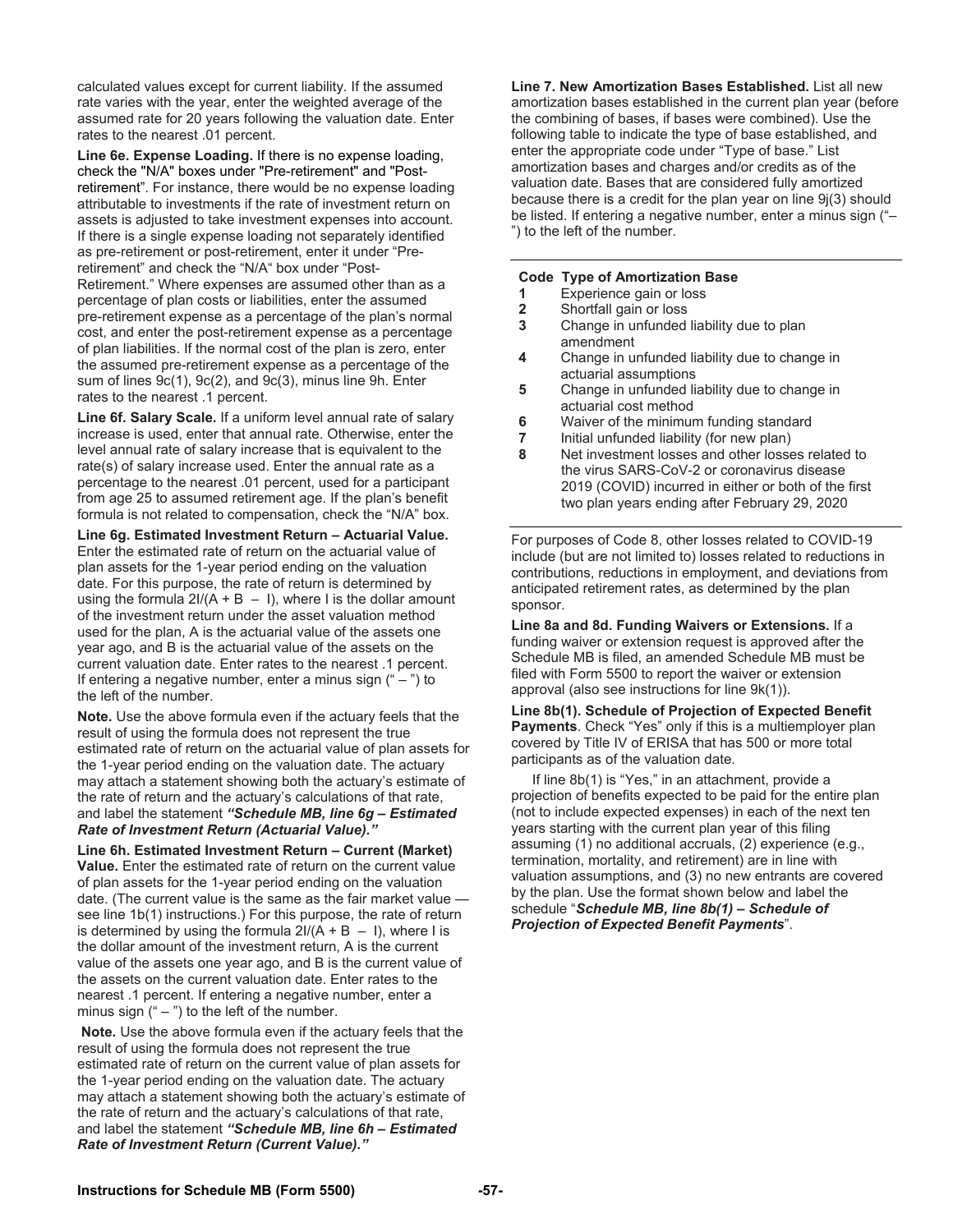| Schedule MB, line 8b(1) – Schedule of Projection of<br><b>Expected Benefit Payments</b> |                                                   |  |  |  |  |  |  |  |
|-----------------------------------------------------------------------------------------|---------------------------------------------------|--|--|--|--|--|--|--|
| <b>Plan Year</b>                                                                        | <b>Expected Annual Benefit</b><br><b>Payments</b> |  |  |  |  |  |  |  |
| <b>Current Plan Year</b>                                                                |                                                   |  |  |  |  |  |  |  |
| Current Plan Year<br>$+1$                                                               |                                                   |  |  |  |  |  |  |  |
| <b>Current Plan Year</b><br>+2                                                          |                                                   |  |  |  |  |  |  |  |
| <b>Current Plan Year</b><br>+3                                                          |                                                   |  |  |  |  |  |  |  |
| Etc.                                                                                    |                                                   |  |  |  |  |  |  |  |
| Current Plan Year<br>+9                                                                 |                                                   |  |  |  |  |  |  |  |

**Line 8b(2). Schedule of Active Participant Data.** Check "Yes" only if this is a multiemployer plan covered by Title IV of ERISA that has active participants.

active participants on line 2b(3)(c), column (1), must also provide average cash balance account data, regardless of whether all active participants have cash balance accounts. For each age/service bin, enter the average cash balance account of the active participants in that bin. Do not enter the average cash balance account in any age/service bin that contains fewer than 20 active participants.

 **General Rule.** In general, data to be shown in each age/service bin includes:

 1. the number of active participants in the age/service bin,

 2. the average compensation of the active participants in the age/service bin, and

 3. the average cash balance account of the active participants in the age/service bin, using \$0 for anyone who has no cash balance account-based benefit.

If the accrued benefit is the greater of a cash balance benefit or some other benefit, average in only the cash balance account. If the accrued benefit is the sum of a cash balance account benefit and some other benefit, average in only the

# **Schedule MB, line 8b(2) – Schedule of Active Participant Data**

|                                                                                                                                 | YEARS OF CREDITED SERVICE |         |           |     |          |           |         |        |           |         |         |       |           |
|---------------------------------------------------------------------------------------------------------------------------------|---------------------------|---------|-----------|-----|----------|-----------|---------|--------|-----------|---------|---------|-------|-----------|
|                                                                                                                                 |                           | Under 1 |           |     | 1 to $4$ |           |         | 5 to 9 |           |         | 40 & up |       |           |
| Attained<br>Age                                                                                                                 |                           |         | Average   |     | Average  |           | Average |        |           | Average |         |       |           |
|                                                                                                                                 | No.                       | Comp.   | Cash Bal. | No. | Comp.    | Cash Bal. | No.     | Comp.  | Cash Bal. |         | No.     | Comp. | Cash Bal. |
| Under 25<br>25 to 29<br>30 to 34<br>35 to 39<br>40 to 44<br>45 to 49<br>50 to 54<br>55 to 59<br>60 to 64<br>65 to 69<br>70 & up |                           |         |           |     |          |           |         |        |           |         |         |       |           |

 If line 8b(2) is "Yes," attach a schedule of the active plan participant data used in the valuation for this plan year. Use the format shown above and label the schedule "*Schedule MB, line 8b(2) – Schedule of Active Participant Data."* 

 Expand this schedule by adding columns after the "5 to 9" column and before the "40 & up" column for active participants with total years of credited service in the following ranges: 10 to 14; 15 to 19; 20 to 24; 25 to 29; 30 to 34; and 35 to 39. For each column, enter the number of active participants with the specified number of years of credited service divided according to age group. For participants with partial years of credited service, truncate the total number of years of credited service. Years of credited service are the years credited under the plan's benefit formula.

 Plans reporting 1,000 or more active participants on line 2b(3)(c), column (1), and using compensation to determine benefits must also provide average compensation data. For each grouping, enter the average compensation of the active participants in that group. For this purpose, compensation is the compensation taken into account for each participant under the plan's benefit formula, limited to the amount defined under section 401(a)(17) of the Code. Do not enter the average compensation in any grouping that contains fewer than 20 participants.

 Cash balance plans (or any plans using characteristic code 1C on line 8a of Form 5500) reporting 1,000 or more cash balance account. For both the average compensation and the average cash balance account, do not enter an amount for age/service bins with fewer than 20 active participants.

 In lieu of the above, two alternatives are provided for showing compensation and cash balance accounts. Each alternative provides for two age/service scatters (one showing compensation and one showing cash balance accounts) as follows:

Alternative A:

• Scatter 1 - Provide participant count and average compensation for *all* active participants, whether or not participants have account-based benefits.

• Scatter 2 - Provide participant count and average cash balance account for *all* active participants, whether or not participants have account-based benefits.

Alternative B:

• Scatter 1 - Provide participant count and average compensation for *all* active participants, whether or not participants have account-based benefits (i.e., identical to Scatter 1 in Alternative A).

 Scatter 2 - Provide participant count and average cash balance account **for only those active participants with account based benefits.** If the number of participants with account-based benefits in a bin is fewer than 20, the average account should not be shown even if there are more than 20 active participants in this bin on Scatter 1.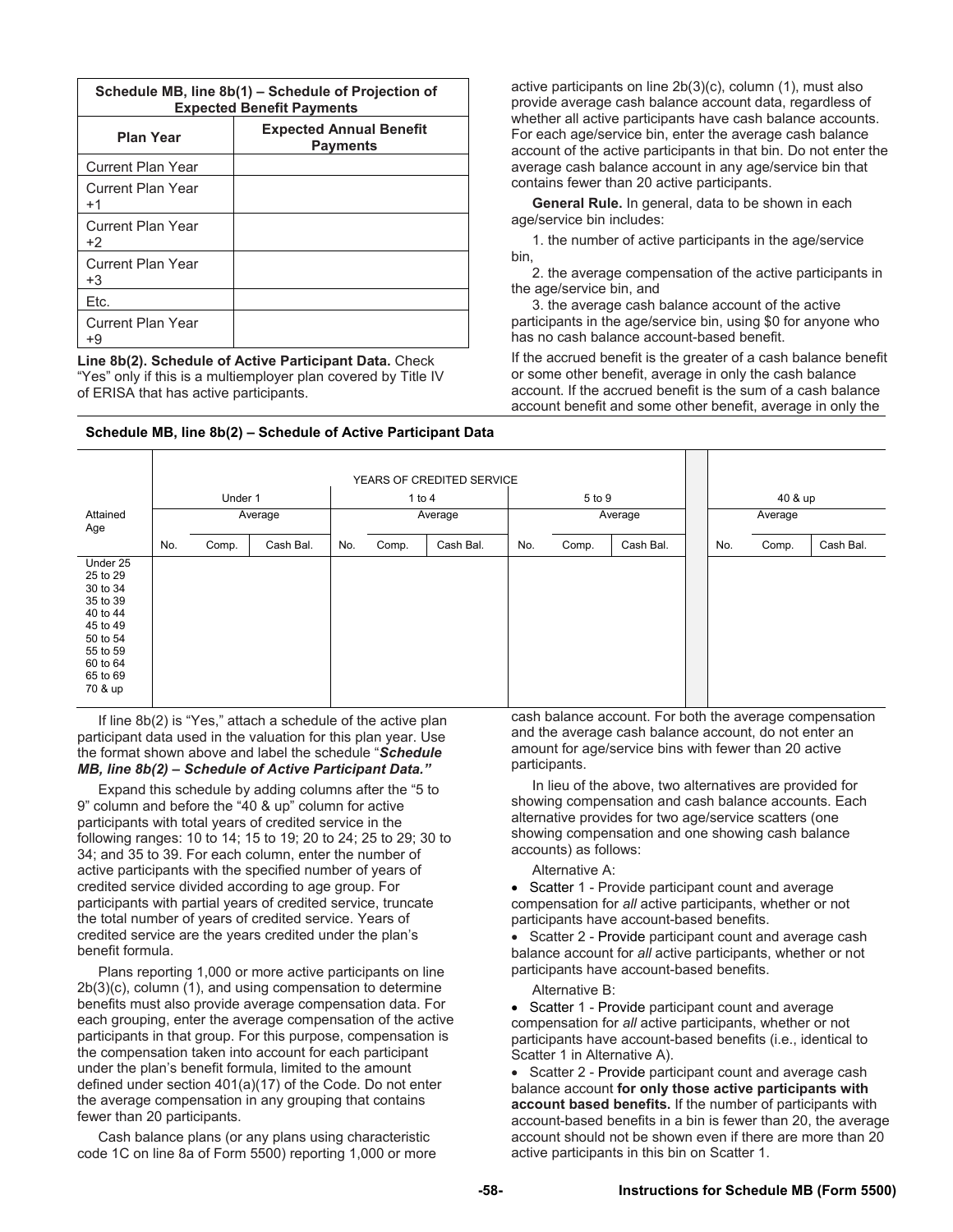In general, information should be determined as of the valuation date. Average cash balance accounts may be determined as of either:

- 1. the valuation date or
- 2. the day immediately preceding the valuation date.

 Average cash balance accounts that are offset by amounts from another plan may be reported either as amounts prior to taking into account the offset or as amounts after taking into account the offset. Do not report the offset amount. For this or any other unusual or unique situation, the attachment should include an explanation of what is being provided.

**Line 9. Shortfall Method**. Under the shortfall method of funding, the normal cost in the funding standard account is the charge per unit of production (or per unit of service) multiplied by the actual number of units of production (or units of service) that occurred during the plan year. Each amortization installment in the funding standard account is similarly calculated.

**Lines 9c and 9h. Amortization Charges and Credits.** If there are any amortization charges or credits, attach a maintenance schedule of funding standard account bases and label the schedule "*Schedule MB, lines 9c and 9h – Schedule of Funding Standard Account Bases."* The attachment should clearly indicate the type of base (i.e., original unfunded liability, amendments, actuarial losses, etc.), the outstanding balance of each base, the number of years remaining in the amortization period, and the amortization amount. If bases were combined in the current year, the attachment should show information on bases both prior to and after the combining of bases.

 The outstanding balance and amortization charges and credits must be calculated as of the valuation date for the plan year.

 Line 9c(3) should only include information related to the amortization bases extended and amortized using the interest rate under section 6621(b) of the Code.

**Line 9d. Interest as Applicable.** Interest as applicable should be charged to the last day of the plan year.

**Line 9f.** Note that the credit balance or funding deficiency at the end of "Year X" should be equal to the credit balance or funding deficiency at the beginning of "Year X+1." If such credit balances or funding deficiencies are not equal, attach an explanation and label the attachment "*Schedule MB, line 9f – Explanation of Prior Year Credit Balance/Funding Deficiency Discrepancy.* For example, if the difference is because contributions for a prior year that were not previously reported are received this plan year, attach a listing of the amounts and dates of such contributions. As another example, if the difference is due to the application of funding relief under the Preservation of Access to Care for Medicare Beneficiaries and Pension Relief Act of 2010 (PRA 2010), Pub. L. No. 111-192, the attachment should show how the information on the Schedule MB filed for any previous plan year would have differed if it had reflected application of the special funding relief in accordance with published guidance (to the extent that the plan sponsor has applied the special funding relief).

**Line 9j(1). ERISA Full Funding Limitation.** Instructions for this line are reserved pending published guidance.

**Line 9j(2). "RPA '94" Override**. Instructions for this line are reserved pending published guidance.

**Line 9j(3). Full Funding Credit.** Enter the excess of **(1)** the accumulated funding deficiency, disregarding the credit balance and contributions for the current year, if any, over **(2)** the greater of lines 9j(1) or 9j(2).

**Line 9k(1). Waived Funding Deficiency Credit.** Enter a credit for a waived funding deficiency for the current plan year (Code section 431(b)(3)(C)). If a waiver of a funding deficiency is pending, report a funding deficiency. If the waiver is granted after Form 5500 or Form 5500-SF is filed, file an amended Form 5500 or Form 5500-SF, as applicable, with an amended Schedule MB to report the funding waiver (see *Amended Return/Report* in the instructions for Form 5500 or *line B – Box for Amended Return/Report* in the instructions for Form 5500-SF, as applicable).

**Line 9k(2). Other Credits.** Enter a credit in the case of a plan for which the accumulated funding deficiency is determined under the funding standard account if such plan year follows a plan year for which such deficiency was determined under the alternative minimum funding standard.

**Line 9o. Reconciliation Account.** The reconciliation account is made up of those components that upset the balance equation of Treasury Regulations section 1.412(c)(3)-1(b). Valuation assets must not be adjusted by the reconciliation account balance when computing the required minimum funding.

**Line 9o(1).** This amount is equal to the prior year's accumulated reconciliation amount due to prior waived funding deficiencies, increased with interest at the valuation rate to the current valuation date.

**Line 9o(2)(a).** If an amortization extension is being amortized at an interest rate that differs from the valuation rate, enter the prior year's "reconciliation amortization extension outstanding balance," increased with interest at the valuation interest rate to the current valuation date, and decreased by the year end amortization amount based on the amortization interest rate from the prior plan year.

**Line 9o(3).** Enter the sum of lines 9o(1) and 9o(2)(b) (each adjusted with interest at the valuation rate to the current valuation date, if necessary).

**Note.** The net outstanding balance of amortization charges and credits minus the prior year's credit balance minus the amount on line 9o(3) (each adjusted with interest at the valuation rate, if necessary) must equal the unfunded liability.

**Line 10. Contribution Necessary to Avoid Deficiency**. Enter the amount from line 9n. If applicable, file IRS Form 5330, Return of Excise Taxes Related to Employee Benefit Plans, with the IRS to pay the excise tax on the funding deficiency. There is a penalty for not filing the Form 5330 on time.

**Line 11.** In accordance with ERISA section 103(d)(3), attach a justification for any change in actuarial assumptions for the current plan year and label the attachment *"Schedule MB, line 11 – Justification for Change in Actuarial Assumptions."*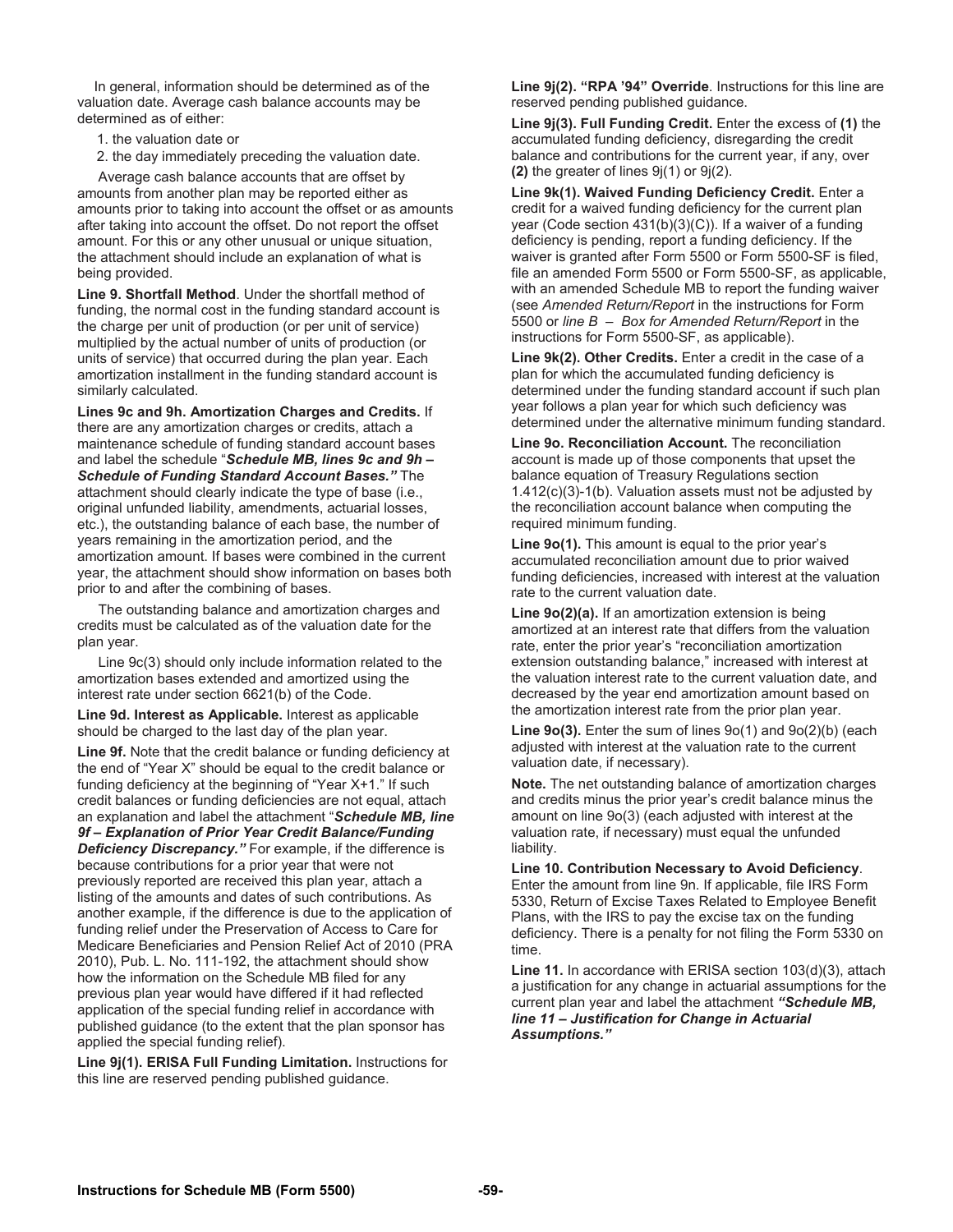# **2021 Instructions for Schedule R (Form 5500)**  *Retirement Plan Information*

# **General Instructions**

# **Purpose of Schedule**

Schedule R (Form 5500) reports certain information on retirement plan distributions, funding, nondiscrimination, coverage, and the adoption of amendments, as well as certain information on single employer and multiemployer defined benefit plans.

**Electronic Attachments**. All attachments to Schedule R must be properly identified, must include the name of the plan, plan sponsor's EIN, and plan number. Place "Schedule R" and the Schedule R line number at the top of each attachment to identify the information to which the attachment relates. Do not include attachments that contain a visible social security number. The Schedule R and its attachments are open to public inspection, and the contents are subject to publication on the Internet. Because of privacy concerns, the inclusion of a visible social security number or any portion thereof on an attachment may result in the rejection of the filing.

# **Who Must File**

Schedule R must be attached to a Form 5500 filed for both taxqualified and nonqualified pension benefit plans. The parts of Schedule R that must be completed depend on whether the plan is subject to the minimum funding standards of Code section 412 or ERISA section 302 and the type of plan. See line item requirements under *Specific Instructions* for more details.

**Exceptions:** (1) Schedule R should not be completed when the Form 5500 Annual Return/Report is filed for a pension plan that uses, as the sole funding vehicle for providing benefits, individual retirement accounts or annuities (as described in Code section 408). See the Form 5500 instructions for *Limited Pension Plan Reporting* for more information.

**(2)** Schedule R also should not be completed if all of the following conditions are met:

 The plan is not a defined benefit plan or otherwise subject to the minimum funding standards of Code Section 412 or ERISA section 302.

• No plan benefits that would be reportable on Line 1 of Part I of this schedule R were distributed during the plan year. See instructions for Part I, Line 1 below.

 No benefits, as described in the instructions Part I, line 2, below, were paid during the plan year other than by the plan sponsor or plan administrator. (This condition is not met if benefits were paid by the trust or any other payor(s) which are reportable on IRS **Form 1099-R**, *Distributions from Pensions, Annuities, Retirement, or Profit-Sharing Plans, IRAs, Insurance contracts, etc*, using an EIN other than that of the plan sponsor or plan administrator reported on line 2b or 3b of form 5500.)

• Unless the plan is a profit-sharing, ESOP, or stock bonus plan, no plan benefits of living or deceased participants were distributed during the plan year in the form of a single-sum distribution. See the instructions for Part I, line 3, below.

- The plan is not an ESOP.
- The plan is not a multiemployer defined benefit plan.

 Check the Schedule R box on the Form 5500 (Part II, line 10a(1)) if a Schedule R is attached to the Form 5500.

# **Specific Instructions**

**Lines A, B, C, and D.** This information must be the same as reported in Part II of the Form 5500 to which this Schedule R is attached.

 Do not use a social security number in line D instead of an EIN. Schedule R and its attachments are open to public inspection, and the contents are public information and are subject to publication on the Internet. Because of privacy concerns, the inclusion of a social security number or any portion thereof on Schedule R or any of its attachments may result in the rejection of the filing.

 You can apply for an EIN from the IRS online, by fax, or by mail depending on how soon you need to use the EIN. For more information, see *Section 3: Electronic Filing Requirement*. The EBSA does not issue EINs.

**"Participant"** for purposes of Schedule R, means any present or former employee who at any time during the plan year had an accrued benefit in the plan (account balance in a defined contribution plan).

# **Part I – Distributions**

**"Distribution"** includes only payments of benefits during the plan year, in cash, in kind, by purchase for the distributee of an annuity contract from an insurance company, or by distribution of life insurance contracts. It does not include:

1. Corrective distributions of excess deferrals, excess contributions, or excess aggregate contributions, or the income allocable to any of these amounts;

2. Distributions of automatic contributions pursuant to Code section 414(w);

3. The distribution of elective deferrals or the return of employee contributions to correct excess annual additions under Code section 415, or the gains attributable to these amounts; and

4. A loan deemed as a distribution under Code section 72(p).

**Note.** It does, however, include a distribution of a plan loan offset amount as defined in Treasury Regulations section 1.402(c)-2, Q&A 9(b).

Line 1. Enter the total value of all distributions made during the year (regardless of when the distribution began) in any form other than cash, annuity contracts issued by an insurance company, distribution of life insurance contracts, marketable securities within the meaning of Code section 731(c)(2), or plan loan offset amounts. Do not include eligible rollover distributions paid directly to eligible retirement plans in a direct rollover under Code section 401(a)(31) unless such direct rollovers include property other than that enumerated in the preceding sentence.

Line 2. Enter the EIN(s) of any payor(s) (other than the plan sponsor or plan administrator on line 2b or 3b of the Form 5500) who paid benefits reportable on IRS Form 1099-R on behalf of the plan to participants or beneficiaries during the plan year. This is the EIN that appears on the IRS Forms 1099-R that are issued to report the payments. Include the EIN of the trust if different than that of the sponsor or plan administrator. If more than two payors made such payments during the year, enter the EINs of the two payors who paid the greatest dollar amounts during the year. For purposes of this line 2, take into account all payments made during the plan year, in cash or in kind, that are reportable on IRS Form 1099- R, regardless of when the payments began, but take into account payments from an insurance company under an annuity only in the year the contract was purchased.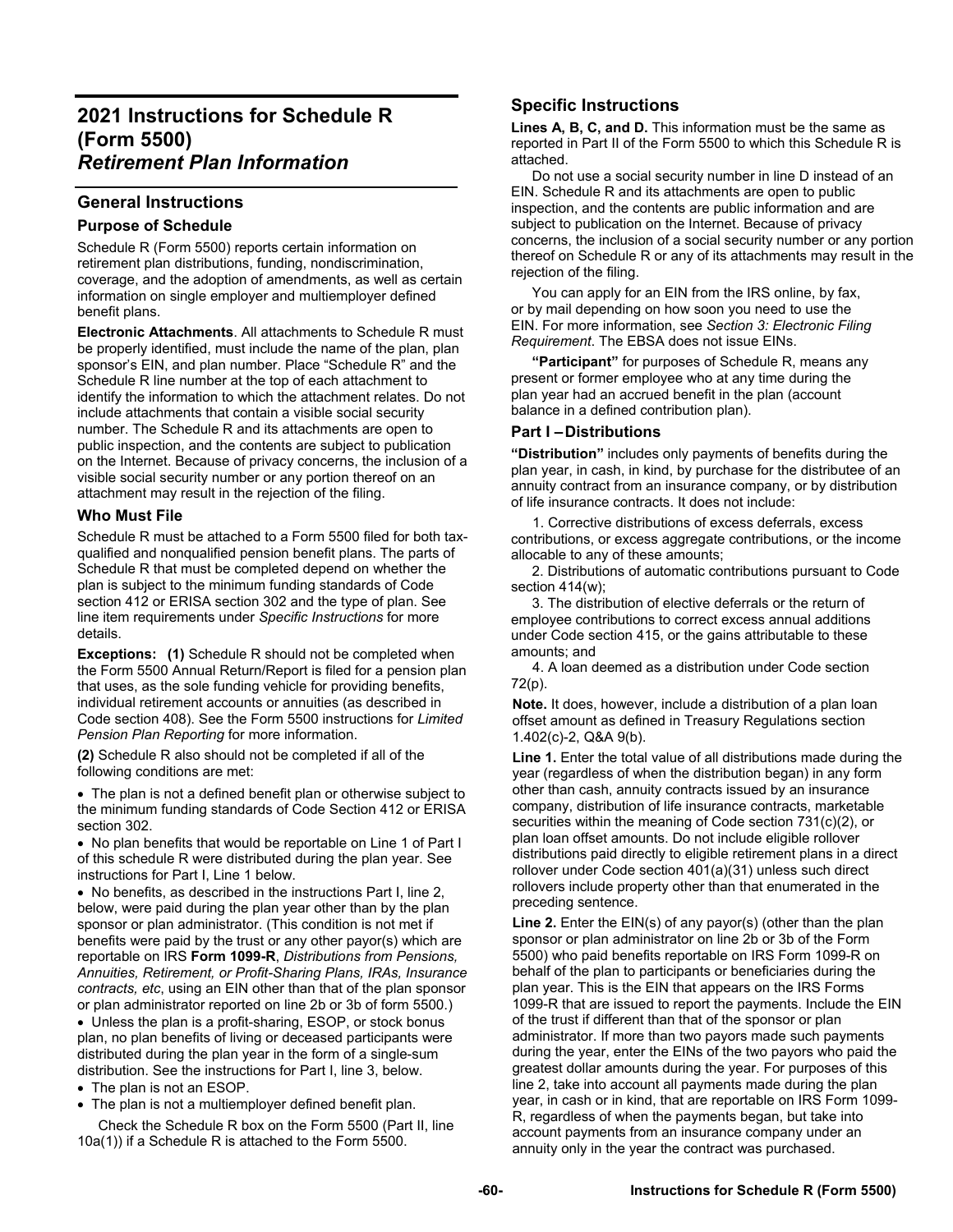**Line 3.** Enter the number of living or deceased participants whose benefits under the plan were distributed during the plan year in the form of a single-sum distribution. For this purpose, a distribution of a participant's benefits will not fail to be a single-sum distribution merely because, after the date of the distribution, the plan makes a supplemental distribution as a result of earnings or other adjustments made after the date of the single-sum distribution. Also include any participants whose benefits were distributed in the form of a direct rollover to the trustee or custodian of a qualified plan or individual retirement account.

## **Part II – Funding Information**

Complete Part II only if the plan is subject to the minimum funding requirements of Code section 412 or ERISA section 302.

All qualified defined benefit and defined contribution plans are subject to the minimum funding requirements of Code section 412 unless they are described in the exceptions listed under Code section 412(e)(2). These exceptions include profitsharing or stock bonus plans, insurance contract plans described in Code section 412(e)(3), and certain plans to which no employer contributions are made.

Nonqualified employee pension benefit plans are subject to the minimum funding requirements of ERISA section 302 unless specifically exempted under ERISA sections 4(a) or 301(a).

The employer or plan administrator of a single-employer or multiple-employer defined benefit plan that is subject to the minimum funding requirements must file Schedule SB as an attachment to Form 5500. Schedule MB is filed for multiemployer defined benefit plans and certain money purchase defined contribution plans (whether they are singleemployer or multiemployer plans). However, Schedule MB is not required to be filed for a money purchase defined contribution plan that is subject to the minimum funding requirements unless the plan is currently amortizing a waiver of the minimum funding requirements.

**Line 4.** Check ''Yes'' if, for purposes of computing the minimum funding requirements for the plan year, the plan administrator is making an election intended to satisfy the requirements of Code section 412(d)(2) or ERISA section 302(d)(2). Under Code section 412(d)(2) and ERISA section 302(d)(2), a plan administrator may elect to have any amendment, adopted after the close of the plan year for which it applies, treated as having been made on the first day of the plan year if all of the following requirements are met:

1. The amendment is adopted no later than two and onehalf months (two years for a multiemployer plan) after the close of such plan year;

2. The amendment does not reduce the accrued benefit of any participant determined as of the beginning of such plan year; and

3. The amendment does not reduce the accrued benefit of any participant determined as of the adoption of the amendment unless the plan administrator notified the Secretary of the Treasury of the amendment and the Secretary either approved the amendment or failed to disapprove the amendment within 90 days after the date the notice was filed.

See Treasury Temporary Regulations section 11.412(c)- 7(b) for details on when and how to make the election and what information to include on the statement of election, which must be filed with the Form 5500 Annual Return/Report.

**Line 5.** If a money purchase defined contribution plan (including a target benefit plan) has received a waiver of the minimum funding standard, and the waiver is currently being amortized, complete lines 3, 9, and 10 of Schedule MB. See instructions for Schedule MB. Attach Schedule MB to Form 5500. The Schedule MB for a money purchase defined contribution plan does not need to be signed by an enrolled actuary.

**Line 6a.** The minimum required contribution for a money purchase defined contribution plan (including a target benefit plan) for a plan year is the amount required to be contributed for the year under the formula set forth in the plan document. If there is an accumulated funding deficiency for a prior year that has not been waived, that amount should also be included as part of the contribution required for the current year.

**Line 6b**. Include all contributions for the plan year made not later than 8 ½ months after the end of the plan year. Show only contributions actually made to the plan by the date the form is filed. For example, do not include receivable contributions for this purpose.

**Line 6c.** If the minimum required contribution exceeds the contributions for the plan year made not later than 81/2 months after the end of the plan year, the excess is an accumulated funding deficiency for the plan year. File IRS **Form 5330**, Return of Excise Taxes Related to Employee Benefit Plans, with the IRS to pay the excise tax on the deficiency. There is a penalty for not filing IRS Form 5330 on time.

**Line 7.** Check "Yes" if the minimum required contribution remaining in line 6c will be made not later than  $8\frac{1}{2}$  months after the end of the plan year. If "Yes," and contributions are actually made by this date, then there will be no reportable deficiency and IRS Form 5330 will not need to be filed.

**Line 8.** Revenue Procedure 2017-56, 2017-44 IRB 465 and Revenue Procedure 2000-40, 2000-2 C.B. 357, providing for automatic approval for a change in funding method for a plan year, generally do not apply unless the plan administrator or an authorized representative of the plan sponsor explicitly agrees to the change. If a change in funding method made pursuant to such a revenue procedure (or a class ruling letter) is to be applicable for the current plan year, this line generally must be checked ''Yes." In certain situations, however, the requirement that the plan administrator or an authorized representative of the plan sponsor agree to the change in funding method will be satisfied if the plan administrator or an authorized representative of the plan sponsor is made aware of the change. In these situations, this line must be checked "N/A." See section 6.01 of Revenue Procedure 2017-56 and section 6.01(2) of Revenue Procedure 2000-40. If the plan's change in funding method is not made pursuant to a revenue procedure or other authority providing automatic approval which requires plan sponsor agreement, or to a class ruling letter (e.g., it is pursuant to a regulation, then this line should be checked "N/A."

#### **Part III – Amendments**

#### **Line 9.**

 Check "No" if no amendments were adopted during this plan year that increased or decreased the value of benefits.

 Check "Increase" if an amendment was adopted during the plan year that increased the value of benefits in any way. This includes an amendment providing for an increase in the amount of benefits or rate of accrual, more generous lump sum factors, COLAs, more rapid vesting, additional payment forms, or earlier eligibility for some benefits.

 Check "Decrease" if an amendment was adopted during the plan year that decreased the value of benefits in any way. This includes a decrease in future accruals, closure

#### **Instructions for Schedule R (Form 5500) -61-**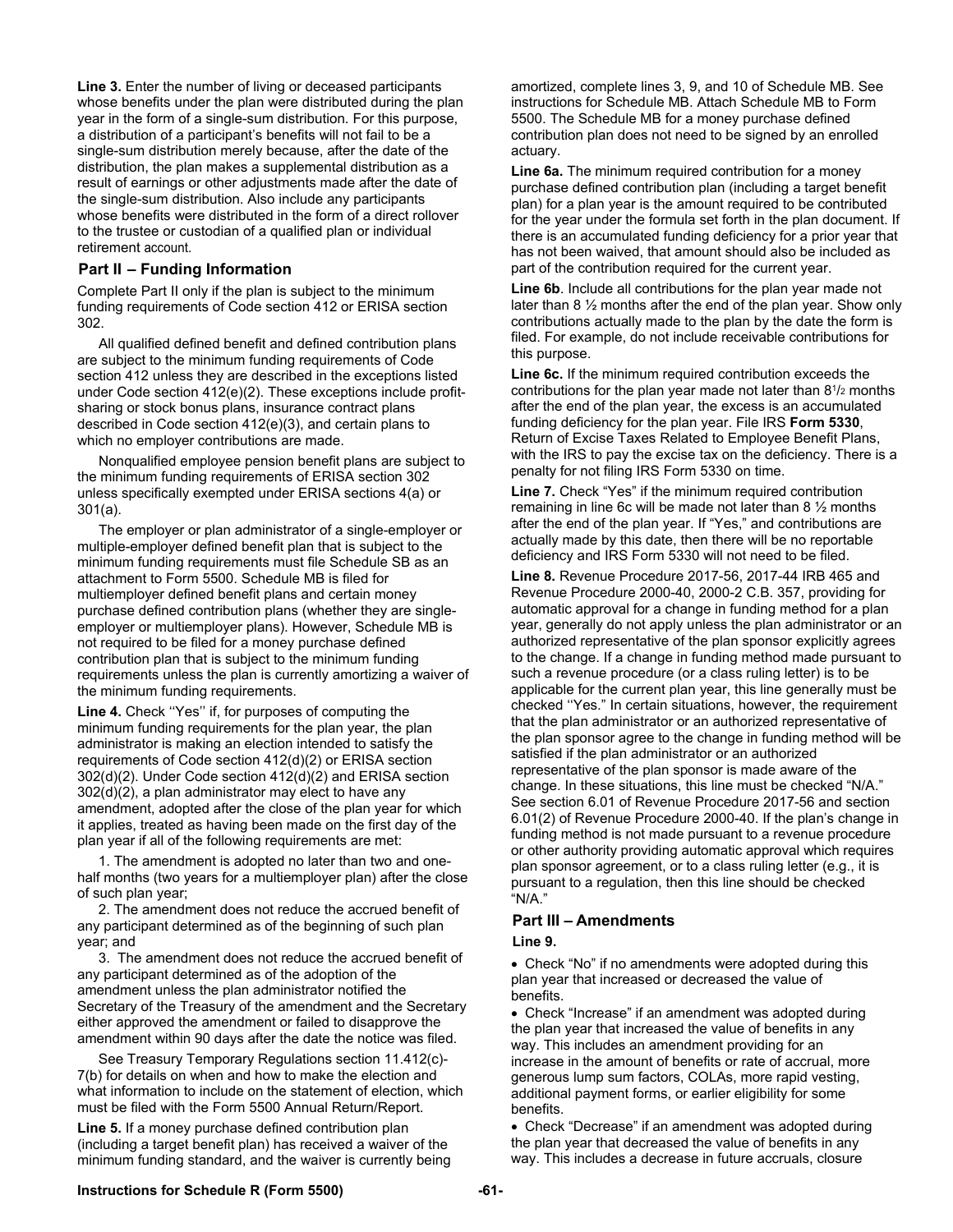of the plan to new employees, or accruals being frozen for some or all participants.

• If the amendments that were adopted increased the value of some benefits but decreased the value of others, check "Both."

### **Part IV – ESOP Information**

**Line 11b.** A loan is a "back-to-back loan" if the following requirements are satisfied:

1. The loan from the employer corporation to the ESOP qualifies as an exempt loan under DOL regulations at 29 CFR 2550.408b-3 and under Treasury Regulations sections 54.4975-7 and 54.4975-11; and

2. The repayment terms of the loan from the sponsoring corporation to the ESOP are substantially similar to the repayment terms of the loan from the commercial lender to the sponsoring employer.

### **Part V – Additional Employer Information for Multiemployer Defined Benefit Pension Plans**

If this is not a multiemployer plan, skip this Part.

**Required attachments.** Multiemployer defined benefit plans that are in Endangered Status, Critical Status, or Critical and Declining Status must attach a summary of their Funding Improvement Plan or Rehabilitation Plan (as updated, if applicable) and also any update to a Funding Improvement Plan or Rehabilitation Plan.

The summary of any Funding Improvement Plan or Rehabilitation Plan must reflect such plan in effect at the end of the plan year (whether the original Funding Improvement Plan or Rehabilitation Plan or as updated) and must include a description of the various contribution and benefit schedules that are being provided to the bargaining parties and any other actions taken in connection with the Funding Improvement Plan or Rehabilitation Plan, such as use of the shortfall funding method or extension of an amortization period. The summary must also identify the first year and the last year of the Funding Improvement Period or the Rehabilitation Period. If an extended Funding Improvement Period (of 13 or 18 years) or Rehabilitation Period (of 13 years) applies because of an election under section 205 of the Worker, Retiree, and Employer Recovery Act of 2008 ("WRERA"), the summary must include a statement to that effect and the date that the election was filed with the IRS.

The summary must also include a schedule of the expected annual progress for the funded percentage or other relevant factors under the Funding Improvement Plan or Rehabilitation Plan. If the sponsor of a multiemployer plan in Critical Status has determined that, based on reasonable actuarial assumptions and upon exhaustion of all reasonable measures, the plan cannot emerge from Critical Status by the end of the Rehabilitation Period as described in Code section 432(e)(3)(A)(ii), the summary must include an explanation of the alternatives considered, why the plan is not reasonably expected to emerge from Critical Status by the end of the Rehabilitation Period, and when, if ever, it is expected to emerge from Critical Status under the Rehabilitation Plan.

The plan sponsor is required to annually update a Funding Improvement Plan or Rehabilitation Plan that was adopted in a prior year. The update must be filed as an attachment to the Schedule R. The update attachment must identify the modifications made to the Funding Improvement Plan or Rehabilitation Plan during the plan year, including contribution increases, benefit reductions, or other actions.

The attachment described above must be labeled "**Schedule R, Summary of Funding Improvement Plan**," or

#### "**Schedule R**, **Summary of Rehabilitation Plan**" as appropriate, and if applicable, "**Schedule R, Update of Funding Improvement Plan or Rehabilitation Plan**." Each attachment must also include the plan name, the plan sponsor's name and EIN, and the plan number.

**Line 13.** This line should be completed only by multiemployer defined benefit pension plans that are subject to the minimum funding standards (see Code section 412 and Part 3 of Title I of ERISA). Enter the information on lines 13a through 13e for any employer that contributed more than five (5) percent of the plan's total contributions for the 2021 plan year. List employers in descending order according to the dollar amount of their contributions to the plan. Complete as many entries as are necessary to list all employers that contributed more than five (5) percent of the plan's contributions.

**Line 13a.** Enter the name of the employer contributing to the plan.

**Line 13b.** Enter the EIN of the employer contributing to the plan. Do not enter a social security number in lieu of an EIN; therefore, ensure that you have the employer's EIN and not a social security number. The Form 5500 is open to public inspection, and the contents are public information and are subject to publication on the Internet. Because of privacy concerns, the inclusion of a social security number or any portion thereof on this line may result in the rejection of the filing.

EINs can be obtained from the IRS online, by fax, or by mail depending on when you need to use the EIN. For more information, see Section 3: Electronic Filing Requirement. The EBSA does not issue EINs.

**Line 13c. Dollar Amount Contributed.** Enter the total dollar amount contributed to the plan by the employer for all covered workers in all locations for the plan year. Do not include the portion of an aggregated contribution that is for another plan, such as a welfare benefit plan, a defined contribution pension plan or another defined benefit pension plan.

**Line 13d. Collective Bargaining Agreement Expiration Date.** Enter the date on which the employer's collective bargaining agreement expires. If the employer has more than one collective bargaining agreement requiring contributions to the plan, check the box and include, as an attachment, the expiration date of each collective bargaining agreement (regardless of the amount of contributions arising from such agreement). Label the attachment: "*Schedule R, line 13d – Collective Bargaining Agreement Expiration Date*." Include the plan name and the sponsor's name and EIN.

**Line 13e. Contribution Rate Information.** Enter the contribution rate (in dollars and cents) per contribution base unit in line 13e(1) and the base unit measure in line 13e(2). Indicate whether the base unit is measured on an hourly, weekly, unit-of-production, or other basis. If "other," specify the base unit measure used. If the contribution rate changed during the plan year, enter the last contribution rate in effect for the plan year.

If the employer has different contribution rates for different classifications of employees or different places of business, check the box in the first line of line 13e and list in an attachment each contribution rate and corresponding base unit measure under which the employer made contributions (regardless of the amount of contributions resulting from each rate). Label the attachment: "*Schedule R, line 13e – Information on Contribution Rates and Base Units*." Include the plan name and the sponsor's name and EIN.

**Line 14.** Enter the number of deferred vested and retired participants (inactive participants), as of the beginning of the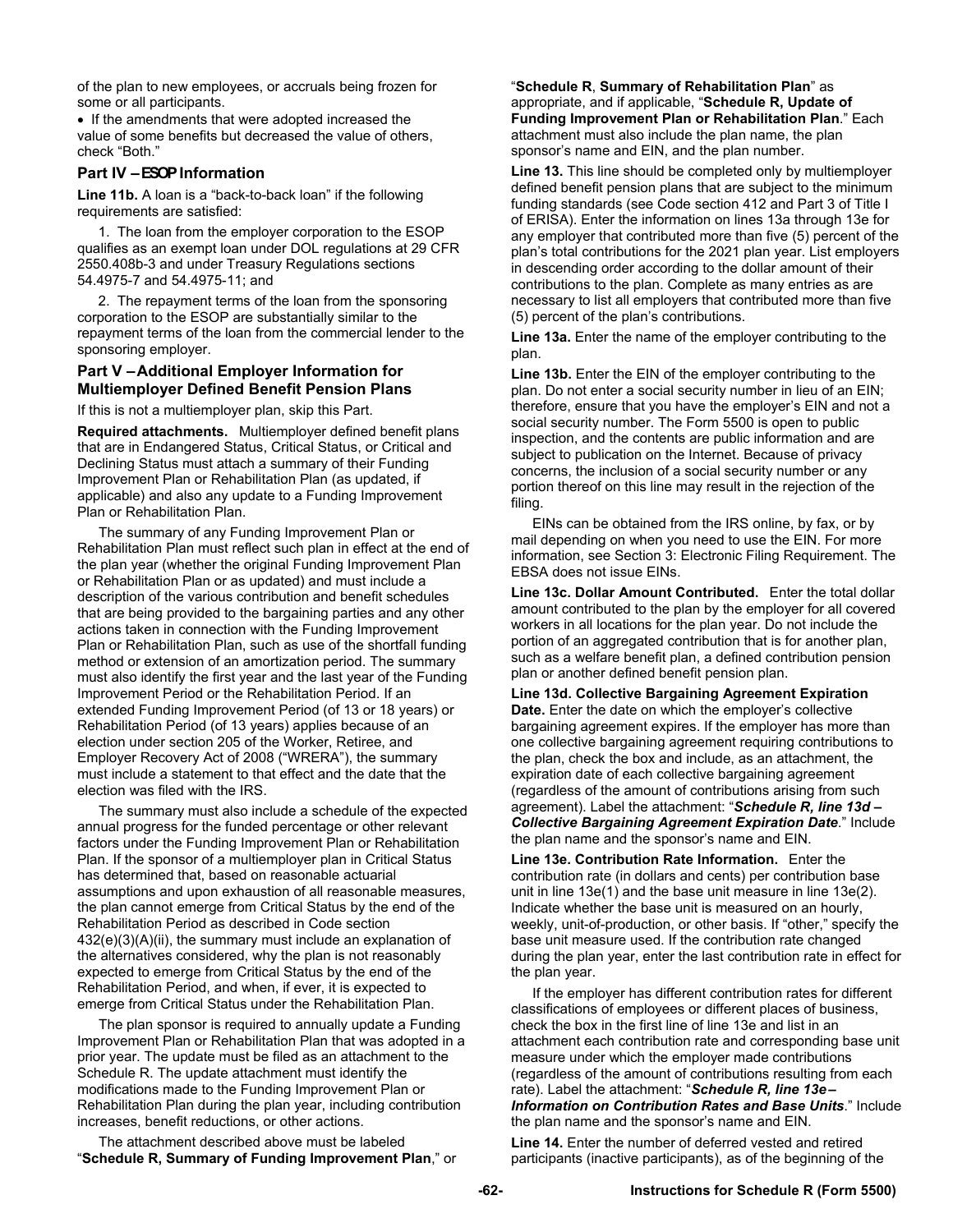plan year, whose contributing employer is no longer making contributions to the plan. Generally, if there has been a prior withdrawal, unless all former vested participants of the withdrawn employer have been reemployed with a currently contributing employer, this line should not be zero. Plans must use one of the following counting methods to count these inactive participants.

1. Under the *last contributing employer method,* count only those inactive participants whose last contributing employer had withdrawn from the plan by the beginning of the relevant plan year. Disregard any inactive participants whose most recent employers had not withdrawn from the plan. Thus, for the limited purposes of line 14 and notwithstanding any contrary definition of such inactive participants applicable elsewhere, inactive participants of employers who have not withdrawn from the plan should not be included in these numbers;

2. Under the *alternative method* count only those inactive participants whose last contributing employer and all prior contributing employers had withdrawn from the plan by the beginning of the relevant plan year. Under this method, the plan would review the list of all contributing employers (employers that had not withdrawn from the plan by the beginning of the relevant plan year), and include on Line 14 only those inactive participants who had no covered service with any of these employers;

3. Under the *reasonable approximation method*, a plan that is unable to use the last contributing employer method or the alternative method, must make a reasonable, good faith effort to count inactive participants to satisfy the requirements of section 103(f)(2)(C) of ERISA and provide an attachment that explains the plan's approximation method. The explanation must include a description of the data and a breakdown describing the number of clearly identified inactive participants and the number of estimated inactive participants.

**Note.** Withdrawal liability payments are not to be treated as contributions for the purpose of determining the number of inactive participants for line 14.

**Line 14a.** Enter the number of inactive participants described in the line 14 instructions for the current plan year. The current plan year is the plan year to which the Form 5500 relates.

**Line 14b.** Enter the number of inactive participants described in the line 14 instructions for the plan year immediately preceding the current plan year. Check the box if the number reported on line 14b differs from the number reported on line 14a for the plan year immediately preceding the current plan year. If the box is checked, provide an attachment with an explanation of the reason for the change.

**Line 14c.** Enter the number of inactive participants described in the line 14 instructions for the second preceding plan year. Check the box if the number reported on line 14c differs from the number reported on line 14b for the plan year immediately preceding the current plan year. If the box is checked, provide an attachment with an explanation of the reason for the change.

For any required attachment for line 14, label the attachment *"Schedule R, Line 14 – Information on Inactive Participants Whose Contributing Employer is No Longer Making Contributions to the Plan".*

Line 15. Enter the ratio of number of participants on whose behalf no employer had an obligation to make a contribution for the 2021 plan year to the corresponding number for each of the two preceding plan years. For the purpose of these ratios, count all participants whose employers have withdrawn from the plan as well as all deferred vested and retired participants

of employers still active in the plan (unless the collective bargaining agreement specifically requires the employer to make contributions for such participants).

**Line 15a.** Enter the ratio of the number of participants as described in the line 15 instructions for the 2021 plan year to the number for the 2020 plan year.

**Line 15b.** Enter the ratio of the number of participants as described on the line 15 instructions for the 2021 plan year to the number for the 2019 plan year.

**Note.** Withdrawal liability payments are not to be treated as contributions for determining the number of participants on line 15.

**Line 16a.** Enter the number of employers that withdrew from the plan during the 2020 plan year.

**Line 16b.** If line 16a is greater than zero, enter the aggregate amount of withdrawal liability assessed against these employers. If the withdrawal liability for one or more withdrawing employers has not yet been determined, include the amounts estimated to be assessed against them in the aggregate amount.

The definitions of withdrawal are those contained in Section 4203 of ERISA. If the plan is in the building and construction, entertainment, or another industry that has special withdrawal rules, withdrawing employers should only be counted if the withdrawal adheres to the special rules applying to its specific industry.

**Line 17.** If assets and liabilities from another plan were transferred to or merged with the assets and liabilities of this plan during the 2021 plan year, check the box and provide the following information as an attachment. The attachment should include the names and employer identification numbers of all plans that transferred assets and liabilities to, or merged with, this plan. For each plan, including this plan, the attachment should also include the actuarial valuation of the total assets and total liabilities for the year preceding the transfer or merger, based on the most recent data available as of the day before the first day of the 2021 plan year. Label the attachment *"Schedule R, line 17 – Information on Assets and Liabilities Transferred to or Merged with This Plan"* and include the plan name and the plan sponsor's name and EIN.

#### **Part VI – Additional Information for Single-Employer and Multiemployer Defined Benefit Pension Plans**

**Line 18.** If any liabilities to participants or their beneficiaries under the plan at the end of the plan year consist of liabilities under two (2) or more plans as of the last day of the plan year immediately before the 2021 plan year, check the box and provide the following information as an attachment. The attachment should include the names, employer identification numbers, and plan numbers of all plans, including the current plan, that provided a portion of liabilities of the participants and beneficiaries in question. The attachment should also include the funded percentage of each plan as of the last day of the 2020 plan year. For single-employer plans, the funded percentage is the funding target attainment percentage, where the numerator is the value of plan assets reduced by the sum of the amount of the prefunding balance and the funding standard carryover balance, and the denominator is the funding target for the plan (for this purpose, if the plan is in at risk status, then the funding target is determined as if the plan were not in at risk status). For multiemployer plans, the funded percentage is the ratio where the numerator is the actuarial value of the plan's assets and the denominator is the accrued liability of the plan. For a terminated plan for which the funded percentage is required to be reported, write "Terminated" in the space where the plan's funded percentage would otherwise

#### **Instructions for Schedule R (Form 5500) -63-**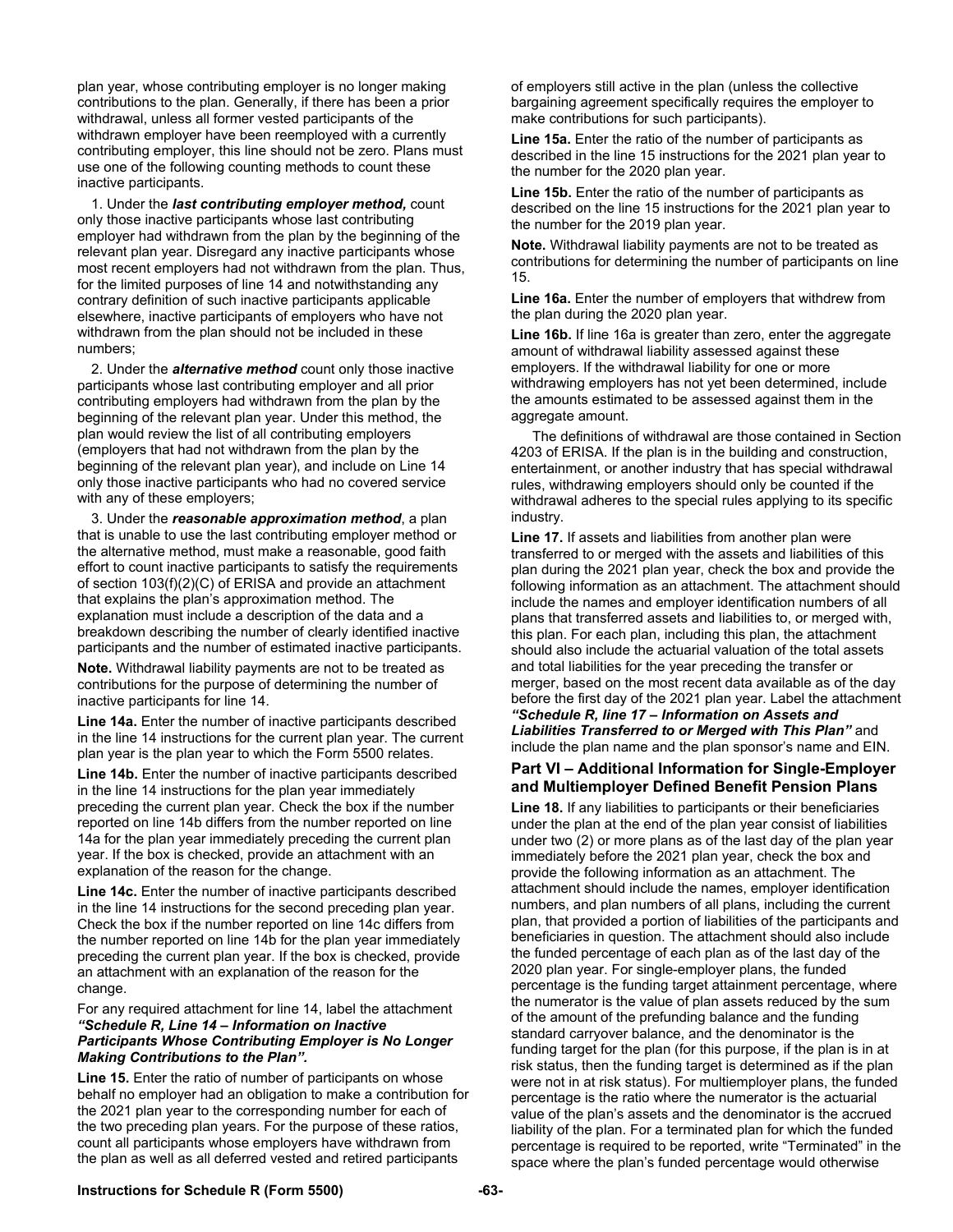have been reported. Label the attachment **"***Schedule R, line 18 –Funded Percentage of Plans Contributing to the Liabilities of Plan Participants"* and include the plan name and the plan sponsor's name and EIN.

**Line 19.** This line must be completed for all defined benefit pension plans (except DFEs) with 1,000 or more participants at the beginning of the plan year. To determine if the plan has 1,000 or more participants, use the participant count shown on line 3d(1) of the Schedule SB for single-employer plans or on line 2b(4)(1) of the Schedule MB for multiemployer plans.

**Line 19a.** Show the beginning-of-year distribution of assets for the categories shown. Use the market value of assets and do **not** include the value of any receivables. These percentages, expressed to the nearest whole percent, should reflect the total assets held in stocks, investment-grade debt instruments, highyield debt instruments, real estate, or other asset classes, regardless of how they are listed on the Schedule H. The percentages in the five categories should sum to 100 percent. Assets held in trusts, accounts, mutual funds, and other investment arrangements should be disaggregated and properly distributed among the five asset components. The assets in these trusts, accounts, mutual funds, and investment arrangements should not be included in the "Other" component unless these investments contain no stocks, bonds, or real estate holdings. The same methodology should be used in disaggregating trust assets as is used when disclosing the allocation of plan assets on the sponsor's 10-K filings to the Securities and Exchange Commission. Real estate investment trusts (REITs) should be listed with stocks, while real estate limited partnerships should be included in the Real Estate category.

 Investment-grade debt-instruments are those with an S&P rating of BBB – or higher, a Moody's rating of Baa3 or higher, or an equivalent rating from another rating agency. High-yield debt instruments are those that have ratings below these rating levels. If the debt does not have a rating, it should be included in the "high-yield" category if it does not have the backing of a government entity. Unrated debt with the backing of a government entity would generally be included in the "investment-grade" category unless it is generally accepted that the debt should be considered as "high-yield." Use the ratings in effect as of the beginning of the plan year.

**Line 19b.** Check the box that shows the average duration of the plan's combined investment-grade and high-yield debt portfolio. If the average duration falls exactly on the boundary of two boxes, check the box with the lower duration. To determine the average duration, use the "effective duration" or any other generally accepted measure of duration. Report the duration measure used in line 19c. If debt instruments are held in multiple debt portfolios, report the weighted average of the average durations of the various portfolios where the weights are the dollar values of the individual portfolios.

**Line 20.** This line must be completed for all single-employer defined benefit plans that are covered by PBGC.

**Line 20a.** If the amount reported on Schedule SB (Form 5500) line 40 is greater than \$0, check the "Yes" box and complete line 20b. Otherwise, check "No" and skip line 20b.

**Line 20b.** In general, a PBGC-insured single-employer plan must notify PBGC if a required contribution is not made by its due date. With the exception of situations where the accumulated value of missed contributions exceeds \$1 million, PBGC waives reporting if contributions equal to or exceeding the missed amount are made by the 30<sup>th</sup> day after the due date. For more information, see 29 CFR 4043.25 and 4043.81 and the filing instructions for PBGC Forms 10 and 200.

If PBGC has been notified of the missed contribution, check the "Yes" box. Otherwise, check the box that best explains why PBGC wasn't notified. If the "No. Other. Provide explanation" box is checked, provide an explanation as to why PBGC wasn't notified (e.g., "The due date for filing Form 10 has not yet passed; the plan administrator intends to file Form 10 with PBGC shortly" or "Reporting was waived under 29 CFR 4043.25(c)(3) because the unpaid contribution resulted solely from an administrative error related to an election to use a prefunding balance").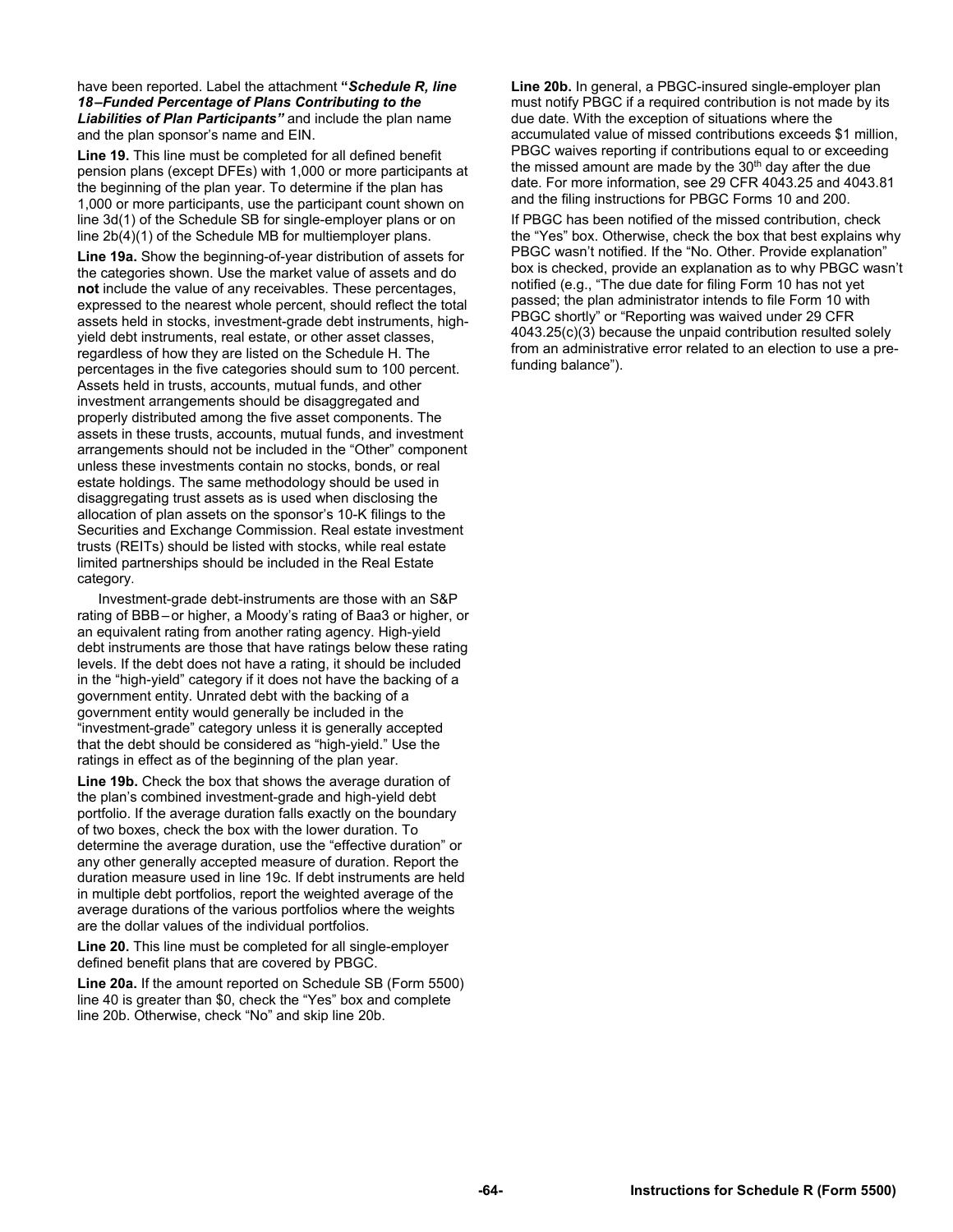# **2021 Instructions for Schedule SB (Form 5500)**  *Single-Employer Defined Benefit Plan Actuarial Information*

# **General Instructions**

**Note.**To the extent that regulations and other items of published guidance under Code sections 430 and 436 do not take into account statutory changes since those regulations were issued, plan sponsors must take into account the provisions of the Worker, Retiree, and Employer Recovery Act of 2008 ("WRERA"), Pub. L. No. 110-458, the Preservation of Access to Care for Medicare Beneficiaries and Pension Relief Act of 2010 ("PRA 2010"), Pub. L. No. 111-192, Moving Ahead for Progress in the 21<sup>st</sup> Century Act ("MAP-21"), Pub. L. No. 112-141, the Cooperative and Small Employer Charity Pension Flexibility Act of 2014 ("CSEC Act"), Pub. L. No. 113-97, the Highway and Transportation Funding Act of 2014 (HATFA), Pub. L. No. 113-159, and the Bipartisan Budget Act of 2015 (BBA'15), Pub. L. No. 114-74, and any other amendments to the funding rules that are enacted.

### **Who Must File**

As the first step, the plan administrator of any single-employer defined benefit plan (including a multiple-employer defined benefit plan) that is subject to the minimum funding standards (see Code section 412 and Part 3 of Title I of ERISA) **must** obtain a completed Schedule SB (including attachments) that is prepared and signed by the plan's enrolled actuary as discussed below in the *Statement by Enrolled Actuary* section. The plan administrator must retain with the plan records the Schedule SB that is prepared and signed by the plan's actuary.

Next, the plan administrator must ensure that the information from the actuary's Schedule SB is entered electronically into the annual return/report being submitted. When entering the information, whether using EFAST2 approved software or EFAST2's web-based filing system, all the fields required for the type of plan must be completed (see instructions for fields that need to be completed).

Further, the plan administrator of a single-employer defined benefit plan must attach to the Form 5500 or Form 5500-SF an electronic reproduction of the Schedule SB (including attachments) prepared and signed by the plan's enrolled actuary. This electronic reproduction must be labeled *"SB Actuary Signature"* and must be included as a Portable Document Format (PDF) attachment or any alternative electronic attachment allowable under EFAST2.

**Note.** The Schedule SB (Form 5500) does not have to be filed with the Form 5500-EZ regardless of whether it is filed on paper with the IRS or electronically with EFAST2, but it must be retained in accordance with the Instructions for Form 5500- EZ under the *What to File* section. The enrolled actuary must complete and sign the Schedule SB and forward it to the person responsible for filing the Form 5500-EZ, even if the Schedule SB is not filed.

Check the Schedule SB box on the Form 5500 (Part II, line 10a(3)) if a Schedule SB is attached to Form 5500. Check "Yes" on line 11 in Part VI of the Form 5500-SF if a Schedule SB is required to be prepared for the plan, even if Schedule SB is not required to be attached to Form 5500-SF (see instructions in the Note above, pertaining to "one-participant plans").

**Note.** This schedule is not filed for a multiemployer plan nor for a money purchase defined contribution plan (including a target benefit plan) for which a waiver of the minimum funding requirements is currently being amortized. Information for these plans must be filed using Schedule MB (Form 5500).

# **Specific Instructions**

**Lines A through F. Identifying Information.** Lines A – F must be completed for all plans. Lines A through D should include the same information as reported in corresponding lines in Part II of the Form 5500, Form 5500-SF, or Form 5500- EZ filed for the plan. You may abbreviate the plan name (if necessary) to fit in the space provided.

 Do not use a social security number in line D instead of an EIN. The Schedule SB and its attachments are open to public inspection if filed with a Form 5500 or Form 5500-SF, and the contents are public information and are generally subject to publication on the Internet. Because of privacy concerns, the inclusion of a social security number or any portion thereof on the Schedule SB or any of its attachments may result in the rejection of the filing.

 You can apply for an EIN from the IRS online, by fax, or by mail depending on how soon you need to use the EIN. For more information, see *Section 3: Electronic Filing Requirement*  under *General Instructions to Form 5500*. The EBSA does not issue EINs.

**Line E. Type of Plan.** Check the applicable box to indicate the type of plan. A single-employer plan for this reporting purpose is an employee benefit plan maintained by one employer or one employee organization. A multiple-employer plan is a plan that is maintained by more than one employer, but is not a multiemployer plan. (See the Instructions for Form 5500, box A for additional information on the definition of a multiemployer plan.)

● Check "Single" if the Form 5500, Form 5500-SF, or Form 5500-EZ is filed for a single-employer plan (including a plan maintained by more than one member of the same controlled group).

● Check "Multiple-A" if the Form 5500 or Form 5500-SF is being filed for a multiple-employer plan and the plan is subject to the rules of Code section 413(c)(4)(A) (i.e., it is funded as if each employer were maintaining a separate plan). This includes plans established before January 1, 1989, for which an election was made to fund in accordance with Code section 413(c)(4)(A).

● Check "Multiple-B" if the Form 5500 or Form 5500-SF is being filed for a multiple-employer plan and the plan is subject to the rules of Code section 413(c)(4)(B) (i.e., it is funded as if all participants were employed by a single employer).

 If "Multiple-A" is checked, with the exception of Part III, the data entered on Schedule SB should be the sum of the individual amounts computed for each employer. The percentages reported in Part III should be calculated based on the reported aggregate numbers rather than by summing up the individual percentages. The Schedule SB data for each employer's portion of the plan must be submitted as an attachment. This is accomplished by completing and attaching a Schedule SB for each employer or by attaching a document containing that information (e.g., a table showing a row for each Schedule SB data item and a column for each employer). Label the attachment "**Schedule SB – Information for Each Individual Employer**."

**Line F. Prior Year Plan Size.** Check the applicable box based on the highest number of participants (both active and inactive) on any day of the preceding plan year, taking into account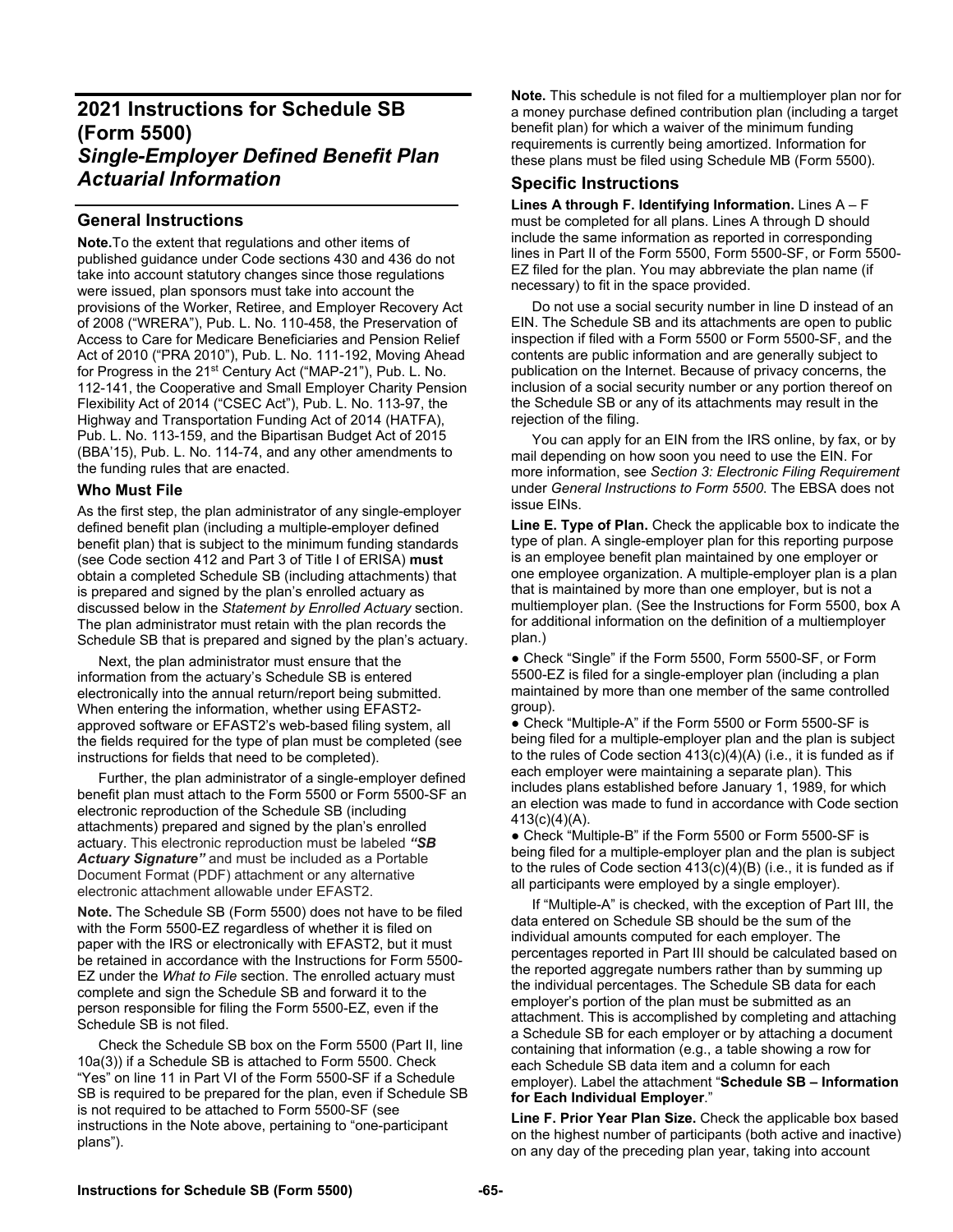participants in all defined benefit plans maintained by the same employer (or any member of such employer's controlled group) who are or were also employees of that employer or member. For this purpose, participants whose only defined benefit plan is a multiemployer plan (as defined in Code section 414(f)) are not counted, and participants who are covered in more than one of the defined benefit plans described above are counted only once. Inactive participants include vested terminated and retired employees as well as beneficiaries of deceased participants. If this is the first plan year that a plan described in this paragraph exists, complete this line based on the highest number of participants that the plan was reasonably expected to have on any day during the first plan year.

## **General Instructions, Parts I through IX, Statement by Enrolled Actuary, and Attachments**

Except as noted below, Parts I through VIII **must** be completed for all single and multiple-employer defined benefit plans, regardless of size or type. See instructions for line 27 for additional information to be provided for certain plans with special circumstances. Part IX is completed only for those plans for which an alternative amortization schedule was elected under section 430(c)(2)(D) of the Code or section 303(c)(2)(D) of ERISA, as amended by PRA 2010.

PPA provides funding relief for certain defined benefit plans (other than multiemployer plans) maintained by a commercial passenger airline or by an employer whose principal business is providing catering services to a commercial passenger airline, based on an alternative 17-year funding schedule. Plans using this funding relief do not need to complete the entire Schedule SB, but are required to provide supplemental information as an attachment to Schedule SB. See the instructions for line 27 for more information about which lines of Schedule SB need to be completed and what additional attachments are required.

Code section 430(h)(2)(C)(iv) and ERISA section 302(h)(2)(C)(iv) provide that, for certain purposes, each of the three segment rates described in those sections is adjusted as necessary to fall within a specified range that is determined based on an average of the corresponding segment rates for the 25-year period ending on September 30 of the calendar year preceding the first day of the plan year. Accordingly, if the funding target and target normal cost for a plan are determined using the segment rates, the segment rates used to determine the minimum required contribution and the adjusted funding target attainment percentage ("AFTAP") used to apply fundingbased benefit restrictions under Code section 436 and ERISA section 206(g) may be different from those used for other purposes (such as the segment rates used to determine the deductible limit under Code section 404(o)). In such cases, report all information on Schedule SB reflecting the assumptions used to determine the minimum required contribution and the AFTAP used to apply funding-based benefit restrictions.

**Note.** *(1)* For a plan funded with insurance (other than a plan described in Code section 412(e)(3) or ERISA section 301(b)), refer to section 1.430(d)-1(c)(2) of the Income Tax Regulations regarding whether to include the liabilities for benefits covered under insurance contracts held by the plan and whether to include the value of the insurance contracts in plan assets.

 *(2)* For terminating plans, Revenue Ruling 79-237, 1979-2 C.B. 190, provides that minimum funding standards apply until the end of the plan year that includes the termination date. Accordingly, the Schedule SB is not required to be filed for any later plan year. However, if a termination fails to occur —

whether because assets remain in the plan's related trust (see Revenue Ruling 89-87, 1989-2 C.B. 81) or for any other reason (e.g., the PBGC issues a notice of noncompliance pursuant to 29 CFR section 4041.31 for a standard termination) — there is no termination date, and therefore, minimum funding standards continue to apply and a Schedule SB continues to be required.

# **Statement by Enrolled Actuary**

An enrolled actuary must sign Schedule SB. The signature of the enrolled actuary may be qualified to state that it is subject to attached qualifications. See Treasury Regulations section 301.6059-1(d) for permitted qualifications. If the actuary has not fully reflected any final or temporary regulation, revenue ruling, or notice promulgated under the statute in completing the Schedule SB, check the box on the last line of page 1. If this box is checked, indicate on an attachment whether any unpaid required contribution or a contribution that is not wholly deductible would result if the actuary had fully reflected such regulation, revenue ruling, or notice, and label this attachment *"Schedule SB – Statement by Enrolled Actuary."* In addition, the actuary may offer any other comments related to the information contained in Schedule SB. Except as otherwise provided in these instructions, a stamped or machine produced signature is not acceptable.

 The actuary must provide the completed and signed Schedule SB to the plan administrator to be retained with the plan records and included (in accordance with these instructions) with the Form 5500 or Form 5500-SF that is submitted under EFAST2. The plan's actuary is permitted to sign the Schedule SB on page one using the actuary's signature or by inserting the actuary's typed name in the signature line followed by the actuary's handwritten initials. The actuary's most recent enrollment number must be entered on the Schedule SB that is prepared and signed by the plan's actuary.

# **Attachments**

All attachments to the Schedule SB must be properly identified as attachments to the Schedule SB, and must include the name of the plan, plan sponsor's EIN, plan number, and line number to which the schedule relates.

Do not include attachments that contain a visible social security number. Except for certain one-participant plans, the Schedule SB and its attachments are open to public inspection, and the contents are public information and are subject to publication on the Internet. Because of privacy concerns, the inclusion of a visible social security number or any portion thereof on an attachment may result in the rejection of the filing.

The first year Schedule SB attachment for a plan retroactively adopted pursuant to SECURE Act section 201. If a plan sponsor adopted a defined benefit pension plan in 2021 (i.e., by the due date, including extension, for filing the plan sponsor's tax return for the 2020 taxable year) and elected to treat the plan as having been adopted before the 2021 plan year began as permitted under SECURE Act section 201, then the enrolled actuary must complete and sign the 2020 Schedule SB (Form 5500). If the plan sponsor is required to file Schedule SB (see instructions for Schedule SB under "Who Must File"), attach the 2020 Schedule SB (Form 5500) as a Portable Document Format (PDF) attachment to the 2021 Schedule SB when filing the 2021 Form 5500. Label the attachment "The first year Schedule SB attachment for a plan retroactively adopted pursuant to SECURE Act 201".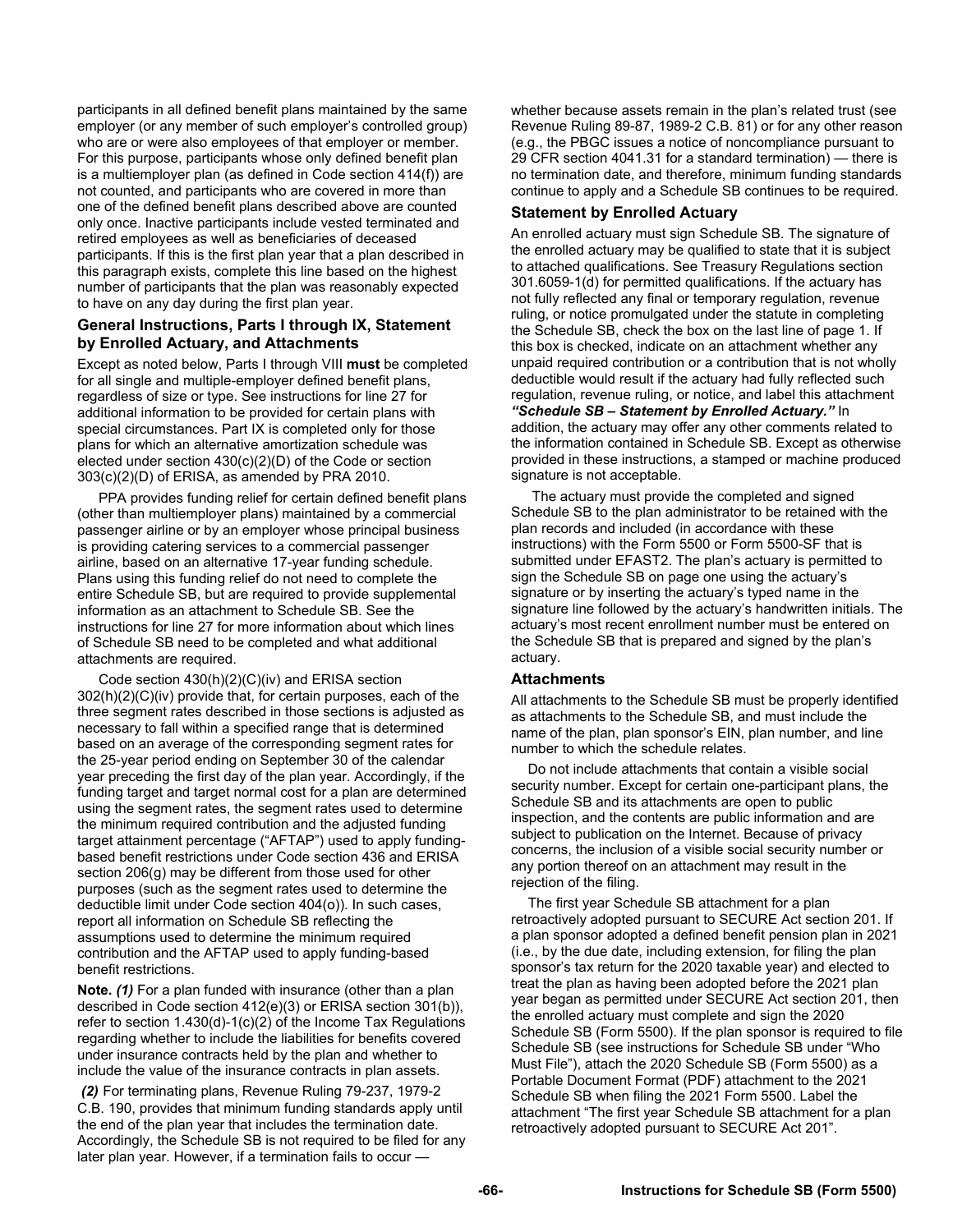### **Part I – Basic Information**

**Note.** All entries in Part I must be reported as of the valuation date, reflecting the assumptions and amounts generally used to determine the minimum required contribution. In the case of a plan described in section 104 of PPA, the information should be reported as if PPA provisions were effective for all plan years beginning after December 31, 2007.

**Line 1. Valuation Date.** The valuation date for a plan year must be the first day of the plan year unless the plan meets the small-plan exception of Code section 430(g)(2)(B) and ERISA section  $303(g)(2)(B)$ . For plans that qualify for the exception, the valuation date may be any date in the plan year, including the first or last day of the plan year.

 A plan qualifies for this small-plan exception if there were 100 or fewer participants on each day of the prior plan year. For the definition of participant as it applies in this case, see the instructions for line F.

**Line 2a. Market Value of Assets.** Enter the fair market value of assets as of the valuation date. Include contributions designated for any previous plan year that are made after the valuation date (but within the 8½-month period after the end of the immediately preceding plan year), adjusted for interest for the period between the date of payment and the valuation date as provided in the applicable regulations.

 Contributions made for the current plan year must be excluded from the amount reported in line 2a. If these contributions were made prior to the valuation date (which can only occur for small plans with a valuation date other than the first day of the plan year), the asset value must be adjusted to exclude not only the contribution amounts, but interest on the contributions from the date of payment to the valuation date, using the current-year effective interest rate.

 Do not adjust for items such as the funding standard carryover balance, prefunding balance, any unpaid minimum required contributions, or the present value of remaining shortfall or waiver amortization installments. Rollover amounts or other assets held in individual accounts that are not available to provide defined benefits under the plan should not be included on line 2a regardless of whether they are reported on the Schedule H (Form 5500) (line 1l, column (a)) or Schedule I (Form 5500) (line 1c, column (a)), or Form 5500-SF (line 7c, column (a)). Additionally, asset and liability amounts must be determined in a consistent manner. Therefore, if the value of any insurance contracts has been excluded from the amount reported in line 2a, liabilities satisfied by such contracts should also be excluded from the funding target values reported in lines 3 and 4.

**Line 2b. Actuarial Value of Assets.** Do not adjust the actuarial value of assets for items such as the funding standard carryover balance, the prefunding balance, any unpaid minimum required contributions, or the present value of any remaining shortfall or waiver amortization installments. Treat contributions designated for a current or prior plan year, rollover amounts, insurance contracts, and other items in the same manner as for line 2a.

 If an averaging method is used to value plan assets (as permitted under Code section 430(g)(3)(B) and ERISA section 303(g)(3)(B), as amended by WRERA), enter the value as of the valuation date taking into account the requirement that such value must be within 90% to 110% of the fair market value of assets.

**Note.** Under Code section 430(g)(3)(B), the use of averaging methods in determining the value of plan assets is permitted only in accordance with methods prescribed in Treasury

regulations. Accordingly, taxpayers cannot use asset valuation methods other than fair market value (as described in Code section 430(g)(3)(A)), except as provided under Notice 2009- 22, 2009-14 IRB 741, or Treasury regulations.

**Line 3. Funding Target/Participant Count Breakdown.** All amounts should be reported as of the valuation date.

• Column (1)—Enter the number of participants in each category (e.g., terminated vested participants). Enter "0" if no participants fall into the category. Include beneficiaries of deceased participants who are or who will be entitled to benefits under the plan.

• Column (2)—Enter the portion of the funding target attributable to vested benefits. If no portion of the funding target for a particular category is attributable to vested benefits, enter "0." For this purpose, benefits considered to be vested for PBGC premium purposes must be included.

 Column (3)—Enter the funding target attributable to all benefits, both vested and nonvested. Enter "0" if no portion of the funding target is for participants in a particular category.

For columns (2) and (3), the funding target must be calculated using the methods and assumptions provided in Code sections 430(h) and (i), ERISA sections 303(h) and (i), and other related guidance.

Unless the plan sponsor has received approval to use substitute mortality tables in accordance with Code section 430(h)(3)(C) and ERISA section 303(h)(3)(C), the funding target must be computed using the mortality tables for nondisabled lives, as described in section 1.430(h)(3)-1 of the regulations. If substitute mortality tables have been approved (or deemed to have been approved) by the IRS, such tables must be used instead of the mortality tables described in the previous sentence, subject to the rules of Code section 430(h)(3) and ERISA section 303(h)(3). The funding target may be computed taking into account the mortality tables for disabled lives published in Revenue Ruling 96-7, 1996-1 C.B. 59, and as provided in Notice 2008-29, 2008-12 IRB 637.

Special rules for plans that are in at-risk status. If a plan is in at-risk status, report the amount reflecting the additional assumptions required in Code section 430(i)(1)(B) and ERISA section 303(i)(1)(B).

If the plan has been in at-risk status for any two or more of the preceding four plan years, also include the loading factor required in Code section 430(i)(1)(C) and ERISA section 303(i)(1)(C). If the plan is in at-risk status and has been in atrisk status for fewer than five consecutive years, report the funding target amounts after reflecting the transition rule provided in Code section 430(i)(5) and ERISA section 303(i)(5). For example, the funding target for a plan that is in at-risk status for 2021 and was in at-risk status for the 2018, 2019 and 2020 plan years (but not the 2017 plan year) will reflect 80% of the funding target using the special at-risk assumptions and 20% of the funding target determined without regard to the at-risk assumptions.

*Determining whether a plan is in at-risk status.* Refer to Code section 430(i)(4) and ERISA section 303(i)(4) to determine whether the plan is in at-risk status. Generally, a plan is in at-risk status for a plan year if it had more than 500 participants on any day during the preceding plan year (see instructions for line F for the definition of participants) and the plan's funding target attainment percentage ("FTAP") for the preceding plan year fell below specified thresholds.

A plan with over 500 participants is in at-risk status for 2021 if both: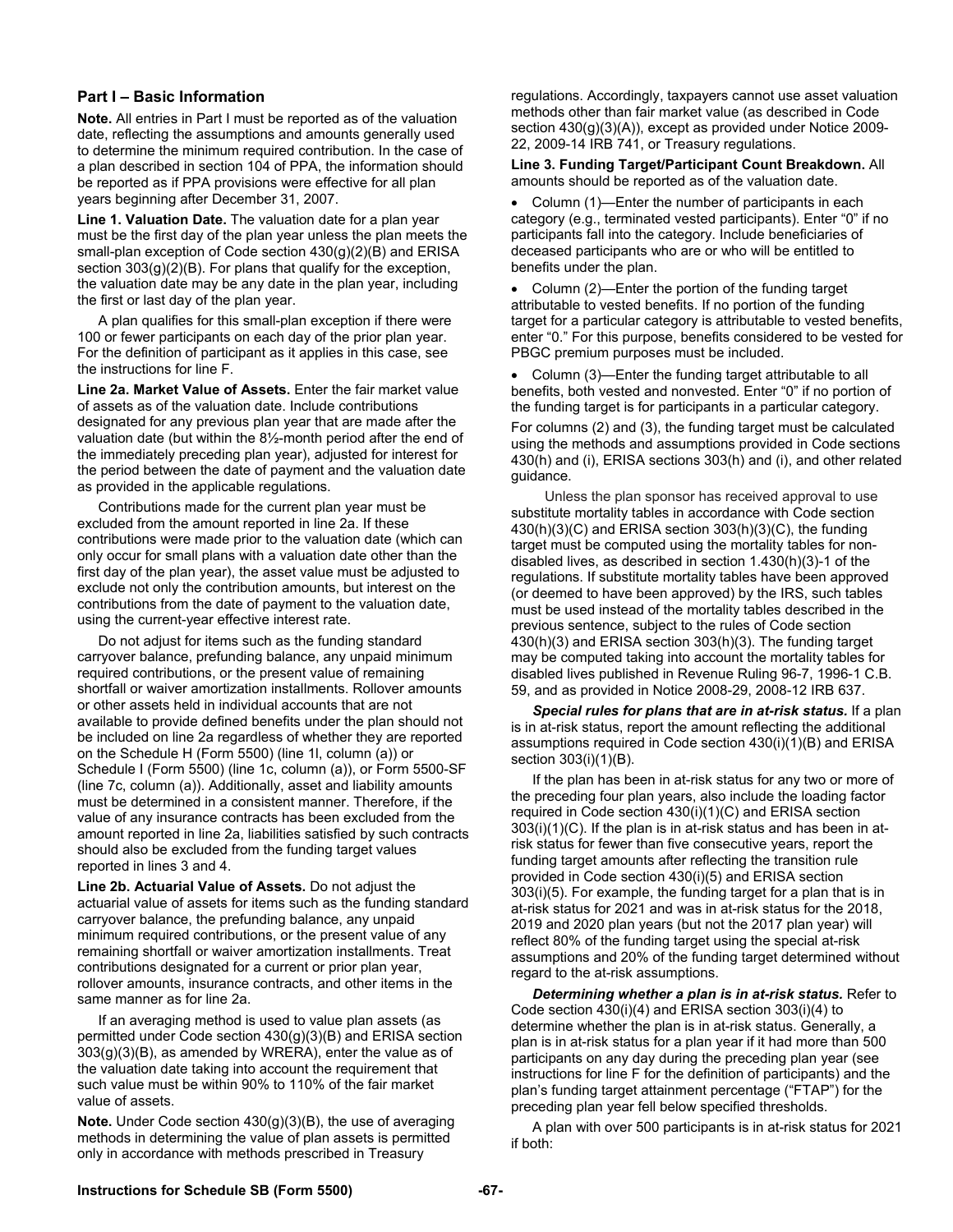• the FTAP for 2020 (line 14 of the 2020 Schedule SB) is less than 80%, and

• the at-risk funding target attainment percentage for 2020 is less than 70%.

 In general, the at-risk funding target attainment percentage is determined in the same manner as the FTAP (as described in the instructions for line 14), except that the funding target is determined using the additional assumptions for plans in at-risk status. For this purpose, the at-risk funding target is determined by disregarding the transition rule of Code section 430(i)(5) and ERISA section 303(i)(5) for plans that have been in at-risk status for fewer than five consecutive years, and disregarding the loading factor in Code section 430(i)(1)(C) and ERISA section 303(i)(1)(C). For plans that were in at-risk status for the 2020 plan year, the at-risk funding target used to determine whether the plan is in at-risk status for the 2021 plan year is the amount reported in line 4b of the 2020 Schedule SB.

 Refer to the regulations under section 430(i) of the Code for rules pertaining to new plans and other special situations.

**Line 4. Additional Information for Plans in At-Risk Status.** 

If the plan is in at-risk status as provided under Code section 430(i)(4) and ERISA section 303(i)(4), check the box, complete lines 4a and 4b, and include as an attachment the information described below. Do not complete line 4 if the plan is not in atrisk status for the current plan year for purposes of determining the minimum required contribution.

• Line 4a – Enter the amount of the funding target determined as if the plan were not in at-risk status.

 $\bullet$  Line 4b – Report the funding target disregarding the transition rule of Code section 430(i)(5) and ERISA section 303(i)(5), and disregarding the loading factor in Code section 430(i)(1)(C) and ERISA section 303(i)(1)(C).

If the plan is in at-risk status for the current plan year, attach a description of the at-risk assumptions for the assumed form of payment (e.g., the optional form resulting in the highest present value). Label the attachment *"Schedule SB, line 4 – Additional Information for Plans in At-Risk Status."*

**Line 5. Effective Interest Rate.** Enter the single rate of interest which, if used instead of the interest rate(s) reported in line 21 to determine the present value of the benefits that are taken into account in determining the plan's funding target for a plan year, would result in an amount equal to the plan's funding target determined for the plan year, without regard to calculations for plans in at-risk status. (This is the funding target reported in line 3d, column (3) for plans not in at-risk status, or in line 4a for plans in at-risk status.) However, if the funding target for the plan year is zero, the effective interest rate is determined as the single rate that would result in an amount equal to the plan's target normal cost determined for the plan year, without regard to calculations for plans in at-risk status. See the provisions of Code section 430(h)(2)(A), ERISA section 303(h)(2)(A), and the applicable regulations. Enter rate to the nearest .01% (e.g., 5.26%).

If the funding target calculation includes some benefits for which the present value is calculated using the 8.00% segment interest rates and other benefits for which present value is calculated using the applicable United States Treasury obligation yield curve, the effective interest rate must reflect both sets of rates.

#### **Line 6. Target Normal Cost.**

**Line 6a. Present Value of Current Year Accruals.** Enter the present value of all benefits which have been accrued or have been earned (or that are expected to accrue or to be earned) under the plan during the plan year, decreased (but not below zero) by any mandatory employee contributions expected to be made during the plan year. Include any increase in benefits during the plan year that is a result of any actual or projected increase in compensation during the current plan year, even if that increase in benefits is with respect to benefits attributable to services performed in a preceding plan year. This amount must be calculated as of the valuation date and must generally be based on the same assumptions used to determine the funding target reported in line 3c, column (3), reflecting the special assumptions and the loading factor for at-risk plans, if applicable. If the plan is in at-risk status for the current plan year and has been in at-risk status for fewer than five consecutive years, report the target normal cost after reflecting the transition rule provided in Code section 430(i)(5) and ERISA section 303(i)(5).

**Line 6b. Expected Plan-related Expenses.** Enter the aggregate amount of any plan-related expenses expected to be paid from plan assets during the plan year.

**Line 6c. Total.** Enter the sum of lines 6a and 6b.

## **Part II – Beginning of Year Carryover Prefunding Balances**

**Line 7. Balance at Beginning of Prior Plan Year After Applicable Adjustments.** In general, report the amount in the corresponding columns of line 13 of the prior-year Schedule SB. However, if the balance from the prior year has been adjusted so that it does not match the corresponding amount in line 13 of the prior-year Schedule SB, attach an explanation and label the attachment *"Schedule SB, line 7 – Explanation of Discrepancy in Prior Year Funding Standard Carryover Balance or Prefunding Balance.* Note that elections to add excess contributions or reduce balances have specific deadlines, and generally cannot be changed once they have been made.

If this is the first year for which the plan is subject to the minimum funding rules of Code section 430 or ERISA section 303, leave both columns blank.

**Line 8. Portion Elected for Use To Offset Prior Year's Funding Requirement.** Report the amount for each column from the corresponding column of line 35 of the prior-year Schedule SB. If the valuation date is not the first day of the plan year, report the amounts from line 35 of the prior-year Schedule SB, discounted to the beginning of the prior plan year using the effective interest rate for the prior plan year.

 Reflect the full amount reported in line 35 of the prior-year Schedule SB even if the amount is larger than the minimum required contribution reported for that year on line 34 of the prior-year Schedule SB. This can occur under the special rule for elections to use balances in excess of the minimum required contribution under section 1.430(f)-1(f)(1)(ii) of the regulations, if no timely election is made to revoke the excess amount.

 If this is the first year for which the plan is subject to the minimum funding rules of Code section 430 or ERISA section 303, leave both columns blank.

*Special rule for late election to apply balances to quarterly installments.* If an election was made to use the funding standard carryover balance or the prefunding balance to offset the amount of a required quarterly installment, but the election was made after the due date of the installment, the amount reported on line 8 may not be the same as the amount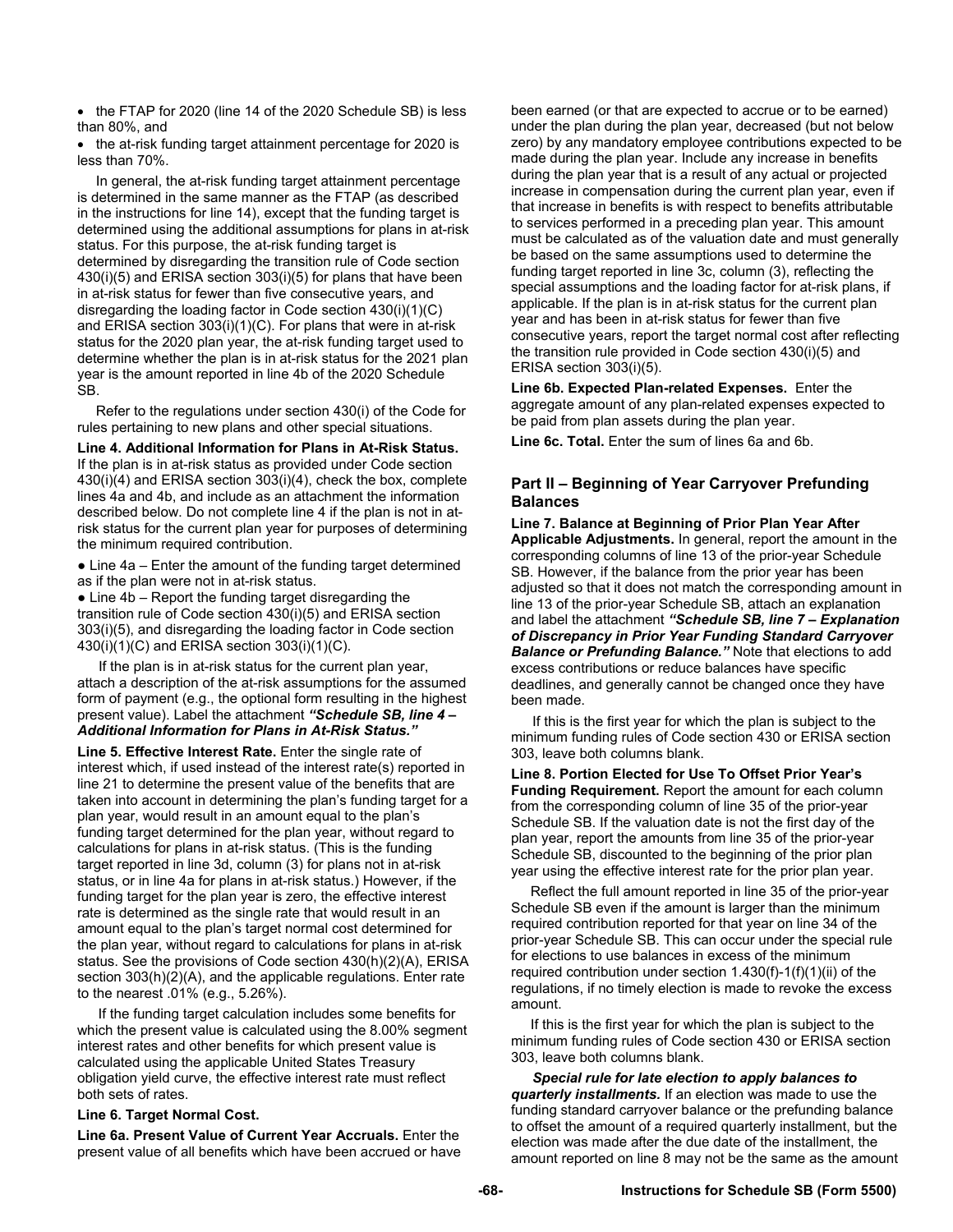reported on line 35 for the prior year. Refer to the regulations under section 430 of the Code for additional information. An attachment to Schedule SB should explain why the amount is different. Label the attachment *"Schedule SB, line 8 – Late Election to Apply Balances to Quarterly Installments."* 

**Line 9. Amount Remaining.** Enter the amount equal to line 7 minus line 8 in each column.

If this is the first year that the plan is subject to the minimum funding requirements of Code section 430 or ERISA section 303, enter the amount of any credit balance at the end of the prior year (the "pre-effective plan year") on line 9, column (a) and leave line 9, column (b) blank. The amount entered on line 9, column (a) is generally the amount reported for the pre-effective plan year on line 9o of the 2007 version of the Schedule B form that was submitted as an attachment to the Schedule SB for that pre-effective plan year. If there has been any adjustment to this amount so that it does not match the amount so reported for the pre-effective plan year, attach an explanation and label the attachment *"Schedule SB, line 9 – Explanation of Credit Balance Discrepancy."* 

**Line 10. Interest on Line 9.** Enter the actual rate of return on plan assets during the preceding plan year in the space provided. Enter the rate to the nearest .01% (e.g., 6.53%). If entering a negative number, enter a minus sign ("–") to the left of the number. In each column, enter the product of this interest rate and the amount reported in the corresponding column of line 9.

If this is the first year for which the plan is subject to the minimum funding rules of Code section 430 or ERISA section 303, leave both columns blank.

#### **Line 11. Prior Year's Excess Contributions to be Added to Prefunding Balance.**

**Line 11a.** Enter the amount reported in line 38a on the Schedule SB for the prior plan year.

Line 11b(1). Enter the effective interest rate for the prior plan year, as reported on line 5 of the Schedule SB for the prior plan year, in the space provided. Enter the rate to the nearest .01% (e.g., 6.35%).

 In column (b), enter the product of the prior year's effective interest rate in line 11b(1) and the excess (if any) of the amount reported on line 38a for the prior year over the amount reported on line 38b for the prior year.

 However, if the valuation date for the prior plan year was not the first day of the plan year (permitted for small plans only), enter the result of the following calculation:

 *Step 1*: Determine the excess (if any) of the amount reported on line 38a for the prior year over the amount reported on line 38b for the prior year,

 *Step 2*: Adjust the result in Step 1 to the first day of the prior year using the effective interest rate for the prior year,

 *Step 3*: Multiply the result in Step 2 by the prior year's effective interest rate in line 11(b)(1), and

 *Step 4*: Reduce the result in Step 3 by interest on the result in Step 2 of this paragraph for the period between the first day of the prior plan year and the prior-year valuation date using the effective interest rate for the prior year.

 The amount reported in line 11(b)(1) is zero if the prior year's valuation date was the last day of the prior plan year.

**Line 11(b)(2).** In column (b), enter the product of the prior year's actual rate of return (from line 10) and the present value of excess contributions reported on line 38b for the prior year.

 However, if the valuation date for the prior plan year was not the first day of the plan year (permitted for small plans only), enter the result of the following calculation:

 *Step 1*: Adjust the prior-year amount reported in line 38b to the first day of the prior year, using the effective interest rate for the prior year,

 *Step 2*: Multiply the result in Step 1 by the prior year's actual rate of return (from line 10), and

 *Step 3*: Reduce the result in Step 2 by interest on the result in Step 1 for the period between the first day of the prior plan year and the prior-year valuation date using the effective interest rate for the prior year.

**Line 11c.** Enter the sum of lines 11a, 11b(1) and 11(b)(2).

**Line 11d.** Enter the amount of the excess contributions for the prior year (with interest) that the plan sponsor elected to use to increase the prefunding balance. This amount cannot be greater than the amount reported on line 11c.

If this is the first year for which the plan is subject to the minimum funding rules of Code section 430 or ERISA section 303, leave lines 11a–d blank.

**Line 12. Other Reductions in Balances Due to Elections or Deemed Elections.** In each column, enter the amount by which the employer elects to reduce (or is deemed to elect to reduce, per Code section 436(f)(3) and ERISA section 206(g)(5)(C)) the funding standard carryover balance or prefunding balance, as applicable, under Code section 430(f) and ERISA section 303(f), other than any amount reported in line 8 that is treated as a reduction in these balances under the special rule in section 1.430(f)-1(f)(3)(ii) (relating to amounts elected for use to offset the minimum required contribution that exceed the minimum required contribution for the plan for the plan year, and which are not revoked by the plan sponsor). This amount cannot be greater than the sum of the amounts reported in the corresponding column of lines 9, 10 and, if applicable, 11d. Note that an election (or deemed election) cannot be made to reduce the prefunding balance in column (b) until the funding standard carryover balance in column (a) has been reduced to zero.

If the valuation date is not the first day of the plan year, adjust the amounts reported in line 12 to the first day of the plan year, using the effective interest rate for the current plan year. If the plan did not exist in the prior year and is not a successor plan, leave both columns blank.

If this is the first year for which the plan is subject to the minimum funding rules of Code section 430 or ERISA section 303, leave column (b) blank.

#### **Line 13. Balance at Beginning of Current Year.**

• Column (a) - Enter the sum of the amounts reported on lines 9 and 10 of column (a), minus the amount reported on line 12 of column (a).

• Column (b) - Enter the sum of the amounts reported on lines 9, 10 and 11d of column (b), minus the amount reported on line 12 of column (b).

If this is the first year for which the plan is subject to the minimum funding rules of Code section 430 or ERISA section 303, leave column (b) blank.

#### **Part III – Funding Percentages**

Enter all percentages in this section by truncating at .01% (e.g., report 82.649% as 82.64%).

**Line 14. Funding Target Attainment Percentage.** Enter the funding target attainment percentage (FTAP) determined in accordance with Code section 430(d)(2) and ERISA section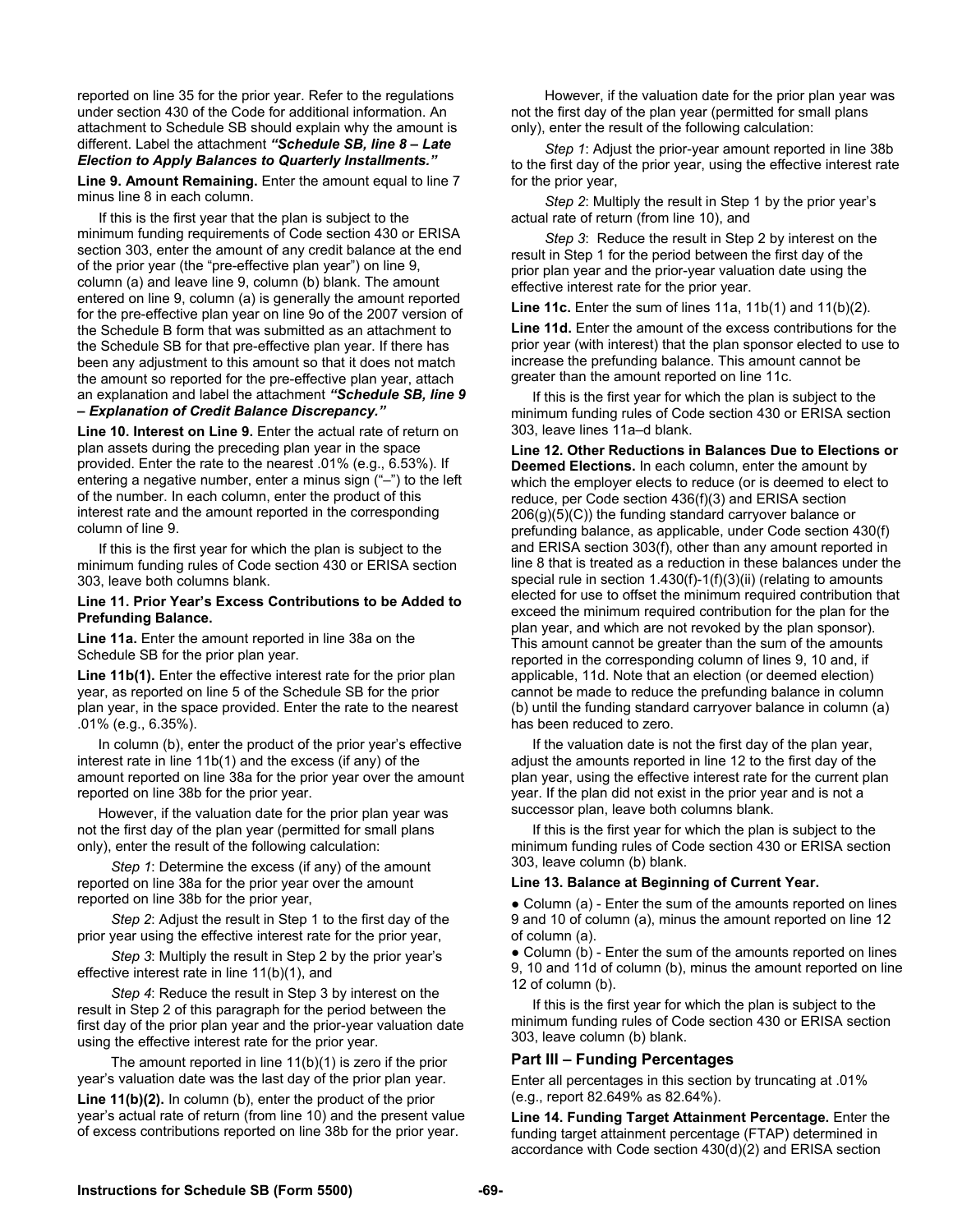303(d)(2). The FTAP is the ratio (expressed as a percentage) which the actuarial value of plan assets (reduced by the funding standard carryover balance and prefunding balance) bears to the funding target determined without regard to the additional rules for plans in at-risk status.

This percentage is determined by subtracting the sum of the amounts reported in line 13 from line 2b and dividing the result by the funding target. The funding target used for this purpose is the number reported in line 3d, column (3) for plans that are not in at-risk status and line 4a for plans that are in atrisk status. If the plan's valuation date is not the first day of the plan year, subtract the sum of the amounts reported in line 13, adjusted for interest between the beginning of the plan year and the valuation date using the effective interest rate for the current plan year, from the amount reported in line 2b; and divide by the funding target.

**Line 15. Adjusted Funding Target Attainment Percentage.** 

Enter the adjusted funding target attainment percentage (AFTAP) determined in accordance with Code section 436(j)(2) and ERISA section 206(g)(9)(B). The AFTAP is calculated in the same manner as the FTAP reported in line 14, except that both the assets and the funding target used to calculate the AFTAP are increased by the aggregate amount of purchases of annuities for employees other than highly compensated employees (as defined in Code section 414(q)) which were made by the plan during the preceding two plan years.

See Code section 436(i)(3) and ERISA section 206(g)(9)(C) for rules regarding circumstances in which the actuarial value of plan assets is not reduced by the funding standard carryover balance and prefunding balance for certain fully-funded plans when determining the AFTAP. Note that this special rule applies only to the calculation of the AFTAP and not to the FTAP reported in line 14.

Report the final certified AFTAP for the plan year, even if it does not correspond to the valuation results reported on this Schedule SB (for instance, if any adjustments pertaining to the plan year were made subsequent to the valuation or the AFTAP). If no AFTAP was certified for the plan year, attach an explanation and (1) report 100%, if the plan's adjusted funding target for the plan year is zero, as described in section 1.436-  $1(j)(1)(iv)$  of the Treasury regulations, or (2) leave line 15 blank if the plan's adjusted funding target for the plan year is not equal to zero. Label the attachment, *"Line 15, Reconciliation of differences between valuation results and amounts used to calculate AFTAP."* For plans with valuation dates other than the first day of the plan year, report the AFTAP that is the final certified AFTAP based on the valuation results for the current plan year at the time that the Schedule SB is filed (reflecting contributions for the current plan year and reflecting other adjustments as described in applicable guidance), even if that AFTAP is not used to apply the restrictions under Code section 436 and ERISA section 206(g) until the following plan year.

If the AFTAP reported on line 15 does not correspond to the valuation results reported on this Schedule SB (for instance, if any adjustments pertaining to the plan year were made subsequent to the valuation), attach a schedule showing each AFTAP that was certified or recertified for the plan year, the date of the certification (or recertification), and a description and the amount of each adjustment to the funding target, actuarial value of assets, funding standard carryover balance and prefunding balance used to determine the corresponding AFTAP. Label the attachment, "*Line 15, Reconciliation of differences between valuation results and amounts used to calculate AFTAP*." It is not necessary to include any

information pertaining to a range certification in this attachment.

**Line 16. Prior Year's Funding Percentage for Purposes of Determining Whether Carryover/Prefunding Balances May Be Used to Offset Current Year's Funding Requirement.**  Under Code section 430(f)(3) and ERISA section 303(f)(3), the funding standard carryover balance and prefunding balance may not be applied toward minimum contribution requirements unless the ratio of plan assets for the preceding plan year to the funding target for the preceding plan year (as described in Code section  $430(f)(3)(C)$  and ERISA section  $303(f)(3)(C)$ ) is 80% or more.

Enter the applicable percentage as described below, truncated at .01% (e.g., report 81.239% as 81.23%). In general, the percentage is the ratio that the prior-year actuarial value of plan assets (reduced by the amount of any prefunding balance, but not the funding standard carryover balance) bears to the prior-year funding target determined without regard to the additional rules for plans in at-risk status. This percentage is determined as follows, with all amounts taken from the prior year's Schedule SB:

● For plans that are not in at-risk status, subtract the amount reported on line 13, column (b) (adjusted for interest as described below, if the valuation date is not the first day of the plan year) from the amount reported on line 2b, and divide the result by the funding target reported on line 3d, column (3). ● For plans that are in at-risk status, subtract the amount reported on line 13, column (b) (adjusted for interest as described below, if the valuation date is not the first day of the plan year) from the amount reported on line 2b, and divide the result by the funding target reported on line 4a.

 If the valuation date for the prior plan year was not the first day of that plan year, the amount subtracted from the assets for the purpose of the above calculations is the amount reported on line 13, column(b), adjusted for interest between the beginning of the prior plan year and the prior year's valuation date, using the effective interest rate for the prior plan year.

**Line 17. Ratio of Current Value of Assets to Funding Target if Below 70%.** This calculation is required under ERISA section 103(d)(11). If line 2a divided by the funding target reported in line 3d, column (3), is less than 70%, enter such percentage. Otherwise, leave this line blank.

## **Part IV – Contributions and Liquidity Shortfalls**

**Line 18. Contributions Made to the Plan.** Show all employer and employee contributions either designated for this plan year or those allocated to unpaid minimum required contributions for a prior plan year. Do not adjust contributions to reflect interest. Show only employer contributions actually made to the plan within 8½ months after the end of the plan year for which this Schedule SB is filed (or actually made before the Schedule SB is signed, if earlier).

Certain employer contributions must be made in quarterly installments. See Code section 430(j) and ERISA section 303(j). Contributions made to meet the liquidity requirement of Code section 430(j)(4) and ERISA section 303(j)(4) should be reported. Include contributions made to avoid benefit restrictions under Code section 436 and ERISA section 206(g).

Add the amounts in both columns 18(b) and 18(c) separately and enter each result in the corresponding column on the total line. All contributions except those made to avoid benefit restrictions under Code section 436 and ERISA section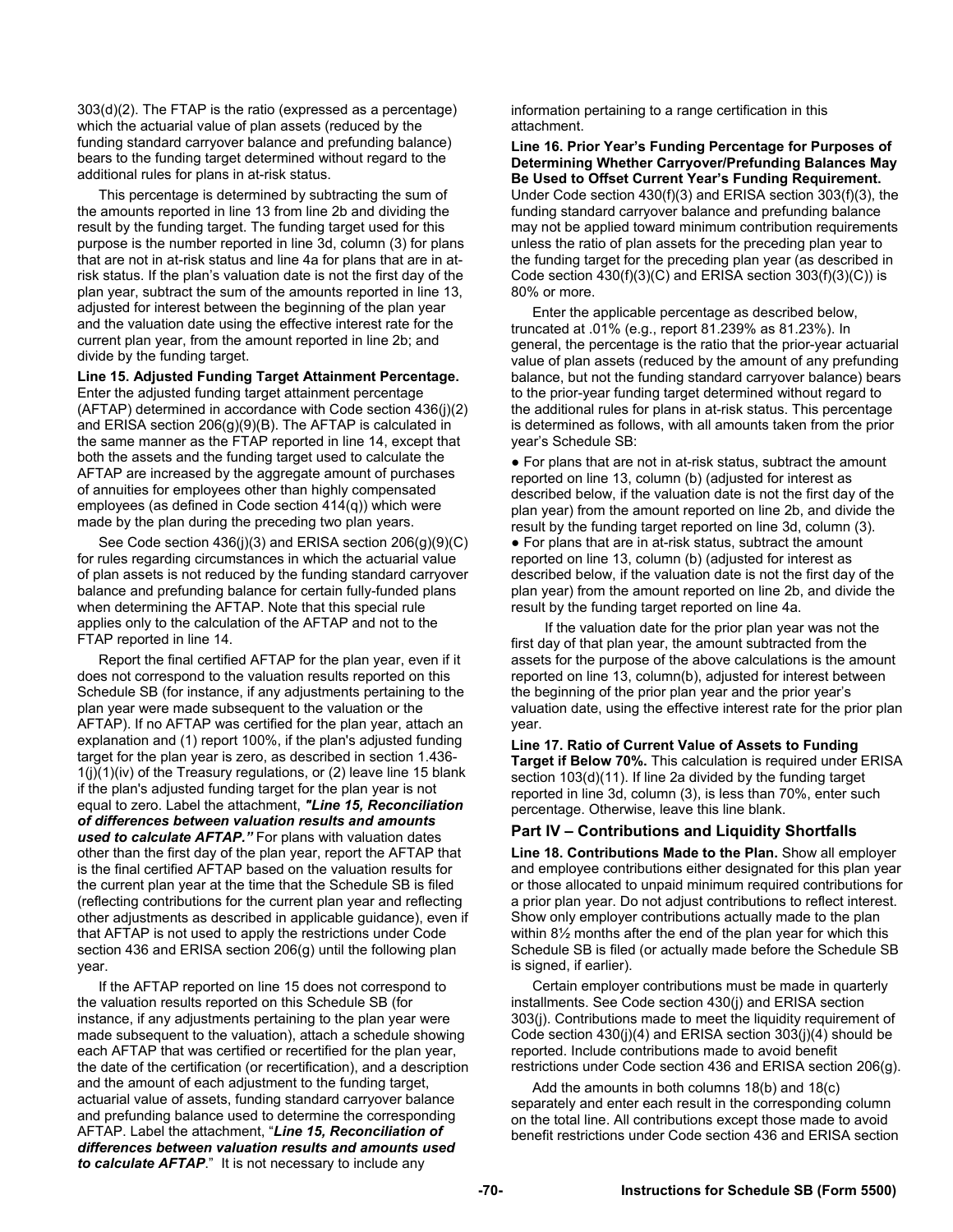206(g) must be credited toward minimum funding requirements for a particular plan year.

**Line 19. Discounted Employer Contributions.** Employer contributions reported in line 18 that were made on a date other than the valuation date must be adjusted to reflect interest for the time period between the valuation date for the plan year to which the contribution is allocated and the date the contribution was made. In general, adjust each contribution using the effective interest rate for the plan year to which the contribution is allocated, as reported on line 5.

Allocate the interest-adjusted employer contributions to lines 19a, 19b, and 19c to report the purpose for which they were made (as described below).

Attach a schedule showing the dates and amounts of individual contributions, the year to which the contributions (or the portion of individual contributions) are applied, the interest rate(s) used to adjust the contributions (i.e., the effective interest rate for timely contributions and the applicable effective interest rate plus 5% for late quarterly installments) and the periods during which each rate applies, and the interestadjusted contribution. It is not necessary to include information regarding interest-adjusted contributions allocated toward the minimum required contribution for the current year (reported in line 19c) in this schedule, unless any of those contributions represent late quarterly installments. However, if any of the contributions reported in line 19c represent late quarterly installments, include all contributions reported in line 19c on this schedule. Label the attachment *"Schedule SB, line 19 – Discounted Employer Contributions."* 

*Special note for small plans with valuation dates after the beginning of the plan year.* If the valuation date is after the beginning of the plan year and contributions for the current year were made during the plan year but before the valuation date, such contributions are increased with interest to the valuation date using the effective interest rate for the current plan year. These contributions and the interest calculated as described in the preceding sentence are excluded from the value of assets reported in lines 2a and 2b.

*Interest adjustment for contributions representing late required quarterly installments — installments due after the valuation date.* If the full amount of a required installment due after the valuation date for the current plan year is not paid by the due date for that installment, increase the effective interest rate used to discount the contribution by 5 percentage points for the period between the due date for the required installment and the date on which the payment is made. If all or a portion of the late required quarterly installment is due to a liquidity shortfall, the increased interest rate is used for a period of time corresponding to the period between the due date for the installment and the end of that quarter, regardless of when the contribution is actually paid.

*Interest adjustment for contributions representing late required quarterly installments — small plans with valuation dates after the beginning of the plan year installments due prior to the valuation date.* See the regulations under section 430 for rules regarding interest adjustments for late quarterly contributions for quarterly contributions due before the valuation date.

**Line 19a. Contributions Allocated Toward Unpaid Minimum Required Contributions from Prior Plan Years.** Under code section 4971(c)(4)(B), if a plan has an unpaid minimum required contribution that has not been corrected at the time a payment is made (i.e., the deadline for making the minimum required contribution for a prior plan year had passed and the minimum required contribution for that year was not

yet paid) that payment is allocated first to plan years with unpaid minimum required contributions, beginning with the earliest such plan year, and then to the minimum required contribution for the current plan year. Within a given plan year, payments are credited first to the earliest unpaid installment until the minimum required contribution for that plan year is satisfied. Report any contributions from line 18 that are allocated toward unpaid minimum required contributions from prior plan years, discounted for interest from the date the contribution was made to the valuation date for the plan year for which the contribution was originally required as described above. Increase the effective interest rate for the applicable plan year by 5 percentage points for any portion of the unpaid minimum required contribution that represents a late quarterly installment, for the period between the due date for the installment and the date of payment. Reflect the increased interest rate for any portion of the unpaid minimum required contribution that represents a late liquidity shortfall installment, for the period corresponding to the time between the date the installment was due and the end of the quarter during which it was due. The amount reported in line 19a cannot be larger than the amount reported in line 28.

For the purpose of allocating contribution amounts to unpaid minimum required contributions, any unpaid minimum required contribution attributable to an accumulated funding deficiency at the end of the last plan year before Code section 430 or ERISA section 303 applied to the plan (the "preeffective plan year") is treated as a single contribution due on the last day of the pre-effective plan year (without separately identifying any portion of the accumulated funding deficiency attributable to late quarterly installments or late liquidity shortfall installments), and the associated effective interest rate is deemed to be the valuation interest rate for the pre-effective plan year.

#### **Line 19b. Contributions Made To Avoid Benefit**

**Restrictions.** Include in this category current year contributions made to avoid or terminate benefit restrictions under Code section 436 and ERISA section 206(g). Adjust each contribution for interest from the date the contribution was made to the valuation date as described above.

**Line 19c. Contributions Allocated Toward Minimum Required Contribution for Current Year.** Include in this category contributions (including any contributions made in excess of the minimum required contribution) that are not included in line 19a or 19b. Adjust each contribution for interest from the date the contribution was made to the valuation date as described above.

#### **Line 20. Quarterly Contributions and Liquidity Shortfalls.**

**Line 20a. Did the Plan Have a Funding Shortfall for the Prior Plan Year?** In accordance with Code section 430(j)(3) and ERISA section 303(j)(3), only plans that have a funding shortfall for the preceding plan year are subject to an accelerated quarterly contribution schedule. For this purpose, a plan is considered to have a funding shortfall for the prior year if the funding target reported on line 3d, column (3) is greater than the actuarial value of assets reported on line 2b, reduced by the sum of the funding standard carryover balance and prefunding balance reported on line 13, columns (a) and (b), with all figures taken from the prior year's Schedule SB.

 If the valuation date for the prior plan year was not the first day of that plan year, the amount subtracted from the actuarial value of assets for the above calculation is the sum of the amounts reported on line 13, columns (a) and (b) of the prioryear Schedule SB, but adjusted for interest between the beginning of the prior plan year and the prior year's valuation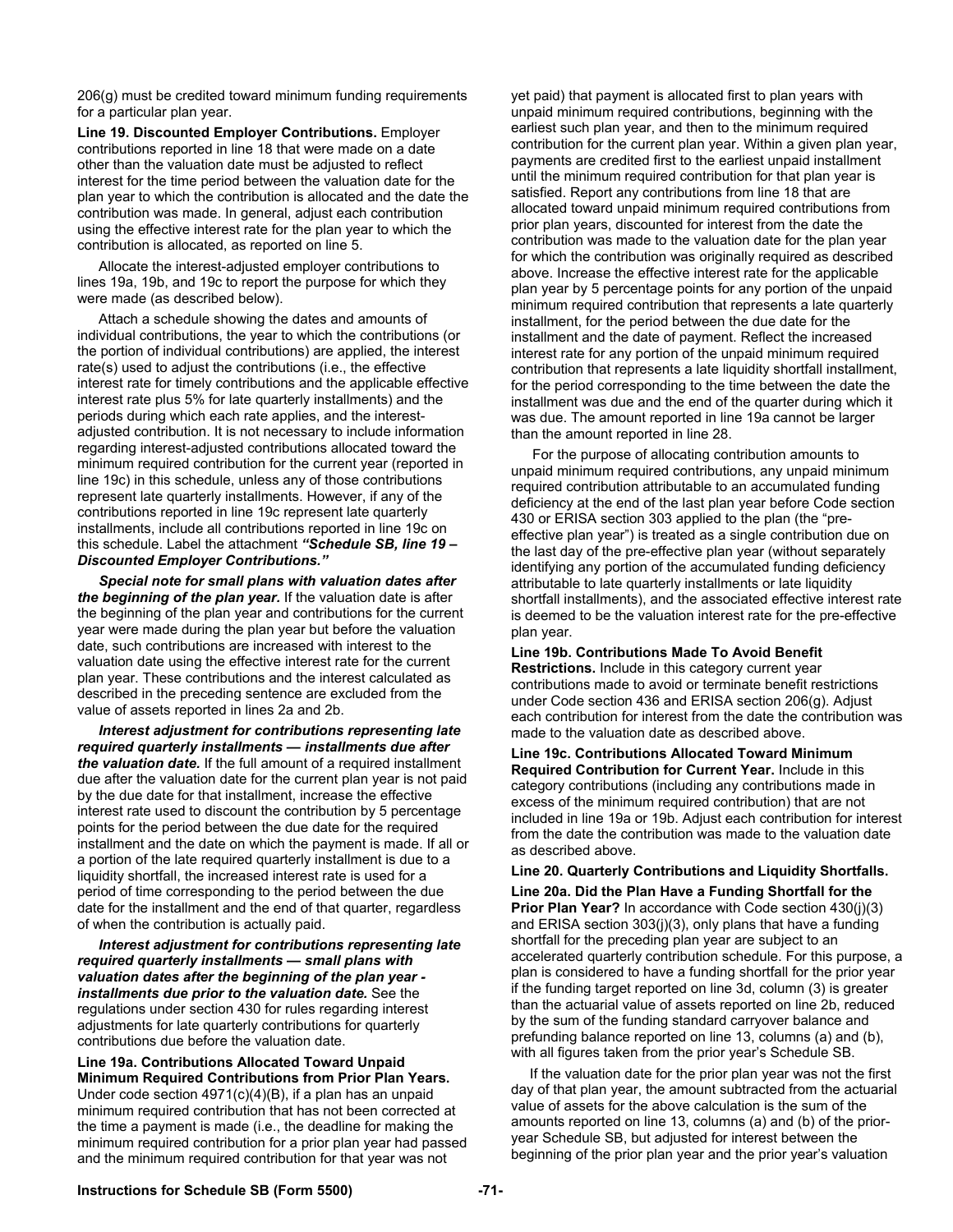date using the effective interest rate for the plan for the prior plan year.

 However, see Code section 430(f)(4)(B)(ii) and ERISA section  $303(f)(4)(B)(ii)$  for special rules in the case of a binding agreement with the PBGC providing that all or a portion of the funding standard carryover balance and/or prefunding balance is not available to offset the minimum required contribution for the prior plan year.

Please note that a plan may be considered to have a funding shortfall for this purpose even if it is exempt from establishing a shortfall amortization base under the provisions of Code section 430(c)(5) and ERISA section 303(c)(5).

**Line 20b.** If line 20a is "No" (i.e., if the plan did not have a funding shortfall in the prior plan year), the plan is not subject to the quarterly contribution rules, and this line should not be completed. If line 20a is "Yes," check the "Yes" box on line 20b if required installments for the current plan year were made in a timely manner; otherwise, check "No."

**Line 20c.** If line 20a is "No," or the plan had 100 or fewer participants on every day of the preceding plan year (as defined for line F), the plan is not subject to the liquidity requirement of Code section 430(j)(4) and ERISA section 303(j)(4) and this line should not be completed. Attach a certification by the enrolled actuary if the special rule for nonrecurring circumstances is used, and label the certification *"Schedule SB, line 20c –Liquidity Requirement Certification."* See Code section 430(j)(4)(E)(ii)(II) and ERISA section 303(j)(4)(E)(ii)(II).

If the plan is subject to the liquidity requirement and has a liquidity shortfall for any quarter of the plan year (see Code section 430(j)(4)(E) and ERISA section 303(j)(4)(E)), enter the amount of the liquidity shortfall for each such quarter. If the plan was subject to the liquidity requirement but did not have a liquidity shortfall, enter zero. File IRS Form 5330, Return of Excise Taxes Related to Employee Benefit Plans, with the IRS to pay the 10% excise tax(es) if there is a failure to pay any liquidity shortfall by the required due date, unless a waiver of the 10% tax has been granted under Code section 4971(f)(4)

### **Part V – Assumptions Used To Determine Funding Target and Target Normal Cost**

**Line 21. Discount Rate.** All discount rates are to be reported and used as published by the IRS, and are to be applied as annual rates without adjustment.

**Line 21a.** Enter the three segment rates used to calculate the funding target and target normal cost as provided under Code section 430(h)(2)(C) and ERISA section 303(h)(2)(C) and as published by the IRS, unless the plan sponsor has elected to use the full yield curve. If the sponsor has elected to use the full yield curve, check the "N/A, full yield curve used" box.

If an election under Code section 430(m)(2) applies to the plan for a plan year, enter 8.00% in each of the three segment rates. Do not check the full yield curve box, even if some or all of the funding target or the target normal cost is calculated using the applicable United States Treasury obligation yield curve.

**Line 21b.** Code section 430(h)(2)(E) and ERISA section 303(h)(2)(E) provide that the segment rate(s) used to measure the funding target and target normal cost are those published by Treasury for the month that includes the valuation date (based on the average of the monthly corporate bond yield curves for the 24-month period ending with the month preceding that month). Alternatively, at the election of the plan sponsor, the segment rate(s) used to measure the funding

target and target normal cost may be those published by Treasury for any of the four months that precede the month that includes the valuation date.

Enter the applicable month to indicate which segment rates were used to determine the funding target and target normal cost. Enter "0" if the rates used to determine the funding target and target normal cost were published for the month that includes the valuation date. Enter "1" if the rates were published for the month immediately preceding the month that includes the valuation date, "2" for the second preceding month, and "3" or "4," respectively, for the third or fourth preceding months. For example, if the valuation date is January 1 and the funding target and target normal cost were determined based on rates published for November, enter "2."

If an election under Code section 430(m)(2) applies to the plan for a plan year, enter "0".

**Note.** The plan sponsor's interest rate election under Code section 430(h)(2) or ERISA section 303(h)(2) (an election to use the yield curve or an election to use an applicable month other than the default month) generally may not be changed unless the plan sponsor obtains approval from the IRS. However, see the regulations under section 430(h)(2) for circumstances in which a change in interest rate may be made without obtaining approval from the IRS.

**Line 22. Weighted Average Retirement Age.** Enter the weighted average retirement age for active participants. If the plan is in at-risk status, enter the weighted average retirement age as if the plan were not in at-risk status. If each participant is assumed to retire at his/her normal retirement age, enter the age specified in the plan as normal retirement age. If the normal retirement age differs for individual participants, enter the age that is the weighted average normal retirement age; do not enter "NRA." Otherwise, enter the assumed retirement age. If the valuation uses rates of retirement at various ages, enter the nearest whole age that is the weighted average retirement age.

On an attachment to Schedule SB, list the rate of retirement at each age and describe the methodology used to compute the weighted average retirement age, including a description of the weight applied at each potential retirement age, and label the attachment *"Schedule SB, line 22 – Description of Weighted Average Retirement Age."* 

**Line 23. Mortality Tables.** Mortality tables described in Code section 430(h)(3), ERISA section 303(h)(3), and section 1.430(h)(3)-1 of the regulations as published by the IRS must be used to determine the funding target and target normal cost for non-disabled participants and may be used to determine the funding target and target normal cost for disabled participants, unless the IRS has approved (or was deemed to have approved) the use of a substitute mortality table for the plan. Standard mortality tables must be either applied on a generational basis, or the tables must be updated to reflect the static tables published for the year in which the valuation date occurs. Substitute mortality tables must be applied in accordance with the terms of the IRS ruling letter.

Separate standard mortality tables were published by the IRS for annuitants (rates applying for periods when a participant is assumed to receive a benefit under the plan) and nonannuitants (rates applying to periods before a participant is assumed to receive a benefit under the plan). If a plan has 500 or fewer participants as of the valuation date for the current plan year as reported in line 3d, column (1), the plan sponsor can elect to use the combined mortality tables published by the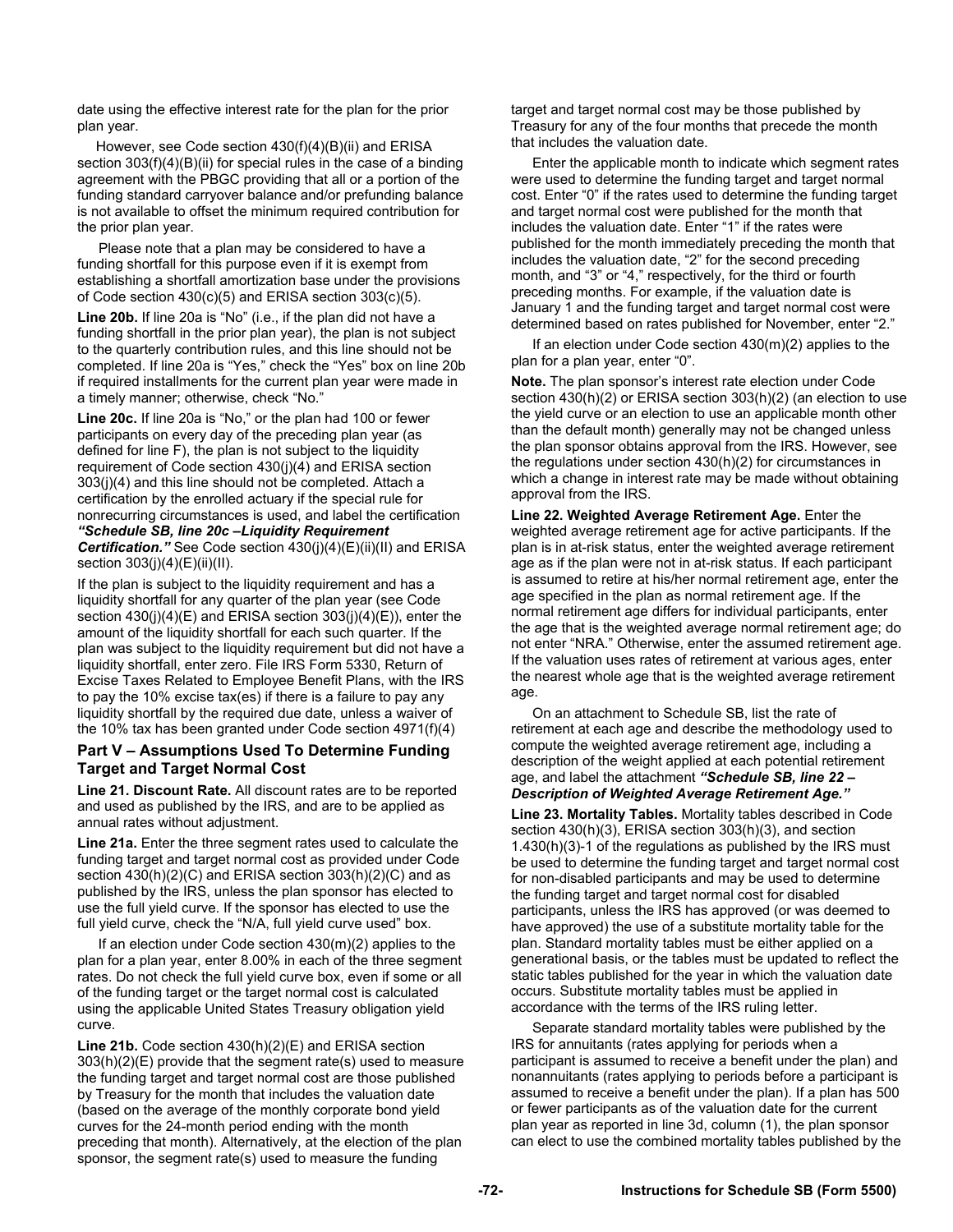IRS, which reflect combined rates for both annuitants and nonannuitants.

Check the applicable box to indicate which set of mortality tables was used to determine the funding target and target normal cost. If one set of mortality tables was used for certain populations within the plan and a different set of mortality tables was used for other populations, check the box for the set of mortality tables that applied to the largest population. If more than one set of mortality tables were used (other than for disabled lives pursuant to section 430(h)(3)(D)), attach a statement describing the mortality tables used for each population and the size of that population. Label the attachment *"Schedule SB, line 23 – Information on Use of Multiple Sets of Mortality Tables."* 

● Check "Prescribed–combined" if the funding target and target normal cost are based on the prescribed tables with combined annuitant/nonannuitant mortality rates.

• Check "Prescribed–separate" if the funding target and target normal cost are based on the prescribed tables with separate mortality rates for nonannuitants and annuitants.

• Check "Substitute" if the funding target and target normal cost are based on substitute mortality tables. If substitute mortality tables are used, attach a statement including a summary of plan populations for which substitute mortality tables are used, plan populations for which the prescribed tables are used, the mortality ratio used to develop the table for any population, whether the table is constructed based on full or partial credibility, the partial credibility weighting factor if applicable, plan populations for which the prescribed tables are used, and the last plan year for which the IRS approval of the substitute mortality tables applies. Label the attachment

#### *"Schedule SB, line 23 – Information on Use of Substitute Mortality Tables."*

Attach a statement of actuarial assumptions and funding methods used to calculate the Schedule SB entries and label the statement *"Schedule SB, Part V – Statement of Actuarial Assumptions/Methods."* The statement must describe all nonprescribed actuarial assumptions (e.g., retirement, withdrawal rates) used to determine the funding target and target normal cost, including the assumption as to the frequency with which participants are assumed to elect each optional form of benefit (including lump sum distributions), whether mortality tables are applied on a static or generational basis, whether combined mortality tables are used instead of separate annuitant and nonannuitant mortality tables (for plans with 500 or fewer participants as of the valuation date), and (for target normal cost) expected plan-related expenses and increases in compensation. For applicable defined benefit plans under Code section 411(a)(13)(C) and ERISA section 203(f)(3) (e.g., cash balance plans) the statement must include the assumptions used to convert balances to annuities. In addition, the statement must describe the method for determining the actuarial value of assets and any other aspects of the funding method for determining the Schedule SB entries that are not prescribed by law.

Also attach a summary of the principal eligibility and benefit provisions on which the valuation was based, including the status of the plan (e.g., frozen eligibility, service/pay, or benefits), optional forms of benefits, special plan provisions, including those that apply only to a subgroup of employees (e.g., those with imputed service), supplemental benefits, and identification of benefits not included in the valuation, a description of any significant events that occurred during the year, a summary of any changes in principal eligibility or benefit provisions since the last valuation, and a description (or reasonably representative sample) of plan early retirement

reduction factors and optional form conversion factors. Label the summary *"Schedule SB, Part V – Summary of Plan Provisions."* 

Also, include any other information needed to disclose the actuarial position of the plan fully and fairly.

# **Part VI – Miscellaneous Items**

**Line 24. Change in Non-Prescribed Actuarial Assumptions**. If a change has been made in the non-prescribed actuarial assumptions for the current plan year, check "Yes." If the only assumption changes are statutorily required changes in the discount or mortality rates, or changes required for plans in atrisk status, check "No." Include as an attachment a description of any change in non-prescribed actuarial assumptions and justifications for any such change. (See section 103(d) of ERISA.) Label the attachment *"Schedule SB, line 24 – Change in Actuarial Assumptions."* 

If the "Yes" box is checked and the non-prescribed assumptions have been changed in a way that decreases the funding shortfall for the current plan year, approval for such a change may be required.

**Line 25. Change in Method.** If a change in the method has been made for the current plan year, check "Yes." For this purpose, a change in funding method refers to not only a change in the overall method used by the plan, but also each specific method of computation used in applying the overall method. Accordingly, funding method changes include modifications such as a change in the method for calculating the actuarial value of assets or a change in the valuation date (not an exclusive list). Also check "Yes" if there has been a change in the method for determining the discount rates reported in line 21. In general, any changes in a plan's method must be approved by the IRS. However, see the regulations under Code section 430 and Revenue Procedure 2017-56, 2017-44 IRB 465, for circumstances in which a change in method may be made without obtaining approval from the IRS.

Include, as an attachment, a description of the change. Label the attachment *"Schedule SB, line 25 – Change in Method."* 

**Note.** The plan sponsor's agreement to certain changes in funding method should be reported on line 8 of Schedule R (Form 5500).

# **Instructions for Schedule SB (Form 5500) -73-**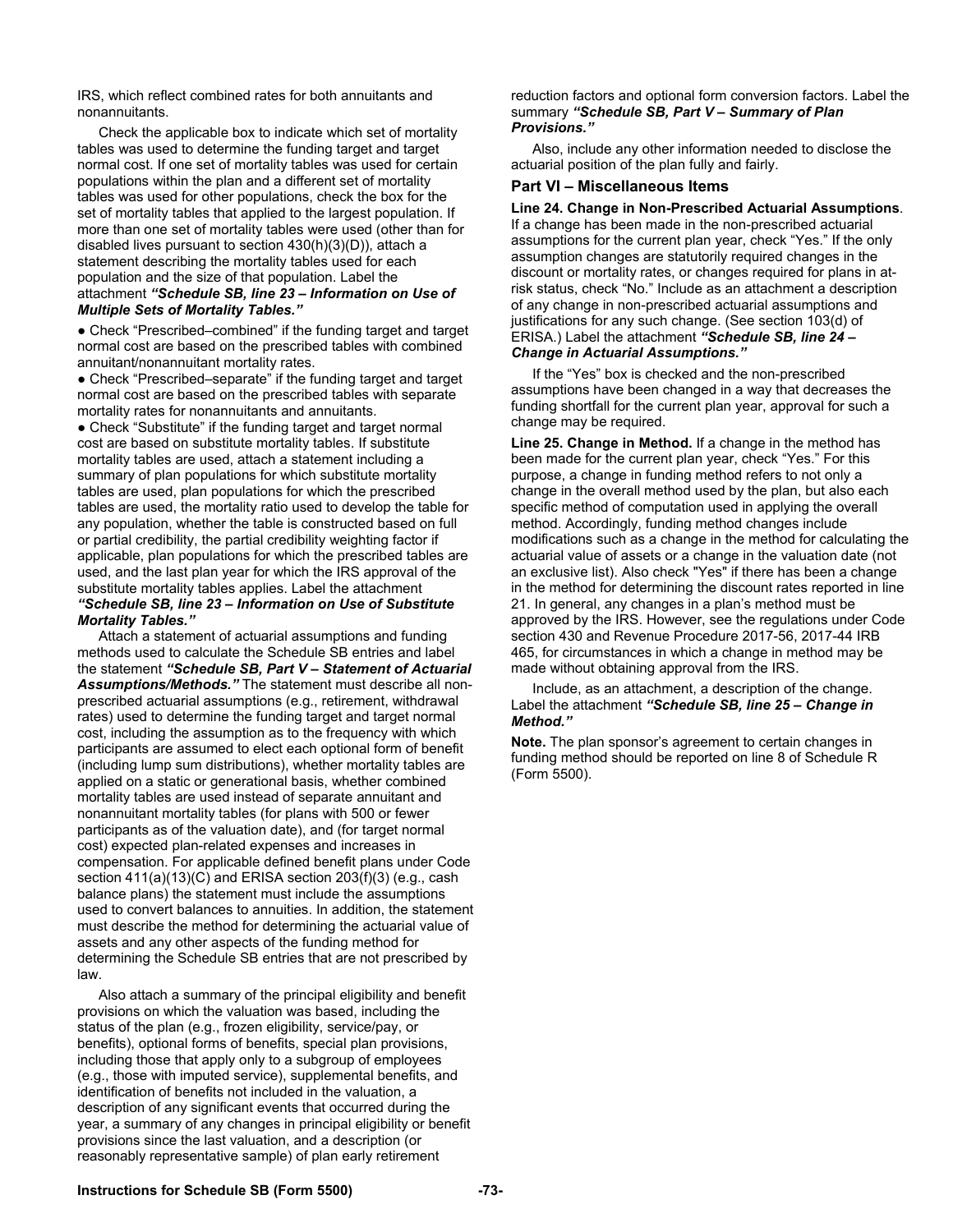

# **Schedule SB, line 26 –Schedule of Active Participant Data**

**Line 26. Schedule of Active Participant Data.** Check "Yes" only if (a) the plan is covered by Title IV of ERISA and (b) the plan has active participants.

If line 26 is "Yes," attach a schedule of the active plan participant data used in the valuation for this plan year. Use the format shown on the following page and label the schedule *"Schedule SB, line 26 – Schedule of Active Participant Data."* 

Expand this schedule by adding columns after the "5 to 9" column and before the "40 & up" column for active participants with total years of credited service in the following ranges: 10 to 14; 15 to 19; 20 to 24; 25 to 29; 30 to 34; and 35 to 39. For each column, enter the number of active participants with the specified number of years of credited service divided according to age group. For participants with partial years of credited service, truncate the total number of years of credited. Years of credited service are the years credited under the plan's benefit formula.

Plans reporting 1,000 or more active participants on line 3d, column (1), must also provide average compensation data. For each grouping, enter the average compensation of the active participants in that group. For this purpose, compensation is the compensation taken into account for each participant under the plan's benefit formula, limited to the amount defined under section 401(a)(17) of the Code. Do not enter the average compensation in any grouping that contains fewer than 20 participants.

In the case of a plan under which benefits are primarily payrelated and under which no future accruals are granted (i.e., a "hard-frozen" plan as defined in the instructions for plan characteristic "1I" applicable to line 8a of the Form 5500), report the average annual accrued benefit in lieu of average compensation. Include a note on the scatter indicating that the plan is "hard frozen" and the average accrued benefits are in lieu of compensation.

Cash balance plans (or any plans using characteristic code 1C on line 8a of Form 5500) reporting 1,000 or more active participants on line 3d, column (1), must also provide average cash balance account data, regardless of whether all active participants have cash balance accounts. For each age/service bin, enter the average cash balance account of the active participants in that bin. Do not enter the average cash balance account in any age/service bin that contains fewer than 20 active participants.

**General Rule.** When all active participants in the plan have a cash balance account, data to be shown in each bin includes:

1. The number of active participants in the age/service bin, 2. The average compensation of the active participants in the age/service bin, and

3. The average cash balance account of the active participants in the age/service bin.

If the accrued benefit is the greater of a cash balance benefit or some other benefit, average in only the cash balance account. If the accrued benefit is the sum of a cash balance account benefit and some other benefit, average in only the cash balance account. For both the average compensation and the average cash balance account, do not enter an amount for age/service bins with fewer than 20 active participants.

When some active participants do not have cash balance accounts, an alternative is provided for showing compensation and cash balance accounts, requiring two age/service scatters as follows:

- Scatter 1 Provide participant count and average compensation for *all* active participants.
- Scatter 2 Provide participant count and average cash balance account for only those active participants with account-based benefits. If the number of participants with account-based benefits in a bin is fewer than 20, the average account should not be shown even if there are 20 or more active participants in this bin on Scatter 1.

In general, information should be determined as of the valuation date. Average cash balance accounts may be determined as of either:

- 1. The valuation date or
- 2. The day immediately preceding the valuation date.

Average cash balance accounts that are offset by amounts from another plan may be reported either as amounts prior to taking into account the offset or as amounts after taking into account the offset. Do not report the offset amount. For this or any other unusual or unique situation, the attachment should include an explanation of what is being provided.

If the plan is a multiple-employer plan, complete one or more schedules of active-participant data in a manner consistent with the computations for the funding requirements reported in Part VIII. For example, if the funding requirements are computed as if each participating employer maintained a separate plan, attach a separate *"Schedule SB, line 26 – Schedule of Active Participant Data"* for each participating employer in the multiple-employer plan.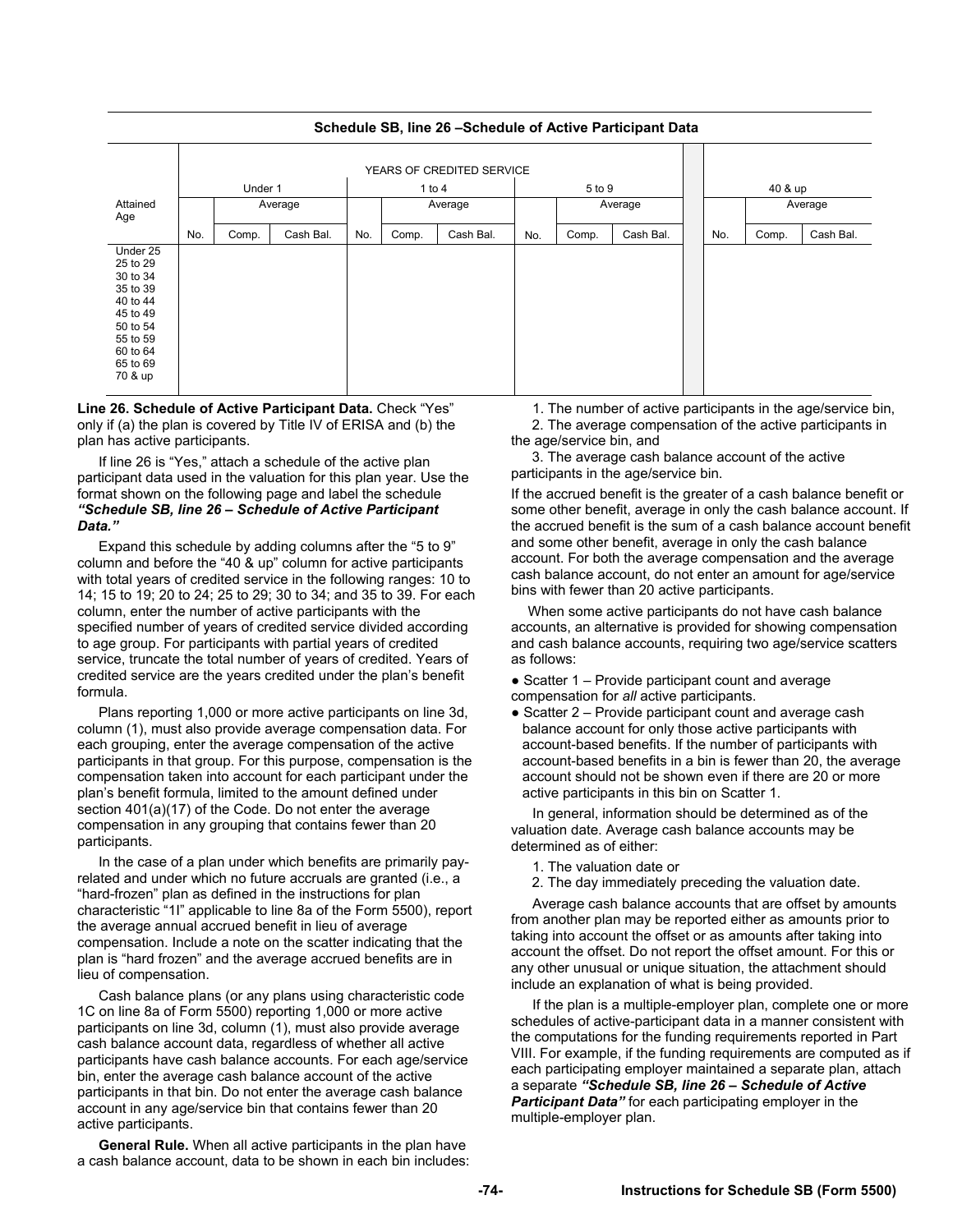**Line 27. Alternative Funding Rules**. If one of the alternative funding rules was used for this plan year, enter the appropriate code from the table below and follow the special instructions applicable to that code, including completion of any required attachments.

| Code         | <b>Alternative Funding Rule</b>                                                                                                                                                                                                                                                                                                                                                                                                                                                                                                   |
|--------------|-----------------------------------------------------------------------------------------------------------------------------------------------------------------------------------------------------------------------------------------------------------------------------------------------------------------------------------------------------------------------------------------------------------------------------------------------------------------------------------------------------------------------------------|
| 1            | A CSEC plan that is described in Code section<br>414(y). This includes certain multiple-employer<br>plans maintained by rural cooperatives and<br>other specified cooperative organizations and<br>certain plans maintained by more than 1<br>employer (determined after application of Code<br>section 414(b) and (c)), all of which are<br>described in Code section 501(c)(3). Do not use<br>Code 1 for a plan that satisfies the definition of a<br>CSEC plan that has made the election to not be<br>treated as a CSEC plan. |
| $\mathbf{2}$ | This code, formerly used by certain plans<br>maintained by PBGC settlements as described<br>in section 105 of PPA, is no longer applicable<br>and should not be used                                                                                                                                                                                                                                                                                                                                                              |
| 3<br>4       | Reserved                                                                                                                                                                                                                                                                                                                                                                                                                                                                                                                          |
| 5            | Plans with binding agreements with PBGC to<br>maintain prefunding and/or funding standard<br>carryover balances described in Code section<br>430(f)(4)(B)(ii) and ERISA section<br>303(f)(4)(B)(ii)<br>This code, formerly used by airlines using 10-<br>year amortization period for initial post-PPA<br>shortfall amortization base under section                                                                                                                                                                               |
| 6            | 402(a)(2) of PPA (as amended), is no longer<br>applicable and should not be used.<br>Airlines with frozen plans using alternative 17-<br>year funding schedule under section 402(a)(1)<br>of PPA                                                                                                                                                                                                                                                                                                                                  |
| 7            | Interstate transit company described in section<br>115 of PPA                                                                                                                                                                                                                                                                                                                                                                                                                                                                     |
| 8            | This code, formerly used by a plan subject to<br>section 104 of PPA (as amended) that is not a<br>CSEC plan, is no longer applicable and should<br>not be used.                                                                                                                                                                                                                                                                                                                                                                   |
| 9            | Community Newspaper plans and plans within<br>the controlled group, as described in SECURE<br>Act section 115.                                                                                                                                                                                                                                                                                                                                                                                                                    |

# **Special Instructions for codes 1 through 9**

# *CSEC Plans, as described in Code section 414(y) and subject to Code section 433 (code 1).*

Complete only the following on Schedule SB:

- Lines A through F
- Part I (including signature of enrolled actuary), determined as if PPA '06 provisions were effective for all plan years beginning after December 31, 2007.
- Part III, line 14, determined as if PPA '06 provisions were effective for all plan years beginning after December 31, 2007.
- Part IV, line 18.
- Part V, determined as if PPA '06 provisions were effective for all plan years beginning after December 31, 2007.

Also, report other information for the current plan year using a 2007 Schedule B (Form 5500). Label this attachment *"2021 Schedule SB, line 27 – Actuarial Information for CSEC Plans."* Each attachment must include the plan name, the plan sponsor's name and EIN, and the plan number. Complete all

items from the 2007 Schedule B, excluding line 9f and Part II, and attach the 2007 Schedule B and all applicable attachments to the Schedule SB. Note that under PPA '06, the third segment rate determined under § 430(h)(2)(C)(iii) and ERISA section 303(h)(2)(C)(iii) is substituted for the current liability interest rate under § 412(b)(5)(B) and ERISA section 302(b)(5)(B) (as in effect before PPA '06).

If the plan's funded percentage (as defined in §  $433(j)(5)(B)$ ) as of the beginning of the plan year is less than 80%, then the plan is in funding restoration status. If the plan's enrolled actuary certifies that the plan is in funding restoration status for a plan year, include the following additional information in the attachment "2021 Schedule SB, line 27 – Actuarial Information for CSEC Plans:" (a) the annual certification by the enrolled actuary for the plan; and (b) the value of plan assets and the funding liability, including any adjustments to these amounts as specified in § 433(j)(4) and ERISA section 306(j)(4).

If a plan in funding restoration status has an accumulated funding deficiency based on the excess of the employer's normal cost determined under line 9b, over the amount actually contributed to the plan for the plan year, as determined under § 433(j)(1) and ERISA section 306(j)(1), then the details of this calculation must be included in the attachment "2021 Schedule SB, line 27 – Actuarial Information for CSEC Plans." In the case of a plan for which a spread gain funding method is used, the normal cost that is used to apply this rule is the normal cost determined under the entry age normal cost funding method.

*Plans with binding agreements with the PBGC to maintain prefunding and/or carryover balances (code 4).*  Complete the entire Schedule SB and attachments as outlined in these instructions. In addition, report on an attachment the amount subject to the binding agreement with the PBGC, reported separately for the funding standard carryover balance and prefunding balance. Label the attachment *"Schedule SB, line 27 – Balances Subject to Binding Agreement with PBGC."* 

*Airlines with frozen plans using alternative 17-year funding schedule (code 6).* Complete the following lines on Schedule SB and provide associated attachments:

● Lines A through F.

● Part I (including signature of enrolled actuary) – complete all lines.

● Parts III through VII – complete all lines.

For this purpose, disregard the special funding rules under section 402(e) of PPA except for the information reported on the following lines:

● Line 19 – Discount contributions to the applicable valuation date using the 8.85% discount rate provided under section 402(e)(4)(B) of PPA.

• Line 20 – Reflect required quarterly installments based on the minimum required contribution determined under section 402(e) of PPA to the extent applicable (i.e., for purposes of calculating the required annual payment under Code section 430(j)(3)(D)(ii)(l) and ERISA section 303(j)(3)(D)(ii)(l)).

• Line 29 – Reflect the minimum required contribution determined under section 402(e) of PPA when determining the unpaid minimum required contribution.

Also, attach a worksheet showing the information below, determined in accordance with section 402(e) of PPA. Label this worksheet *"Schedule SB, line 27 – Alternative 17-Year Funding Schedule for Airlines."* 

● Date as of which plan benefits were frozen as required under section 402(b)(2) of PPA.

# **Instructions for Schedule SB (Form 5500) -75-**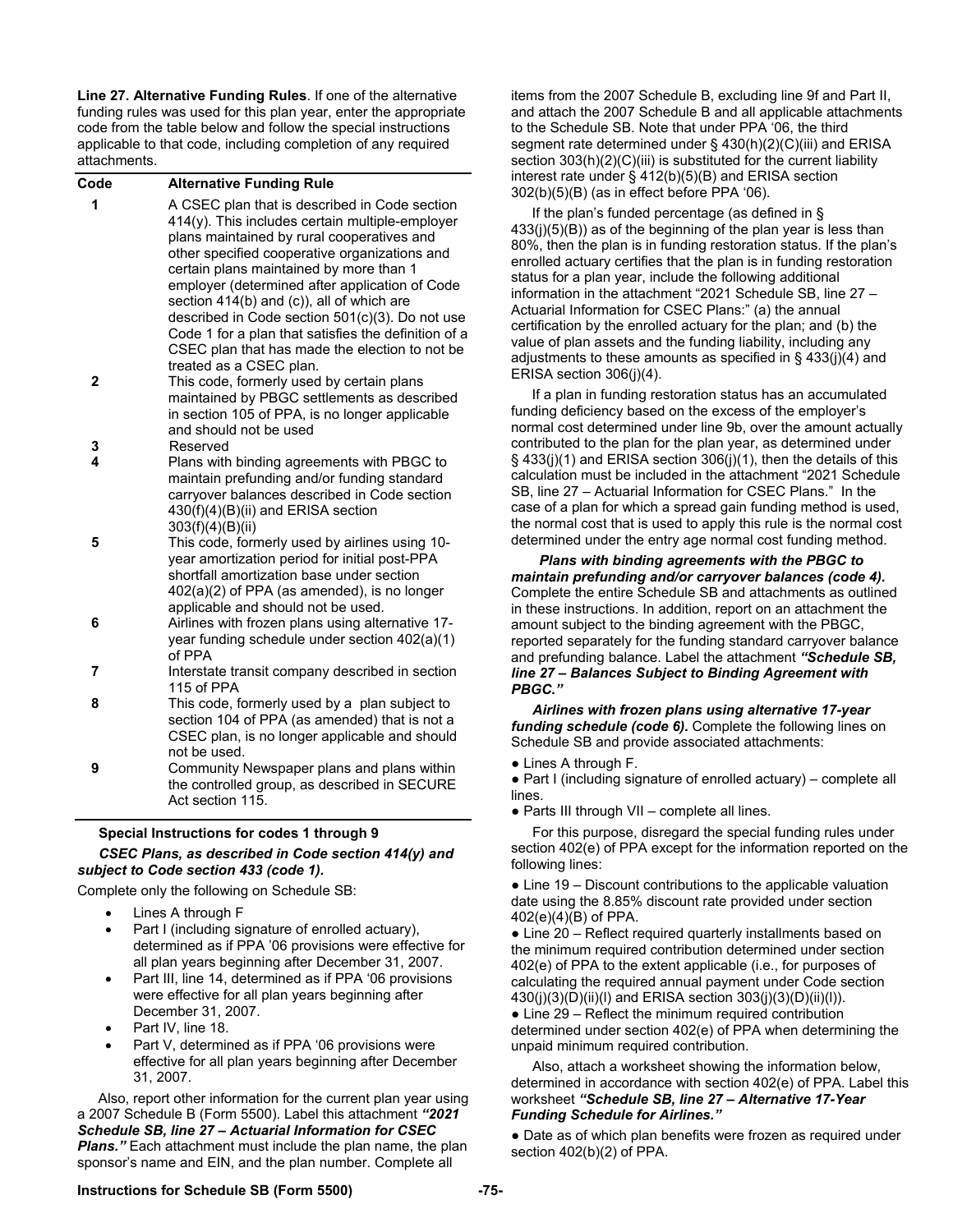• Date on which the first applicable plan year began.

● Accrued liability under the unit credit method calculated as of the first day of the plan year, using an interest rate of 8.85%.

● A summary of all other assumptions used to calculate the unit credit accrued liability.

• Fair market value of assets as of the first day of the plan year.

● Unfunded liability under section 402(e)(3)(A) of PPA.

● Alternative funding schedule:

1. Contribution necessary to amortize the unfunded liability over the remaining number of years, assuming payments at the valuation date for each plan year and using an interest rate of 8.85%;

2. Employer contributions for the plan year, discounted for interest to the valuation date for the plan year, and using a rate of 8.85%; and

3. Contribution shortfall, if any *((1)-(2) but not less than zero).*

*Interstate transit company (code 7).* Complete the entire Schedule SB, reflecting the modifications to the otherwiserequired funding rules under section 115(b) of PPA, and disregarding the attachment required for plans reporting the use of the substitute mortality table in line 23.

# **Part VII – Reconciliation of Unpaid Minimum Required Contributions for Prior Years**

**Line 28. Unpaid Minimum Required Contributions for Prior Years.** Enter the total amount of any unpaid minimum required contributions for all years from line 40 of the Schedule SB for the prior plan year.

If this is the first year that the plan is subject to the minimum funding requirements of Code section 430 or ERISA section 303, enter the amount of any accumulated funding deficiency at the end of the prior year (the pre-effective plan year). This is the amount reported on line 9p of the 2007 Schedule B form that was submitted as an attachment to the Schedule SB for the preeffective plan year.

**Line 29. Employer Contributions Allocated Toward Unpaid Minimum Required Contributions from Prior Years.** Enter the total amount of discounted contributions made for the current plan year allocated toward unpaid minimum required contributions from prior years as reported in line 19a.

**Line 30. Remaining Unpaid Minimum Required Contributions.** Enter the amount in line 28 minus the amount in line 29.

# **Part VIII – Minimum Required Contribution for Current Year**

# **Line 31. Target Normal Cost and Excess Assets.**

**Line 31a**. **Target Normal Cost (line 6c).** Enter the target normal cost as reported in line 6c.

**Line 31b. Excess Assets.** Enter the excess, if any, of the value of assets reported on line 2b reduced by any funding standard carryover balance and prefunding balance on line 13, columns (a) and (b), over the funding target reported on line 3d, column (3). If the valuation date is not the first day of the plan year, excess assets are determined as the value of assets reported on line 2b reduced by any funding standard carryover balance and prefunding balance reported on line 13, columns (a) and (b), adjusted for interest at the effective interest rate for the period between the beginning of the plan year and the valuation date, minus the funding target reported on line 3d, column (3) (but not less than zero). Limit the amount reported in line 31b so that it is not greater than the target normal cost

reported in line 31a.

**Line 32. Amortization Installments.**

**Line 32a. Shortfall Amortization Bases and Amortization Installments.** *Outstanding balance* — If the plan's funding shortfall (determined under Code section 430(c)(4) and ERISA section 303(c)(4)) is zero, all amortization bases and related installments are considered fully amortized. In this case, enter zero. Otherwise, enter the sum (but not less than zero) of the outstanding balances of all shortfall amortization bases (including any new shortfall amortization base established for the current plan year). The outstanding balance for each amortization base established in past years is equal to the present value as of the valuation date of any remaining amortization installments for each base (including the amortization installment for the current plan year), using the interest rates reported on line 21.

A plan is generally exempt from the requirement to establish a new shortfall amortization base for the current plan year if the funding target reported on line 3d, column (3), is less than or equal to the reduced value of assets as described below.

For the purpose of determining whether a plan is exempt from the requirement to establish a new shortfall amortization base for the current plan year, the reduced value of assets is the amount reported on line 2b, reduced by the full value of the prefunding balance reported on line 13, column (b), adjusted for interest for the period between the beginning of the plan year and the valuation date using the effective interest rate for the current plan year, if the valuation date is not the first day of the plan year. However, the assets are reduced by the prefunding balance if and only if the plan sponsor has elected to use any portion of the prefunding balance to offset the minimum required contribution for the current plan year, as reported on line 35. The assets are not reduced by the amount of any funding standard carryover balance for this calculation regardless of whether any portion of the funding standard carryover balance is used to offset the minimum required contribution for the plan year.

If the plan is not exempt from the requirement to establish a new shortfall amortization base for the current plan year, the amount of that base is generally equal to the difference between the funding shortfall as of the valuation date (determined under Code section 430(c)(4) and ERISA section 303(c)(4)) and the sum of any outstanding balances of any previously established shortfall and waiver amortization bases. The new shortfall amortization base may be either greater than or less than zero.

For the purpose of determining the amount of any new shortfall amortization base, the funding shortfall is equal to the amount of the funding target reported on line 3d, column (3), minus the reduced value of assets, but not less than zero.

If the plan's valuation date is the first day of the plan year, then the reduced value of assets for the purpose of determining the amount of any new shortfall amortization base is the amount reported on line 2b, reduced by the sum of the funding standard carryover balance and the prefunding balance reported on line 13, columns (a) and (b). However, if the plan's valuation date is not the first day of the plan year, then the reduced value of assets for the purpose of determining the amount of any new shortfall amortization base is the amount reported on line 2b, reduced by the sum of the funding standard carryover balance and the prefunding balance reported on line 13, columns (a) and (b), adjusted for interest for the period between the beginning of the plan year and the valuation date (using the effective interest rate for the current plan year). See Code section 430(f)(4)(B)(ii) and ERISA section 303(f)(4)(B)(ii) for special rules in the case of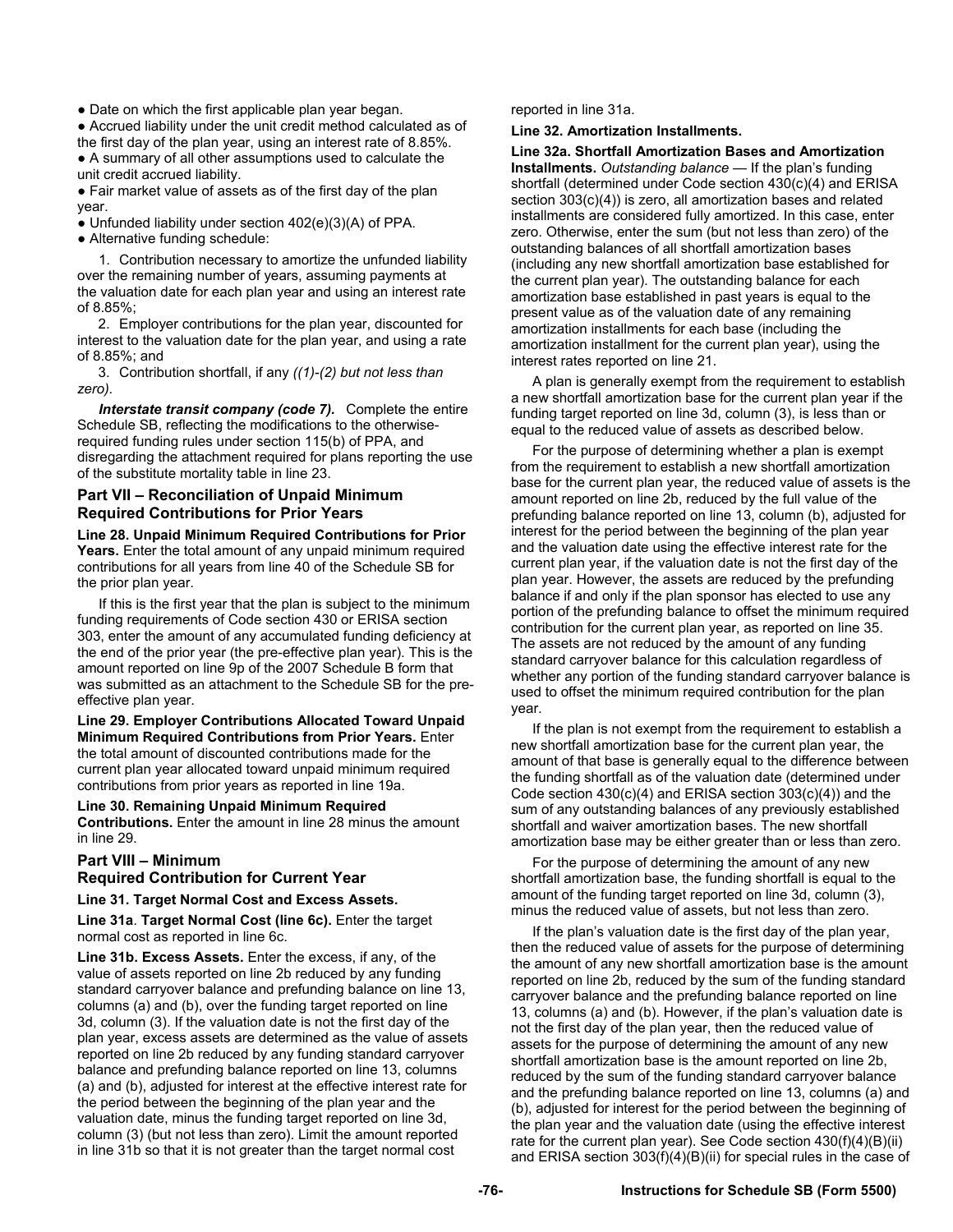a binding agreement with the PBGC providing that all or a portion of the funding standard carryover balance and/or prefunding balance is not available to offset the minimum required contribution for the plan year.

*Shortfall amortization installment —* Enter the sum (but not less than zero) of:

1. Any shortfall amortization installments that were established to amortize shortfall amortization bases established in prior years, excluding amortization installments for bases that have been or are deemed to be fully amortized, and

2. The shortfall amortization installment that corresponds to any new shortfall amortization base established for the current plan year. This amount is the level amortization payment that will amortize the new shortfall amortization base over 7 annual payments, using the interest rates reported in line 21 for the current plan year.

**Note.** Shortfall amortization installments for a given shortfall amortization base are not re-determined from year to year regardless of any changes in interest rates or valuation dates.

**Note.** If an election was made to use an alternative shortfall amortization schedule under Code section 430(c)(2)(D) and ERISA section 303(c)(2)(D) added by PRA 2010, the shortfall amortization installment is the amount determined in accordance with the shortfall amortization schedule chosen and guidance issued by Treasury and the IRS. Include any increase to the shortfall amortization installment for this year due to the installment acceleration amount, as provided in Code section 430(c)(7) and ERISA section 303(c)(7).

**Line 32b. Waiver Amortization Bases and Amortization Installments.** *Outstanding balance —* If the plan's funding shortfall (determined under Code section 430(c)(4) and ERISA section 303(c)(4)) is zero, all waiver amortization bases and related installments are considered fully amortized. In this case, enter zero. Otherwise, enter the present value as of the valuation date of all remaining waiver amortization installments (including any installment for the current plan year), using the interest rates reported on line 21. Do not include any new waiver amortization base established for a waiver of minimum funding requirements for the current plan year.

*Waiver amortization installments* — Enter the sum of any remaining waiver amortization installments that were established to amortize any waiver amortization bases for prior plan years, unless such bases have been or are deemed to be fully amortized. Do not include an amortization installment for any new waiver amortization base established for a waiver of minimum funding requirements for the current plan year.

**Note.** If a waiver of minimum funding requirements has been granted for the current plan year, a waiver amortization base is established as of the valuation date for the current plan year equal to the amount of the funding waiver reported in line 33. The waiver amortization installment that corresponds to any waiver amortization base established for the current year is the level amortization payment that will amortize the new waiver amortization base over 5 annual payments, using the same segment interest rates or rates from the full yield curve reported on line 21 for the *current* plan year, but with the first payment due on the valuation date for the *following* plan year. The amount of the waiver amortization base and the waiver amortization installments for this base are not reported in line 32b for the year in which they are established. Rather, these are included in the entries for line 32b on the Schedule SB for the following plan year.

**Note.** Waiver amortization installments (including the waiver amortization installments of any waiver amortization base

established for the prior plan year) are not re-determined from year to year regardless of any changes in interest rates or valuation dates.

*Required attachment.* If there are any shortfall or waiver amortization bases, include as an attachment a listing of all bases (other than a base established for a funding waiver for the current plan year) showing for each base:

1. The type of base (shortfall or waiver),

2. The present value of any remaining installments (including the installment for the current plan year),

3. The valuation date as of which the base was established, 4. The number of years remaining in the amortization period, and

5. The amortization installment.

 If a base is negative (i.e., a "gain base"), show amounts in parentheses or with a negative sign in front of them. All amounts must be calculated as of the valuation date for the plan year.

 If any of the shortfall amortization bases shown on this attachment are being amortized using an alternative amortization schedule in accordance with Code section 430(c)(2)(D) or ERISA section 303(c)(2)(D), identify the amortization schedule being used and show separately the amount of any installment acceleration amount added to the shortfall amortization installment for the current plan year under Code section 430(c)(7) or ERISA section 303(c)(7). Label the schedule *"Schedule SB, line 32 – Schedule of Amortization Bases."*

**Line 33. Funding Waiver.** If a waiver of minimum funding requirements has been approved for the current plan year, enter the date of the ruling letter granting the approval and the waived amount (reported as of the valuation date) in the spaces provided. *If a waiver is pending, do not complete this line.* If a pending waiver is granted after Form 5500 is filed, file an amended Form 5500 with an amended Schedule SB.

**Line 34. Total Funding Requirement Before Reflecting Carryover/Prefunding Balances.** Enter the target normal cost in line 31a, minus the excess assets in line 31b, plus the amortization installments reported in lines 32a and 32b, reduced by any waived amounts reported in line 33.

**Line 35. Balances Elected for Use to Offset Funding Requirement.** If the percentage reported on line 16 is at least 80%, and the plan has a funding standard carryover balance and/or prefunding balance (as reported on line 13, columns (a) and (b)), the plan sponsor may elect to credit all or a portion of such balances against the minimum required contribution. Enter the amount of any balance elected for use for this purpose in the applicable column of line 35, and enter the total in the column headed "Total Balance." No portion of the prefunding balance can be used for this purpose unless the full amount of any remaining funding standard carryover balance (line 13, column (a)) is used. The amounts entered on line 35 cannot be larger than the corresponding amounts on line 13 (unless the plan's valuation date is not the first day of the plan year, as discussed below).

If the plan's valuation date is not the first day of the plan year, adjust the portion of the funding standard carryover balance and prefunding balance used to offset the minimum required contribution for interest between the beginning of the plan year and the valuation date using the effective interest rate for the current plan year.

*Special rule for late election to apply balances to quarterly installments.* If an election was made to use the funding standard carryover balance or the prefunding balance to

# **Instructions for Schedule SB (Form 5500) -77-**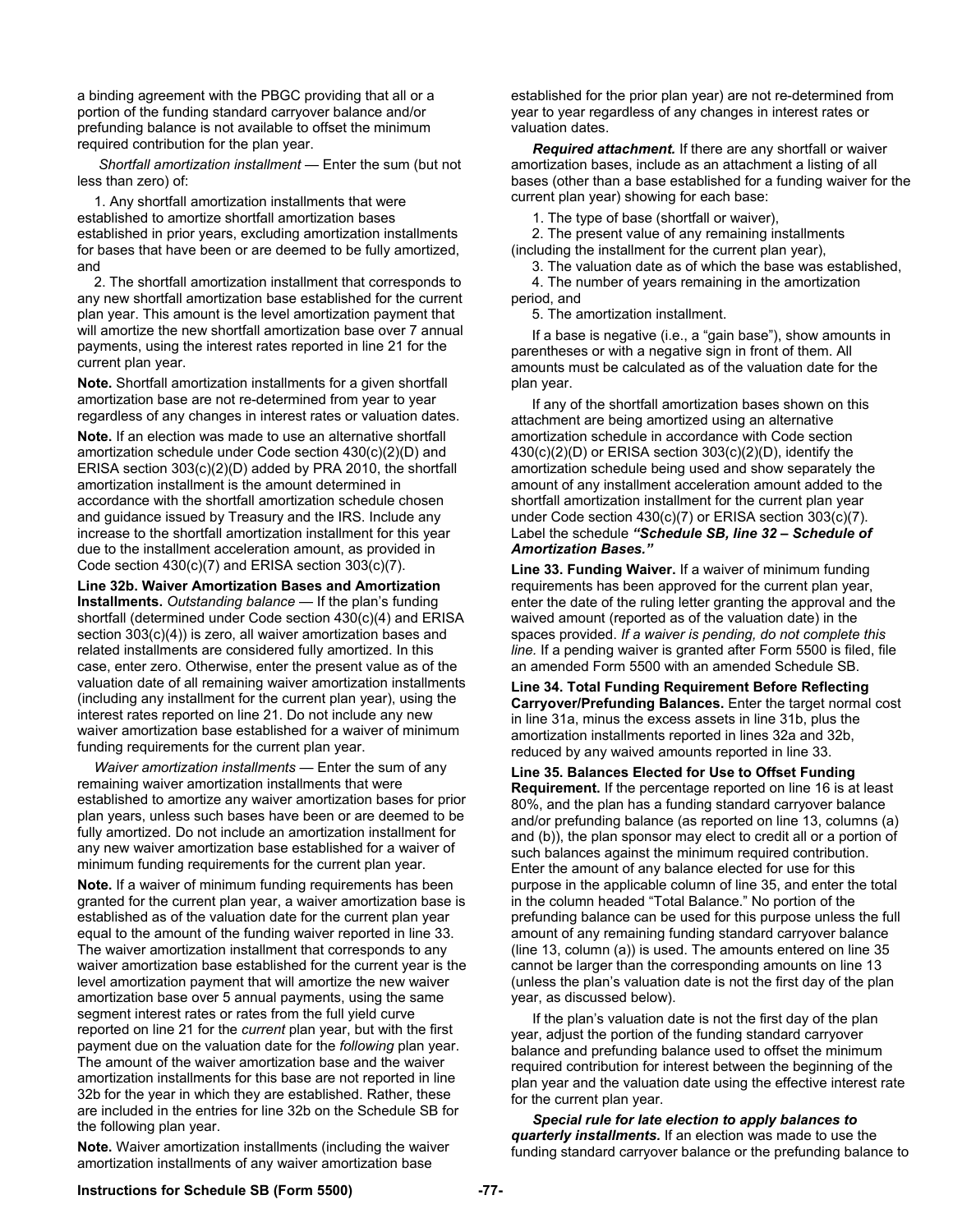offset the amount of a required quarterly installment, but the election was made after the due date of the installment, the amount reported on line 35 may not be the same amount that is subtracted from the plan's balances in the following plan year (to be reported in line 8 of Schedule SB for the following plan year). Refer to the regulations under Section 430 of the Code for additional information.

*Special rule for elections to use balances in excess of the minimum required contribution.* Section 1.430(f)-1(f)(3)(ii) of the regulations provides an exception to the general rule requiring that any elections to use the funding standard carryover balance and/or prefunding balance to offset the minimum required contribution are irrevocable. Under this exception, such an election may be revoked to the extent that the amount of the election exceeds the minimum required contribution for the plan year as reported in line 34. If a timely election is made to revoke the excess amount, report only the amount of the election used to offset the minimum required contribution on line 35. If the excess amount is not revoked by means of a timely election, report the full amount of the election on line 35 even if it exceeds the minimum required contribution reported on line 34.

**Line 36. Additional Cash Requirement.** Enter the amount in line 34 minus the amount in the "Total Balance" column in line 35. (The result cannot be less than zero.) This represents the contribution needed to satisfy the minimum funding requirement for the current year, adjusted for interest to the valuation date.

#### **Line 37. Contributions Allocated Toward Minimum Required Contribution for Current Year, Adjusted to Valuation Date.** Enter the amount reported in line 19c.

#### **Line 38. Present Value of Excess Contributions for Current Year.**

**Line 38a.** If line 37 is greater than line 36, enter the amount by which line 37 exceeds line 36. Otherwise, enter "0." This amount (plus interest, if applicable) is the maximum amount by which the plan sponsor may elect to increase the prefunding balance.

**Line 38b**. Enter the amount of any portion of the amount shown on line 38a that results solely from the use of the funding standard carryover balance and/or prefunding balance to offset the minimum required contribution.

**Line 39. Unpaid Minimum Required Contribution for Current Year.** If line 37 is less than line 36, enter the amount by which line 36 exceeds line 37. Otherwise, enter "0".

**Line 40. Unpaid Minimum Required Contributions for All Years.** Enter the sum of the remaining unpaid minimum required contributions from line 30 and the unpaid minimum required contribution for the current year from line 39. If this amount is greater than zero, file IRS Form 5330, Return of Excise Taxes Related to Employee Benefit Plans and pay the 10% excise tax on the unpaid minimum required contributions. In addition, if this is a PBGC-covered plan and reporting to PBGC is not waived under 29 CFR 4043.25(c), file PBGC Form 10 or PBGC Form 200, whichever is applicable.

# **Part IX – Election to Use Pension Funding Relief under PRA 2010**

**Note**. This section is completed only if:

(1) an election was made to use an alternative shortfall amortization schedule for any election year under Code section 430(c)(2)(D) or ERISA section 303(c)(2)(D), or (2) in the case of a plan subject to a delayed effective date for PPA funding rules under section 104 of PPA, an election was made to determine the minimum required contribution for any

election year using the extended amortization periods under section 107 of PPA '06, as added by PRA 2010 (complete lines 41a and 41b only).

**Line 41a**. **Schedule elected.** Check the applicable box to indicate which alternative shortfall amortization schedule is being used, the 2 plus 7-year schedule or the 15-year schedule.

**Line 41b. Eligible plan year(s) for which the election in line 41a was made.** Check the box(es) to indicate the eligible plan years for which the election was made to use an alternative amortization schedule under Code section 430(c)(2)(D) or ERISA section 303(c)(2)(D) or the relief under section 107 of PPA '06 as added by PRA 2010. Note that an election to use an alternative amortization schedule may only be made with respect to one or two eligible plan years. Refer to Code section 430(c)(2)(D)(v) or ERISA section 303(c)(2)(D)(v) for the definition of eligible plan years.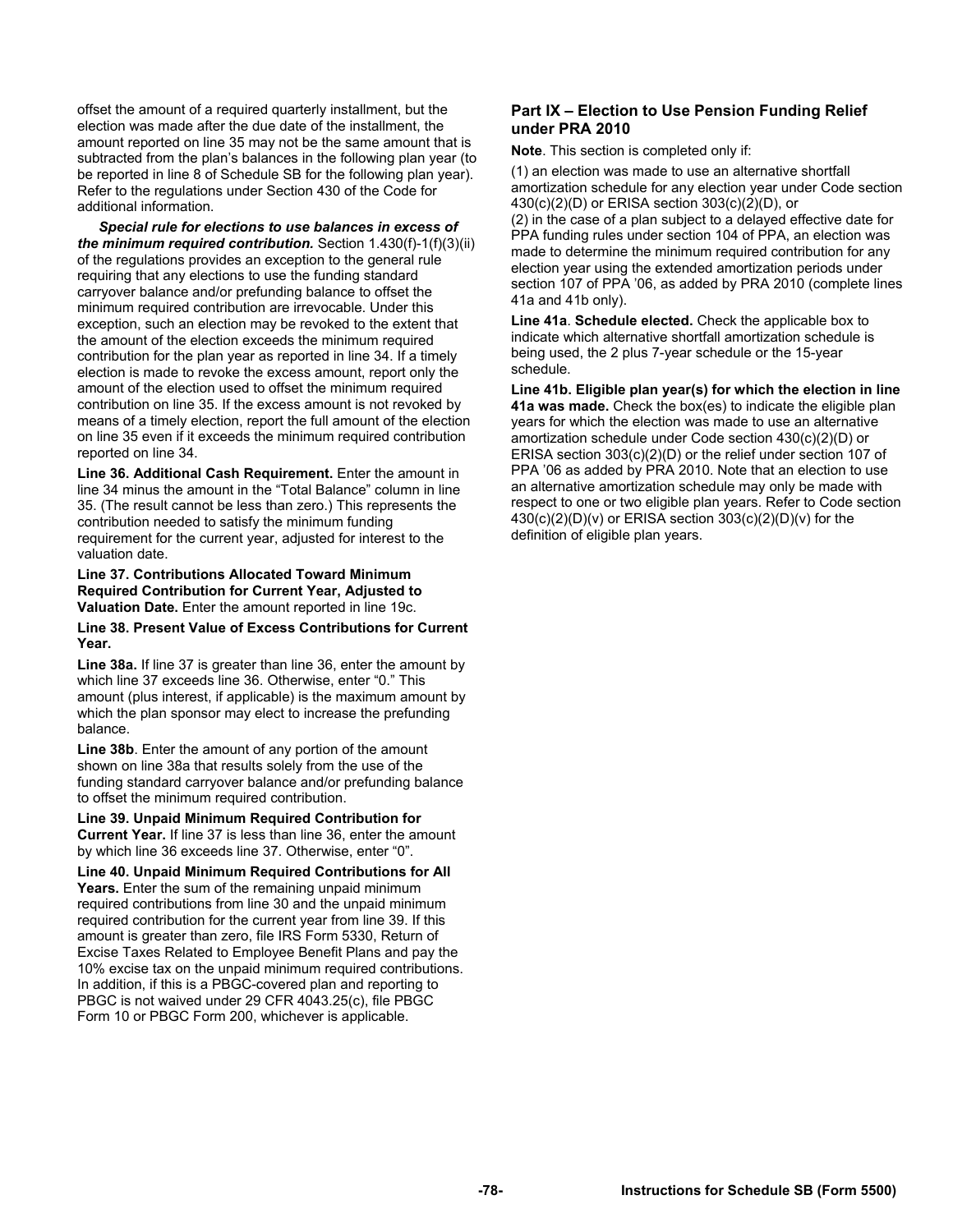# **OMB Control Numbers**

| Agency | <b>OMB Number</b> |
|--------|-------------------|
|        |                   |

# **Paperwork Reduction Act Notice**

We ask for the information on this form to carry out the law as specified in ERISA and in Code sections 6047(e), 6058(a), and 6059(a). You are required to give us the information. We need it to determine whether the plan is operating according to the law.

You are not required to provide the information requested on a form that is subject to the Paperwork Reduction Act unless the form displays a valid OMB control number. Books and records relating to a form or its instructions must be retained as long as their contents may become material in the administration of the Internal Revenue Code or are required to be maintained pursuant to Title I or IV of ERISA. Generally, the Form 5500 return/reports are open to public inspection and are subject to publication on the Internet.

The time needed to complete and file the forms listed below reflects the combined requirements of the Internal Revenue Service, Department of Labor, and Pension Benefit Guaranty Corporation. These times will vary depending on individual circumstances. The estimated average times are:

|             |                  | <b>Pension Plans</b> | <b>Welfare Plans</b> |                |  |
|-------------|------------------|----------------------|----------------------|----------------|--|
|             | Large            | <b>Small</b>         | Large                | <b>Small</b>   |  |
| Form 5500   | 1 hr., 54 min.   | 1 hr., 19 min.       | 1 hr., 45 min.       | 1 hr., 14 min. |  |
| Schedule A  | 2 hr., 52 min.   | 2 hr., 51 min.       | 3 hr., 39 min.       | 2 hr., 43 min. |  |
| Schedule C  | $3$ hr., $4$ min | N/A                  | 3 hr., 38 min.       | N/A            |  |
| Schedule D  | 1 hr., 39 min.   | 20 min.              | 1 hr., 52 min.       | 20 min.        |  |
| Schedule G  | 11 hr., 29 min.  | N/A                  | 11 hr.               | N/A            |  |
| Schedule H  | 7 hr., 42 min.   | N/A                  | 8 hr., 35 min.       | N/A            |  |
| Schedule I  | N/A              | 2 hr., 5 min.        | N/A                  | 1 hr., 55 min. |  |
| Schedule MB | 7 hr., 52 min.   | 4 hr., 14 min.       | N/A                  | N/A            |  |
| Schedule R  | 1 hr., 43 min.   | $1$ hr., $5$ min.    | N/A                  | N/A            |  |
| Schedule SB | 6 hr., 38 min.   | 6 hr., 49 min.       | N/A                  | N/A            |  |

If you have comments concerning the accuracy of these time estimates or suggestions for making these forms simpler, we would be happy to hear from you. You can write to the Internal Revenue Service, Tax Products Coordinating Committee, SE:W:CAR:MP:T:T:SP, 1111 Constitution Ave NW, IR-6526, Washington, DC 20224. Do not send any of these forms or schedules to this address. The forms and schedules must be filed electronically. See *How To File – Electronic Filing Requirement*.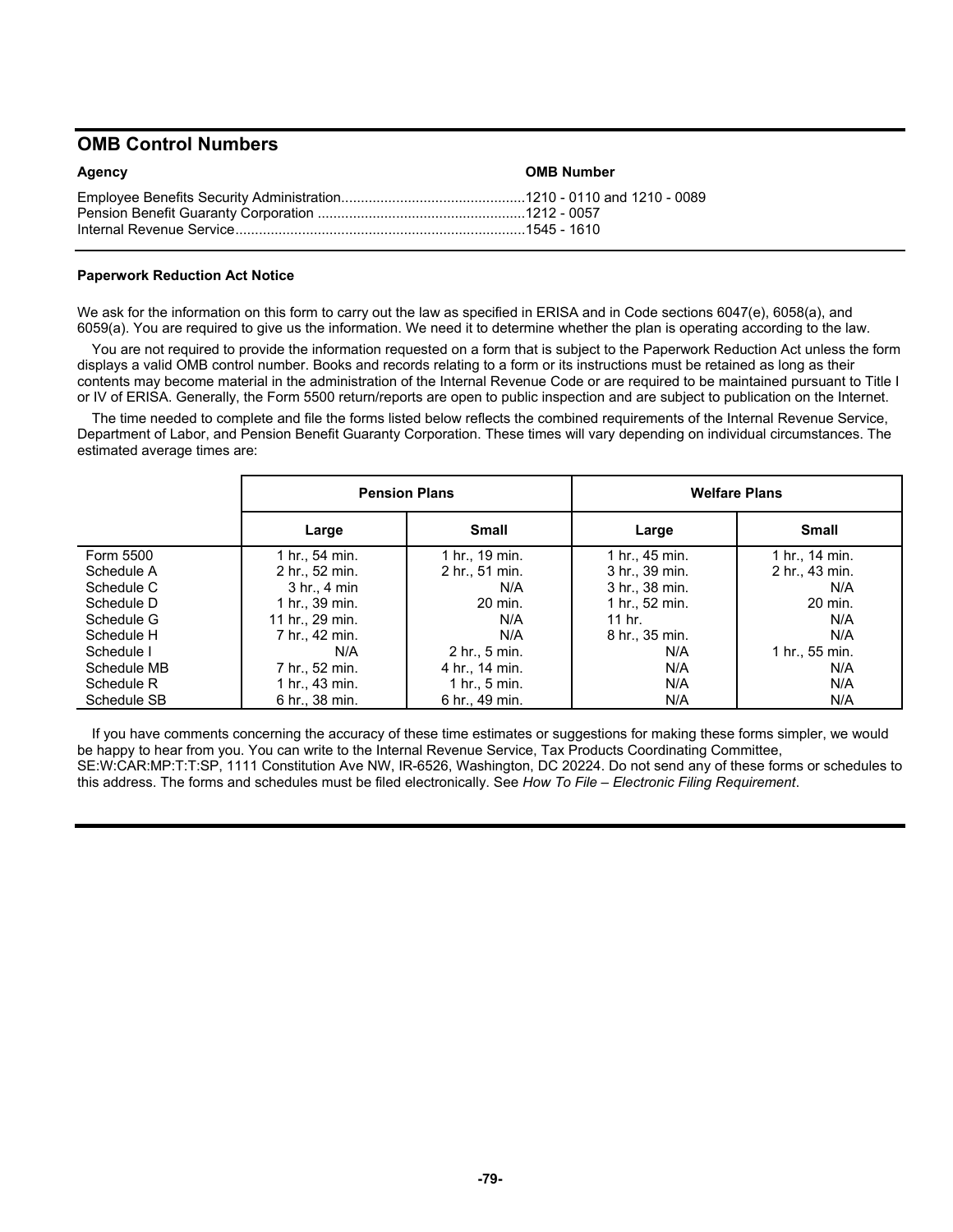#### **Forms 5500, 5500-SF, and 5500-EZ Codes for Principal Business Activity**

This list of principal business activities and their associated codes is designed to classify an enterprise by the type of activity in which it is engaged. These principal activity codes are based on the North American Industry Classification System.

| Code                   |                                           | Code                 |                                          | Code                 |                                     | Code          |                                        |
|------------------------|-------------------------------------------|----------------------|------------------------------------------|----------------------|-------------------------------------|---------------|----------------------------------------|
|                        |                                           |                      |                                          |                      |                                     |               |                                        |
|                        | Agriculture, Forestry, Fishing            |                      | <b>Specialty Trade Contractors</b>       |                      | <b>Printing and Related Support</b> |               | <b>Computer and Electronic Product</b> |
|                        |                                           | 238100               | Foundation, Structure, &                 | <b>Activities</b>    |                                     | Manufacturing |                                        |
| and Hunting            |                                           |                      |                                          |                      |                                     |               |                                        |
| <b>Crop Production</b> |                                           |                      | <b>Building Exterior Contractors</b>     | 323100               | Printing & Related Support          | 334110        | Computer & Peripheral                  |
|                        | 111100 Oilseed & Grain Farming            |                      | (including framing carpentry,            |                      | Activities                          |               | <b>Equipment Mfg</b>                   |
|                        |                                           |                      |                                          |                      |                                     |               |                                        |
| 111210                 | Vegetable & Melon Farming                 |                      | masonry, glass, roofing, &               |                      | <b>Petroleum and Coal Products</b>  | 334200        | <b>Communications Equipment</b>        |
|                        | (including potatoes & yams)               |                      | siding)                                  | Manufacturing        |                                     |               | Mfg                                    |
|                        | Fruit & Tree Nut Farming                  |                      |                                          |                      |                                     |               |                                        |
| 111300                 |                                           | 238210               | <b>Electrical Contractors</b>            |                      | 324110 Petroleum Refineries         | 334310        | Audio & Video Equipment Mfg            |
| 111400                 | Greenhouse, Nursery, &                    | 238220               | Plumbing, Heating, &                     |                      | (including integrated)              | 334410        | Semiconductor & Other                  |
|                        |                                           |                      |                                          | 324120               |                                     |               |                                        |
|                        | <b>Floriculture Production</b>            |                      | Air-Conditioning Contractors             |                      | Asphalt Paving, Roofing, &          |               | <b>Electronic Component Mfg</b>        |
| 111900                 | Other Crop Farming                        | 238290               | <b>Other Building Equipment</b>          |                      | Saturated Materials Mfg             | 334500        | Navigational, Measuring,               |
|                        |                                           |                      |                                          | 324190               |                                     |               |                                        |
|                        | (including tobacco, cotton,               |                      | Contractors                              |                      | Other Petroleum & Coal              |               | Electromedical, & Control              |
|                        | sugarcane, hay, peanut,                   | 238300               | <b>Building Finishing</b>                |                      | Products Mfg                        |               | Instruments Mfg                        |
|                        |                                           |                      |                                          |                      | <b>Chemical Manufacturing</b>       | 334610        |                                        |
|                        | sugar beet, & all other crop              |                      | Contractors (including                   |                      |                                     |               | Manufacturing & Reproducing            |
|                        | farming)                                  |                      | drywall, insulation, painting,           | 325100               | <b>Basic Chemical Mfg</b>           |               | Magnetic & Optical Media               |
|                        | <b>Animal Production</b>                  |                      | wallcovering, flooring, tile, &          | 325200               |                                     |               | Electrical Equipment, Appliance, and   |
|                        |                                           |                      |                                          |                      | Resin, Synthetic Rubber, &          |               |                                        |
|                        | 112111 Beef Cattle Ranching &             |                      | finish carpentry)                        |                      | Artificial & Synthetic Fibers &     |               | <b>Component Manufacturing</b>         |
|                        |                                           | 238900               | Other Specialty Trade                    |                      | <b>Filaments Mfg</b>                | 335100        | <b>Electric Lighting Equipment</b>     |
|                        | Farming                                   |                      |                                          |                      |                                     |               |                                        |
|                        | 112112 Cattle Feedlots                    |                      | Contractors (including site              | 325300               | Pesticide, Fertilizer, & Other      |               | Mfg                                    |
|                        | 112120 Dairy Cattle & Milk                |                      | preparation)                             |                      | Agricultural Chemical Mfg           | 335200        | Major Household Appliance Mfg          |
|                        |                                           |                      |                                          |                      |                                     |               |                                        |
|                        | Production                                | Manufacturing        |                                          | 325410               | Pharmaceutical & Medicine Mfg       | 335310        | <b>Electrical Equipment Mfg</b>        |
|                        |                                           |                      |                                          | 325500               |                                     | 335900        |                                        |
|                        | 112210 Hog & Pig Farming                  |                      | <b>Food Manufacturing</b>                |                      | Paint, Coating, & Adhesive Mfg      |               | Other Electrical Equipment &           |
| 112300                 | Poultry & Egg Production                  | 311110               | Animal Food Mfg                          | 325600               | Soap, Cleaning Compound, &          |               | Component Mfg                          |
| 112400                 | Sheep & Goat Farming                      | 311200               | Grain & Oilseed Milling                  |                      | <b>Toilet Preparation Mfg</b>       |               | <b>Transportation Equipment</b>        |
|                        |                                           |                      |                                          |                      |                                     |               |                                        |
| 112510                 | Aquaculture (including                    | 311300               | Sugar & Confectionary                    | 325900               | Other Chemical Product &            | Manufacturing |                                        |
|                        | shellfish & finfish farms &               |                      | Product Mfg                              |                      | Preparation Mfg                     | 336100        | Motor Vehicle Mfg                      |
|                        |                                           |                      |                                          |                      |                                     |               |                                        |
|                        | hatcheries)                               | 311400               | Fruit & Vegetable Preserving             |                      | <b>Plastics and Rubber Products</b> | 336210        | Motor Vehicle Body & Trailer           |
|                        | 112900 Other Animal Production            |                      | & Specialty Food Mfg                     | Manufacturing        |                                     |               | Mfg                                    |
|                        |                                           |                      |                                          |                      |                                     |               |                                        |
|                        | <b>Forestry and Logging</b>               | 311500               | Dairy Product Mfg                        |                      | 326100 Plastics Product Mfg         | 336300        | Motor Vehicle Parts Mfg                |
|                        | 113110 Timber Tract Operations            | 311610               | Animal Slaughtering and                  |                      | 326200 Rubber Product Mfg           | 336410        | Aerospace Product & Parts              |
|                        |                                           |                      |                                          |                      |                                     |               |                                        |
|                        | 113210 Forest Nurseries & Gathering       |                      | Processing                               |                      | <b>Nonmetallic Mineral Product</b>  |               | Mfg                                    |
|                        | of Forest Products                        | 311710               | Seafood Product Preparation              | <b>Manufacturing</b> |                                     | 336510        | Railroad Rolling Stock Mfg             |
|                        |                                           |                      |                                          |                      |                                     |               |                                        |
| 113310 Logging         |                                           |                      | & Packaging                              | 327100               | Clay Product & Refractory Mfg       | 336610        | Ship & Boat Building                   |
|                        | <b>Fishing, Hunting and Trapping</b>      | 311800               | Bakeries, Tortilla & Dry Pasta           | 327210               | Glass & Glass Product Mfg           | 336990        | Other Transportation                   |
|                        |                                           |                      |                                          |                      |                                     |               |                                        |
| 114110 Fishing         |                                           |                      | Mfg                                      | 327300               | Cement & Concrete Product Mfg       |               | <b>Equipment Mfg</b>                   |
|                        | 114210 Hunting & Trapping                 | 311900               | Other Food Mfg (including                | 327400               | Lime & Gypsum Product Mfg           |               | <b>Furniture and Related Product</b>   |
|                        |                                           |                      |                                          |                      |                                     |               |                                        |
|                        | <b>Support Activities for Agriculture</b> |                      | coffee, tea, flavorings &                | 327900               | Other Nonmetallic Mineral           | Manufacturing |                                        |
| and Forestry           |                                           |                      | seasonings)                              |                      | Product Mfg                         |               | 337000 Furniture & Related Product     |
|                        |                                           |                      |                                          |                      |                                     |               |                                        |
| 115110                 | Support Activities for Crop               |                      | <b>Beverage and Tobacco Product</b>      |                      | <b>Primary Metal Manufacturing</b>  |               | Manufacturing                          |
|                        | Production (including cotton              | <b>Manufacturing</b> |                                          | 331110               | Iron & Steel Mills & Ferroalloy     |               | <b>Miscellaneous Manufacturing</b>     |
|                        |                                           |                      |                                          |                      |                                     |               |                                        |
|                        |                                           |                      |                                          |                      |                                     |               |                                        |
|                        | ginning, soil preparation,                |                      | 312110 Soft Drink & Ice Mfg              |                      | Mfg                                 |               | 339110 Medical Equipment &             |
|                        |                                           |                      |                                          |                      |                                     |               |                                        |
|                        | planting, & cultivating)                  | 312120               | <b>Breweries</b>                         | 331200               | Steel Product Mfg from              |               | Supplies Mfg                           |
| 115210                 | Support Activities for Animal             | 312130               | Wineries                                 |                      | <b>Purchased Steel</b>              |               | 339900 Other Miscellaneous Mfg         |
|                        |                                           |                      |                                          |                      |                                     |               |                                        |
|                        | Production                                | 312140               | <b>Distilleries</b>                      | 331310               | Alumina & Aluminum                  |               | <b>Wholesale Trade</b>                 |
|                        |                                           |                      |                                          |                      |                                     |               |                                        |
| 115310                 | Support Activities for                    | 312200               | <b>Tobacco Manufacturing</b>             |                      | Production & Processing             |               | <b>Merchant Wholesalers, Durable</b>   |
|                        | Forestry                                  |                      | <b>Textile Mills and Textile Product</b> | 331400               | Nonferrous Metal (except            | Goods         |                                        |
|                        |                                           |                      |                                          |                      |                                     |               |                                        |
| Mining                 |                                           | Mills                |                                          |                      | Aluminum) Production &              | 423100        | Motor Vehicle, & Motor                 |
|                        |                                           | 313000               | Textile Mills                            |                      |                                     |               |                                        |
| 211120                 | Crude Petroleum Extraction                |                      |                                          |                      | Processing                          |               | Vehicle Parts & Supplies               |
| 211130                 | Natural Gas Extraction                    | 314000               | <b>Textile Product Mills</b>             |                      | 331500 Foundries                    | 423200        | Furniture & Home Furnishings           |
| 212110                 |                                           |                      |                                          |                      | <b>Fabricated Metal Product</b>     | 423300        | Lumber & Other Construction            |
|                        | Coal Mining                               |                      | <b>Apparel Manufacturing</b>             |                      |                                     |               |                                        |
| 212200                 | Metal Ore Mining                          |                      | 315100 Apparel Knitting Mills            | <b>Manufacturing</b> |                                     |               | Materials                              |
|                        |                                           |                      |                                          |                      |                                     | 423400        |                                        |
| 212310                 | Stone Mining & Quarrying                  |                      | 315210 Cut & Sew Apparel                 |                      | 332110 Forging & Stamping           |               | Professional & Commercial              |
| 212320                 | Sand, Gravel, Clay, &                     |                      | Contractors                              | 332210               | Cutlery & Handtool Mfg              |               | Equipment & Supplies                   |
|                        | Ceramic & Refractory                      | 315220               | Men's & Boys' Cut & Sew                  | 332300               | Architectural & Structural          | 423500        | Metal & Mineral (except                |
|                        |                                           |                      |                                          |                      |                                     |               |                                        |
|                        | Minerals Mining, & Quarrying              |                      | Apparel Mfg.                             |                      | Metals Mfg                          |               | petroleum)                             |
| 212390                 | Other Nonmetallic Mineral                 | 315240               | Women's, Girls' and Infants'             | 332400               | Boiler, Tank, & Shipping            | 423600        | Household Appliances and               |
|                        |                                           |                      |                                          |                      |                                     |               |                                        |
|                        | Mining & Quarrying                        |                      | Cut & Sew Apparel Mfg.                   |                      | Container Mfg                       |               | Electrical & Electronic Goods          |
| 213110                 | <b>Support Activities for Mining</b>      | 315280               | Other Cut & Sew Apparel Mfg              | 332510               | Hardware Mfg                        | 423700        | Hardware, Plumbing, &                  |
|                        |                                           |                      |                                          |                      |                                     |               |                                        |
| <b>Utilities</b>       |                                           | 315990               | Apparel Accessories & Other              | 332610               | Spring & Wire Product Mfg           |               | Heating Equipment &                    |
|                        | 221100 Electric Power Generation,         |                      | Apparel Mfg                              | 332700               | Machine Shops; Turned               |               | Supplies                               |
|                        |                                           |                      |                                          |                      |                                     |               |                                        |
|                        | Transmission & Distribution               |                      | <b>Leather and Allied Product</b>        |                      | Product; & Screw, Nut, & Bolt       | 423800        | Machinery, Equipment, &                |
| 221210                 | Natural Gas Distribution                  |                      |                                          |                      |                                     |               | Supplies                               |
|                        |                                           | Manufacturing        |                                          |                      | Mfg                                 |               |                                        |
| 221300                 | Water, Sewage & Other                     |                      | 316110 Leather & Hide Tanning, &         |                      | 332810 Coating, Engraving, Heat     |               | 423910 Sporting & Recreational         |
|                        |                                           |                      |                                          |                      |                                     |               |                                        |
|                        | Systems                                   |                      | Finishing                                |                      | Treating, & Allied Activities       |               | Goods & Supplies                       |
|                        | 221500 Combination Gas & Electric         |                      | 316210 Footwear Mfg (including           | 332900               | Other Fabricated Metal              |               | 423920 Toy, & Hobby Goods, &           |
|                        |                                           |                      |                                          |                      |                                     |               |                                        |
| Construction           |                                           |                      | rubber & plastics)                       |                      | Product Mfg                         |               | Supplies                               |
|                        | <b>Construction of Buildings</b>          | 316990               | Other Leather & Allied                   |                      | <b>Machinery Manufacturing</b>      | 423930        | Recyclable Materials                   |
|                        |                                           |                      |                                          |                      |                                     |               |                                        |
|                        | 236110 Residential Building               |                      | <b>Product Mfg</b>                       | 333100               | Agriculture, Construction, &        | 423940        | Jewelry, Watch, Precious               |
|                        | Construction                              |                      | <b>Wood Product Manufacturing</b>        |                      | Mining Machinery Mfg                |               | Stone, & Precious Metals               |
|                        |                                           |                      |                                          |                      |                                     |               |                                        |
| 236200                 | Nonresidential Building                   |                      | 321110 Sawmills & Wood                   | 333200               | Industrial Machinery Mfg            | 423990        | Other Miscellaneous Durable            |
|                        | Construction                              |                      | Preservation                             | 333310               | Commercial & Service                |               | Goods                                  |
|                        |                                           |                      |                                          |                      |                                     |               |                                        |
|                        | <b>Heavy and Civil Engineering</b>        | 321210               | Veneer, Plywood, &                       |                      | Industry Machinery Mfg              |               | Merchant Wholesalers, Nondurable       |
| Construction           |                                           |                      | <b>Engineered Wood Product</b>           | 333410               | Ventilation, Heating,               | Goods         |                                        |
|                        |                                           |                      |                                          |                      |                                     |               |                                        |
|                        | 237100 Utility System Construction        |                      | Mfg                                      |                      | Air-Conditioning, &                 | 424100        | Paper & Paper Products                 |
|                        | 237210 Land Subdivision                   |                      | 321900 Other Wood Product Mfg            |                      | <b>Commercial Refrigeration</b>     | 424210        | Drugs & Druggists' Sundries            |
|                        |                                           |                      |                                          |                      |                                     |               |                                        |
| 237310                 | Highway, Street, & Bridge                 |                      | <b>Paper Manufacturing</b>               |                      | <b>Equipment Mfg</b>                | 424300        | Apparel, Piece Goods, &                |
|                        |                                           | 322100               | Pulp, Paper, & Paperboard                | 333510               | Metalworking Machinery Mfg          |               | Notions                                |
|                        |                                           |                      |                                          |                      |                                     |               |                                        |
| 237990                 | Other Heavy & Civil                       |                      | Mills                                    | 333610               | Engine, Turbine & Power             | 424400        | Grocery & Related Products             |
|                        | <b>Engineering Construction</b>           | 322200               |                                          |                      | <b>Transmission Equipment Mfg</b>   | 424500        | Farm Product Raw Materials             |
|                        |                                           |                      | Converted Paper Product Mfg              |                      |                                     |               |                                        |
|                        |                                           |                      |                                          | 333900               | <b>Other General Purpose</b>        | 424600        | <b>Chemical &amp; Allied Products</b>  |
|                        |                                           |                      |                                          |                      |                                     |               |                                        |
|                        |                                           |                      |                                          |                      | Machinery Mfg                       |               |                                        |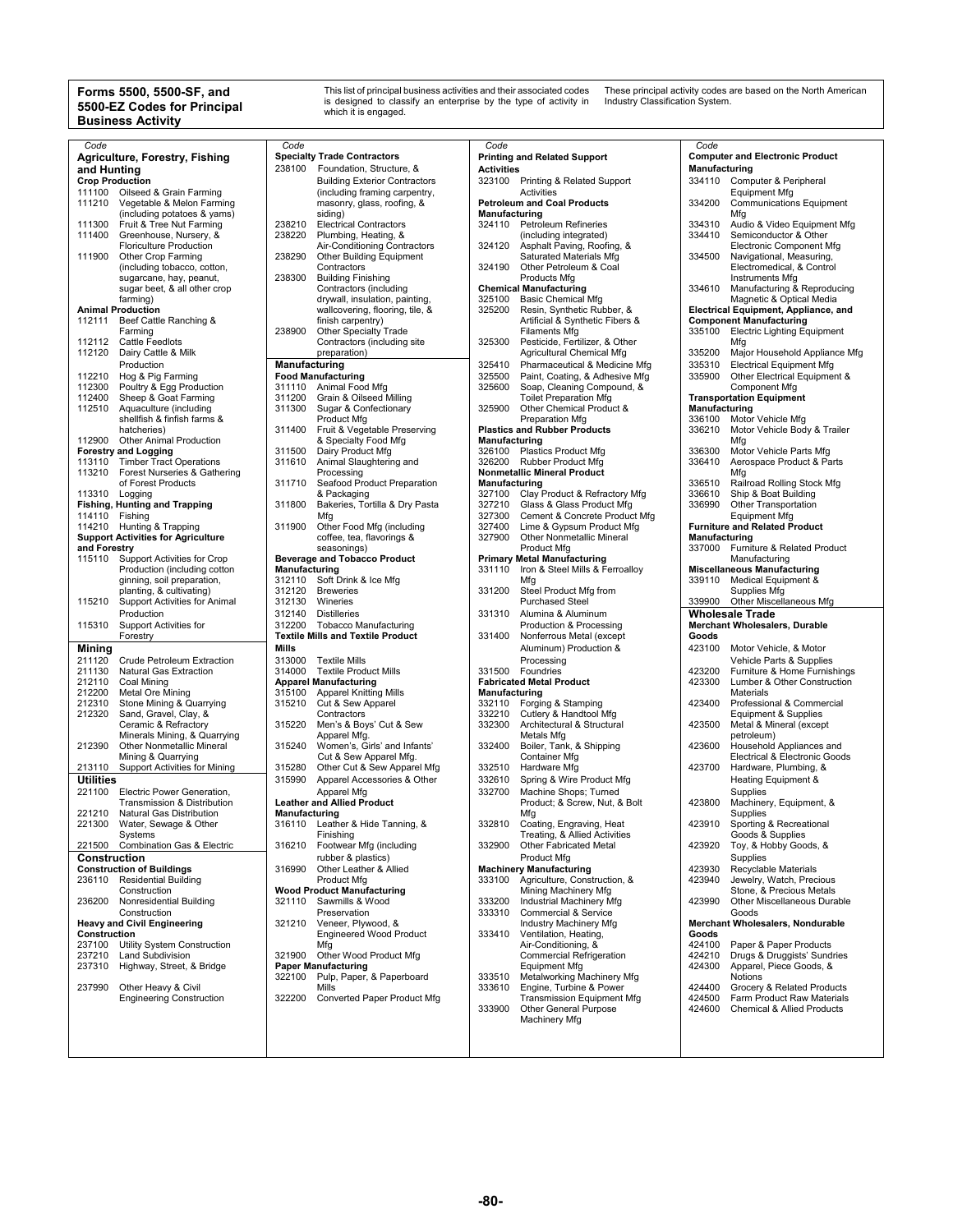| Code                |                                                                          | Code                          |                                                                                  | Code               |                                                                 |
|---------------------|--------------------------------------------------------------------------|-------------------------------|----------------------------------------------------------------------------------|--------------------|-----------------------------------------------------------------|
| 424700              | Petroleum & Petroleum                                                    | 448140                        | <b>Family Clothing Stores</b>                                                    |                    | <b>Support Activities for Transportation</b>                    |
|                     | Products                                                                 | 448150                        | <b>Clothing Accessories Stores</b>                                               | 488100             | Support Activities for Air                                      |
| 424800              | Beer, Wine, & Distilled<br>Alcoholic Beverages                           | 448190<br>448210              | <b>Other Clothing Stores</b><br>Shoe Stores                                      | 488210             | Transportation<br>Support Activities for Rail                   |
| 424910              | Farm Supplies                                                            | 448310                        | Jewelry Stores                                                                   |                    | Transportation                                                  |
| 424920              | Book, Periodical, &                                                      | 448320                        | Luggage & Leather Goods                                                          | 488300             | Support Activities for Water                                    |
|                     | Newspapers                                                               |                               | <b>Stores</b>                                                                    |                    | Transportation                                                  |
| 424930              | Flower, Nursery Stock, &                                                 |                               | Sporting Goods, Hobby, Book, and                                                 | 488410             | Motor Vehicle Towing                                            |
| 424940              | <b>Florists' Supplies</b><br>Tobacco & Tobacco Products                  | <b>Music Stores</b><br>451110 |                                                                                  | 488490             | Other Support Activities for<br>Road Transportation             |
| 424950              | Paint, Varnish, & Supplies                                               | 451120                        | <b>Sporting Goods Stores</b><br>Hobby, Toy, & Game Stores                        | 488510             | <b>Freight Transportation</b>                                   |
| 424990              | Other Miscellaneous                                                      | 451130                        | Sewing, Needlework, & Piece                                                      |                    | Arrangement                                                     |
|                     | Nondurable Goods                                                         |                               | Goods Stores                                                                     | 488990             | Other Support Activities for                                    |
|                     | <b>Wholesale Electronic Markets and</b>                                  | 451140                        | Musical Instrument &                                                             |                    | Transportation                                                  |
| 425110              | <b>Agents and Brokers</b><br><b>Business to Business</b>                 | 451211                        | <b>Supplies Stores</b><br><b>Book Stores</b>                                     |                    | <b>Couriers and Messengers</b><br>492110 Couriers               |
|                     | <b>Electronic Markets</b>                                                | 451212                        | <b>News Dealers &amp; Newsstands</b>                                             |                    | 492210 Local Messengers & Local                                 |
|                     | 425120 Wholesale Trade Agents &                                          |                               | <b>General Merchandise Stores</b>                                                |                    | Delivery                                                        |
|                     | <b>Brokers</b>                                                           | 452200                        | <b>Department Stores</b>                                                         |                    | <b>Warehousing and Storage</b>                                  |
| <b>Retail Trade</b> |                                                                          | 452300                        | General Merchandise Stores,                                                      | 493100             | Warehousing & Storage                                           |
|                     | <b>Motor Vehicle and Parts Dealers</b>                                   |                               | incl. Warehouse Clubs &                                                          |                    | (except lessors of                                              |
|                     |                                                                          |                               | Supercenters                                                                     |                    | miniwarehouses & self-storage                                   |
| 441110<br>441120    | New Car Dealers<br><b>Used Car Dealers</b>                               |                               | <b>Miscellaneous Store Retailers</b>                                             |                    | units)                                                          |
| 441210              | <b>Recreational Vehicle Dealers</b>                                      | 453110                        | <b>Florists</b>                                                                  | <b>Information</b> |                                                                 |
| 441222              | <b>Boat Dealers</b>                                                      | 453210                        | Office Supplies & Stationery                                                     |                    | Publishing Industries (except Internet                          |
| 441228              | Motorcycle, ATV, and All                                                 |                               | <b>Stores</b>                                                                    | 511110             | Newspaper Publishers                                            |
|                     | Other Motor Vehicle Dealers                                              | 453220                        | Gift, Novelty, & Souvenir                                                        | 511120             | <b>Periodical Publishers</b>                                    |
| 441300              | Automotive Parts.                                                        |                               | <b>Stores</b>                                                                    | 511130             | <b>Book Publishers</b>                                          |
|                     | Accessories, & Tire Stores                                               | 453310                        | Used Merchandise Stores                                                          | 511140             | Directory & Mailing List                                        |
| <b>Stores</b>       | <b>Furniture and Home Furnishings</b>                                    | 453910<br>453920              | Pet & Pet Supplies Stores<br><b>Art Dealers</b>                                  | 511190             | Publishers<br>Other Publishers                                  |
|                     | 442110 Furniture Stores                                                  | 453930                        | Manufactured (Mobile) Home                                                       |                    | 511210 Software Publishers                                      |
| 442210              | <b>Floor Covering Stores</b>                                             |                               | Dealers                                                                          |                    | <b>Motion Picture and Sound Recording</b>                       |
| 442291              | <b>Window Treatment Stores</b>                                           | 453990                        | All Other Miscellaneous Store                                                    | Industries         |                                                                 |
| 442299              | All Other Home Furnishings                                               |                               | Retailers (including tobacco,                                                    | 512100             | Motion Picture & Video                                          |
|                     | <b>Stores</b><br><b>Electronics and Appliance Stores</b>                 |                               | candle, & trophy shops)<br><b>Nonstore Retailers</b>                             | 512200             | Industries (except video rental<br>Sound Recording Industries   |
| 443141              | Household Appliance Stores                                               |                               | 454110 Electronic Shopping &                                                     |                    | <b>Broadcasting (except Internet)</b>                           |
| 443142              | <b>Electronics Stores (including</b>                                     |                               | <b>Mail-Order Houses</b>                                                         | 515100             | Radio & Television                                              |
|                     | Audio, Video, Computer, and                                              | 454210                        | Vending Machine Operators                                                        |                    | Broadcasting                                                    |
|                     | Camera Stores)                                                           | 454310                        | Fuel Dealers (including Heating                                                  | 515210             | Cable & Other Subscription                                      |
|                     |                                                                          |                               |                                                                                  |                    |                                                                 |
|                     | <b>Building Material and Garden</b>                                      |                               | Oil and Liquefied Petroleum)                                                     |                    | Programming                                                     |
|                     | <b>Equipment and Supplies Dealers</b>                                    | 454390                        | <b>Other Direct Selling</b>                                                      |                    | Telecommunications                                              |
|                     | 444110 Home Centers                                                      |                               | Establishments (including                                                        | 517000             | Telecommunications                                              |
|                     | 444120 Paint & Wallpaper Stores                                          |                               | door-to-door retailing, frozen                                                   |                    | (including paging, cellular,                                    |
| 444130              |                                                                          |                               | food plan providers, party                                                       |                    | satellite, cable & other prograr                                |
| 444190              | <b>Hardware Stores</b><br><b>Other Building Material</b>                 |                               | plan merchandisers, &<br>coffee-break service providers)                         |                    | distribution, resellers, other<br>telecommunications, &         |
|                     | Dealers                                                                  |                               | <b>Transportation and</b>                                                        |                    | internet service providers)                                     |
| 444200              | Lawn & Garden Equipment &                                                | Warehousing                   |                                                                                  |                    | <b>Data Processing Services</b>                                 |
|                     | <b>Supplies Stores</b>                                                   |                               | Air, Rail, and Water Transportation                                              | 518210             | Data Processing, Hosting, &                                     |
|                     | <b>Food and Beverage Stores</b>                                          |                               | 481000 Air Transportation                                                        |                    | <b>Related Services</b>                                         |
| 445110              | Supermarkets and Other                                                   |                               | 482110 Rail Transportation                                                       |                    | <b>Other Information Services</b>                               |
|                     | Grocery (except                                                          |                               | 483000 Water Transportation                                                      | 519100             | Other Information Services                                      |
| 445120              | Convenience) Stores<br><b>Convenience Stores</b>                         | 484110                        | <b>Truck Transportation</b><br>General Freight Trucking,                         |                    | (including news syndicates,<br>libraries, internet publishing & |
| 445210              | <b>Meat Markets</b>                                                      |                               | Local                                                                            |                    | broadcasting)                                                   |
| 445220              | Fish & Seafood Markets                                                   | 484120                        | General Freight Trucking,                                                        |                    | <b>Finance and Insurance</b>                                    |
| 445230              | Fruit & Vegetable Markets                                                |                               | Long-distance                                                                    |                    | Depository Credit Intermediation                                |
| 445291              | <b>Baked Goods Stores</b>                                                |                               | 484200 Specialized Freight Trucking                                              | 522110             | <b>Commercial Banking</b>                                       |
| 445292              | Confectionery & Nut Stores                                               |                               | <b>Transit and Ground Passenger</b>                                              | 522120             | Savings Institutions                                            |
| 445299              | All Other Specialty Food<br><b>Stores</b>                                | Transportation                | 485110 Urban Transit Systems                                                     | 522130<br>522190   | Credit Unions<br><b>Other Depository Credit</b>                 |
|                     | 445310 Beer, Wine, & Liquor Stores                                       | 485210                        | Interurban & Rural Bus                                                           |                    | Intermediation                                                  |
|                     | <b>Health and Personal Care Stores</b>                                   |                               | Transportation                                                                   |                    | <b>Nondepository Credit Intermediation</b>                      |
|                     | 446110 Pharmacies & Drug Stores                                          | 485310                        | <b>Taxi Service</b>                                                              | 522210             | Credit Card Issuing                                             |
| 446120              | Cosmetics, Beauty Supplies,                                              | 485320                        | Limousine Service                                                                | 522220             | Sales Financing                                                 |
| 446130              | & Perfume Stores<br><b>Optical Goods Stores</b>                          | 485410                        | School & Employee Bus<br>Transportation                                          | 522291<br>522292   | Consumer Lending<br><b>Real Estate Credit</b>                   |
| 446190              | Other Health & Personal                                                  | 485510                        | Charter Bus Industry                                                             |                    | (including mortgage bankers &                                   |
|                     | Care Stores                                                              | 485990                        | Other Transit & Ground                                                           |                    | originators)                                                    |
|                     | <b>Gasoline Stations</b>                                                 |                               | Passenger Transportation                                                         | 522293             | International Trade Financing                                   |
|                     | 447100 Gasoline Stations (including                                      |                               | <b>Pipeline Transportation</b>                                                   | 522294             | Secondary Market Financing                                      |
|                     | convenience stores with gas)<br><b>Clothing and Clothing Accessories</b> |                               | 486000 Pipeline Transportation<br><b>Scenic &amp; Sightseeing Transportation</b> | 522298             | All Other Nondepository<br>Credit Intermediation                |
| <b>Stores</b>       |                                                                          | 487000                        | Scenic & Sightseeing                                                             |                    | <b>Activities Related to Credit</b>                             |
| 448110              | Men's Clothing Stores                                                    |                               | Transportation                                                                   | Intermediation     |                                                                 |
| 448120              | Women's Clothing Stores                                                  |                               |                                                                                  | 522300             | Activities Related to Credit                                    |
| 448130              | Children's & Infants' Clothing<br><b>Stores</b>                          |                               |                                                                                  |                    | Intermediation (including loan                                  |
|                     |                                                                          |                               |                                                                                  |                    | brokers, check clearing, &<br>money transmitting)               |
|                     |                                                                          |                               |                                                                                  |                    |                                                                 |
|                     |                                                                          |                               |                                                                                  |                    |                                                                 |

| de           |                                        |
|--------------|----------------------------------------|
| 8140         | <b>Family Clothing Stores</b>          |
| 8150         | <b>Clothing Accessories Stores</b>     |
| 8190         | <b>Other Clothing Stores</b>           |
| 8210         | Shoe Stores                            |
|              |                                        |
| 8310         | Jewelry Stores                         |
| 8320         | Luggage & Leather Goods                |
|              | <b>Stores</b>                          |
|              | orting Goods, Hobby, Book, and         |
| ısic Stores  |                                        |
|              |                                        |
| 1110         | <b>Sporting Goods Stores</b>           |
| 1120         | Hobby, Toy, & Game Stores              |
| 1130         | Sewing, Needlework, & Piece            |
|              | Goods Stores                           |
| 1140         | Musical Instrument &                   |
|              |                                        |
|              | <b>Supplies Stores</b>                 |
| 1211         | <b>Book Stores</b>                     |
| 1212         | News Dealers & Newsstands              |
|              | neral Merchandise Stores               |
| 2200         | <b>Department Stores</b>               |
|              |                                        |
| 2300         | General Merchandise Stores,            |
|              | incl. Warehouse Clubs &                |
|              | Supercenters                           |
|              |                                        |
|              |                                        |
|              | scellaneous Store Retailers            |
| 3110         | Florists                               |
| 3210         | Office Supplies & Stationery           |
|              |                                        |
|              | <b>Stores</b>                          |
| 3220         | Gift, Novelty, & Souvenir              |
|              | Stores                                 |
| 3310         | <b>Used Merchandise Stores</b>         |
|              |                                        |
| 3910         | Pet & Pet Supplies Stores              |
| 3920         | <b>Art Dealers</b>                     |
| 3930         | Manufactured (Mobile) Home             |
|              | Dealers                                |
| 3990         | All Other Miscellaneous Store          |
|              |                                        |
|              | Retailers (including tobacco,          |
|              | candle, & trophy shops)                |
|              | nstore Retailers                       |
| 4110         | Electronic Shopping &                  |
|              |                                        |
|              | Mail-Order Houses                      |
| 4210         | Vending Machine Operators              |
| 4310         | <b>Fuel Dealers (including Heating</b> |
|              | Oil and Liquefied Petroleum)           |
| 4390         | <b>Other Direct Selling</b>            |
|              |                                        |
|              | Establishments (including              |
|              | door-to-door retailing, frozen         |
|              | food plan providers, party             |
|              |                                        |
|              | plan merchandisers, &                  |
|              | coffee-break service providers)        |
|              | ansportation and                       |
|              |                                        |
|              | arehousing                             |
|              | ,Rail, and Water Transportation        |
| 1000         | Air Transportation                     |
| 2110         | Rail Transportation                    |
|              |                                        |
| 3000         | <b>Water Transportation</b>            |
|              | <b>Jck Transportation</b>              |
| 4110         | General Freight Trucking,              |
|              | Local                                  |
|              |                                        |
| 4120         | General Freight Trucking,              |
|              | Long-distance                          |
| 4200         | Specialized Freight Trucking           |
|              | ansit and Ground Passenger             |
| ansportation |                                        |
|              |                                        |
| 5110         | <b>Urban Transit Systems</b>           |
| 5210         | Interurban & Rural Bus                 |
|              | Transportation                         |
| 5310         | Taxi Service                           |
| 5320         | Limousine Service                      |
|              |                                        |
| 5410         | School & Employee Bus                  |
|              | Transportation                         |
| 5510         | Charter Bus Industry                   |
| 5990         | Other Transit & Ground                 |
|              | Passenger Transportation               |
|              |                                        |
|              | veline Transportation                  |
| 6000         | Pipeline Transportation                |
|              | enic & Sightseeing Transportation      |
| 7000         | Scenic & Sightseeing                   |
|              |                                        |
|              |                                        |
|              | Transportation                         |
|              |                                        |

|                                      |                                          | Forms 5500, 5500-SF, and 5500-EZ Codes for Principal Business Activity (continued) |                                              |                                              |
|--------------------------------------|------------------------------------------|------------------------------------------------------------------------------------|----------------------------------------------|----------------------------------------------|
| Code                                 |                                          | Code                                                                               | Code                                         | Code                                         |
| 424700                               | Petroleum & Petroleum                    | 448140 Family Clothing Stores                                                      | <b>Support Activities for Transportation</b> | Securities, Commodity Contracts,             |
|                                      | Products                                 | 448150<br><b>Clothing Accessories Stores</b>                                       | 488100 Support Activities for Air            | and Other Financial Investments and          |
| 424800                               | Beer, Wine, & Distilled                  | Other Clothing Stores<br>448190                                                    | Transportation                               | <b>Related Activities</b>                    |
|                                      | Alcoholic Beverages                      | 448210<br>Shoe Stores                                                              | 488210<br>Support Activities for Rail        | 523110 Investment Banking &                  |
| 424910                               | Farm Supplies                            | 448310<br><b>Jewelry Stores</b>                                                    | Transportation                               | <b>Securities Dealing</b>                    |
| 424920                               | Book, Periodical, &                      | 448320<br>Luggage & Leather Goods                                                  | 488300<br>Support Activities for Water       | Securities Brokerage<br>523120               |
|                                      | Newspapers                               | <b>Stores</b>                                                                      | Transportation                               | <b>Commodity Contracts Dealing</b><br>523130 |
| 424930                               | Flower, Nursery Stock, &                 | Sporting Goods, Hobby, Book, and                                                   | 488410<br>Motor Vehicle Towing               | 523140<br><b>Commodity Contracts</b>         |
|                                      | Florists' Supplies                       | <b>Music Stores</b>                                                                | 488490<br>Other Support Activities for       | Brokerage                                    |
| 424940                               | Tobacco & Tobacco Products               | 451110<br><b>Sporting Goods Stores</b>                                             | Road Transportation                          | 523210<br>Securities & Commodity             |
| 424950                               | Paint, Varnish, & Supplies               | 451120<br>Hobby, Toy, & Game Stores                                                | 488510<br><b>Freight Transportation</b>      | Exchanges                                    |
| 424990                               | Other Miscellaneous                      | Sewing, Needlework, & Piece<br>451130                                              | Arrangement                                  | 523900<br>Other Financial Investment         |
|                                      | Nondurable Goods                         | Goods Stores                                                                       | 488990<br>Other Support Activities for       | Activities (including portfolio              |
|                                      | Wholesale Electronic Markets and         | Musical Instrument &<br>451140                                                     | Transportation                               | management & investment                      |
|                                      | <b>Agents and Brokers</b>                | <b>Supplies Stores</b>                                                             | <b>Couriers and Messengers</b>               | advice)                                      |
|                                      | 425110 Business to Business              | <b>Book Stores</b><br>451211                                                       | 492110<br>Couriers                           | <b>Insurance Carriers and Related</b>        |
|                                      | <b>Electronic Markets</b>                | News Dealers & Newsstands<br>451212                                                | Local Messengers & Local<br>492210           | <b>Activities</b>                            |
| 425120                               | Wholesale Trade Agents &                 | <b>General Merchandise Stores</b>                                                  | Delivery                                     | <b>Reinsurance Carriers</b><br>524130        |
|                                      | <b>Brokers</b>                           | 452200<br><b>Department Stores</b>                                                 | <b>Warehousing and Storage</b>               | 524140<br>Direct Life, Health, & Medical     |
| Retail Trade                         |                                          | 452300<br>General Merchandise Stores,                                              | Warehousing & Storage<br>493100              | <b>Insurance Carriers</b>                    |
|                                      | <b>Motor Vehicle and Parts Dealers</b>   | incl. Warehouse Clubs &                                                            | (except lessors of                           | 524150                                       |
|                                      |                                          |                                                                                    |                                              | Direct Insurance (except Life,               |
|                                      |                                          | Supercenters                                                                       | miniwarehouses & self-storage                | Health & Medical) Carriers                   |
|                                      | 441110 New Car Dealers                   |                                                                                    | units)                                       | 524210<br>Insurance Agencies &               |
| 441120                               | Used Car Dealers                         | <b>Miscellaneous Store Retailers</b>                                               |                                              | <b>Brokerages</b>                            |
| 441210                               | <b>Recreational Vehicle Dealers</b>      | 453110<br><b>Florists</b>                                                          | Information                                  | 524290<br>Other Insurance Related            |
| 441222                               | <b>Boat Dealers</b>                      | 453210<br>Office Supplies & Stationery                                             | Publishing Industries (except Internet)      | Activities (including third-                 |
| 441228                               | Motorcycle, ATV, and All                 | Stores                                                                             | 511110 Newspaper Publishers                  | party administration of                      |
|                                      | Other Motor Vehicle Dealers              | 453220<br>Gift, Novelty, & Souvenir                                                | 511120<br><b>Periodical Publishers</b>       | Insurance and pension funds)                 |
| 441300                               | Automotive Parts.                        | <b>Stores</b>                                                                      | 511130<br><b>Book Publishers</b>             | Funds, Trusts, and Other Financial           |
|                                      | Accessories, & Tire Stores               | 453310<br>Used Merchandise Stores                                                  | 511140<br>Directory & Mailing List           | Vehicles                                     |
|                                      | <b>Furniture and Home Furnishings</b>    | 453910<br>Pet & Pet Supplies Stores                                                | <b>Publishers</b>                            | 525100<br>Insurance & Employee               |
| Stores                               |                                          | 453920<br><b>Art Dealers</b>                                                       | Other Publishers<br>511190                   | <b>Benefit Funds</b>                         |
|                                      | 442110 Furniture Stores                  | 453930<br>Manufactured (Mobile) Home                                               | 511210 Software Publishers                   | Open-End Investment Funds<br>525910          |
| 442210                               | <b>Floor Covering Stores</b>             | Dealers                                                                            | <b>Motion Picture and Sound Recording</b>    | (Form 1120-RIC)                              |
| 442291                               | <b>Window Treatment Stores</b>           | 453990<br>All Other Miscellaneous Store                                            | Industries                                   | Trusts, Estates, & Agency<br>525920          |
| 442299                               | All Other Home Furnishings               | Retailers (including tobacco,                                                      | Motion Picture & Video<br>512100             | Accounts                                     |
|                                      | <b>Stores</b>                            | candle, & trophy shops)                                                            | Industries (except video rental)             | 525990<br><b>Other Financial Vehicles</b>    |
|                                      | <b>Electronics and Appliance Stores</b>  | <b>Nonstore Retailers</b>                                                          | 512200 Sound Recording Industries            | (including mortgage REITs &                  |
| 443141                               | Household Appliance Stores               | 454110 Electronic Shopping &                                                       | <b>Broadcasting (except Internet)</b>        | closed-end investment funds)                 |
| 443142                               | <b>Electronics Stores (including</b>     | Mail-Order Houses                                                                  | 515100 Radio & Television                    | "Offices of Bank Holding Companies"          |
|                                      | Audio, Video, Computer, and              | 454210<br>Vending Machine Operators                                                | Broadcasting                                 | and "Offices of Other Holding Companies"     |
|                                      |                                          |                                                                                    |                                              |                                              |
|                                      |                                          |                                                                                    |                                              |                                              |
|                                      | Camera Stores)                           | 454310<br>Fuel Dealers (including Heating                                          | 515210<br>Cable & Other Subscription         | are located under Management                 |
|                                      | <b>Building Material and Garden</b>      | Oil and Liquefied Petroleum)                                                       | Programming                                  | of Companies (Holding Companies).            |
|                                      | <b>Equipment and Supplies Dealers</b>    | 454390<br><b>Other Direct Selling</b>                                              | Telecommunications                           | <b>Real Estate and Rental and</b>            |
| 444110                               | <b>Home Centers</b>                      | Establishments (including                                                          | 517000<br>Telecommunications                 | Leasing                                      |
| 444120                               | Paint & Wallpaper Stores                 | door-to-door retailing, frozen                                                     | (including paging, cellular,                 | <b>Real Estate</b>                           |
|                                      |                                          | food plan providers, party                                                         | satellite, cable & other program             | 531110<br>Lessors of Residential             |
| 444130                               | <b>Hardware Stores</b>                   | plan merchandisers, &                                                              | distribution, resellers, other               | <b>Buildings &amp; Dwellings</b>             |
| 444190                               | <b>Other Building Material</b>           | coffee-break service providers)                                                    | telecommunications, &                        | (including equity REITs)                     |
|                                      | Dealers                                  |                                                                                    | internet service providers)                  | 531120<br>Lessors of Nonresidential          |
|                                      |                                          | <b>Transportation and</b>                                                          |                                              |                                              |
| 444200                               | Lawn & Garden Equipment &                | Warehousing                                                                        | <b>Data Processing Services</b>              | <b>Buildings (except</b>                     |
|                                      | <b>Supplies Stores</b>                   | Air, Rail, and Water Transportation                                                | 518210 Data Processing, Hosting, &           | Miniwarehouses) (including                   |
|                                      | <b>Food and Beverage Stores</b>          | 481000 Air Transportation                                                          | <b>Related Services</b>                      | equity REITs)                                |
|                                      | 445110 Supermarkets and Other            | 482110 Rail Transportation                                                         | <b>Other Information Services</b>            | 531130<br>Lessors of Miniwarehouses &        |
|                                      | Grocery (except                          | 483000 Water Transportation                                                        | 519100<br><b>Other Information Services</b>  | Self-Storage Units (including                |
|                                      | Convenience) Stores                      | <b>Truck Transportation</b>                                                        | (including news syndicates,                  | equity REITs)                                |
| 445120                               | <b>Convenience Stores</b>                | 484110<br>General Freight Trucking,                                                | libraries, internet publishing &             | Lessors of Other Real Estate<br>531190       |
|                                      | <b>Meat Markets</b>                      | Local                                                                              | broadcasting)                                | Property (including equity                   |
|                                      | Fish & Seafood Markets                   | 484120<br>General Freight Trucking,                                                | <b>Finance and Insurance</b>                 | REIT <sub>s</sub> )                          |
|                                      | Fruit & Vegetable Markets                | Long-distance                                                                      | <b>Depository Credit Intermediation</b>      | Offices of Real Estate Agents<br>531210      |
|                                      | <b>Baked Goods Stores</b>                | 484200<br><b>Specialized Freight Trucking</b>                                      | 522110 Commercial Banking                    | & Brokers                                    |
|                                      | 445292 Confectionery & Nut Stores        | <b>Transit and Ground Passenger</b>                                                | 522120 Savings Institutions                  | 531310<br>Real Estate Property               |
| 445210<br>445220<br>445230<br>445291 | 445299 All Other Specialty Food          | Transportation                                                                     | 522130 Credit Unions                         | Managers                                     |
|                                      | Stores                                   | 485110<br><b>Urban Transit Systems</b>                                             | 522190<br>Other Depository Credit            | Offices of Real Estate<br>531320             |
|                                      | 445310 Beer, Wine, & Liquor Stores       | 485210<br>Interurban & Rural Bus                                                   | Intermediation                               | Appraisers                                   |
|                                      | <b>Health and Personal Care Stores</b>   | Transportation                                                                     | Nondepository Credit Intermediation          | 531390<br>Other Activities Related to        |
|                                      | 446110 Pharmacies & Drug Stores          | 485310<br><b>Taxi Service</b>                                                      | <b>Credit Card Issuing</b><br>522210         | Real Estate                                  |
| 446120                               | Cosmetics, Beauty Supplies,              | 485320<br>Limousine Service                                                        | 522220<br>Sales Financing                    | <b>Rental and Leasing Services</b>           |
|                                      | & Perfume Stores                         | 485410<br>School & Employee Bus                                                    | <b>Consumer Lending</b><br>522291            | 532100<br>Automotive Equipment Rental &      |
| 446130                               | <b>Optical Goods Stores</b>              | Transportation                                                                     | 522292<br><b>Real Estate Credit</b>          | Leasing                                      |
| 446190                               | Other Health & Personal                  | 485510<br><b>Charter Bus Industry</b>                                              | (including mortgage bankers &                | 532210<br>Consumer Electronics &             |
|                                      | Care Stores                              | 485990<br>Other Transit & Ground                                                   | originators)                                 | Appliances Rental                            |
|                                      |                                          | Passenger Transportation                                                           | 522293<br>International Trade Financing      | 532281<br>Formal Wear & Costume Rental       |
|                                      | <b>Gasoline Stations (including</b>      | <b>Pipeline Transportation</b>                                                     | 522294<br>Secondary Market Financing         | 532282<br>Video Tape & Disc Rental           |
|                                      | convenience stores with gas)             | 486000<br><b>Pipeline Transportation</b>                                           | 522298<br>All Other Nondepository            |                                              |
| <b>Gasoline Stations</b><br>447100   | <b>Clothing and Clothing Accessories</b> | <b>Scenic &amp; Sightseeing Transportation</b>                                     | Credit Intermediation                        |                                              |
|                                      |                                          | 487000 Scenic & Sightseeing                                                        | <b>Activities Related to Credit</b>          |                                              |
|                                      | Men's Clothing Stores                    | Transportation                                                                     | Intermediation                               |                                              |
| Stores<br>448110<br>448120           | Women's Clothing Stores                  |                                                                                    | 522300<br>Activities Related to Credit       |                                              |
| 448130                               | Children's & Infants' Clothing           |                                                                                    | Intermediation (including loan               |                                              |
|                                      | Stores                                   |                                                                                    | brokers, check clearing, &                   |                                              |
|                                      |                                          |                                                                                    | money transmitting)                          |                                              |
|                                      |                                          |                                                                                    |                                              |                                              |
|                                      |                                          |                                                                                    |                                              |                                              |

|                               | <b>Securities, Commodity Contracts,</b><br>and Other Financial Investments and |
|-------------------------------|--------------------------------------------------------------------------------|
|                               | <b>Related Activities</b>                                                      |
| 523110                        | Investment Banking &<br><b>Securities Dealing</b>                              |
| 523120                        | Securities Brokerage                                                           |
| 523130                        | <b>Commodity Contracts Dealing</b>                                             |
| 523140                        | <b>Commodity Contracts</b><br>Brokerage                                        |
| 523210                        | Securities & Commodity                                                         |
| 523900                        | Exchanges<br>Other Financial Investment                                        |
|                               | Activities (including portfolio                                                |
|                               | management & investment                                                        |
|                               | advice)<br><b>Insurance Carriers and Related</b>                               |
| <b>Activities</b>             |                                                                                |
| 524130<br>524140              | <b>Reinsurance Carriers</b>                                                    |
|                               | Direct Life, Health, & Medical<br><b>Insurance Carriers</b>                    |
| 524150                        | Direct Insurance (except Life,                                                 |
|                               | Health & Medical) Carriers                                                     |
| 524210                        | Insurance Agencies &<br><b>Brokerages</b>                                      |
| 524290                        | Other Insurance Related                                                        |
|                               | Activities (including third-                                                   |
|                               | party administration of<br>Insurance and pension funds)                        |
|                               | Funds, Trusts, and Other Financial                                             |
| Vehicles<br>525100            |                                                                                |
|                               | Insurance & Employee<br><b>Benefit Funds</b>                                   |
| 525910                        | Open-End Investment Funds                                                      |
| 525920                        | (Form 1120-RIC)<br>Trusts, Estates, & Agency                                   |
|                               | Accounts                                                                       |
| 525990                        | <b>Other Financial Vehicles</b>                                                |
|                               | (including mortgage REITs &<br>closed-end investment funds)                    |
|                               | "Offices of Bank Holding Companies"                                            |
|                               | and "Offices of Other Holding Companies"<br>are located under Management       |
|                               | of Companies (Holding Companies).                                              |
|                               | <b>Real Estate and Rental and</b>                                              |
| Leasing<br><b>Real Estate</b> |                                                                                |
|                               |                                                                                |
| 531110                        | Lessors of Residential                                                         |
|                               | <b>Buildings &amp; Dwellings</b>                                               |
|                               | (including equity REITs)                                                       |
| 531120                        | Lessors of Nonresidential                                                      |
|                               | <b>Buildings (except</b><br>Miniwarehouses) (including                         |
|                               | equity REITs)                                                                  |
| 531130                        | Lessors of Miniwarehouses &<br>Self-Storage Units (including                   |
|                               | equity REITs)                                                                  |
| 531190                        | Lessors of Other Real Estate                                                   |
|                               | Property (including equity<br>REITs)                                           |
| 531210                        | Offices of Real Estate Agents                                                  |
|                               | & Brokers                                                                      |
| 531310                        | Real Estate Property<br>Managers                                               |
| 531320                        | Offices of Real Estate                                                         |
|                               | Appraisers                                                                     |
| 531390                        | Other Activities Related to<br><b>Real Estate</b>                              |
|                               | <b>Rental and Leasing Services</b>                                             |
| 532100                        | Automotive Equipment Rental &<br>Leasing                                       |
| 532210                        | Consumer Electronics &                                                         |
|                               | Appliances Rental                                                              |
| 532281<br>532282              | Formal Wear & Costume Rental<br>Video Tape & Disc Rental                       |
|                               |                                                                                |
|                               |                                                                                |
|                               |                                                                                |
|                               |                                                                                |
|                               |                                                                                |
|                               |                                                                                |
|                               |                                                                                |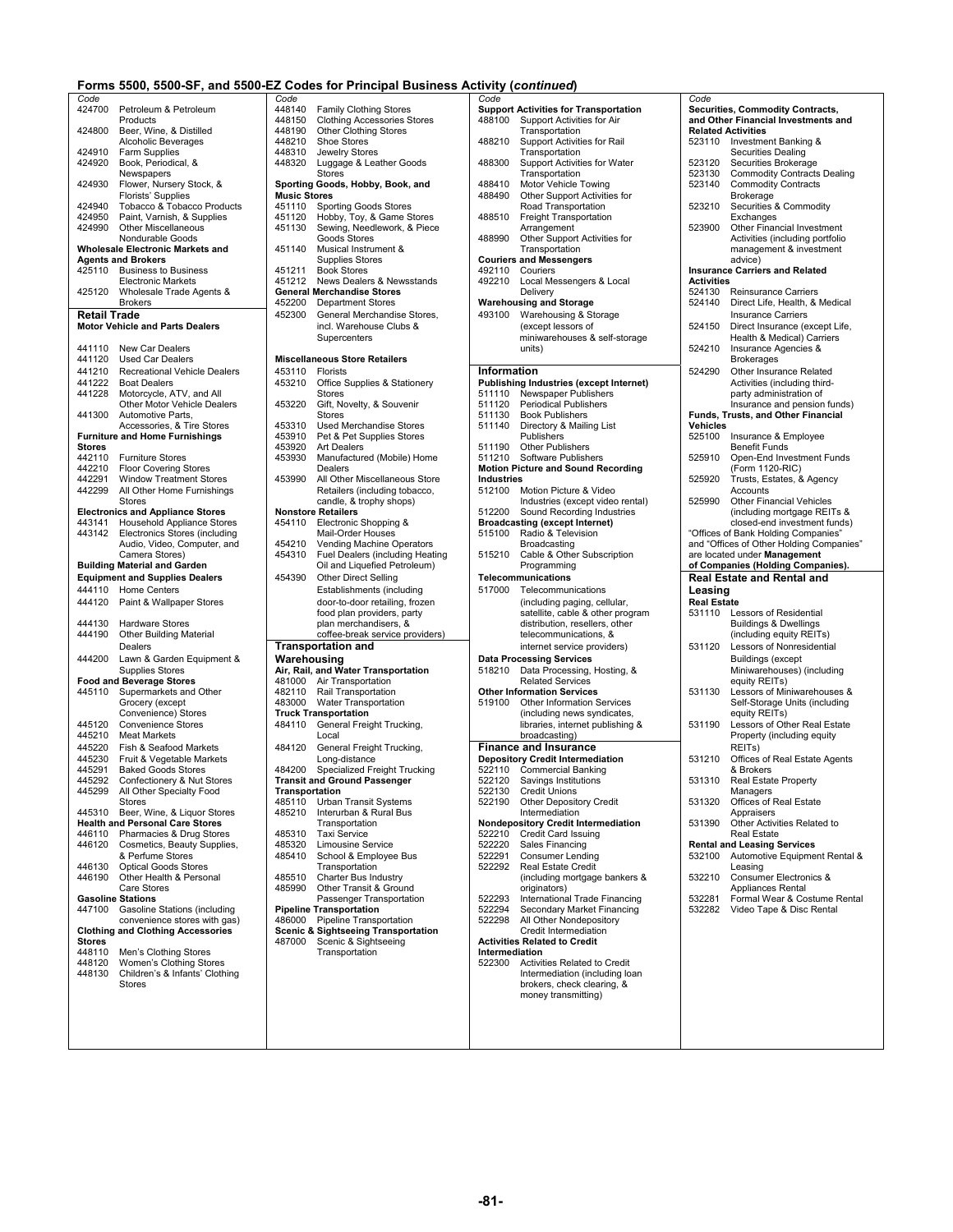|                       |                                                            |                  | Forms 5500, 5500-SF, and 5500-EZ Codes for Principal Business Activity (continued) |                     |                                                                                     |                |
|-----------------------|------------------------------------------------------------|------------------|------------------------------------------------------------------------------------|---------------------|-------------------------------------------------------------------------------------|----------------|
| Code                  |                                                            | Code             |                                                                                    | Code                |                                                                                     | Code           |
|                       | 532283 Home Health Equipment                               |                  | <b>Administrative and Support and</b>                                              |                     | <b>Medical and Diagnostic Laboratories</b>                                          | Othe           |
|                       | Rental                                                     |                  | <b>Waste Management and</b>                                                        |                     | 621510 Medical & Diagnostic                                                         | Repai          |
| 532284                | <b>Recreational Goods Rental</b>                           |                  | <b>Remediation Services</b>                                                        |                     | Laboratories                                                                        | 81111          |
| 532289                | All Other Consumer Goods                                   |                  | <b>Administration and Support Services</b>                                         |                     | <b>Home Health Care Services</b>                                                    |                |
|                       | Rental                                                     |                  | 561110 Office Administrative Services                                              |                     | 621610 Home Health Care Services                                                    |                |
| 532310                | <b>General Rental Centers</b><br>Commercial & Industrial   | 561210           | <b>Facilities Support Services</b>                                                 |                     | <b>Other Ambulatory Health Care Services</b><br>621900 Other Ambulatory Health Care | 81112          |
| 532400                | Machinery & Equipment                                      | 561300<br>561410 | <b>Employment Services</b><br><b>Document Preparation Services</b>                 |                     | Services (including ambulance                                                       | 81119          |
|                       | Rental & Leasing                                           | 561420           | <b>Telephone Call Centers</b>                                                      |                     | services & blood & organ banks)                                                     |                |
|                       | <b>Lessors of Nonfinancial Intangible</b>                  | 561430           | <b>Business Service Centers</b>                                                    | <b>Hospitals</b>    |                                                                                     |                |
|                       | Assets (except copyrighted works)                          |                  | (including private mail centers                                                    |                     | 622000 Hospitals                                                                    |                |
| 533110                | Lessors of Nonfinancial                                    |                  | & copy shops)                                                                      |                     | <b>Nursing and Residential Care</b>                                                 | 81121          |
|                       | Intangible Assets (except                                  | 561440           | <b>Collection Agencies</b>                                                         | <b>Facilities</b>   |                                                                                     |                |
|                       | copyrighted works)                                         | 561450<br>561490 | <b>Credit Bureaus</b>                                                              |                     | 623000 Nursing & Residential Care                                                   |                |
|                       | Professional, Scientific, and<br><b>Technical Services</b> |                  | <b>Other Business Support</b>                                                      |                     | Facilities<br><b>Social Assistance</b>                                              | 81131          |
| <b>Legal Services</b> |                                                            |                  | Services (including<br>repossession services, court                                |                     | 624100 Individual & Family Services                                                 |                |
|                       | 541110 Offices of Lawyers                                  |                  | reporting, & stenotype                                                             | 624200              | Community Food & Housing, &                                                         |                |
|                       | 541190 Other Legal Services                                |                  | services)                                                                          |                     | Emergency & Other Relief                                                            |                |
|                       | <b>Accounting, Tax Preparation,</b>                        | 561500           | Travel Arrangement &                                                               |                     | Services                                                                            | 81141          |
|                       | Bookkeeping, and Payroll Services                          |                  | <b>Reservation Services</b>                                                        | 624310              | Vocational Rehabilitation                                                           |                |
|                       | 541211 Offices of Certified Public                         | 561600           | Investigation & Security                                                           |                     | Services                                                                            | 81142          |
| 541213                | Accountants<br><b>Tax Preparation Services</b>             | 561710           | Services<br><b>Exterminating &amp; Pest Control</b>                                | 624410              | Child Day Care Services<br>Arts, Entertainment, and                                 |                |
| 541214                | <b>Payroll Services</b>                                    |                  | Services                                                                           |                     |                                                                                     | 81143          |
| 541219                | <b>Other Accounting Services</b>                           | 561720           | Janitorial Services                                                                | Recreation          | Performing Arts, Spectator Sports,                                                  |                |
|                       | Architectural, Engineering, and                            | 561730           | <b>Landscaping Services</b>                                                        |                     | and Related Industries                                                              | 81149          |
|                       | <b>Related Services</b>                                    | 561740           | Carpet & Upholstery Cleaning                                                       | 711100              | Performing Arts Companies                                                           |                |
| 541310                | <b>Architectural Services</b>                              |                  | Services                                                                           | 711210              | Spectator Sports (including                                                         | Perso          |
| 541320                | Landscape Architecture                                     | 561790           | Other Services to Buildings &                                                      |                     | sports clubs & racetracks)                                                          | 81211          |
|                       | Services                                                   | 561900           | <b>Dwellings</b>                                                                   | 711300              | Promoters of Performing Arts,                                                       | 81211          |
| 541330                | <b>Engineering Services</b><br>541340 Drafting Services    |                  | <b>Other Support Services</b><br>(including packaging &                            | 711410              | Sports, & Similar Events<br>Agents & Managers for                                   | 81211<br>81219 |
| 541350                | <b>Building Inspection Services</b>                        |                  | labeling services, & convention                                                    |                     | Artists, Athletes, Entertainers, &                                                  |                |
| 541360                | Geophysical Surveying &                                    |                  | & trade show organizers)                                                           |                     | Other Public Figures                                                                |                |
|                       | <b>Mapping Services</b>                                    |                  | <b>Waste Management and</b>                                                        | 711510              | Independent Artists, Writers, &                                                     | 81221          |
|                       | 541370 Surveying & Mapping (except                         |                  | <b>Remediation Services</b><br>562000 Waste Management and                         |                     | Performers                                                                          | 81222          |
|                       | Geophysical) Services<br>541380 Testing Laboratories       |                  | <b>Remediation Services</b>                                                        | <b>Institutions</b> | Museums, Historical Sites, and Similar                                              | 81231          |
|                       | <b>Specialized Design Services</b>                         |                  | <b>Educational Services</b>                                                        | 712100              | Museums, Historical Sites, &                                                        |                |
| 541400                | <b>Specialized Design Services</b>                         | 611000           | <b>Educational Services</b>                                                        |                     | Similar Institutions                                                                | 81232          |
|                       | (including interior, industrial,                           |                  | (including schools, colleges,                                                      |                     | Amusements, Gambling, and                                                           |                |
|                       | graphic, & fashion design)                                 |                  | & universities)                                                                    |                     | <b>Recreation Industries</b>                                                        |                |
|                       | <b>Computer Systems Design and</b>                         |                  | <b>Health Care and Social Assistance</b>                                           | 713100              | Amusement Parks & Arcades                                                           | 81233          |
| 541511                | <b>Related Services</b><br><b>Custom Computer</b>          | 621111           | <b>Offices of Physicians and Dentists</b><br>Offices of Physicians (except         | 713200<br>713900    | <b>Gambling Industries</b><br>Other Amusement &                                     | 81291          |
|                       | <b>Programming Services</b>                                |                  | mental health specialists)                                                         |                     | <b>Recreation Industries</b>                                                        | 81292          |
|                       | 541512 Computer Systems Design                             | 621112           | Offices of Physicians, Mental                                                      |                     | (including golf courses, skiing                                                     | 81293          |
|                       | Services                                                   |                  | <b>Health Specialists</b>                                                          |                     | facilities, marinas, fitness                                                        | 81299          |
| 541513                | <b>Computer Facilities</b>                                 |                  | 621210 Offices of Dentists                                                         |                     | centers, & bowling centers)                                                         | Religi         |
|                       | <b>Management Services</b>                                 |                  | <b>Offices of Other Health Practitioners</b>                                       |                     | <b>Accommodation and Food Services</b>                                              | <b>Profe</b>   |
| 541519                | <b>Other Computer Related</b>                              | 621310           | Offices of Chiropractors<br>Offices of Optometrists                                |                     | Accommodation                                                                       | Orgar          |
|                       | Services<br>Other Professional, Scientific, and            | 621320<br>621330 | Offices of Mental Health                                                           |                     | 721110 Hotels (except Casino Hotels) &<br>Motels                                    | 81300          |
|                       | <b>Technical Services</b>                                  |                  | Practitioners (except                                                              | 721120              | Casino Hotels                                                                       |                |
| 541600                | Management, Scientific, &                                  |                  | Physicians)                                                                        | 721191              | Bed & Breakfast Inns                                                                |                |
|                       | <b>Technical Consulting Services</b>                       | 621340           | Offices of Physical,                                                               | 721199              | All other Traveler                                                                  |                |
| 541700                | Scientific Research &                                      |                  | Occupational & Speech                                                              |                     | Accommodation                                                                       | 81393          |
|                       | <b>Development Services</b>                                |                  | Therapists, & Audiologists                                                         |                     | 721210 RV (Recreational Vehicle)                                                    |                |
| 541800                | Advertising & Related<br>Services                          | 621391           | <b>Offices of Podiatrists</b><br>621399 Offices of all Other                       |                     | Parks & Recreational Camps<br>721310 Rooming and Boarding Houses,                   | 92100          |
| 541910                | Marketing Research & Public                                |                  | Miscellaneous Health                                                               |                     | Dormitories, and Workers'                                                           |                |
|                       | Opinion Polling                                            |                  | <b>Practitioners</b>                                                               |                     | Camps                                                                               |                |
| 541920                | Photographic Services                                      |                  | <b>Outpatient Care Centers</b>                                                     |                     | <b>Food Services and Drinking Places</b>                                            |                |
| 541930                | Translation & Interpretation                               | 621410           | <b>Family Planning Centers</b>                                                     | 722300              | <b>Special Food Services</b>                                                        |                |
|                       | Services<br><b>Veterinary Services</b>                     | 621420           | Outpatient Mental Health &<br>Substance Abuse Centers                              |                     | (including food service                                                             |                |
| 541940<br>541990      | All Other Professional,                                    | 621491           | <b>HMO Medical Centers</b>                                                         | 722410              | contractors & caterers)<br>Drinking Places (Alcoholic                               |                |
|                       | Scientific, & Technical                                    | 621492           | <b>Kidney Dialysis Centers</b>                                                     |                     | Beverages)                                                                          |                |
|                       | Services                                                   | 621493           | <b>Freestanding Ambulatory</b>                                                     | 722511              | <b>Full-Service Restaurants</b>                                                     |                |
|                       | <b>Management of Companies</b>                             |                  | <b>Surgical &amp; Emergency Centers</b>                                            | 722513              | Limited-Service Restaurants                                                         |                |
|                       | (Holding Companies)                                        | 621498           | All Other Outpatient Care                                                          | 722514              | <b>Cafeterias and Buffets</b>                                                       |                |
| 551111                | Offices of Bank Holding                                    |                  | Centers                                                                            | Beverage Bars       | 722515 Snack and Non-alcoholic                                                      |                |
|                       | Companies                                                  |                  |                                                                                    |                     | <b>Beverage Bars</b>                                                                |                |
| 551112                | Offices of Other Holding                                   |                  |                                                                                    |                     |                                                                                     |                |
|                       | Companies                                                  |                  |                                                                                    |                     |                                                                                     |                |
|                       |                                                            |                  |                                                                                    |                     |                                                                                     |                |
|                       |                                                            |                  |                                                                                    |                     |                                                                                     |                |
|                       |                                                            |                  |                                                                                    |                     |                                                                                     |                |

| code: |                                                              |
|-------|--------------------------------------------------------------|
|       | <b>Administrative and Support and</b>                        |
|       | Vaste Management and                                         |
|       | <b>Remediation Services</b>                                  |
|       | <b>Administration and Support Services</b>                   |
| 61110 | Office Administrative Services                               |
| 61210 | <b>Facilities Support Services</b>                           |
| 61300 | <b>Employment Services</b>                                   |
| 61410 | Document Preparation Services                                |
| 61420 | <b>Telephone Call Centers</b>                                |
| 61430 | <b>Business Service Centers</b>                              |
|       | (including private mail centers                              |
|       | & copy shops)                                                |
| 61440 | <b>Collection Agencies</b>                                   |
| 61450 | Credit Bureaus                                               |
| 61490 | Other Business Support                                       |
|       | Services (including                                          |
|       | repossession services, court                                 |
|       | reporting, & stenotype                                       |
|       | services)                                                    |
| 61500 | Travel Arrangement &                                         |
|       | <b>Reservation Services</b>                                  |
| 61600 | <b>Investigation &amp; Security</b>                          |
|       | Services                                                     |
| 61710 | <b>Exterminating &amp; Pest Control</b>                      |
|       | Services                                                     |
| 61720 | Janitorial Services                                          |
| 61730 | <b>Landscaping Services</b>                                  |
| 61740 | Carpet & Upholstery Cleaning                                 |
| 61790 | Services                                                     |
|       | Other Services to Buildings &                                |
| 61900 | Dwellings<br><b>Other Support Services</b>                   |
|       | (including packaging &                                       |
|       | labeling services, & convention                              |
|       | & trade show organizers)                                     |
|       | Vaste Management and                                         |
|       | <b>Remediation Services</b>                                  |
| 62000 | Waste Management and                                         |
|       | <b>Remediation Services</b>                                  |
|       | Educational Services                                         |
|       |                                                              |
| 11000 | Educational Services                                         |
|       | (including schools, colleges,                                |
|       | & universities)                                              |
|       | lealth Care and Social Assistance                            |
|       | Offices of Physicians and Dentists                           |
| 21111 | Offices of Physicians (except                                |
|       | mental health specialists)                                   |
| 21112 | Offices of Physicians, Mental                                |
|       | <b>Health Specialists</b>                                    |
| 21210 | <b>Offices of Dentists</b>                                   |
|       | Offices of Other Health Practitioners                        |
| 21310 | Offices of Chiropractors                                     |
| 21320 | Offices of Optometrists                                      |
| 21330 | Offices of Mental Health                                     |
|       | Practitioners (except                                        |
|       | Physicians)                                                  |
| 21340 | Offices of Physical,                                         |
|       | Occupational & Speech                                        |
|       | Therapists, & Audiologists                                   |
| 21391 | Offices of Podiatrists                                       |
| 21399 | Offices of all Other                                         |
|       | Miscellaneous Health                                         |
|       | Practitioners                                                |
| 21410 | <b>Dutpatient Care Centers</b>                               |
| 21420 | <b>Family Planning Centers</b><br>Outpatient Mental Health & |
|       | Substance Abuse Centers                                      |
| 21491 | HMO Medical Centers                                          |
| 21492 | Kidney Dialysis Centers                                      |
| 21493 | <b>Freestanding Ambulatory</b>                               |
|       | Surgical & Emergency Centers                                 |
|       |                                                              |
| 21498 | All Other Outpatient Care                                    |
|       | Centers                                                      |
|       |                                                              |
|       |                                                              |
|       |                                                              |
|       |                                                              |

| Code                    |                                          | Code   |                                              | Code              |                                              | Code          |                                      |
|-------------------------|------------------------------------------|--------|----------------------------------------------|-------------------|----------------------------------------------|---------------|--------------------------------------|
| 532283                  | Home Health Equipment                    |        | <b>Administrative and Support and</b>        |                   | <b>Medical and Diagnostic Laboratories</b>   |               | <b>Other Services</b>                |
|                         |                                          |        |                                              |                   |                                              |               |                                      |
|                         | Rental                                   |        | <b>Waste Management and</b>                  | 621510            | Medical & Diagnostic                         |               | <b>Repair and Maintenance</b>        |
| 532284                  | <b>Recreational Goods Rental</b>         |        | <b>Remediation Services</b>                  |                   | Laboratories                                 |               | 811110 Automotive Mechanical, &      |
| 532289                  | All Other Consumer Goods                 |        | <b>Administration and Support Services</b>   |                   |                                              |               |                                      |
|                         |                                          |        |                                              |                   | <b>Home Health Care Services</b>             |               | Electrical Repair &                  |
|                         | Rental                                   | 561110 | Office Administrative Services               |                   | 621610 Home Health Care Services             |               | Maintenance                          |
| 532310                  | <b>General Rental Centers</b>            | 561210 | <b>Facilities Support Services</b>           |                   | <b>Other Ambulatory Health Care Services</b> | 811120        | Automotive Body, Paint,              |
| 532400                  | Commercial & Industrial                  | 561300 | <b>Employment Services</b>                   | 621900            | Other Ambulatory Health Care                 |               | Interior, & Glass Repair             |
|                         |                                          |        |                                              |                   |                                              |               |                                      |
|                         | Machinery & Equipment                    | 561410 | <b>Document Preparation Services</b>         |                   | Services (including ambulance                | 811190        | Other Automotive Repair &            |
|                         | Rental & Leasing                         | 561420 | <b>Telephone Call Centers</b>                |                   | services & blood & organ banks)              |               | Maintenance (including oil           |
|                         |                                          |        |                                              |                   |                                              |               |                                      |
|                         | Lessors of Nonfinancial Intangible       | 561430 | <b>Business Service Centers</b>              | <b>Hospitals</b>  |                                              |               | change & lubrication shops &         |
|                         | Assets (except copyrighted works)        |        | (including private mail centers              |                   | 622000 Hospitals                             |               | car washes)                          |
|                         | 533110 Lessors of Nonfinancial           |        | & copy shops)                                |                   | <b>Nursing and Residential Care</b>          | 811210        | Electronic & Precision               |
|                         |                                          |        |                                              | <b>Facilities</b> |                                              |               |                                      |
|                         | Intangible Assets (except                | 561440 | <b>Collection Agencies</b>                   |                   |                                              |               | Equipment Repair &                   |
|                         | copyrighted works)                       | 561450 | <b>Credit Bureaus</b>                        |                   | 623000 Nursing & Residential Care            |               | Maintenance                          |
|                         |                                          | 561490 | <b>Other Business Support</b>                |                   | Facilities                                   | 811310        | Commercial & Industrial              |
|                         | Professional, Scientific, and            |        |                                              |                   |                                              |               |                                      |
|                         | Technical Services                       |        | Services (including                          |                   | <b>Social Assistance</b>                     |               | Machinery & Equipment                |
| Legal Services          |                                          |        | repossession services, court                 | 624100            | Individual & Family Services                 |               | (except Automotive &                 |
|                         |                                          |        |                                              |                   |                                              |               |                                      |
|                         | 541110 Offices of Lawyers                |        | reporting, & stenotype                       | 624200            | Community Food & Housing, &                  |               | Electronic) Repair &                 |
|                         | 541190 Other Legal Services              |        | services)                                    |                   | Emergency & Other Relief                     |               | Maintenance                          |
|                         |                                          | 561500 |                                              |                   | Services                                     | 811410        |                                      |
|                         | <b>Accounting, Tax Preparation,</b>      |        | Travel Arrangement &                         |                   |                                              |               | Home & Garden Equipment &            |
|                         | <b>Bookkeeping, and Payroll Services</b> |        | <b>Reservation Services</b>                  | 624310            | Vocational Rehabilitation                    |               | Appliance Repair &                   |
|                         | 541211 Offices of Certified Public       | 561600 | Investigation & Security                     |                   | Services                                     |               | Maintenance                          |
|                         | Accountants                              |        | Services                                     |                   | 624410 Child Day Care Services               | 811420        | Reupholstery & Furniture             |
|                         |                                          |        |                                              |                   |                                              |               |                                      |
| 541213                  | <b>Tax Preparation Services</b>          | 561710 | <b>Exterminating &amp; Pest Control</b>      |                   | Arts, Entertainment, and                     |               | Repair                               |
|                         |                                          |        |                                              |                   |                                              |               |                                      |
| 541214                  | <b>Payroll Services</b>                  |        | Services                                     | Recreation        |                                              | 811430        | Footwear & Leather Goods             |
| 541219                  | <b>Other Accounting Services</b>         | 561720 | Janitorial Services                          |                   | Performing Arts, Spectator Sports,           |               | Repair                               |
|                         | Architectural, Engineering, and          | 561730 | <b>Landscaping Services</b>                  |                   | and Related Industries                       | 811490        | Other Personal & Household           |
|                         |                                          |        |                                              |                   |                                              |               |                                      |
| <b>Related Services</b> |                                          | 561740 | Carpet & Upholstery Cleaning                 | 711100            | Performing Arts Companies                    |               | Goods Repair & Maintenance           |
| 541310                  | <b>Architectural Services</b>            |        | Services                                     | 711210            | Spectator Sports (including                  |               | <b>Personal and Laundry Services</b> |
| 541320                  | Landscape Architecture                   | 561790 | Other Services to Buildings &                |                   | sports clubs & racetracks)                   |               | 812111 Barber Shops                  |
|                         |                                          |        |                                              |                   |                                              |               |                                      |
|                         | Services                                 |        | Dwellings                                    | 711300            | Promoters of Performing Arts,                | 812112        | <b>Beauty Salons</b>                 |
| 541330                  | <b>Engineering Services</b>              | 561900 | <b>Other Support Services</b>                |                   | Sports, & Similar Events                     | 812113        | Nail Salons                          |
| 541340                  | <b>Drafting Services</b>                 |        | (including packaging &                       | 711410            | Agents & Managers for                        | 812190        | Other Personal Care                  |
|                         |                                          |        |                                              |                   |                                              |               |                                      |
| 541350                  | <b>Building Inspection Services</b>      |        | labeling services, & convention              |                   | Artists, Athletes, Entertainers, &           |               | Services (including diet &           |
| 541360                  | Geophysical Surveying &                  |        | & trade show organizers)                     |                   | Other Public Figures                         |               | weight reducing centers)             |
|                         |                                          |        |                                              | 711510            |                                              | 812210        |                                      |
|                         | <b>Mapping Services</b>                  |        | <b>Waste Management and</b>                  |                   | Independent Artists, Writers, &              |               | Funeral Homes & Funeral              |
| 541370                  | Surveying & Mapping (except              |        | <b>Remediation Services</b>                  |                   | Performers                                   |               | Services                             |
|                         | Geophysical) Services                    | 562000 | Waste Management and                         |                   | Museums, Historical Sites, and Similar       | 812220        | Cemeteries & Crematories             |
|                         |                                          |        |                                              |                   |                                              |               |                                      |
| 541380                  | <b>Testing Laboratories</b>              |        | <b>Remediation Services</b>                  | Institutions      |                                              | 812310        | Coin-Operated Laundries &            |
|                         |                                          |        |                                              |                   |                                              |               |                                      |
|                         |                                          |        |                                              |                   |                                              |               |                                      |
|                         | <b>Specialized Design Services</b>       |        | <b>Educational Services</b>                  | 712100            | Museums, Historical Sites, &                 |               | Drycleaners                          |
|                         | 541400 Specialized Design Services       | 611000 | <b>Educational Services</b>                  |                   | Similar Institutions                         | 812320        | Drycleaning & Laundry                |
|                         |                                          |        |                                              |                   |                                              |               |                                      |
|                         | (including interior, industrial,         |        | (including schools, colleges,                |                   | Amusements, Gambling, and                    |               | Services (except                     |
|                         | graphic, & fashion design)               |        | & universities)                              |                   | <b>Recreation Industries</b>                 |               | Coin-Operated)                       |
|                         | <b>Computer Systems Design and</b>       |        |                                              | 713100            |                                              | 812330        | Linen & Uniform Supply               |
|                         |                                          |        | <b>Health Care and Social Assistance</b>     |                   | Amusement Parks & Arcades                    |               |                                      |
| <b>Related Services</b> |                                          |        | <b>Offices of Physicians and Dentists</b>    | 713200            | <b>Gambling Industries</b>                   | 812910        | Pet Care (except Veterinary)         |
| 541511                  | <b>Custom Computer</b>                   | 621111 | Offices of Physicians (except                | 713900            | Other Amusement &                            |               | Services                             |
|                         |                                          |        |                                              |                   |                                              | 812920        |                                      |
|                         | <b>Programming Services</b>              |        | mental health specialists)                   |                   | Recreation Industries                        |               | Photofinishing                       |
| 541512                  | <b>Computer Systems Design</b>           | 621112 | Offices of Physicians, Mental                |                   | (including golf courses, skiing              | 812930        | Parking Lots & Garages               |
|                         | Services                                 |        | <b>Health Specialists</b>                    |                   | facilities, marinas, fitness                 |               | 812990 All Other Personal Services   |
|                         |                                          |        |                                              |                   |                                              |               |                                      |
| 541513                  | <b>Computer Facilities</b>               |        | 621210 Offices of Dentists                   |                   | centers, & bowling centers)                  |               | Religious, Grantmaking, Civic,       |
|                         | <b>Management Services</b>               |        | <b>Offices of Other Health Practitioners</b> |                   | <b>Accommodation and Food Services</b>       |               | <b>Professional, and Similar</b>     |
| 541519                  | Other Computer Related                   | 621310 | Offices of Chiropractors                     |                   | Accommodation                                | Organizations |                                      |
|                         |                                          |        |                                              |                   |                                              |               |                                      |
|                         | Services                                 | 621320 | Offices of Optometrists                      | 721110            | Hotels (except Casino Hotels) &              | 813000        | Religious, Grantmaking,              |
|                         | Other Professional, Scientific, and      | 621330 | Offices of Mental Health                     |                   | Motels                                       |               | Civic, Professional, & Similar       |
|                         | <b>Technical Services</b>                |        | Practitioners (except                        | 721120            | Casino Hotels                                |               | Organizations (including             |
|                         |                                          |        |                                              |                   |                                              |               |                                      |
| 541600                  | Management, Scientific, &                |        | Physicians)                                  | 721191            | Bed & Breakfast Inns                         |               | condominium and                      |
|                         | <b>Technical Consulting Services</b>     | 621340 | Offices of Physical,                         | 721199            | All other Traveler                           |               | homeowners associations)             |
| 541700                  | Scientific Research &                    |        | Occupational & Speech                        |                   | Accommodation                                | 813930        | Labor Unions and Similar             |
|                         |                                          |        |                                              | 721210            |                                              |               | Labor Organizations                  |
|                         | <b>Development Services</b>              |        | Therapists, & Audiologists                   |                   | RV (Recreational Vehicle)                    |               |                                      |
| 541800                  | Advertising & Related                    | 621391 | <b>Offices of Podiatrists</b>                |                   | Parks & Recreational Camps                   | 921000        | Governmental Instrumentality         |
|                         | Services                                 | 621399 | Offices of all Other                         | 721310            |                                              |               |                                      |
|                         |                                          |        |                                              |                   | Rooming and Boarding Houses,                 |               | or Agency                            |
| 541910                  | Marketing Research & Public              |        | Miscellaneous Health                         |                   | Dormitories, and Workers'                    |               |                                      |
|                         | <b>Opinion Polling</b>                   |        | Practitioners                                |                   | Camps                                        |               |                                      |
|                         |                                          |        |                                              |                   |                                              |               |                                      |
| 541920                  | Photographic Services                    |        | <b>Outpatient Care Centers</b>               |                   | <b>Food Services and Drinking Places</b>     |               |                                      |
| 541930                  | Translation & Interpretation             | 621410 | <b>Family Planning Centers</b>               | 722300            | <b>Special Food Services</b>                 |               |                                      |
|                         | Services                                 | 621420 | Outpatient Mental Health &                   |                   | (including food service                      |               |                                      |
|                         |                                          |        |                                              |                   |                                              |               |                                      |
| 541940                  | <b>Veterinary Services</b>               |        | Substance Abuse Centers                      |                   | contractors & caterers)                      |               |                                      |
| 541990                  | All Other Professional,                  | 621491 | <b>HMO Medical Centers</b>                   | 722410            | Drinking Places (Alcoholic                   |               |                                      |
|                         | Scientific, & Technical                  | 621492 | <b>Kidney Dialysis Centers</b>               |                   | Beverages)                                   |               |                                      |
|                         |                                          |        |                                              |                   |                                              |               |                                      |
|                         | Services                                 | 621493 | <b>Freestanding Ambulatory</b>               | 722511            | <b>Full-Service Restaurants</b>              |               |                                      |
|                         | <b>Management of Companies</b>           |        | Surgical & Emergency Centers                 | 722513            | Limited-Service Restaurants                  |               |                                      |
|                         |                                          |        |                                              |                   |                                              |               |                                      |
|                         |                                          | 621498 | All Other Outpatient Care                    | 722514            | <b>Cafeterias and Buffets</b>                |               |                                      |
|                         | (Holding Companies)                      |        |                                              | Beverage Bars     |                                              |               |                                      |
|                         |                                          |        |                                              |                   |                                              |               |                                      |
|                         | 551111 Offices of Bank Holding           |        | Centers                                      |                   | 722515 Snack and Non-alcoholic               |               |                                      |
|                         | Companies                                |        |                                              |                   | <b>Beverage Bars</b>                         |               |                                      |
| 551112                  | Offices of Other Holding                 |        |                                              |                   |                                              |               |                                      |
|                         |                                          |        |                                              |                   |                                              |               |                                      |
|                         | Companies                                |        |                                              |                   |                                              |               |                                      |
|                         |                                          |        |                                              |                   |                                              |               |                                      |
|                         |                                          |        |                                              |                   |                                              |               |                                      |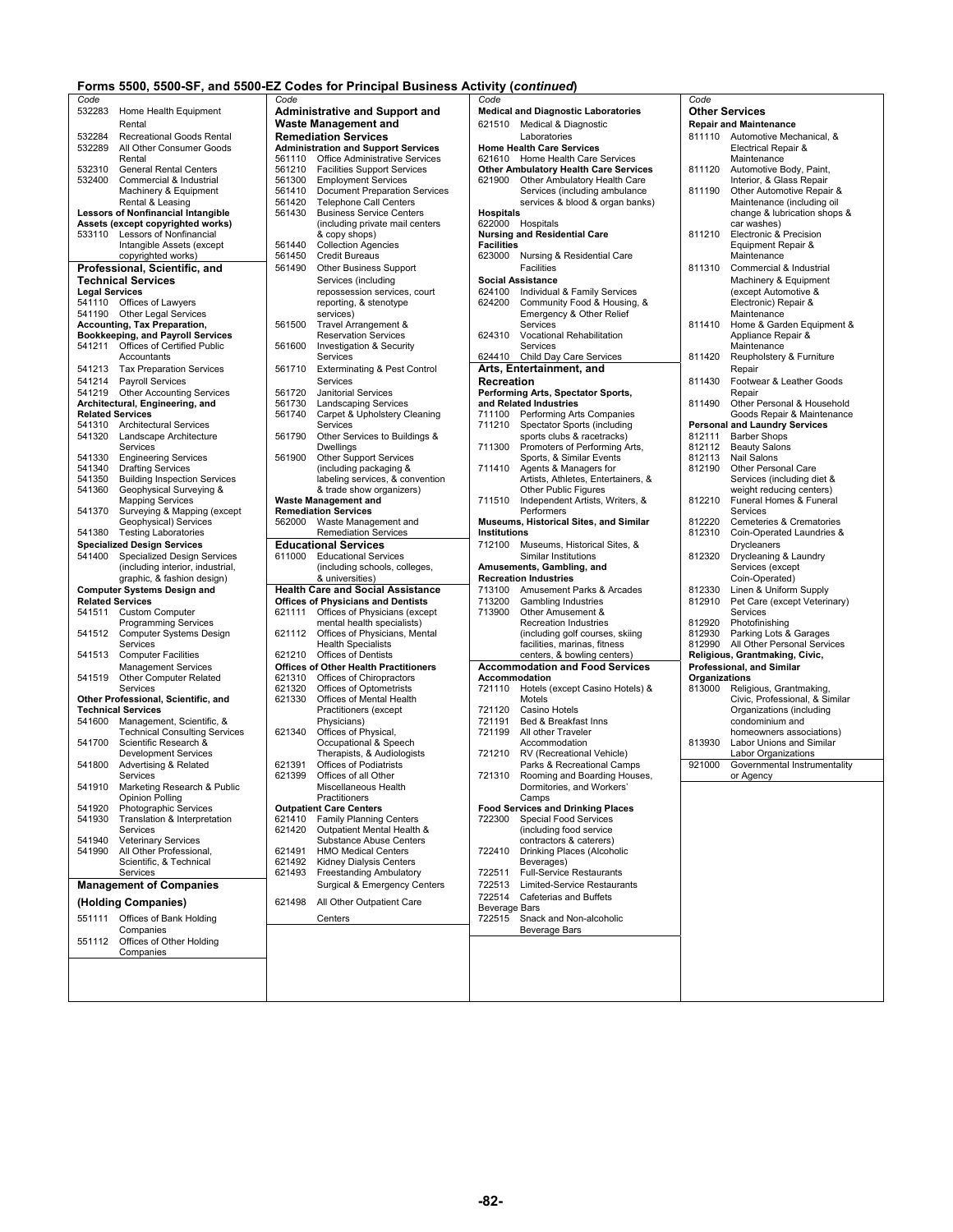# **ERISA COMPLIANCE QUICK CHECKLIST**

Compliance with the Employee Retirement Income Security Act (ERISA) begins with knowing the rules. Plan administrators and other plan officials can use this checklist as a quick diagnostic tool for assessing a plan's compliance with certain important ERISA rules; it is not a complete description of all ERISA's rules and it is not a substitute for a comprehensive compliance review. Use of this checklist is voluntary, and it is not to be filed with your Form 5500.

#### **If you answer "No" to any of the questions below, you should review your plan's operations because you may not be in full compliance with ERISA's requirements.**

- 1. Have you provided plan participants with a summary plan description, summaries of any material modifications of the plan, and annual summary financial reports or annual pension funding reports?
- 2. Do you maintain copies of plan documents at the principal office of the plan administrator for examination by participants and beneficiaries?
- 3. Do you respond to written participant inquires for copies of plan documents and information within 30 days?
- 4. Does your plan include written procedures for making benefit claims and appealing denied claims, and are you complying with those procedures?
- 5. Is your plan covered by fidelity bonds protecting the plan against losses due to fraud or dishonesty by persons who handle plan funds or other property?
- 6. Are the plan's investments diversified so as to minimize the risk of large losses?
- 7. If the plan permits participants to select the investments in their plan accounts, has the plan provided them with enough information to make informed decisions?
- 8. Has a plan official determined that the investments are prudent and solely in the interest of the plan's participants and beneficiaries, and evaluated the risks associated with plan investments before making the investments?
- 9. Did the employer or other plan sponsor send participant contributions to the plan on a timely basis?
- 10. Did the plan pay participant benefits on time and in the correct amounts?
- 11. Did the plan give participants and beneficiaries 30 days advance notice before imposing a "blackout period" of at least three consecutive business days during which participants or beneficiaries of a 401(k) or other individual account pension plan were unable to change their plan investments, obtain loans from the plan, or obtain distributions from the plan?

# **If you answer "Yes" to any of the questions below, you should review your plan's operations because you may not be in full compliance with ERISA's requirements.**

- 1. Has the plan engaged in any financial transactions with persons related to the plan or any plan official? (For example, has the plan made a loan to or participated in an investment with the employer?)
- 2. Has a plan official used the assets of the plan for his/her own interest?
- 3. Have plan assets been used to pay expenses that were not authorized in the plan document, were not necessary for the proper administration of the plan, or were more than reasonable in amount?

**If you need help answering these questions or want additional guidance about ERISA requirements, a plan official should contact the U.S. Department of Labor Employee Benefits Security Administration office in your region or consult with the plan's legal counsel or professional employee benefit advisor.**